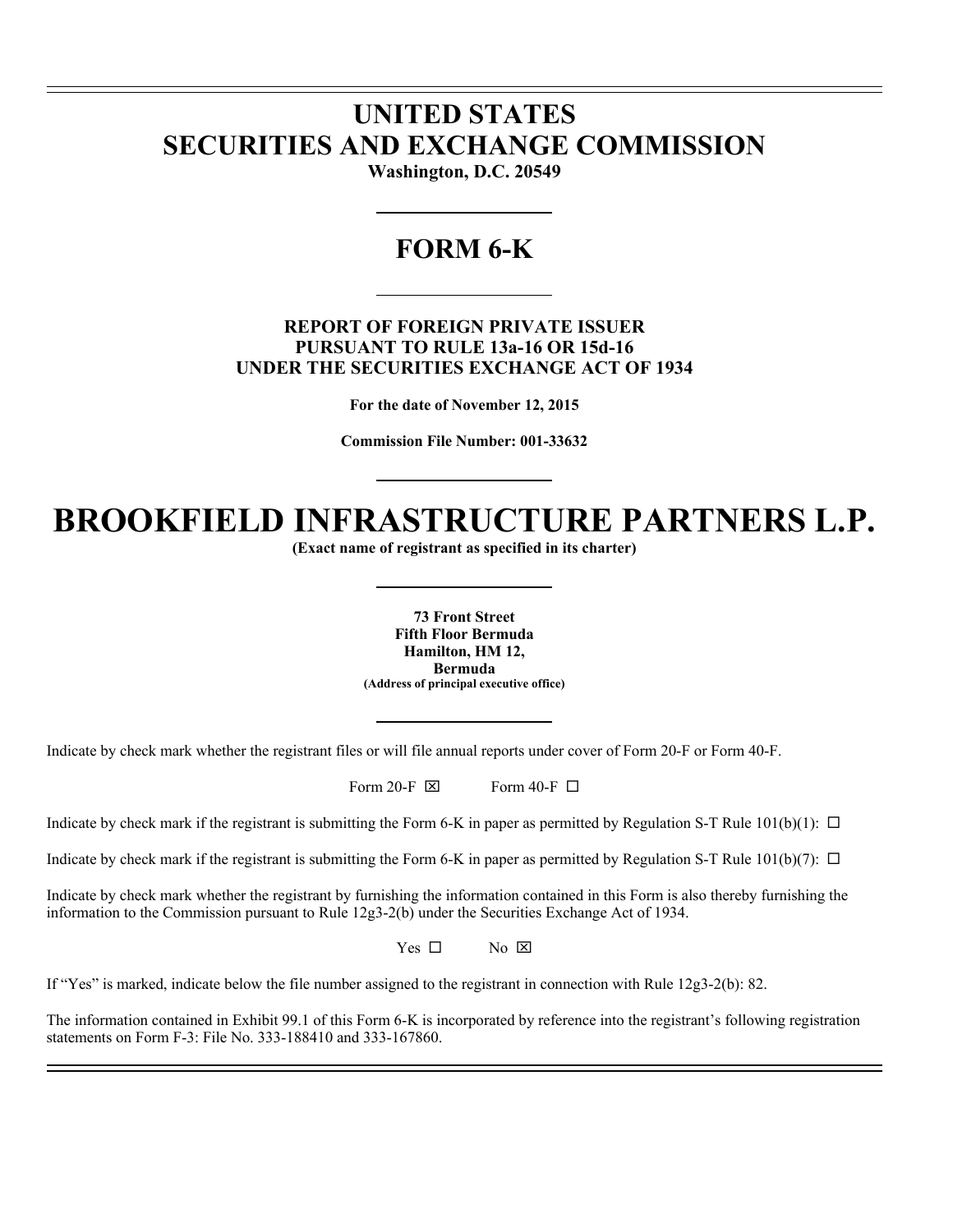The following document, which is attached as an exhibit hereto, is incorporated by reference herein:

# **Exhibit Title**

- 99.1 Brookfield Infrastructure Partners L.P.'s interim report for the quarter ended September 30, 2015
- 99.2 Certification of Samuel Pollock, Chief Executive Officer, Brookfield Infrastructure Group L.P., pursuant to Canadian law
- 99.3 Certification of Bahir Manios, Chief Financial Officer, Brookfield Infrastructure Group L.P., pursuant to Canadian law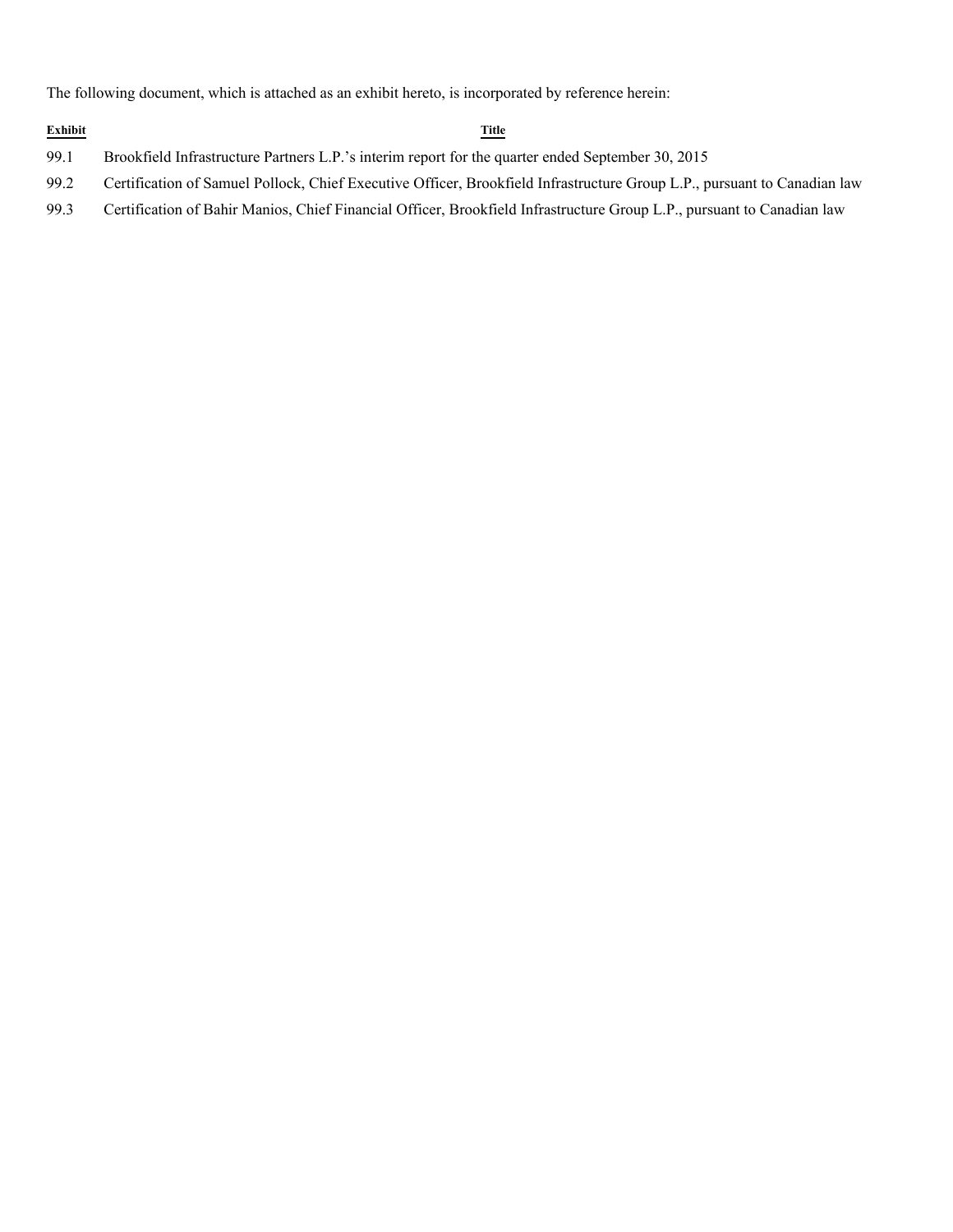# **SIGNATURES**

Pursuant to the requirements of the Securities Exchange Act of 1934, the registrant has duly caused this report to be signed on its behalf by the undersigned, thereunto duly authorized.

# **BROOKFIELD INFRASTRUCTURE PARTNERS L.P.**

by its general partner, BROOKFIELD INFRASTRUCTURE PARTNERS LIMITED

Date: November 12, 2015 By: /s/ Don Mackenzie

Name: Don Mackenzie Title: Director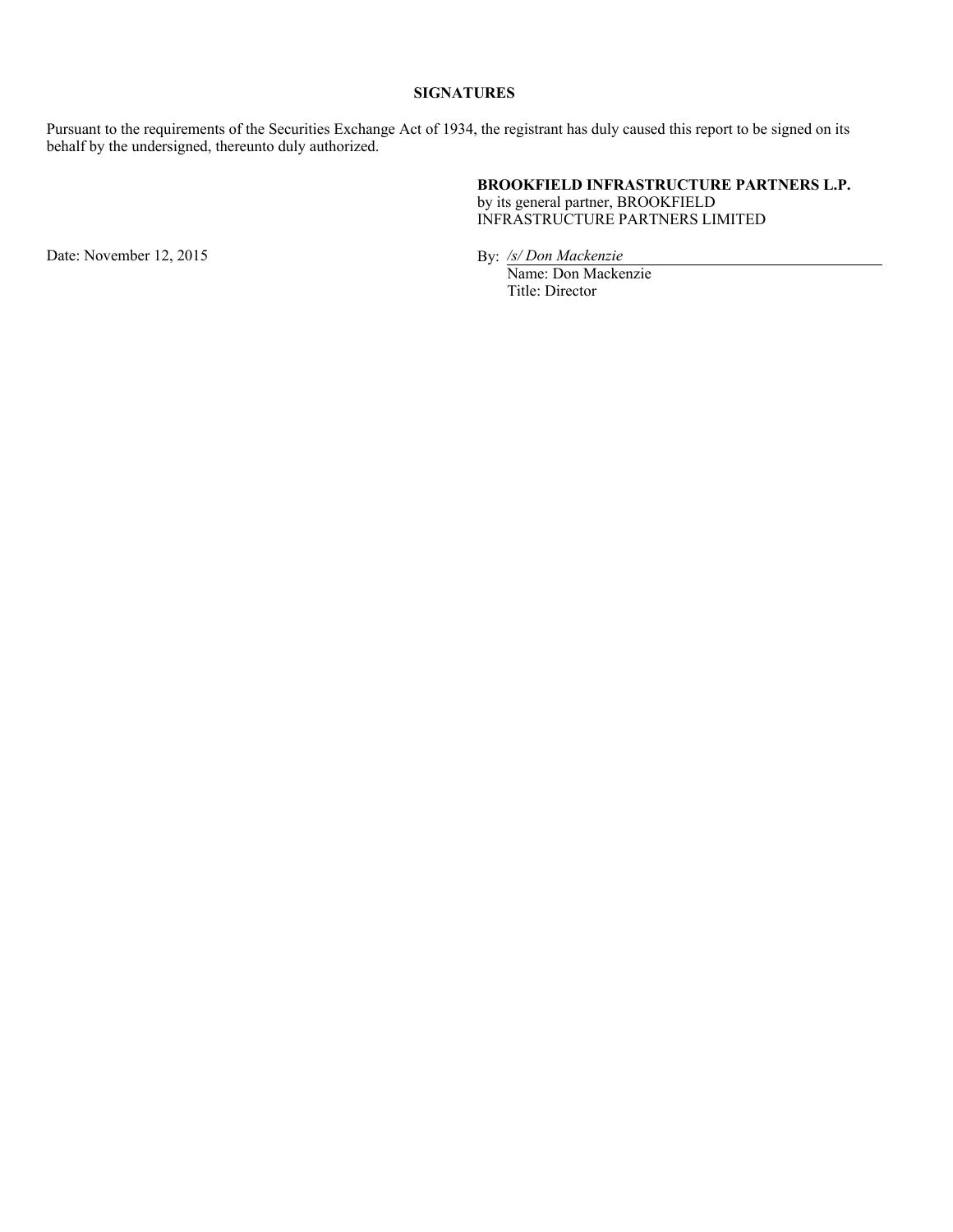#### **Exhibit 99.1**

**Page**

#### **Brookfield Infrastructure Partners L.P.**

Interim Report Q3 2015

#### **UNAUDITED INTERIM CONDENSED AND CONSOLIDATED FINANCIAL STATEMENTS**

*AS OF SEPTEMBER 30, 2015 AND DECEMBER 31, 2014 AND FOR THE THREE AND NINE MONTH PERIODS ENDED SEPTEMBER 30, 2015 AND 2014* 

#### **INDEX**

|                                                                                                                           | $\sim$         |
|---------------------------------------------------------------------------------------------------------------------------|----------------|
| Unaudited Interim Condensed and Consolidated Statements of Financial Position of Brookfield Infrastructure Partners L.P.  | $2^{\circ}$    |
| Unaudited Interim Condensed and Consolidated Statements of Operating Results of Brookfield Infrastructure Partners L.P.   | $\mathcal{F}$  |
| Unaudited Interim Condensed and Consolidated Statements of Comprehensive Loss of Brookfield Infrastructure Partners L.P.  | $\overline{4}$ |
| Unaudited Interim Condensed and Consolidated Statements of Partnership Capital of Brookfield Infrastructure Partners L.P. |                |
| Unaudited Interim Condensed and Consolidated Statements of Cash Flows of Brookfield Infrastructure Partners L.P.          | $\tau$         |
| Notes to the Unaudited Interim Condensed and Consolidated Financial Statements of Brookfield Infrastructure Partners L.P. | 8              |
| Management's Discussion & Analysis                                                                                        | 29             |

Brookfield Infrastructure Partners L.P. (the "partnership" and together with its subsidiary and operating entities "Brookfield Infrastructure") owns and operates high quality, long-life assets that generate stable cash flows, require relatively minimal maintenance capital expenditures and, by virtue of barriers to entry or other characteristics, tend to appreciate in value over time. Our current operations consist of utility, transport, energy and communications infrastructure businesses in North and South America, Australia and Europe.

Brookfield Asset Management Inc. ("Brookfield") has an approximate 30% interest in Brookfield Infrastructure. Brookfield Infrastructure has appointed Brookfield as its Manager to provide certain management, administrative and advisory services, for a fee, under the Master Services Agreement.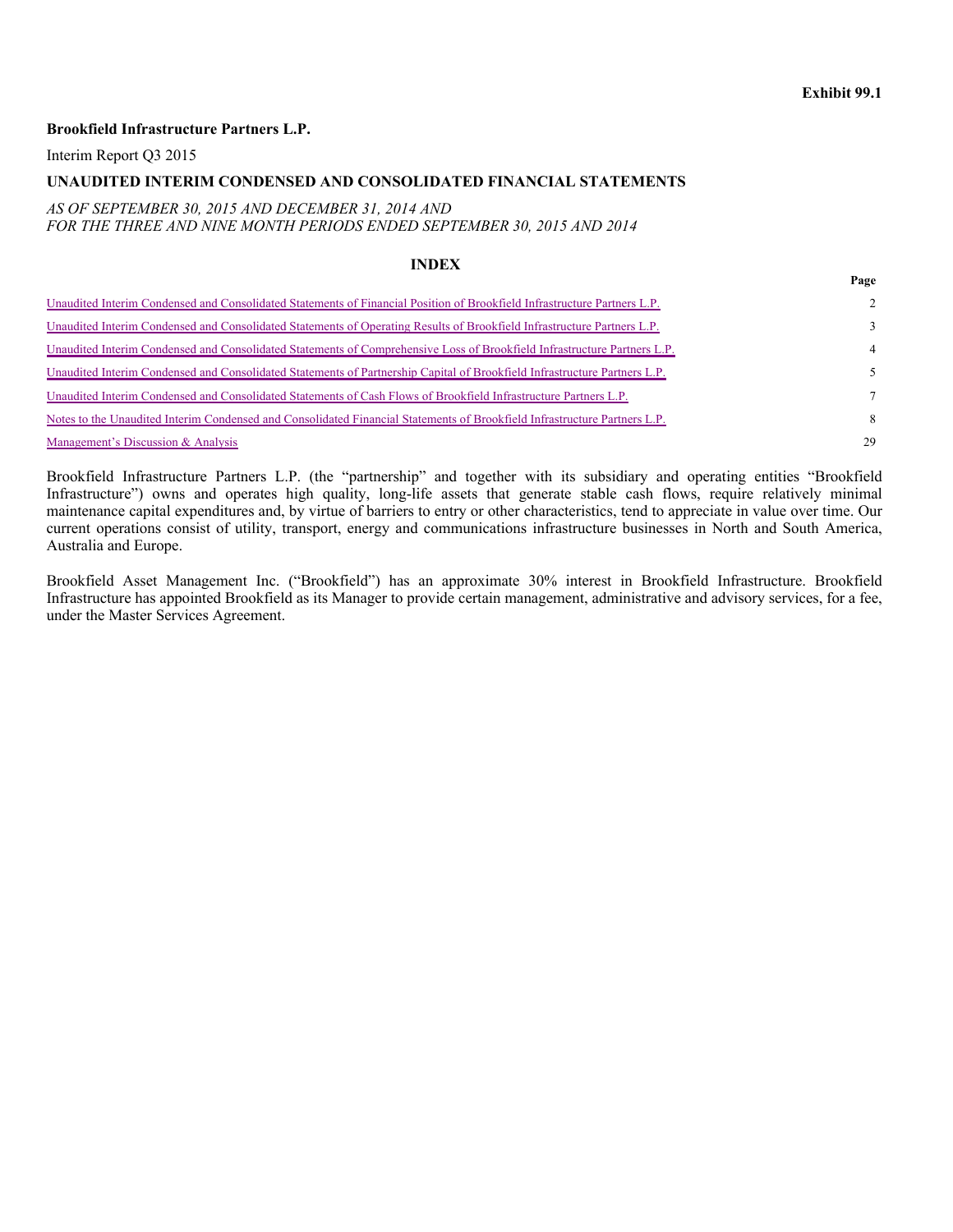# **UNAUDITED INTERIM CONDENSED AND CONSOLIDATED STATEMENTS OF FINANCIAL POSITION**

|                                                                         |                | As of                     |                   |
|-------------------------------------------------------------------------|----------------|---------------------------|-------------------|
| US\$ MILLIONS, UNAUDITED                                                | <b>Notes</b>   | <b>September 30, 2015</b> | December 31, 2014 |
| <b>Assets</b>                                                           |                |                           |                   |
| Cash and cash equivalents                                               | 6              | \$<br>577                 | \$<br>189         |
| <b>Financial assets</b>                                                 | 6              | 508                       | 484               |
| Accounts receivable and other                                           | 6              | 357                       | 299               |
| Inventory                                                               |                | 16                        | 21                |
| Assets classified as held for sale                                      | 3,4            | 311                       | 567               |
| Current assets                                                          |                | 1,769                     | 1,560             |
| Property, plant and equipment                                           | 7              | 7,453                     | 8,084             |
| Intangible assets                                                       | 8              | 3,261                     | 3,575             |
| Investment in associates                                                | 9              | 2,401                     | 2,412             |
| Investment properties                                                   |                | 157                       | 162               |
| Goodwill                                                                |                | 80                        | 84                |
| Financial assets (non-current)                                          | 6              | 714                       | 430               |
| Other assets (non-current)                                              |                | 70                        | 89                |
| Deferred income tax assets                                              |                | 87                        | 99                |
| Total assets                                                            |                | \$<br>15,992              | \$<br>16,495      |
| <b>Liabilities and Partnership Capital</b>                              |                |                           |                   |
| <b>Liabilities</b>                                                      |                |                           |                   |
| Accounts payable and other                                              | $\overline{6}$ | \$<br>568                 | \$<br>532         |
| Non-recourse borrowings                                                 | 6,10           | 296                       | 41                |
| <b>Financial liabilities</b>                                            | 6              | 188                       | 49                |
| Liabilities directly associated with assets classified as held for sale | 3,4            |                           | 199               |
| <b>Current liabilities</b>                                              |                | 1,052                     | 821               |
| Corporate borrowings                                                    | 6              | 634                       | 588               |
| Non-recourse borrowings (non-current)                                   | 6,10           | 5,699                     | 6,180             |
| Financial liabilities (non-current)                                     | 6              | 476                       | 554               |
| Other liabilities (non-current)                                         |                | 493                       | 569               |
| Deferred income tax liabilities                                         |                | 1,313                     | 1,441             |
| Preferred shares                                                        | 6,10           | 20                        | 20                |
| <b>Total liabilities</b>                                                |                | 9,687                     | 10,173            |
| Partnership capital:                                                    |                |                           |                   |
| Limited partners                                                        | 13             | 3,550                     | 3,533             |
| General partner                                                         | 13             | 20                        | 24                |
| Non-controlling interest attributable to:                               |                |                           |                   |
| Redeemable Partnership Units held by Brookfield                         | 13             | 1,401                     | 1,321             |
| Interest of others in operating subsidiaries                            | 13             | 1,238                     | 1,444             |
| Preferred unitholders                                                   | 13             | 96                        |                   |
| Total partnership capital                                               |                | 6,305                     | 6,322             |
| Total liabilities and partnership capital                               |                | \$<br>15,992              | \$<br>16,495      |

*The accompanying notes are an integral part of these financial statements.*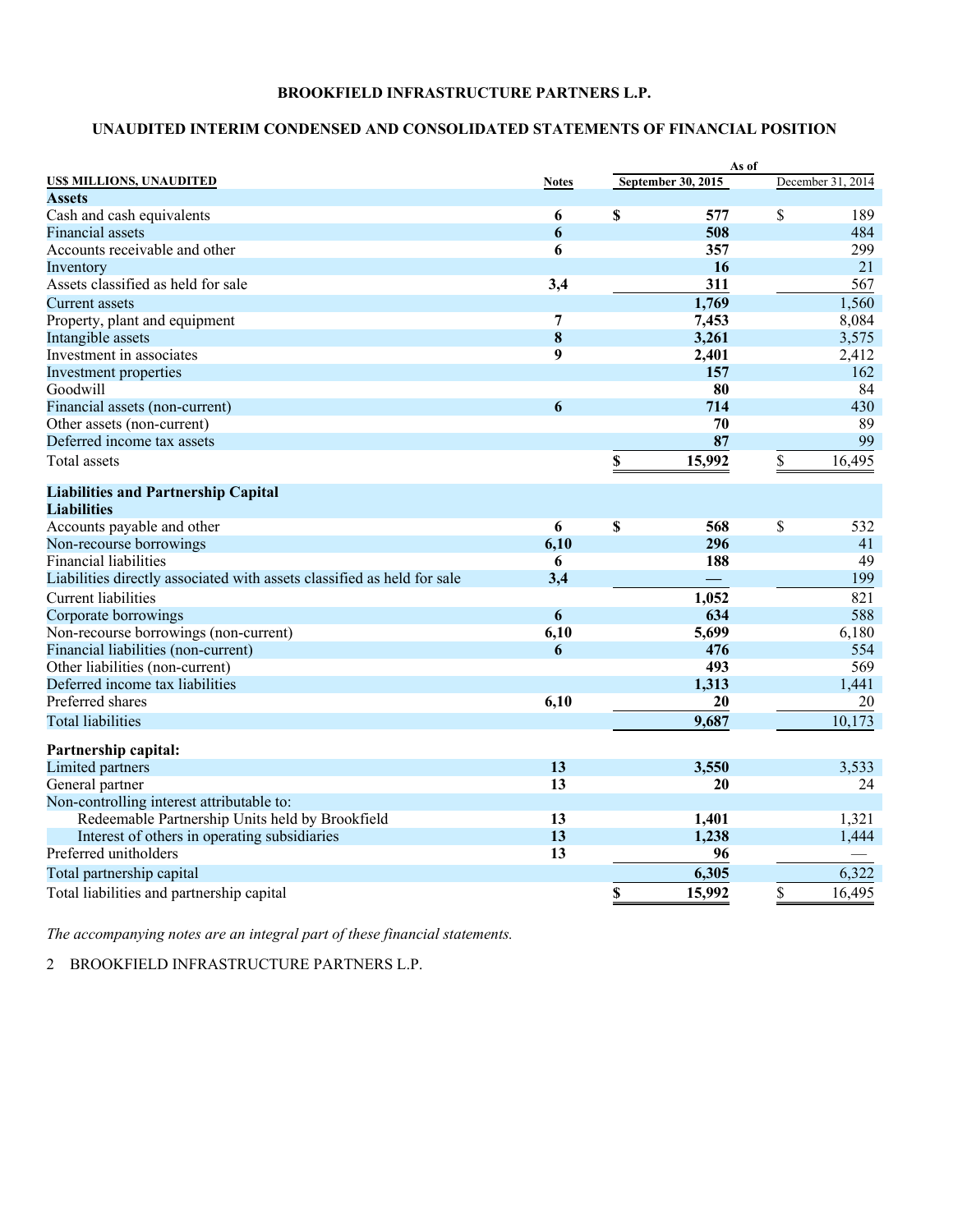# **UNAUDITED INTERIM CONDENSED AND CONSOLIDATED STATEMENTS OF OPERATING RESULTS**

|                                                      |              |             | For the three-month<br>period ended September 30 |                 |        | For the nine-month<br>period ended September 30 |                  |              |       |  |
|------------------------------------------------------|--------------|-------------|--------------------------------------------------|-----------------|--------|-------------------------------------------------|------------------|--------------|-------|--|
| <b>USS MILLIONS, UNAUDITED</b>                       | <b>Notes</b> |             | 2015                                             |                 | 2014   |                                                 | 2015             |              | 2014  |  |
| Revenues                                             |              | $\mathbf S$ | 468                                              | $\overline{\$}$ | 491    | $\mathbf S$                                     | 1,400            | $\mathbb{S}$ | 1,459 |  |
| Direct operating costs                               |              |             | (199)                                            |                 | (216)  |                                                 | (599)            |              | (643) |  |
| General and administrative expenses                  |              |             | (30)                                             |                 | (28)   |                                                 | (99)             |              | (84)  |  |
| Depreciation and amortization expense                | 7,8          |             | (97)                                             |                 | (97)   |                                                 | (293)            |              | (282) |  |
|                                                      |              |             | 142                                              |                 | 150    |                                                 | 409              |              | 450   |  |
| Interest expense                                     |              |             | (90)                                             |                 | (90)   |                                                 | (273)            |              | (267) |  |
| Share of earnings from investments in associates     | 9            |             | 18                                               |                 | 30     |                                                 | 55               |              | 48    |  |
| Mark-to-market on hedging items                      |              |             | 51                                               |                 | 47     |                                                 | 109              |              | 9     |  |
| Other income (expense)                               | 3,5          |             | 73                                               |                 | (13)   |                                                 | 82               |              | 11    |  |
| Income before income tax                             |              |             | 194                                              |                 | 124    |                                                 | 382              |              | 251   |  |
| Income tax expense                                   |              |             |                                                  |                 |        |                                                 |                  |              |       |  |
| Current                                              |              |             | (8)                                              |                 | (9)    |                                                 | (21)             |              | (23)  |  |
| Deferred                                             |              |             | (3)                                              |                 | (33)   |                                                 | (4)              |              | (55)  |  |
| Net income from continuing operations                |              |             | 183                                              |                 | 82     |                                                 | 357              |              | 173   |  |
| Loss from discontinued operations, net of income tax | 3            |             |                                                  |                 | (2)    |                                                 |                  |              | (7)   |  |
| Net income                                           |              |             | 183                                              | \$              | $80\,$ | \$                                              | 357              | \$           | 166   |  |
| <b>Attributable to:</b>                              |              |             |                                                  |                 |        |                                                 |                  |              |       |  |
| Limited partners                                     |              | \$          | 75                                               | \$              | 44     | \$                                              | 160              | \$           | 60    |  |
| General partner                                      |              |             | 17                                               |                 | 11     |                                                 | 49               |              | 33    |  |
| Non-controlling interest attributable to:            |              |             |                                                  |                 |        |                                                 |                  |              |       |  |
| Redeemable Partnership Units held by Brookfield      |              |             | 31                                               |                 | 17     |                                                 | 64               |              | 24    |  |
| Interest of others in operating subsidiaries         |              |             | 59                                               |                 | 8      |                                                 | 82               |              | 49    |  |
| Preferred unitholders                                |              |             |                                                  |                 |        |                                                 | $\boldsymbol{2}$ |              |       |  |
| Basic and diluted earnings per limited partner unit  |              | S           | 0.46                                             | \$              | 0.29   | \$                                              | 1.01             | \$           | 0.39  |  |

*The accompanying notes are an integral part of these financial statements.*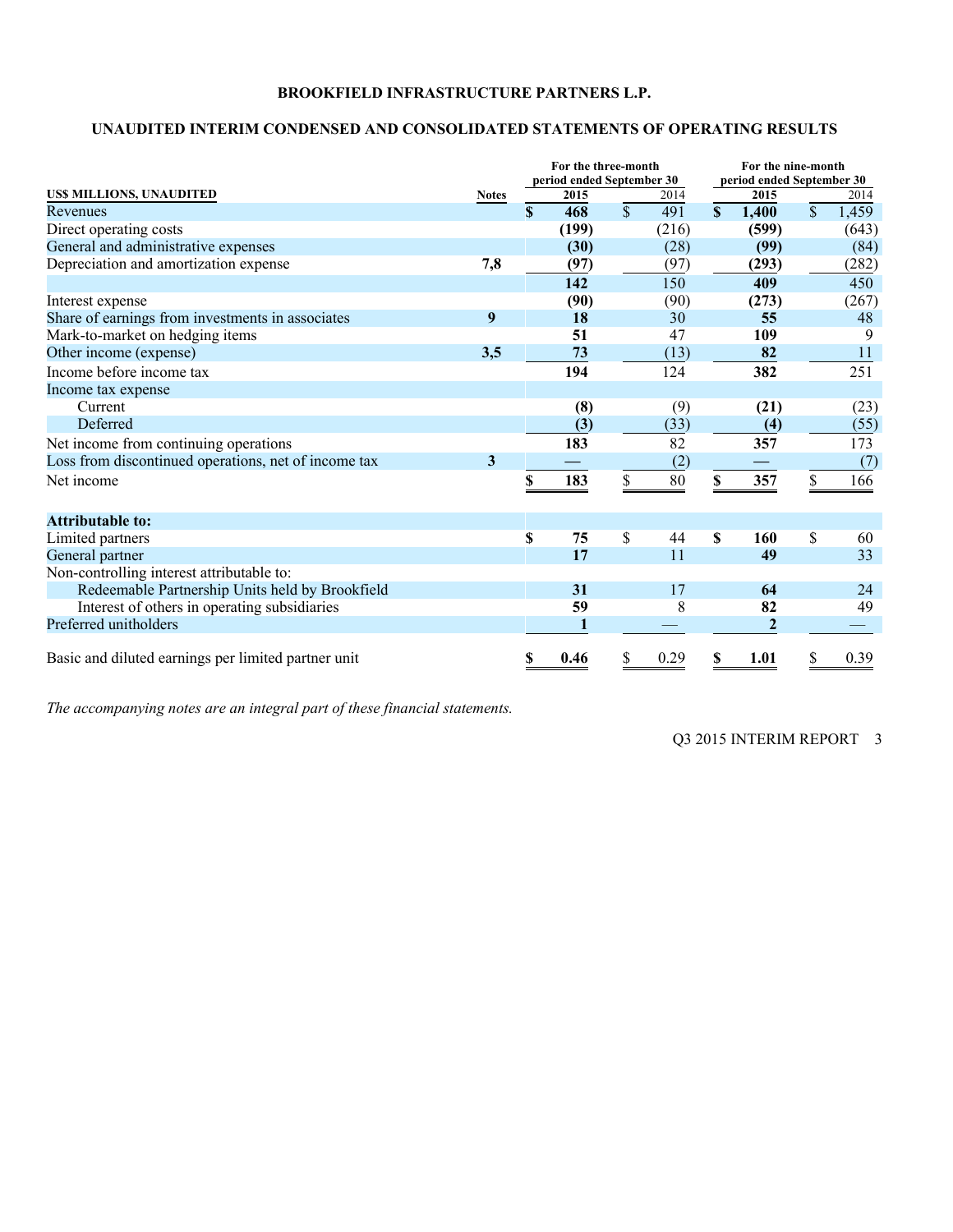# **UNAUDITED INTERIM CONDENSED AND CONSOLIDATED STATEMENTS OF COMPREHENSIVE LOSS**

|                                                                        |              | For the three-month<br>period ended September 30 |       |              |       |                           |       | For the nine-month<br>period ended September 30 |       |  |
|------------------------------------------------------------------------|--------------|--------------------------------------------------|-------|--------------|-------|---------------------------|-------|-------------------------------------------------|-------|--|
| US\$ MILLIONS, UNAUDITED                                               | <b>Notes</b> |                                                  | 2015  |              | 2014  |                           | 2015  |                                                 | 2014  |  |
| Net income                                                             |              | \$                                               | 183   | $\mathbb{S}$ | 80    | $\mathbf S$               | 357   | $\mathcal{S}$                                   | 166   |  |
| Other comprehensive loss:                                              |              |                                                  |       |              |       |                           |       |                                                 |       |  |
| Items that will not be reclassified subsequently to profit or<br>loss: |              |                                                  |       |              |       |                           |       |                                                 |       |  |
| Unrealized actuarial losses                                            |              |                                                  |       |              |       |                           |       |                                                 | (1)   |  |
| Equity accounted investments                                           | 9            |                                                  |       |              | (77)  |                           |       |                                                 | (80)  |  |
| Taxes on the above items                                               |              |                                                  |       |              | 10    |                           |       |                                                 | 10    |  |
|                                                                        |              |                                                  |       |              | (67)  |                           |       |                                                 | (71)  |  |
| Items that may be reclassified subsequently to profit or<br>loss:      |              |                                                  |       |              |       |                           |       |                                                 |       |  |
| Foreign currency translation                                           |              |                                                  | (552) |              | (431) |                           | (916) |                                                 | (323) |  |
| Cash flow hedges                                                       | 6            |                                                  | (14)  |              | (27)  |                           | (9)   |                                                 | (22)  |  |
| Net investment hedges                                                  | 6            |                                                  | 92    |              | 134   |                           | 79    |                                                 | 44    |  |
| Available-for-sale securities                                          |              |                                                  | (29)  |              | (9)   |                           | (27)  |                                                 | 17    |  |
| Taxes on the above items                                               |              |                                                  | (5)   |              |       |                           | (10)  |                                                 | (3)   |  |
| Equity accounted investments                                           | 9            |                                                  | 13    |              | (2)   |                           | 13    |                                                 | (4)   |  |
|                                                                        |              |                                                  | (495) |              | (335) |                           | (870) |                                                 | (291) |  |
| Total other comprehensive loss                                         |              |                                                  | (495) |              | (402) |                           | (870) |                                                 | (362) |  |
| Comprehensive loss                                                     |              | \$                                               | (312) | \$           | (322) |                           | (513) |                                                 | (196) |  |
| <b>Attributable to:</b>                                                |              |                                                  |       |              |       |                           |       |                                                 |       |  |
| Limited partners                                                       |              | $\mathbf{s}$                                     | (178) | \$           | (177) | $\boldsymbol{\mathsf{S}}$ | (297) | \$                                              | (142) |  |
| General partner                                                        |              |                                                  | 15    |              | 9     |                           | 46    |                                                 | 31    |  |
| Non-controlling interest attributable to:                              |              |                                                  |       |              |       |                           |       |                                                 |       |  |
| Redeemable Partnership Units held by Brookfield                        |              |                                                  | (73)  |              | (69)  |                           | (119) |                                                 | (55)  |  |
| Interest of others in operating subsidiaries                           |              |                                                  | (77)  |              | (85)  |                           | (145) |                                                 | (30)  |  |
| Preferred unitholders                                                  |              |                                                  |       |              |       |                           | 2     |                                                 |       |  |

*The accompanying notes are an integral part of these financial statements.*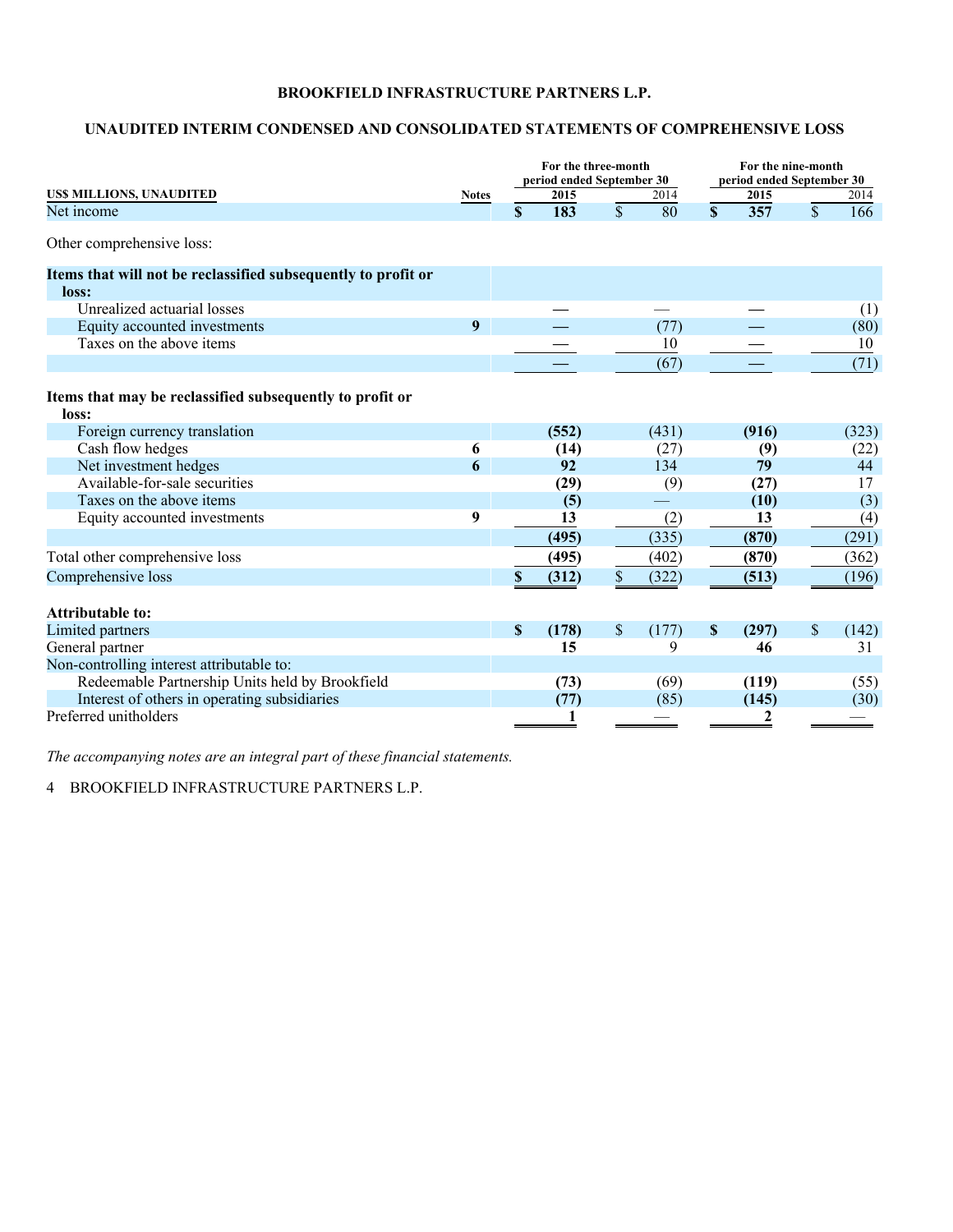# **UNAUDITED INTERIM CONDENSED AND CONSOLIDATED STATEMENTS OF PARTNERSHIP CAPITAL**

|                                                                                                |                                 | <b>Limited Partners</b><br><b>General Partner</b> |         |                                                                          |                     |                    |                  |                                                                        |         |                                                                         | <b>Non-Controlling Interest - Redeemable</b><br>Partnership Units held by Brookfield |                                 |                                                                          |                                                                                   |                                                                                  |                          |                                      |
|------------------------------------------------------------------------------------------------|---------------------------------|---------------------------------------------------|---------|--------------------------------------------------------------------------|---------------------|--------------------|------------------|------------------------------------------------------------------------|---------|-------------------------------------------------------------------------|--------------------------------------------------------------------------------------|---------------------------------|--------------------------------------------------------------------------|-----------------------------------------------------------------------------------|----------------------------------------------------------------------------------|--------------------------|--------------------------------------|
| <b>THREE MONTH PERIOD</b><br><b>ENDED SEPTEMBER 30, 2015</b><br><b>USS MILLIONS, UNAUDITED</b> | Limited<br>partners'<br>capital | Deficit                                           | changes | Accumulated<br>other<br>Ownership comprehensive<br>income <sup>(2)</sup> | Limited<br>partners | General<br>partner | capital Deficit  | Accumulated<br>other<br>comprehensive General<br>income <sup>(2)</sup> | partner | Redeemable<br>Partnership<br>Units held by<br><b>Brookfield Deficit</b> |                                                                                      | changes                         | Accumulated<br>other<br>Ownership comprehensive<br>income <sup>(2)</sup> | Non-controlling<br>Interest-<br>Partnership<br>Units held by<br><b>Brookfield</b> | Redeemable Non-controlling<br>Interest-in Preferred<br>operating<br>subsidiaries | Capital                  | Total<br>Unit partnership<br>capital |
| Balance as at June 30, 2015                                                                    | 3,777                           | \$ (475) \$                                       | 116S    | 446                                                                      | 3,864<br>-S.        | 19                 | $(1)$ \$<br>- 55 |                                                                        | 22      | 1,528                                                                   | \$ (209) \$                                                                          | $(9)$ \$                        | 209                                                                      | 1.519                                                                             | 1.410                                                                            |                          | 6,911<br>96S                         |
| Net income                                                                                     |                                 |                                                   |         |                                                                          | 75                  |                    |                  |                                                                        |         |                                                                         |                                                                                      | -                               |                                                                          | 31                                                                                | 59                                                                               |                          | 183                                  |
| Other comprehensive loss                                                                       |                                 |                                                   |         | (253)                                                                    | (253)               |                    |                  | (2)                                                                    | (2)     |                                                                         |                                                                                      |                                 | (104)                                                                    | (104)                                                                             | (136)                                                                            |                          | (495)                                |
| Comprehensive income (loss)                                                                    |                                 |                                                   |         | (253)                                                                    | (178)               |                    |                  | (2)                                                                    | 15      |                                                                         | 31                                                                                   | -                               | (104)                                                                    | (73)                                                                              | (77)                                                                             |                          | (312)                                |
| Unit issuance                                                                                  |                                 |                                                   |         |                                                                          |                     |                    |                  |                                                                        |         |                                                                         |                                                                                      |                                 |                                                                          |                                                                                   | $\qquad \qquad$                                                                  |                          |                                      |
| Unit repurchases <sup>3</sup>                                                                  | (61)                            | $\hspace{0.05cm}$                                 |         |                                                                          | (61)                |                    |                  |                                                                        |         |                                                                         |                                                                                      |                                 |                                                                          | –                                                                                 |                                                                                  |                          | (61)                                 |
| Partnership distributions <sup>1</sup>                                                         | –                               | (87)                                              |         |                                                                          | (87)                |                    | (17)             |                                                                        | (17)    | $-$                                                                     | (35)                                                                                 | $\hspace{0.1mm}-\hspace{0.1mm}$ |                                                                          | (35)                                                                              | $\qquad \qquad$                                                                  | (1)                      | (140)                                |
| Subsidiary distributions to non-controlling<br>interest                                        |                                 |                                                   |         |                                                                          |                     |                    |                  |                                                                        |         |                                                                         |                                                                                      |                                 |                                                                          |                                                                                   | (34)                                                                             |                          | (34)                                 |
| Acquisition of interest <sup>4</sup>                                                           |                                 |                                                   |         |                                                                          |                     |                    |                  |                                                                        |         |                                                                         |                                                                                      |                                 |                                                                          |                                                                                   | 36                                                                               | $\overline{\phantom{0}}$ | 36 <sub>1</sub>                      |
| Disposition of interest <sup>5</sup>                                                           |                                 |                                                   |         | (9)                                                                      | (1)                 |                    |                  | _                                                                      |         |                                                                         |                                                                                      |                                 | (3)                                                                      | $\hspace{0.05cm}$                                                                 | (97)                                                                             |                          | (98)                                 |
| Other items <sup>3</sup>                                                                       |                                 |                                                   | 10      | (1)                                                                      | 10                  |                    |                  |                                                                        |         |                                                                         |                                                                                      | (10)                            |                                                                          | (10)                                                                              |                                                                                  |                          |                                      |
| Balance as at September 30, 2015                                                               | 3,719                           | $$ (478)$ \$                                      | 126S    | 183                                                                      | \$3,550             | 19 S<br>N.         | $(1)$ \$         |                                                                        | 20      | -8                                                                      | 1,528 \$ (211) \$                                                                    | $(19)$ \$                       | 103                                                                      | 1,401S                                                                            | 1,238                                                                            | 96                       | 6,305                                |

*1. Refer to Note 14 Distributions.* 

*2. Refer to Note 15 Accumulated Other Comprehensive Income.* 

*3. Refer to Note 13 Partnership Capital.* 

*4. Refer to Note 5, Acquisition of Businesses.* 

*5. Refer to Note 4, Disposition of New England Electricity Transmission Operations.* 

|                                        |                   |          |                         |                       |          |                          |          |                          |         |                   |         |           | <b>Non-Controlling Interest - Redeemable</b> |                   |                                 |             |
|----------------------------------------|-------------------|----------|-------------------------|-----------------------|----------|--------------------------|----------|--------------------------|---------|-------------------|---------|-----------|----------------------------------------------|-------------------|---------------------------------|-------------|
|                                        |                   |          | <b>Limited Partners</b> |                       |          |                          |          | <b>General Partner</b>   |         |                   |         |           | <b>Partnership Units held by Brookfield</b>  |                   |                                 |             |
|                                        |                   |          |                         |                       |          |                          |          |                          |         |                   |         |           |                                              | Non-controlling   |                                 |             |
|                                        |                   |          |                         |                       |          |                          |          |                          |         |                   |         |           |                                              | Interest-         |                                 |             |
|                                        |                   |          |                         | Accumulated           |          |                          |          | Accumulated              |         | Redeemable        |         |           | Accumulated                                  | Redeemable        | Non-controlling                 |             |
| <b>THREE MONTH PERIOD</b>              | Limited           |          |                         | other                 |          | General                  |          | other                    |         | Partnership       |         |           | other                                        | Partnership       | Interest—in                     | Total       |
| <b>ENDED SEPTEMBER 30, 2014</b>        | partners'         |          | Ownership               | comprehensive         | Limited  | partner                  | Retained | comprehensive            | General | Units held by     |         | Ownership | comprehensive                                | Units held by     | operating                       | partnership |
| US\$ MILLIONS, UNAUDITED               | capital           | Deficit  | changes                 | income <sup>(2)</sup> | partners | capital                  | earnings | income <sup>(2)</sup>    | partner | <b>Brookfield</b> | Deficit | changes   | income <sup>(2)</sup>                        | <b>Brookfield</b> | subsidiaries                    | capital     |
| Balance as at June 30, 2014            | 3,201             | \$ (341) |                         | 707                   | 3.644    |                          |          |                          | 26      | 1,178             | (145)   |           | 302                                          | 1.365             | 1.634                           | 6,669       |
| Net income                             | $\hspace{0.05cm}$ | 44       | $\qquad \qquad$         |                       | 44       | $\overline{\phantom{a}}$ |          | $\overline{\phantom{a}}$ |         | $\hspace{0.05cm}$ |         |           |                                              |                   |                                 | 80          |
| Other comprehensive loss               |                   |          |                         | (221)                 | (221)    |                          |          |                          | (2)     |                   |         |           | (86)                                         | (86)              | (93)                            | (402)       |
| Comprehensive income (loss)            |                   | 44       |                         | (221)                 | (177)    | $\overline{\phantom{a}}$ |          | (2)                      |         |                   |         |           | (86)                                         | (69)              | (85)                            | (322)       |
| Partnership distributions <sup>1</sup> |                   | (72)     |                         | $-$                   | (72)     | $\overline{\phantom{a}}$ | (12)     |                          | (12)    | $\qquad \qquad -$ | (28)    |           | –                                            | (28)              | $\hspace{0.1mm}-\hspace{0.1mm}$ | (112)       |
| Subsidiary distribution to non-        |                   |          |                         |                       |          |                          |          |                          |         |                   |         |           |                                              |                   |                                 |             |
| controlling interest                   |                   |          |                         |                       |          |                          |          |                          |         |                   |         |           |                                              |                   | (107)                           | (107)       |
| Acquisition of interest                |                   |          |                         |                       |          |                          |          |                          |         |                   |         |           |                                              |                   | -60                             | 60          |
| Balance as at September 30, 2014       | 3.201             | \$ (369) | 77                      | 486                   | 3.395    |                          |          |                          |         | 1.178             | \$(156) | 30        | 216                                          | 1.268             | 1.502                           | 6,188       |

*1. Refer to Note 14 Distributions.* 

*2. Refer to Note 15 Accumulated Other Comprehensive Income.* 

*3. Refer to Note 13 Partnership Capital.*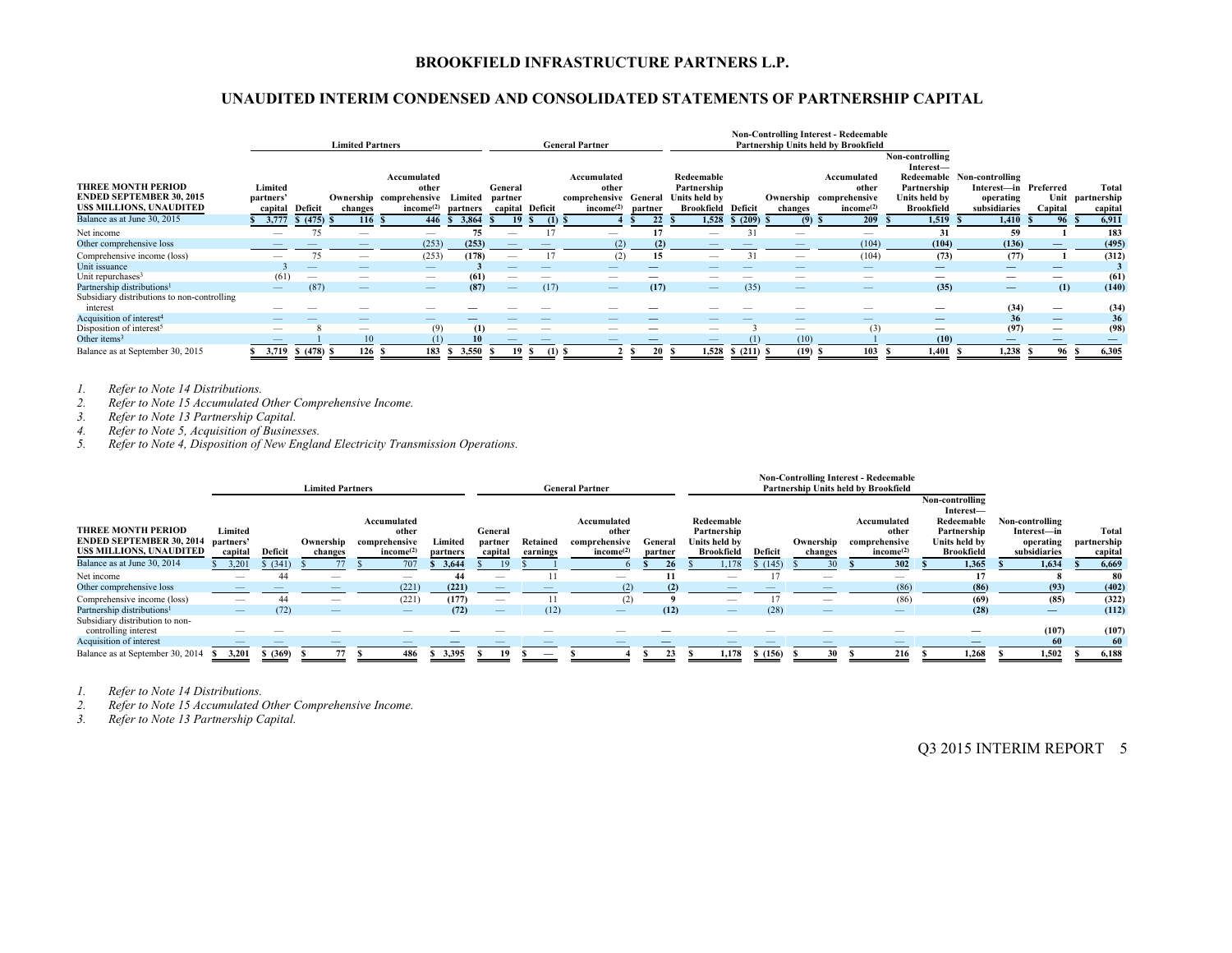# **UNAUDITED INTERIM CONDENSED AND CONSOLIDATED STATEMENTS OF PARTNERSHIP CAPITAL**

|                                           |                          |                         | <b>Limited Partners</b>  |                                                                                                                                                                                                                                                                                                                                                                                               |          |                                 |                          | <b>General Partner</b> |                          |                                 |              | <b>Non-Controlling Interest-Redeemable</b><br>Partnership Units held by Brookfield |                         |                          |                                 |                          |             |
|-------------------------------------------|--------------------------|-------------------------|--------------------------|-----------------------------------------------------------------------------------------------------------------------------------------------------------------------------------------------------------------------------------------------------------------------------------------------------------------------------------------------------------------------------------------------|----------|---------------------------------|--------------------------|------------------------|--------------------------|---------------------------------|--------------|------------------------------------------------------------------------------------|-------------------------|--------------------------|---------------------------------|--------------------------|-------------|
|                                           |                          |                         |                          |                                                                                                                                                                                                                                                                                                                                                                                               |          |                                 |                          |                        |                          |                                 |              |                                                                                    |                         | Non-controlling          |                                 |                          |             |
|                                           |                          |                         |                          |                                                                                                                                                                                                                                                                                                                                                                                               |          |                                 |                          |                        |                          |                                 |              |                                                                                    |                         | Interest-                |                                 |                          |             |
|                                           |                          |                         |                          |                                                                                                                                                                                                                                                                                                                                                                                               |          |                                 |                          |                        |                          |                                 |              |                                                                                    |                         | Redeemable               |                                 |                          |             |
|                                           |                          |                         |                          | Accumulated                                                                                                                                                                                                                                                                                                                                                                                   |          |                                 |                          | Accumulated            |                          | Redeemable                      |              |                                                                                    | Accumulated             | Partnership              | Non-controlling                 |                          |             |
| <b>NINE MONTH PERIOD</b>                  | Limited                  |                         |                          | other                                                                                                                                                                                                                                                                                                                                                                                         |          | General                         | Retained                 | other                  |                          | Partnership                     |              |                                                                                    | other                   | <b>Units</b>             | Interest—in                     | Preferred                | Total       |
| <b>ENDED SEPTEMBER 30, 2015 partners'</b> |                          |                         |                          | Ownership comprehensive                                                                                                                                                                                                                                                                                                                                                                       | Limited  | partner                         | earnings/                | comprehensive          | General                  | Units held by                   |              |                                                                                    | Ownership comprehensive | held by                  | operating                       | Unit                     | partnership |
| US\$ MILLIONS, UNAUDITED                  | capital                  | Deficit                 | changes                  | income <sup>(2)</sup>                                                                                                                                                                                                                                                                                                                                                                         | partners | capital                         | (deficit)                | income <sup>(2)</sup>  | partner                  | <b>Brookfield</b>               | Deficit      | changes                                                                            | income <sup>(2)</sup>   | <b>Brookfield</b>        | subsidiaries                    | Capital                  | capital     |
| Balance as at January 1, 2015             | 3,201                    | \$ (400)                | 77                       | 655                                                                                                                                                                                                                                                                                                                                                                                           | 3,533    | 19                              | $\overline{\phantom{0}}$ |                        | 24                       | 1,178                           | \$(170)      | 30 <sup>2</sup><br>- 36                                                            | 283                     | 1.321                    | 1.444                           | $\qquad \qquad$          | 6,322       |
| Net income                                | $\overline{\phantom{0}}$ | 160                     | $\overline{\phantom{a}}$ | $\hspace{1.0cm} \overline{\hspace{1.0cm} \hspace{1.0cm} \hspace{1.0cm} } \hspace{1.0cm} \hspace{1.0cm} \overline{\hspace{1.0cm} \hspace{1.0cm} \hspace{1.0cm} } \hspace{1.0cm} \hspace{1.0cm} \overline{\hspace{1.0cm} \hspace{1.0cm} \hspace{1.0cm} } \hspace{1.0cm} \hspace{1.0cm} \overline{\hspace{1.0cm} \hspace{1.0cm} \hspace{1.0cm} } \hspace{1.0cm} \hspace{1.0cm} \hspace{1.0cm} }$ | 160      |                                 | 49                       |                        | 49                       |                                 | 64           | -                                                                                  | -                       | 64                       | 82                              |                          | 357         |
| Other comprehensive loss                  |                          |                         |                          | (457)                                                                                                                                                                                                                                                                                                                                                                                         | (457)    |                                 |                          | (3)                    | (3)                      |                                 |              |                                                                                    | (183)                   | (183)                    | (227)                           |                          | (870)       |
| Comprehensive income (loss)               |                          | 160                     |                          | (457)                                                                                                                                                                                                                                                                                                                                                                                         | (297)    |                                 | 49                       | (3)                    | 46                       |                                 | 64           |                                                                                    | (183)                   | (119)                    | (145)                           |                          | (513)       |
| Unit issuance                             | 579                      |                         |                          |                                                                                                                                                                                                                                                                                                                                                                                               | 579      |                                 |                          |                        | $\overline{\phantom{0}}$ | 350                             |              |                                                                                    |                         | 350                      |                                 |                          | 929         |
| Unit repurchase <sup>3</sup>              | (61)                     | $\hspace{0.05cm}$       |                          | $\hspace{0.05cm}$                                                                                                                                                                                                                                                                                                                                                                             | (61)     |                                 |                          |                        | --                       |                                 |              |                                                                                    |                         |                          | $\hspace{0.05cm}$               | $\qquad \qquad$          | (61)        |
| Partnership distributions <sup>1</sup>    |                          | (252)                   | $\overline{\phantom{m}}$ |                                                                                                                                                                                                                                                                                                                                                                                               | (252)    | $\hspace{0.1mm}-\hspace{0.1mm}$ | (50)                     |                        | (50)                     | $\hspace{0.1mm}-\hspace{0.1mm}$ | (102)        |                                                                                    |                         | (102)                    | $\hspace{0.1mm}-\hspace{0.1mm}$ | (2)                      | (406)       |
| Subsidiary distributions to non-          |                          |                         |                          |                                                                                                                                                                                                                                                                                                                                                                                               |          |                                 |                          |                        |                          |                                 |              |                                                                                    |                         |                          |                                 |                          |             |
| controlling interest                      |                          |                         |                          |                                                                                                                                                                                                                                                                                                                                                                                               |          |                                 |                          |                        |                          |                                 |              |                                                                                    |                         |                          | (71)                            | $\qquad \qquad$          | (71)        |
| Acquisition of interest <sup>4</sup>      |                          |                         |                          |                                                                                                                                                                                                                                                                                                                                                                                               |          |                                 |                          |                        |                          |                                 |              |                                                                                    | _                       | $\overline{\phantom{0}}$ | 107                             | $\overline{\phantom{0}}$ | 107         |
| Disposition of interest <sup>5</sup>      |                          | $\mathbf{\overline{8}}$ | -                        | (9)                                                                                                                                                                                                                                                                                                                                                                                           | (1)      | _                               | -                        |                        |                          | $\overline{\phantom{a}}$        |              | -                                                                                  | (3)                     |                          | (97)                            | $\qquad \qquad$          | (98)        |
| Preferred units issued <sup>3</sup>       |                          |                         |                          |                                                                                                                                                                                                                                                                                                                                                                                               |          |                                 | _                        |                        |                          |                                 |              |                                                                                    | –                       | —                        | $\qquad \qquad$                 | 96                       | 96          |
| Other items $3$                           |                          |                         | 49                       | (6)                                                                                                                                                                                                                                                                                                                                                                                           | 49       |                                 |                          |                        |                          |                                 |              | (49)                                                                               |                         | (49)                     |                                 |                          |             |
| Balance as at September 30, 2015 \$       | 3,719                    | \$ (478) \$             | 126                      | 183                                                                                                                                                                                                                                                                                                                                                                                           | 3,550    | 19                              | (1)                      |                        | 20                       | 1,528                           | $$(211)$ $$$ | (19) S                                                                             | 103                     | 1,401                    | 1,238                           | 96                       | 6,305       |

*1. Refer to Note 14 Distributions.* 

*2. Refer to Note 15 Accumulated Other Comprehensive Income.* 

*3. Refer to Note 13 Partnership Capital.* 

*4. Refer to Note 5, Acquisition of Businesses.* 

*5. Refer to Note 4, Disposition of New England Electricity Transmission Operations.* 

|                                        |                          |          |                         |                     |          |                                 |          |                          |         |                          |         |                          | <b>Non-Controlling Interest—Redeemable</b> |                   |                                 |             |
|----------------------------------------|--------------------------|----------|-------------------------|---------------------|----------|---------------------------------|----------|--------------------------|---------|--------------------------|---------|--------------------------|--------------------------------------------|-------------------|---------------------------------|-------------|
|                                        |                          |          | <b>Limited Partners</b> |                     |          |                                 |          | <b>General Partner</b>   |         |                          |         |                          | Partnership Units held by Brookfield       |                   |                                 |             |
|                                        |                          |          |                         |                     |          |                                 |          |                          |         |                          |         |                          |                                            | Non-controlling   |                                 |             |
|                                        |                          |          |                         |                     |          |                                 |          |                          |         |                          |         |                          |                                            | Interest-         |                                 |             |
|                                        |                          |          |                         |                     |          |                                 |          |                          |         |                          |         |                          |                                            | Redeemable        |                                 |             |
|                                        |                          |          |                         | Accumulated         |          |                                 |          | Accumulated              |         | Redeemable               |         |                          | Accumulated                                | Partnership       | Non-controlling                 |             |
| <b>NINE MONTH PERIOD</b>               | Limited                  |          |                         | other               |          | General                         |          | other                    |         | Partnership              |         |                          | other                                      | Units             | Interest—in                     | Total       |
| <b>ENDED SEPTEMBER 30, 2014</b>        | partners'                |          | Ownership               | comprehensive       | Limited  | partner                         | Retained | comprehensive            | General | Units held by            |         | Ownership                | comprehensive                              | held by           | operating                       | partnership |
| <b>USS MILLIONS, UNAUDITED</b>         | capital                  | Deficit  | changes                 | income <sup>2</sup> | partners | capital                         | earnings | income <sup>2</sup>      | partner | <b>Brookfield</b>        | Deficit | changes                  | income <sup>2</sup>                        | <b>Brookfield</b> | subsidiaries                    | capital     |
| Balance as at January 1, 2014          | 3,199                    | (213)    |                         | 688                 | 3,751    | 19                              |          |                          | 27      | 1,178                    | (95)    |                          | 295                                        | 1,408             | 1,419                           | 6,605       |
| Net income                             | -                        | 60       |                         | -                   | 60       | -                               | 33       | $\overline{\phantom{a}}$ | 33      |                          | 24      | $\hspace{0.05cm}$        |                                            | 24                | 49                              | 166         |
| Other comprehensive (loss)             |                          |          |                         |                     |          |                                 |          |                          |         |                          |         |                          |                                            |                   |                                 |             |
| income                                 |                          |          |                         | (202)               | (202)    |                                 |          |                          | (2)     |                          |         |                          | (79)                                       | (79)              | (79)                            | (362)       |
| Comprehensive income (loss)            |                          | 60       |                         | (202)               | (142)    |                                 | 33       | (2)                      | 31      | $\overline{\phantom{a}}$ | 24      | $\qquad \qquad$          | (79)                                       | (55)              | (30)                            | (196)       |
| Unit issuance                          |                          | -        | $\qquad \qquad -$       |                     |          |                                 |          |                          |         |                          |         |                          |                                            | —                 |                                 |             |
| Partnership distributions <sup>1</sup> | $\overline{\phantom{a}}$ | (216)    |                         | $\hspace{0.05cm}$   | (216)    | $\hspace{0.1mm}-\hspace{0.1mm}$ | (35)     |                          | (35)    |                          | (85)    | $\hspace{0.05cm}$        |                                            | (85)              | $\hspace{0.1mm}-\hspace{0.1mm}$ | (336)       |
| Subsidiary distribution to non-        |                          |          |                         |                     |          |                                 |          |                          |         |                          |         |                          |                                            |                   |                                 |             |
| controlling interest                   |                          |          |                         |                     |          |                                 |          |                          |         |                          |         | $\overline{\phantom{a}}$ |                                            |                   | (171)                           | (171)       |
| Acquisition of interest <sup>3</sup>   |                          | --       |                         |                     |          |                                 |          |                          |         |                          |         |                          |                                            |                   | 284                             | 284         |
| Balance as at September 30, 2014       | 3,201                    | \$ (369) | 77                      | 486                 | \$3,395  | 19                              |          |                          | 23      | 1,178                    | \$(156) | 30                       | 216                                        | 1,268             | 1,502                           | 6,188       |

*1. Refer to Note 14 Distributions. 2. Refer to Note 15 Accumulated Other Comprehensive Income.* 

*3. Refer to Note 13 Partnership Capital.*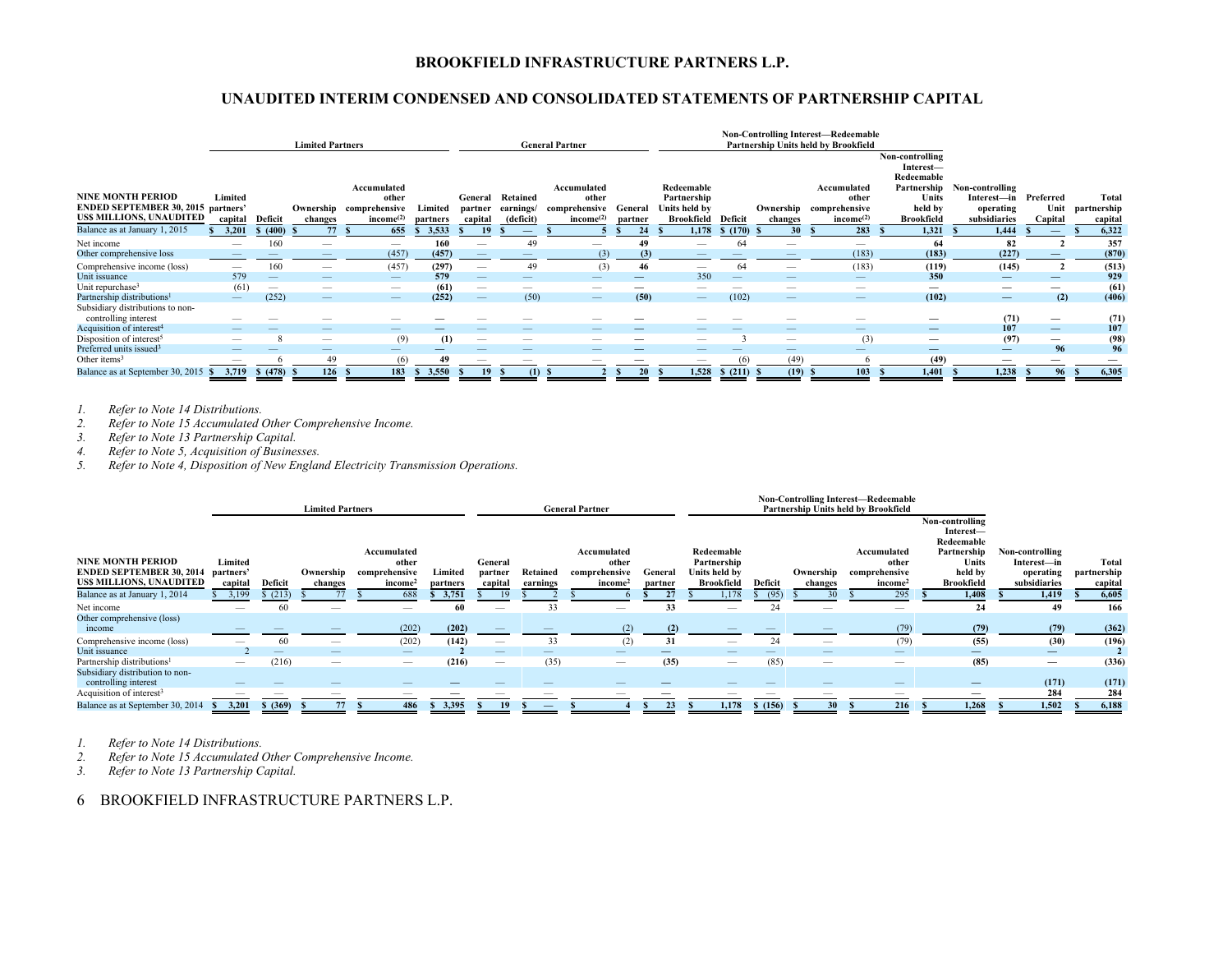# **UNAUDITED INTERIM CONDENSED AND CONSOLIDATED STATEMENTS OF CASH FLOWS**

|                                                               |                         |                           | For the three-month<br>period ended September 30 |               |                | For the nine-month<br>period ended September 30 |                         |             |                |  |
|---------------------------------------------------------------|-------------------------|---------------------------|--------------------------------------------------|---------------|----------------|-------------------------------------------------|-------------------------|-------------|----------------|--|
| US\$ MILLIONS, UNAUDITED                                      | <b>Notes</b>            |                           | 2015                                             |               | 2014           |                                                 | 2015                    |             | 2014           |  |
| <b>Operating activities</b>                                   |                         |                           |                                                  |               |                |                                                 |                         |             |                |  |
| Net income                                                    |                         | \$                        | 183                                              | \$            | 80             | \$                                              | 357                     | \$          | 166            |  |
| Adjusted for the following items:                             |                         |                           |                                                  |               |                |                                                 |                         |             |                |  |
| Earnings from investments in associates, net of distributions |                         |                           |                                                  |               |                |                                                 |                         |             |                |  |
| received                                                      | 9                       |                           | $\overline{\mathbf{4}}$                          |               | (21)           |                                                 | 13                      |             | (17)           |  |
| Depreciation and amortization expense                         | 7,8                     |                           | 97                                               |               | 97             |                                                 | 293                     |             | 282            |  |
| Mark-to-market on hedging items                               | 6                       |                           | (51)                                             |               | (47)           |                                                 | (109)                   |             | (9)            |  |
| Provisions and other items                                    |                         |                           | (57)                                             |               | 13             |                                                 | 8                       |             | 13             |  |
| Deferred tax expense                                          |                         |                           | 3                                                |               | 33             |                                                 | $\overline{\mathbf{4}}$ |             | 55             |  |
| Changes in non-cash working capital, net                      |                         |                           | $\mathbf{2}$                                     |               | 80             |                                                 | (26)                    |             | 41             |  |
| Cash from operating activities                                |                         |                           | 181                                              |               | 235            |                                                 | 540                     |             | 531            |  |
| <b>Investing Activities</b>                                   |                         |                           |                                                  |               |                |                                                 |                         |             |                |  |
| Acquisition of subsidiaries, net of cash acquired             | 5                       |                           | (14)                                             |               | (38)           |                                                 | (18)                    |             | (38)           |  |
| Disposition of subsidiaries, net of cash disposed             | $\overline{\mathbf{4}}$ |                           | 28                                               |               |                |                                                 | 28                      |             |                |  |
| Investments in associates                                     | 9                       |                           |                                                  |               | (373)          |                                                 | (550)                   |             | (412)          |  |
| Disposition of associates                                     |                         |                           |                                                  |               | 30             |                                                 |                         |             | 30             |  |
| Purchase of long lived assets                                 | 7,8                     |                           | (160)                                            |               | (117)          |                                                 | (382)                   |             | (342)          |  |
| Sale of long lived assets                                     | 7,8                     |                           | 7                                                |               | $\overline{2}$ |                                                 | 9                       |             | 7              |  |
| Purchase of financial assets                                  |                         |                           | (5)                                              |               | (65)           |                                                 | (201)                   |             | (115)          |  |
| Sale of financial assets                                      |                         |                           | 5                                                |               |                |                                                 | 159                     |             | 25             |  |
| Net settlement of foreign exchange hedging items              |                         |                           | (4)                                              |               | (3)            |                                                 | 193                     |             | (26)           |  |
| Cash used by investing activities                             |                         |                           | (143)                                            |               | (564)          |                                                 | (762)                   |             | (871)          |  |
| <b>Financing Activities</b>                                   |                         |                           |                                                  |               |                |                                                 |                         |             |                |  |
| Distributions to general partner                              | 14                      |                           | (17)                                             |               | (12)           |                                                 | (50)                    |             | (35)           |  |
| Distributions to other unitholders                            | 14                      |                           | (123)                                            |               | (100)          |                                                 | (356)                   |             | (301)          |  |
| Subsidiary distributions to non-controlling interest          |                         |                           | (34)                                             |               | (54)           |                                                 | (71)                    |             | (118)          |  |
| Capital provided by non-controlling interest                  | $\overline{\mathbf{4}}$ |                           | 22                                               |               |                |                                                 | 93                      |             |                |  |
| Proceeds from corporate borrowings                            |                         |                           | ㅡ                                                |               |                |                                                 | 360                     |             |                |  |
| Proceeds from corporate credit facility                       |                         |                           |                                                  |               | 286            |                                                 | 417                     |             | 286            |  |
| Repayment of corporate credit facility                        |                         |                           | $\equiv$                                         |               | (24)           |                                                 | (662)                   |             | (24)           |  |
| Proceeds from subsidiary borrowings                           | 10                      |                           | 211                                              |               | 897            |                                                 | 245                     |             | 1,147          |  |
| Repayment of subsidiary borrowings                            | 10                      |                           | (97)                                             |               | (805)          |                                                 | (265)                   |             | (925)          |  |
| Repayments of other financing activities                      |                         |                           |                                                  |               |                |                                                 | (38)                    |             |                |  |
| Preferred units issued                                        | 13                      |                           |                                                  |               |                |                                                 | 96                      |             |                |  |
| Partnership units issued, net of issuance costs               | 13                      |                           | 3                                                |               |                |                                                 | 929                     |             | $\overline{2}$ |  |
| Partnership units repurchased                                 |                         |                           | (61)                                             |               |                |                                                 | (61)                    |             |                |  |
| Cash (used by) from financing activities                      |                         |                           | (96)                                             |               | 188            |                                                 | 637                     |             | 32             |  |
| <b>Cash and cash equivalents</b>                              |                         |                           |                                                  |               |                |                                                 |                         |             |                |  |
| Change during the period                                      |                         |                           | (58)                                             |               | (141)          |                                                 | 415                     |             | (308)          |  |
| Impact of foreign exchange on cash                            |                         |                           | (17)                                             |               | (5)            |                                                 | (27)                    |             | $\overline{4}$ |  |
| Balance, beginning of period                                  |                         |                           | 652                                              |               | 380            |                                                 | 189                     |             | 538            |  |
| <b>Balance, end of period</b>                                 |                         | $\boldsymbol{\mathsf{S}}$ | 577                                              | $\mathsf{\$}$ | 234            | $\mathbf S$                                     | 577                     | $\mathbb S$ | 234            |  |

*The accompanying notes are an integral part of these financial statements.*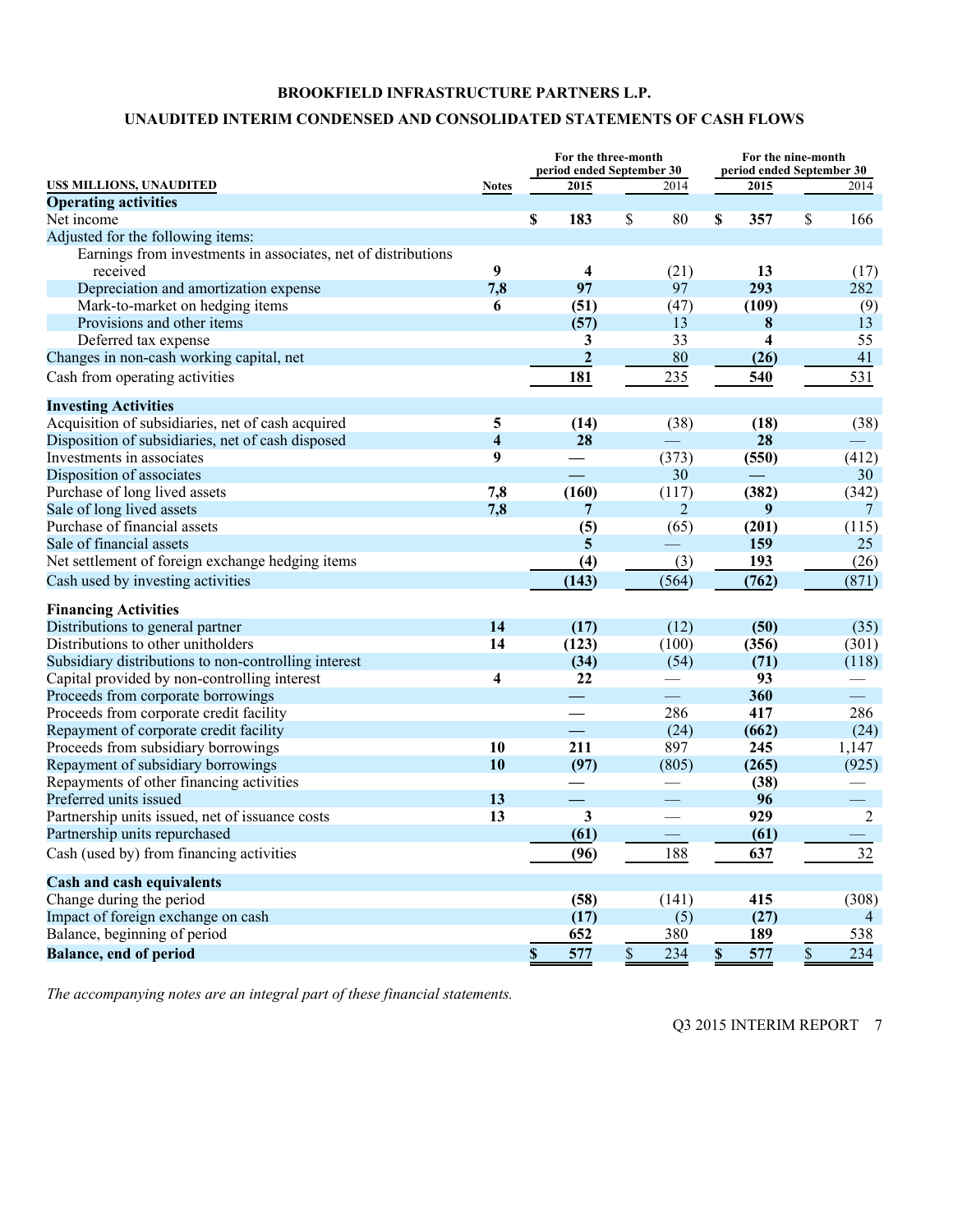#### **NOTES TO THE UNAUDITED INTERIM CONDENSED AND CONSOLIDATED FINANCIAL STATEMENTS**

*AS OF SEPTEMBER 30, 2015 AND DECEMBER 31, 2014 AND FOR THE THREE AND NINE MONTH PERIODS ENDED SEPTEMBER 30, 2015 AND 2014* 

# **1. ORGANIZATION AND DESCRIPTION OF THE BUSINESS**

Brookfield Infrastructure Partners L.P. (the "partnership") owns and operates utility, transport, energy and communications infrastructure businesses in North and South America, Australia and Europe. The partnership was formed as a limited partnership established under the laws of Bermuda, pursuant to a limited partnership agreement dated May 17, 2007, as amended and restated. The partnership is a subsidiary of Brookfield Asset Management Inc. ("Brookfield"). The partnership's limited partnership units are listed on the New York Stock Exchange and the Toronto Stock Exchange under the symbols "BIP" and "BIP.UN", respectively. The partnership's preferred units are listed on the Toronto Stock Exchange under the symbol "BIP.PR.A". The registered office is 73 Front Street, Hamilton, HM12, Bermuda.

#### **2. SUMMARY OF ACCOUNTING POLICIES**

#### *a) Statement of Compliance*

These interim condensed and consolidated financial statements of the partnership and its subsidiaries (together "Brookfield Infrastructure") have been prepared in accordance with International Accounting Standard 34, *Interim Financial Reporting,* ("IAS 34") as issued by the International Accounting Standards Board ("IASB") and using the accounting policies Brookfield Infrastructure applied in its consolidated financial statements as of and for the year ended December 31, 2014. The accounting policies the partnership applied in its annual consolidated financial statements as of and for the year ended December 31, 2014 are disclosed in Note 3 of such financial statements, with which reference should be made in reading these interim condensed and consolidated financial statements.

These interim condensed and consolidated financial statements were authorized for issuance by the Board of Directors of the partnership on November 12, 2015.

#### *b) Standards issued not yet adopted*

#### *IAS 16 Property, Plant, and Equipment ("IAS 16") and IAS 38 Intangible Assets ("IAS 38")*

IAS 16, *Property, Plant, and Equipment* ("IAS 16") and IAS 38, *Intangible Assets* ("IAS 38") were both amended by the International Accounting Standards Board ("IASB") as a result of clarifying the appropriate amortization method for intangible assets of service concession arrangements under IFRIC 12, *Service Concession Arrangements* ("SCAs"). The IASB determined that the issue does not only relate to SCAs but all tangible and intangible assets that have finite useful lives. Amendments to IAS 16 prohibit entities from using a revenue based depreciation method for items of property, plant, and equipment. Similarly, the amendment to IAS 38 introduces a rebuttable presumption that revenue is not an appropriate basis for amortization of an intangible asset, with only limited circumstances where the presumption can be rebutted. Guidance is also introduced to explain that expected future reductions in selling prices could be indicative of a reduction of the future economic benefits embodied in an asset. The amendments apply prospectively and are effective for annual periods beginning on or after January 1, 2016, with earlier application permitted. Brookfield Infrastructure is currently evaluating the impact of the amendments to IAS 16 and IAS 38 on its consolidated financial statements.

#### *IFRS 15 Revenue from Contracts with Customers ("IFRS 15")*

IFRS 15, *Revenue from Contracts with Customers* ("IFRS 15") specifies how and when revenue should be recognized as well as requiring more informative and relevant disclosures. The Standard supersedes IAS 18, *Revenue*, IAS 11, *Construction Contracts* and a number of revenue-related interpretations. IFRS 15 applies to nearly all contracts with customers: the main exceptions are leases, financial instruments and insurance contracts. IFRS 15 must be applied for periods beginning on or after January 1, 2018 with early application permitted. Brookfield Infrastructure is currently evaluating the impact of IFRS 15 on its consolidated financial statements.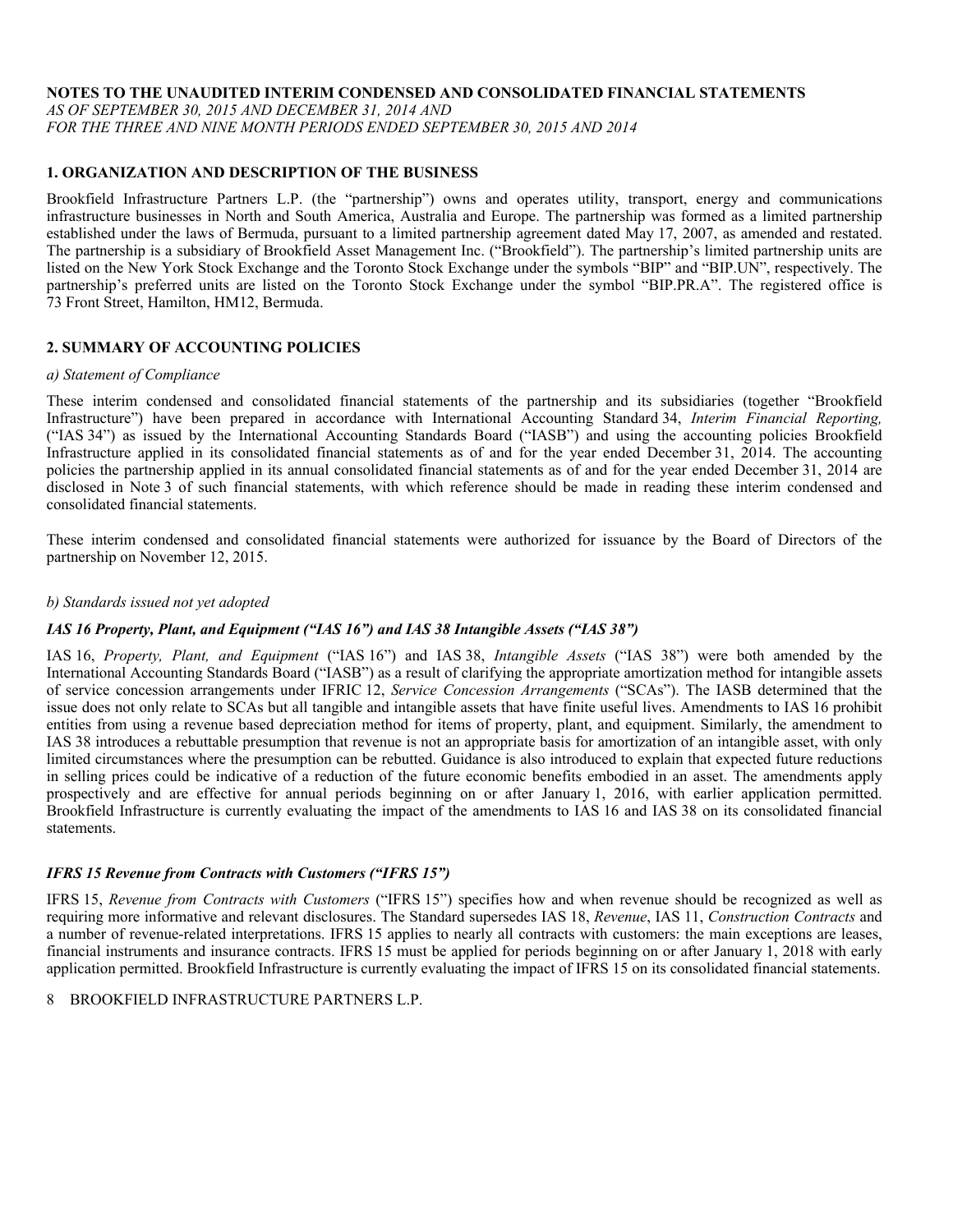# *IFRS 9 Financial Instruments ("IFRS 9")*

In July 2014, the IASB issued the final publication of the IFRS 9 standard, superseding the current IAS 39, *Financial Instruments: Recognition and Measurement* standard. This standard establishes principles for the financial reporting of financial assets and financial liabilities that will present relevant and useful information to users of financial statements for their assessment of the amounts, timing and uncertainty of an entity's future cash flows. This new standard also includes a new general hedge accounting standard which will align hedge accounting more closely with an entity's risk management activities. It does not fully change the types of hedging relationships or the requirement to measure and recognize ineffectiveness, however, it will provide more hedging strategies that are used for risk management to qualify for hedge accounting and introduce more judgment to assess the effectiveness of a hedging relationship. The standard has a mandatory effective date for annual periods beginning on or after January 1, 2018, with early adoption permitted. Brookfield Infrastructure is currently evaluating the impact of IFRS 9 on its consolidated financial statements.

# **3. ASSETS CLASSIFIED AS HELD FOR SALE & DISCONTINUED OPERATIONS**

In the fourth quarter of 2014, Brookfield Infrastructure initiated a plan to dispose of its interest in its North American natural gas transmission business. Management is actively seeking a buyer and expects to complete the sale within the initial contemplated timeline. The North American natural gas transmission business was reported as an investment in associate on the Consolidated Statement of Financial Position until the fourth quarter of 2014 and has since been classified as held for sale. The balance on September 30, 2015 was \$311 million.

The North American natural gas transmission business was reported as part of continuing operations until the fourth quarter of 2014 and has since been classified as discontinued operations for both the current and comparative periods. During the three and nine months ended September 30, 2015 and 2014, nil and nil and a loss of \$2 million and a loss of \$7 million, respectively, were recorded in both the Statement of Operating Results and the Statement of Comprehensive Loss relating to Brookfield Infrastructure's discontinued operations.

# **4. DISPOSITION OF NEW ENGLAND ELECTRICITY TRANSMISSION OPERATION**

In the third quarter of 2015, Brookfield Infrastructure sold its 23% interest in its New England electricity transmission operation, previously included in the utilities operating segment to a third party for proceeds of \$281 million, resulting in a gain on disposition of \$63 million recognized in the Consolidated Statement of Operating Results within Other income (expense). After settling debt and transaction costs, Brookfield Infrastructure received net proceeds of \$28 million based on its 23% interest in the business. The New England electricity transmission operation was previously reported as held for sale until the date of disposition. As a result of the disposition, accumulated revaluation surplus of \$48 million post-tax was reclassified from accumulated other comprehensive income directly to retained earnings and recorded within Other items on the Consolidated Statements of Partnership Capital.

# **5. ACQUISITION OF BUSINESSES**

# **a) Acquisition of Macquarie District Energy**

On August 21, 2014, Brookfield Infrastructure expanded its U.S. district energy platform to the mid-west U.S. as it acquired a 40% interest in Macquarie District Energy, for consideration of \$38 million through a Brookfield sponsored infrastructure fund. Brookfield Infrastructure has entered into a voting agreement with an affiliate of Brookfield, providing Brookfield Infrastructure the right to elect the majority of the Board of Directors of the entity, thereby providing Brookfield Infrastructure with control. Accordingly, Brookfield Infrastructure consolidated the entity effective August 21, 2014. Acquisition costs of less than \$1 million were expensed at the acquisition date and recorded as other expenses on the Consolidated Statement of Operating Results in the third quarter of 2014.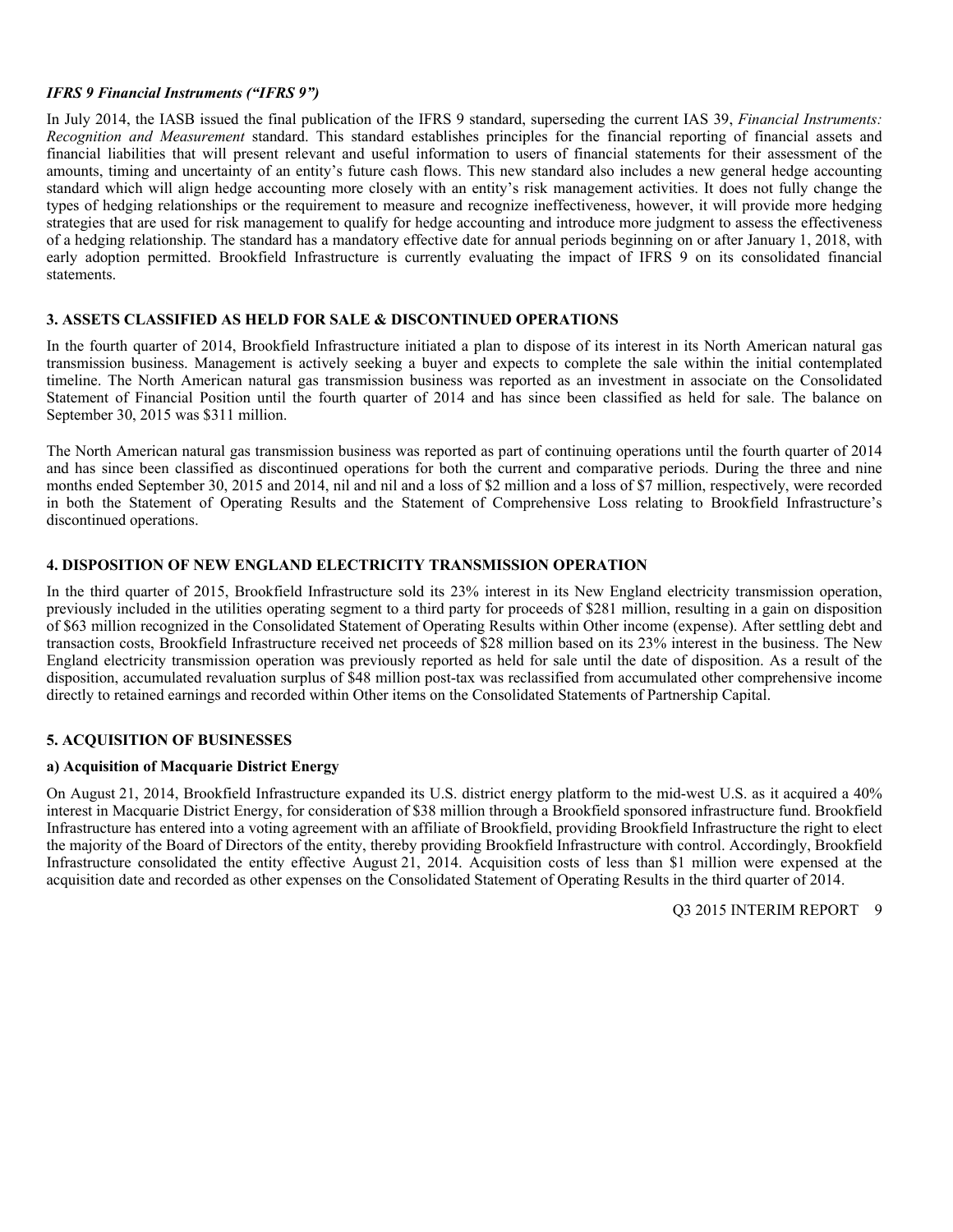The following summarizes the consideration transferred and the assets acquired and liabilities assumed at the acquisition date:

*Consideration transferred* 

| <b>USS MILLIONS</b>        |          |
|----------------------------|----------|
| Cash                       | 38       |
| <b>Total consideration</b> | 20<br>JО |

*Fair value of assets and liabilities acquired as at August 21, 2014* 

| <b>USS MILLIONS</b>                                 |       |
|-----------------------------------------------------|-------|
| Accounts receivable and other                       | 28    |
| Property, plant and equipment                       | 347   |
| Goodwill                                            | 40    |
| Accounts payable and other                          | (10)  |
| Non-recourse borrowings                             | (175) |
| Deferred income tax liability                       | (132) |
| Net assets acquired before non-controlling interest | 98    |
| Non-controlling interest $(1)$                      | (60)  |
| Net assets acquired                                 | 38    |

*1. Non-controlling interest represents the interest not acquired by Brookfield Infrastructure and was measured at fair value at the acquisition date.* 

Upon acquisition of Macquarie District Energy by Brookfield Infrastructure, a deferred tax liability of \$132 million was recorded. The deferred income tax liability arose because tax bases of the net assets to Brookfield Infrastructure were significantly lower than their fair values. The inclusion of this liability in the net book value of the acquired business gave rise to goodwill of \$40 million, which is viewed to be recoverable so long as the tax circumstances that gave rise to the goodwill do not change. To date, no such changes have occurred. None of the goodwill recognized is expected to be deductible for income tax purposes.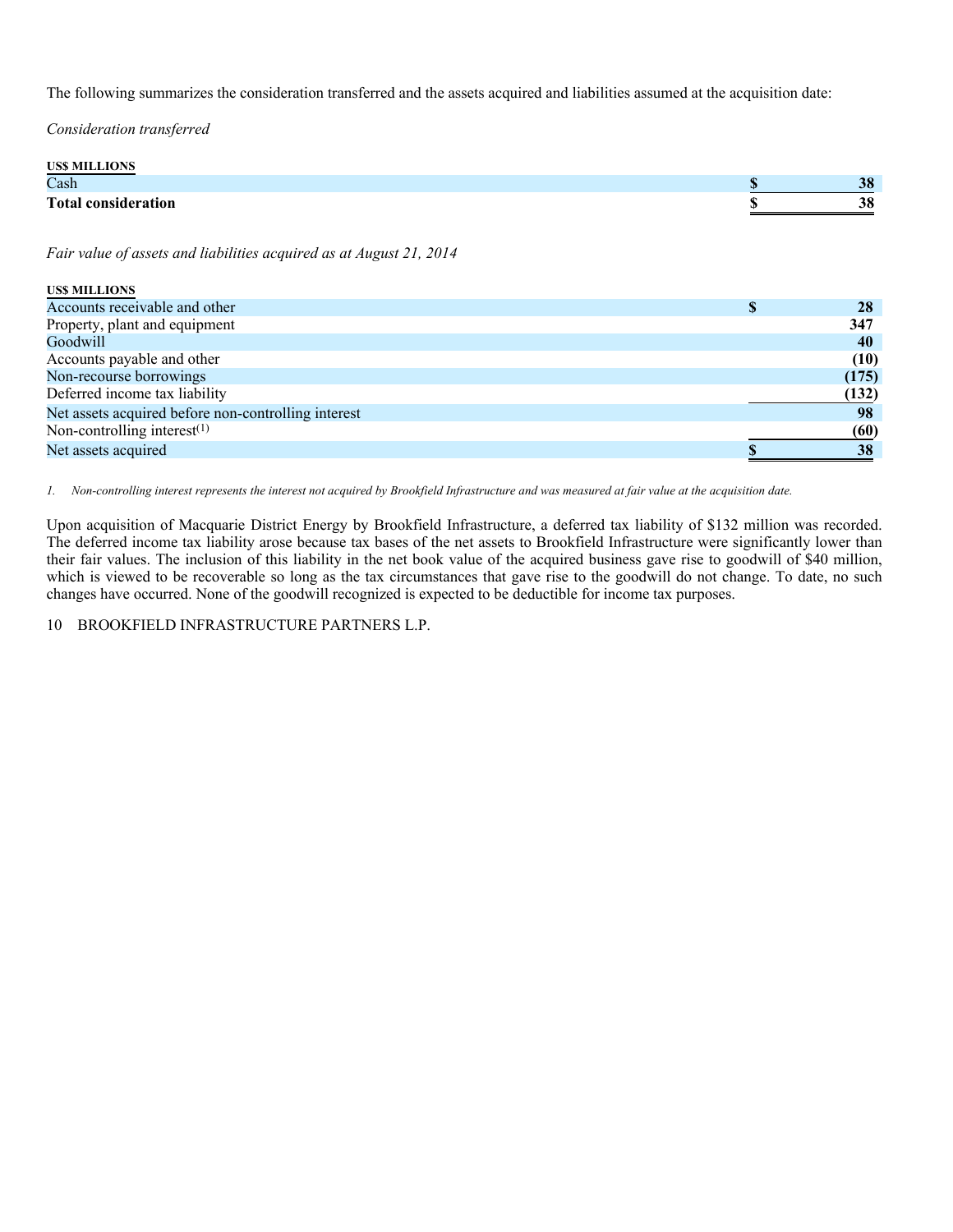# **b) Acquisition of Seattle Steam**

On November 21, 2014, Brookfield Infrastructure expanded its U.S. district energy platform to the pacific U.S. as it acquired a 40% interest in Seattle Steam, for consideration of \$9 million through a Brookfield sponsored infrastructure fund. Brookfield Infrastructure has entered into a voting agreement with an affiliate of Brookfield, providing Brookfield Infrastructure the right to elect the majority of the Board of Directors of the entity thereby providing Brookfield Infrastructure with control. Accordingly, Brookfield Infrastructure consolidated the entity effective November 21, 2014. Acquisition costs of less than \$1 million were expensed at the acquisition date and recorded as other expenses on the Consolidated Statement of Operating Results in the fourth quarter of 2014.

The following summarizes the consideration transferred and the assets acquired and liabilities assumed at the acquisition date:

*Consideration transferred* 

| <b>USS MILLIONS</b>        |   |
|----------------------------|---|
| Cash                       |   |
| <b>Total consideration</b> | U |

*Fair value of assets and liabilities acquired as at November 21, 2014* 

| <b>USS MILLIONS</b>                                 |      |
|-----------------------------------------------------|------|
| Accounts receivable and other                       |      |
| Property, plant and equipment                       | 45   |
| Non-recourse borrowings                             |      |
| Net assets acquired before non-controlling interest |      |
| Non-controlling interest $(1)$                      | (16) |
| Net assets acquired                                 |      |

*1. Non-controlling interest represents the interest not acquired by Brookfield Infrastructure and was measured at fair value at the acquisition date.* 

No goodwill arose on acquisition as the consideration transferred by Brookfield Infrastructure equaled its share of the fair value of the net assets of Seattle Steam.

# **c) Acquisition of Lodi Gas Storage**

On December 31, 2014, Brookfield Infrastructure expanded its North American gas storage operation to the U.S. West Coast as it acquired a 40% interest in Lodi Gas Storage, for consideration of \$42 million, through a Brookfield sponsored infrastructure fund. Brookfield Infrastructure has entered into a voting agreement with an affiliate of Brookfield, providing Brookfield Infrastructure the right to elect the majority of the Board of Directors of the entity, thereby providing Brookfield Infrastructure with control. Accordingly, Brookfield Infrastructure consolidated the entity, effective December 31, 2014. Acquisition costs of less than \$1 million were expensed at the acquisition date and recorded as other expenses on the Consolidated Statement of Operating Results in the fourth quarter of 2014.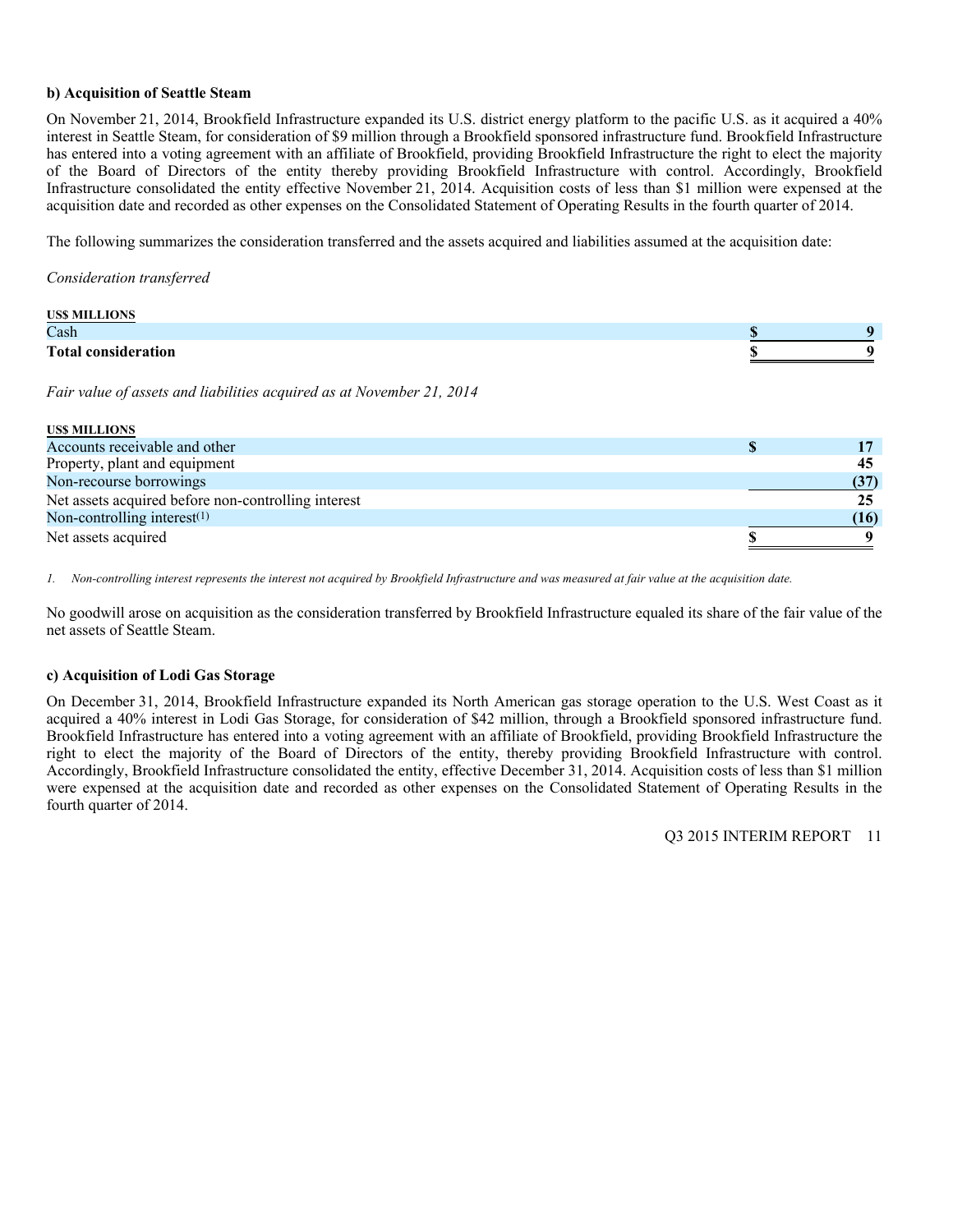The following summarizes the consideration transferred and the assets acquired and liabilities assumed at the acquisition date:

*Consideration transferred* 

| US\$ MILLIONS              |      |
|----------------------------|------|
| Cash                       | - 7  |
| <b>Total consideration</b> | - 12 |

*Fair value of assets and liabilities acquired as at December 31, 2014* 

| <b>USS MILLIONS</b>                                 |      |
|-----------------------------------------------------|------|
| Accounts receivable and other                       |      |
| Property, plant and equipment                       | 130  |
| Accounts payable and other                          | (30) |
| Net assets acquired before non-controlling interest | 104  |
| Non-controlling interest $(1)$                      | (62) |
| Net assets acquired                                 | 42   |

*1. Non-controlling interest represents the interest not acquired by Brookfield Infrastructure and was measured at fair value at the acquisition date.* 

No goodwill arose on acquisition as the consideration transferred by Brookfield Infrastructure equaled its share of the fair value of the net assets of Lodi Gas Storage.

# **d) Acquisition of Niska Gas Storage Partners LLC**

During the second quarter of 2015, Brookfield along with institutional partners signed definitive agreements for a 100% interest in Niska Gas Storage Partners LLC. Brookfield Infrastructure will acquire a 40% interest through a Brookfield sponsored infrastructure fund for \$70 million. Concurrently, Brookfield Infrastructure will enter into a voting arrangement with an affiliate of Brookfield, providing Brookfield Infrastructure with the right to elect the Board of Directors of the entity, thereby providing Brookfield Infrastructure with control. Accordingly, Brookfield Infrastructure will consolidate this entity. The transaction is expected to close in the first half of 2016, subject to regulatory approvals and other customary closing conditions.

# **e) Acquisition of Chilean Toll Roads**

On July 8, 2015, Brookfield Infrastructure acquired an additional 26% interest in Tunel San Cristobal ("TSC"), a Chilean toll road, through a Brookfield sponsored partnership, for \$14 million, bringing Brookfield Infrastructure's total ownership interest to 51%. Concurrent with the acquisition of the initial interest, Brookfield Infrastructure entered into a voting agreement with an affiliate of Brookfield, providing Brookfield Infrastructure the right to elect the majority of the Board of Directors of the entity, thereby providing Brookfield Infrastructure with control. Accordingly, Brookfield Infrastructure consolidates the entity. At the date of the acquisition, Brookfield Infrastructure recognized \$137 million of total assets, of which an intangible asset of \$156 million was recorded, and \$100 million of total liabilities, acquisition costs of \$1 million were expensed at the acquisition date and recorded as Other expenses on the Condensed and Consolidated Statements of Operating Results. A remeasurement gain of \$14 million, resulting from the remeasurement of the Partnership's pre-existing 25% interest, was included in Other income on the Condensed and Consolidated Statement of Operating Results on the date of acquisition.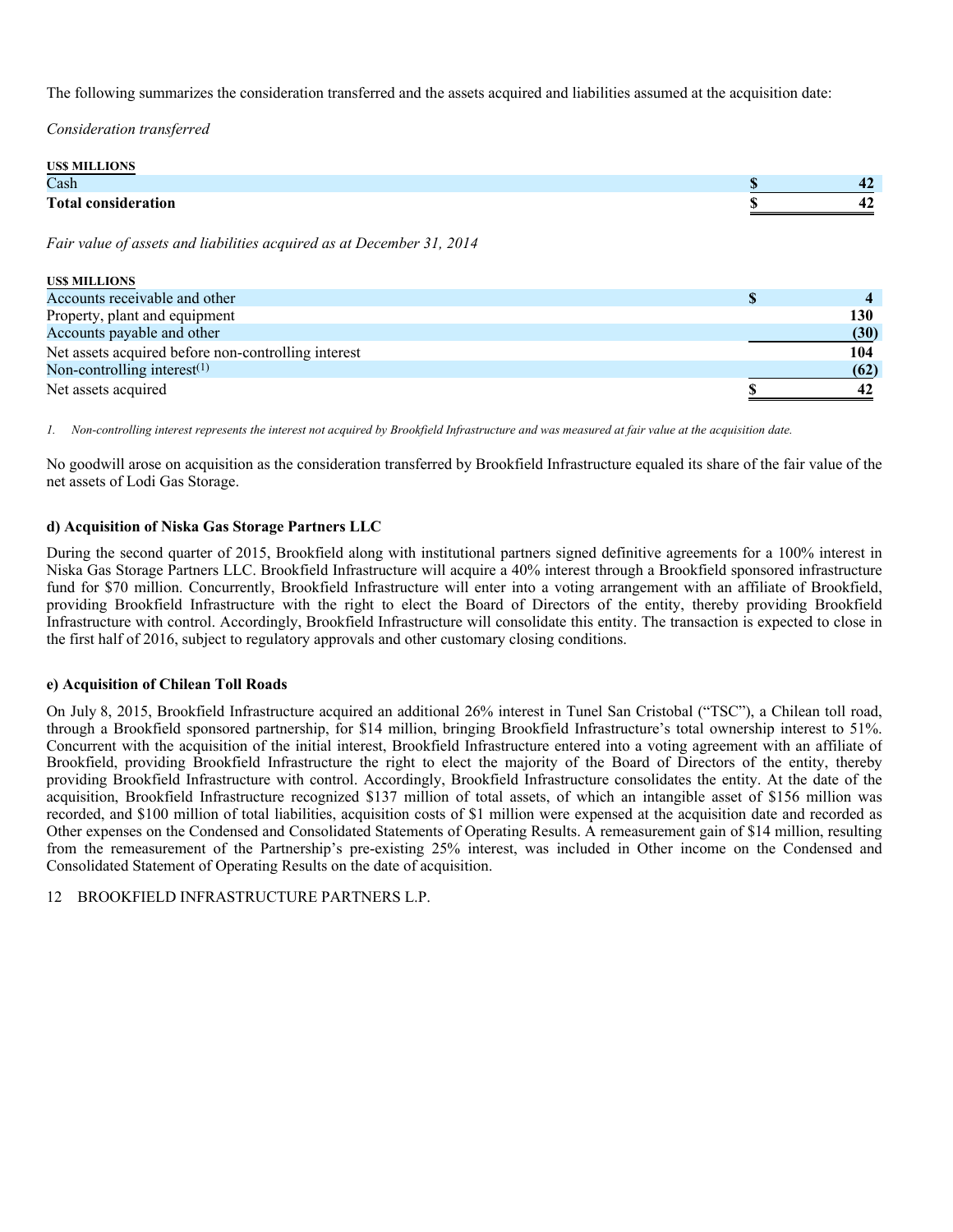# **f) Acquisition of Asciano**

On August 17, 2015, Brookfield, along with institutional partners (the "Brookfield Consortium"), announced a binding agreement to acquire the entire issued capital of Asciano Limited ("Asciano") whereby Asciano security holders will receive A\$6.9439 in cash and 0.0387 Partnership units per Asciano unit held by its shareholders. Brookfield Infrastructure expects to hold an ownership position of 55% of Asciano upon completion of the acquisition. Brookfield Infrastructure's portion of the investment will be funded through a combination of 37.9 million Brookfield Infrastructure Partners units issued to Asciano shareholders, funds raised under a \$250 million private placement of redeemable partnership units to Brookfield, cash on hand and draws on Brookfield Infrastructure's revolving credit facilities. Concurrent with the acquisition of Asciano, Brookfield Infrastructure will enter into a voting arrangement with an affiliate of Brookfield, providing Brookfield Infrastructure with the right to elect the Board of Directors of the entity, thereby providing Brookfield Infrastructure with control. Accordingly, Brookfield Infrastructure will consolidate on acquisition of this entity. The transaction is expected to close in the first quarter of 2016, subject to Asciano shareholder approval, regulatory approvals and other customary closing conditions.

On November 5, 2015 the Brookfield Consortium acquired 188 million shares in Asciano representing a 14.9% interest. Concurrently, the Brookfield Consortium entered into arrangements acquiring an indirect economic interest of an additional 4.3%. Total consideration paid for the interest in Asciano is \$1.2 billion.

#### **g) Acquisition of Gammon infrastructure portfolio**

On August 27, 2015, Brookfield along with institutional partners signed definitive agreements to acquire a 93% interest in a portfolio of toll road assets from Gammon Infrastructure Projects Limited. Brookfield Infrastructure will acquire a 40% interest through a Brookfield sponsored infrastructure fund with an initial investment of approximately \$60 million and subsequent future investments. Concurrently, Brookfield Infrastructure will enter into a voting arrangement with an affiliate of Brookfield, providing Brookfield Infrastructure with the right to elect the Board of Directors of the entity, thereby providing Brookfield Infrastructure with control. Accordingly, Brookfield Infrastructure will consolidate this entity. The transaction is expected to close in the fourth quarter of 2015, subject to regulatory approvals and other customary closing conditions.

# **6. FAIR VALUE OF FINANCIAL INSTRUMENTS**

The fair value of a financial instrument is the price that would be received to sell an asset or paid to transfer a liability in an orderly transaction between market participants at the measurement date. Fair values are determined by reference to quoted bid or ask prices, when available. Where bid and ask prices are unavailable, the closing price of the most recent transaction of that instrument is used. In the absence of an active market, fair values are determined based on prevailing market rates (bid and ask prices, as appropriate) for instruments with similar characteristics and risk profiles or internal or external valuation models, such as option pricing models and discounted cash flow analysis, using observable market inputs.

Fair values determined using valuation models require the use of assumptions concerning the amount and timing of estimated future cash flows and discount rates. In determining those assumptions, Brookfield Infrastructure looks primarily to external readily observable market inputs such as interest rate yield curves, currency rates and price and rate volatilities as applicable. The fair value of interest rate swap hedging items which form part of financing arrangements is calculated by way of discounted cash flows using market interest rates and applicable credit spreads.

#### **Classification of Financial Instruments**

Financial instruments classified as fair value through profit or loss are carried at fair value on the Consolidated Statements of Financial Position. Changes in the fair values of financial instruments classified as fair value through profit or loss are recognized in profit or loss. Mark-to-market adjustments on hedging items for those in an effective hedging relationship and changes in the fair value of available-for-sale securities are recognized in other comprehensive income.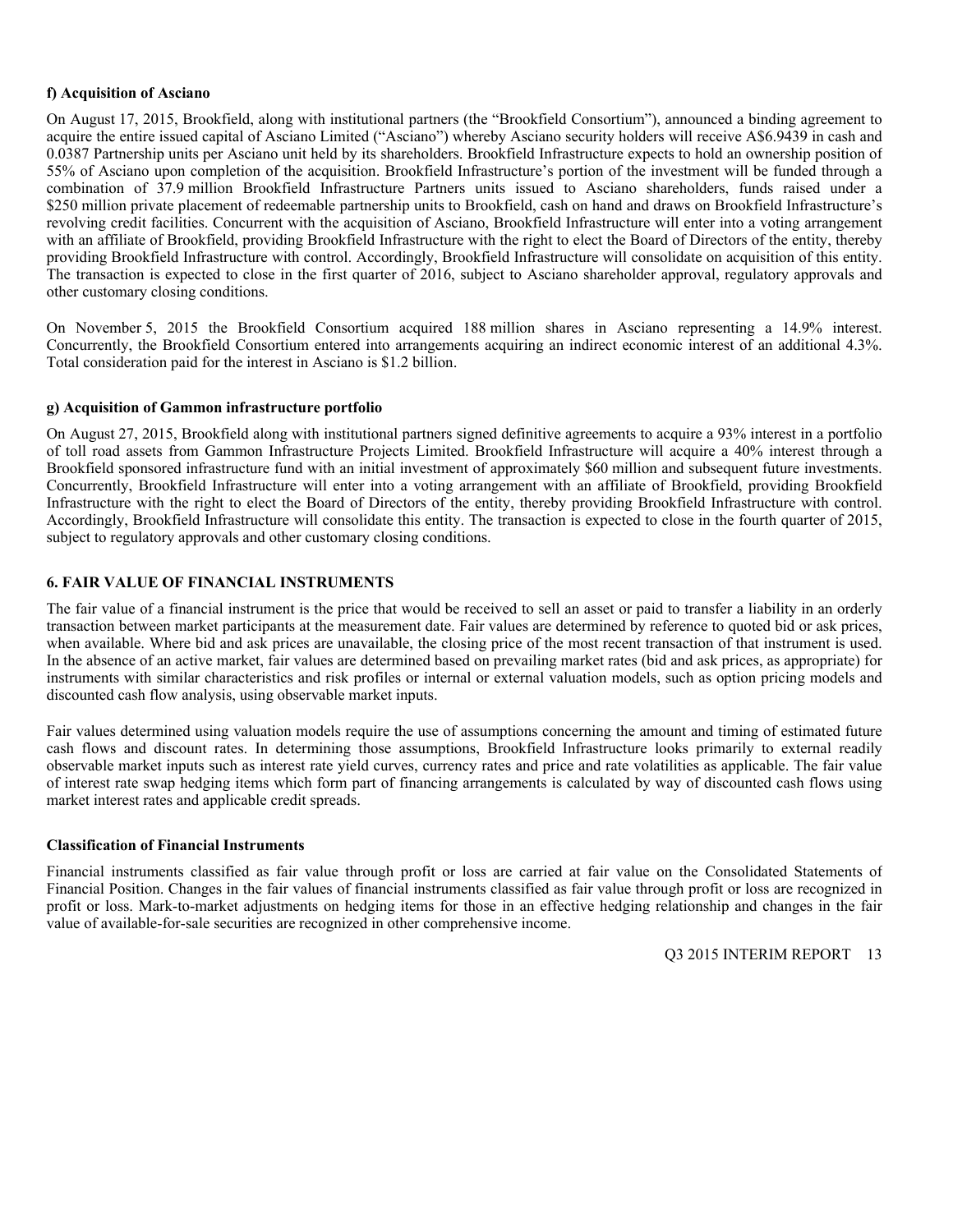# **Carrying Value and Fair Value of Financial Instruments**

The following table provides the allocation of financial instruments and their associated financial instrument classifications as at September 30, 2015:

| <b>USS MILLIONS</b><br><b>Financial Instrument Classification</b> |    | <b>FVTPL</b> |   | Available-for-<br>sale Securities | Loans & Receivables/<br><b>Other Liabilities</b> |    |           |
|-------------------------------------------------------------------|----|--------------|---|-----------------------------------|--------------------------------------------------|----|-----------|
| <b>MEASUREMENT BASIS</b>                                          |    | (Fair Value) |   | (Fair Value)<br>through OCI)      | (Amortized Cost)                                 |    | Total     |
| <b>Financial assets</b>                                           |    |              |   |                                   |                                                  |    |           |
| Cash and cash equivalents                                         | \$ |              | S |                                   | \$<br>577                                        | S  | 577       |
| Accounts receivable and                                           |    |              |   |                                   |                                                  |    |           |
| other                                                             |    |              |   |                                   | 357                                              |    | 357       |
| Financial assets (current and                                     |    |              |   |                                   |                                                  |    |           |
| non-current) $(1)$                                                |    | 905          |   |                                   | 3                                                |    | 908       |
| Marketable securities                                             |    |              |   | 314                               |                                                  |    | 314       |
| <b>Total</b>                                                      |    | 905          |   | 314                               | \$<br>937                                        | \$ | 2,156     |
| <b>Financial liabilities</b>                                      |    |              |   |                                   |                                                  |    |           |
| Corporate borrowings                                              | S  |              | S |                                   | \$<br>634                                        | \$ | 634       |
| Non-recourse borrowings                                           |    |              |   |                                   |                                                  |    |           |
| (current and non-current)                                         |    |              |   |                                   | 5,995                                            |    | 5,995     |
| Accounts payable and other                                        |    |              |   |                                   | 568                                              |    | 568       |
| Preferred shares                                                  |    |              |   |                                   | 20                                               |    | <b>20</b> |
| Financial liabilities (current                                    |    |              |   |                                   |                                                  |    |           |
| and non-current) $(1)$                                            |    | 626          |   |                                   | 38                                               |    | 664       |
| <b>Total</b>                                                      |    | 626          | S |                                   | 7,255                                            |    | 7,881     |

*1. Derivative instruments which are elected for hedge accounting totaling \$767 million are included in financial assets and \$293 million of derivative instruments are included in financial liabilities.* 

The following table provides the allocation of financial instruments and their associated financial instrument classifications as at December 31, 2014:

| <b>USS MILLIONS</b><br><b>Financial Instrument Classification</b> | <b>FVTPL</b> |    | Available-for-<br>sale Securities | Loans & Receivables/<br><b>Other Liabilities</b> |    |       |
|-------------------------------------------------------------------|--------------|----|-----------------------------------|--------------------------------------------------|----|-------|
| <b>MEASUREMENT BASIS</b>                                          | (Fair Value) |    | (Fair Value)<br>through OCI)      | (Amortized Cost)                                 |    | Total |
| <b>Financial assets</b>                                           |              |    |                                   |                                                  |    |       |
| Cash and cash equivalents                                         | \$           | S  |                                   | 189                                              | S  | 189   |
| Accounts receivable and                                           |              |    |                                   |                                                  |    |       |
| other                                                             |              |    |                                   | 299                                              |    | 299   |
| Financial assets (current and                                     |              |    |                                   |                                                  |    |       |
| $non-current(1)$                                                  | 607          |    |                                   |                                                  |    | 609   |
| Marketable securities                                             |              |    | 305                               |                                                  |    | 305   |
| <b>Total</b>                                                      | 607          |    | 305                               | 490                                              |    | 1,402 |
| <b>Financial liabilities</b>                                      |              |    |                                   |                                                  |    |       |
| Corporate borrowings                                              | \$           | \$ |                                   | \$<br>588                                        | \$ | 588   |
| Non-recourse borrowings                                           |              |    |                                   |                                                  |    |       |
| (current and non-current)                                         |              |    |                                   | 6,221                                            |    | 6,221 |
| Accounts payable and other                                        |              |    |                                   | 532                                              |    | 532   |
| Preferred shares                                                  |              |    |                                   | 20                                               |    | 20    |
| Financial liabilities (current                                    |              |    |                                   |                                                  |    |       |
| and non-current) $(1)$                                            | 528          |    |                                   | 75                                               |    | 603   |
| <b>Total</b>                                                      | 528          |    |                                   | 7,436                                            | \$ | 7,964 |

*1. Derivative instruments which are elected for hedge accounting totaling \$560 million are included in financial assets and \$164 million of derivative instruments are included in financial liabilities.*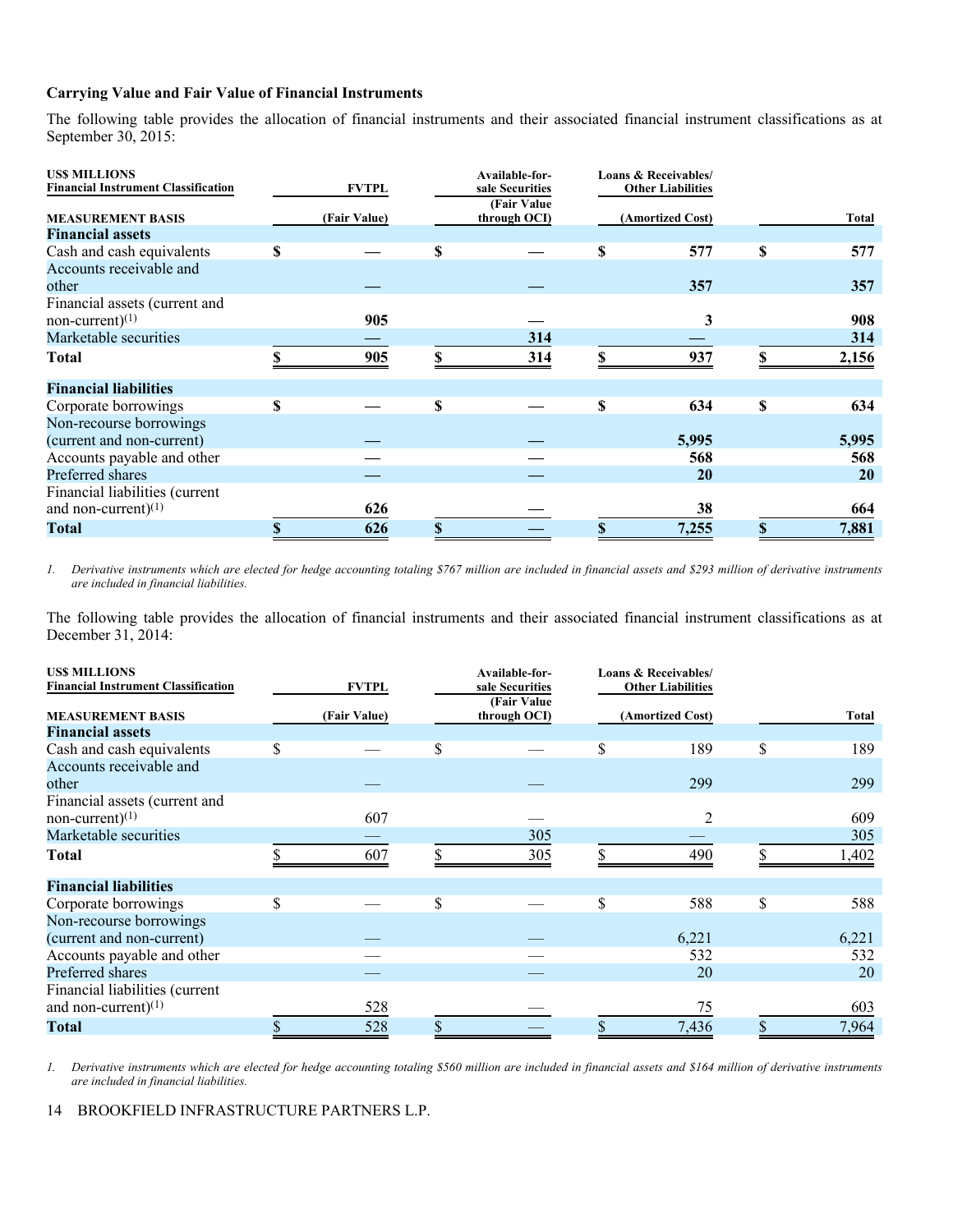The following table provides the carrying values and fair values of financial instruments as at September 30, 2015 and December 31, 2014:

|                                                  | September 30, 2015 |           | <b>December 31, 2014</b> |           |  |
|--------------------------------------------------|--------------------|-----------|--------------------------|-----------|--|
|                                                  | Carrying           | Fair      | Carrying                 | Fair      |  |
| <b>USS MILLIONS</b>                              | Value              | Value     | Value                    | Value     |  |
| <b>Financial assets</b>                          |                    |           |                          |           |  |
| Cash and cash equivalents                        | 577<br>S           | 577<br>S. | 189<br>S                 | S.<br>189 |  |
| Accounts receivable and other                    | 357                | 357       | 299                      | 299       |  |
| Financial assets (current and non-current)       | 908                | 908       | 609                      | 609       |  |
| Marketable securities                            | 314                | 314       | 305                      | 305       |  |
| Total                                            | \$2,156            | \$2,156   | \$1,402                  | \$1,402   |  |
| <b>Financial liabilities</b>                     |                    |           |                          |           |  |
|                                                  |                    |           |                          |           |  |
| Corporate borrowings $(1)$                       | 634                | \$642     | S.<br>588                | S.<br>600 |  |
| Non-recourse borrowings $(2)$                    | 5,995              | 6,070     | 6,221                    | 6,544     |  |
| Accounts payable and other financial liabilities | 568                | 568       | 532                      | 532       |  |
| Preferred shares                                 | 20                 | <b>20</b> | 20                       | 20        |  |
| Financial liabilities (current and non-current)  | 664                | 664       | 603                      | 603       |  |
| Total                                            | \$7,881            | \$7,964   | \$7,964                  | \$8,299   |  |
|                                                  |                    |           |                          |           |  |

*1. Corporate borrowings are classified under level 1 of the fair value hierarchy; as quoted prices in an active market are available.* 

*2. Non-recourse borrowings are classified under level 2 of the fair value hierarchy with the exception of borrowings at the UK port operation which are classified under level 1 as quoted prices in an active market are available. For level 2 fair values, future cash flows are estimated based on observable forward interest rates at the end of the reporting period.* 

#### **Hedging Activities**

Brookfield Infrastructure uses derivatives and non-derivative financial instruments to manage or maintain exposures to interest and currency risks. For certain derivatives which are used to manage exposures, Brookfield Infrastructure determines whether hedge accounting can be applied. When hedge accounting can be applied, a hedge relationship can be designated as a fair value hedge, cash flow hedge or a hedge of foreign currency exposure of a net investment in a foreign operation with a functional currency other than the U.S. dollar. To qualify for hedge accounting the derivative must be highly effective in accomplishing the objective of offsetting changes in the fair value or cash flows attributable to the hedged risk both at inception and over the life of the hedge. If it is determined that the derivative is not highly effective as a hedge, hedge accounting is discontinued prospectively.

# **Cash Flow Hedges**

Brookfield Infrastructure uses interest rate swaps to hedge the variability in cash flows related to a variable rate asset or liability and highly probable forecast issuances of debt. The settlement dates typically coincide with the dates on which the interest is payable on the underlying debt, and the amount accumulated in equity is reclassified to income or loss over the period that the floating rate interest payments on debt affect income or loss. For the three and nine months ended September 30, 2015, pre-tax net unrealized losses of \$14 million and \$9 million respectively (2014: losses of \$27 million and \$22 million respectively) were recorded in other comprehensive loss for the effective portion of the cash flow hedges. As at September 30, 2015, there was a net derivative asset balance of \$469 million relating to hedging items designated as cash flow hedges (December 31, 2014: \$269 million asset).

#### **Net Investment Hedges**

Brookfield Infrastructure uses foreign exchange hedging items and foreign currency denominated debt instruments to manage its foreign currency exposures arising from net investments in foreign operations having a functional currency other than the U.S. dollar. For the three and nine months ended September 30, 2015 unrealized \$88 million gains and \$122 million losses respectively (2014: gains of \$137 million and \$70 million, respectively) were recorded in other comprehensive (loss) income for the effective portion of hedges of net investments in foreign operations. Further, Brookfield Infrastructure recognized a \$4 million gain and \$201 million gain, respectively (2014: \$3 million loss and \$26 million loss, respectively) in other comprehensive (loss) income related to the net settlement of foreign exchange hedging items in the three and nine month periods ended September 30, 2015. As at September 30, 2015, there was a net derivative asset balance of \$5 million relating to hedging items designated as net investment hedges (December 31, 2014: \$127 million asset).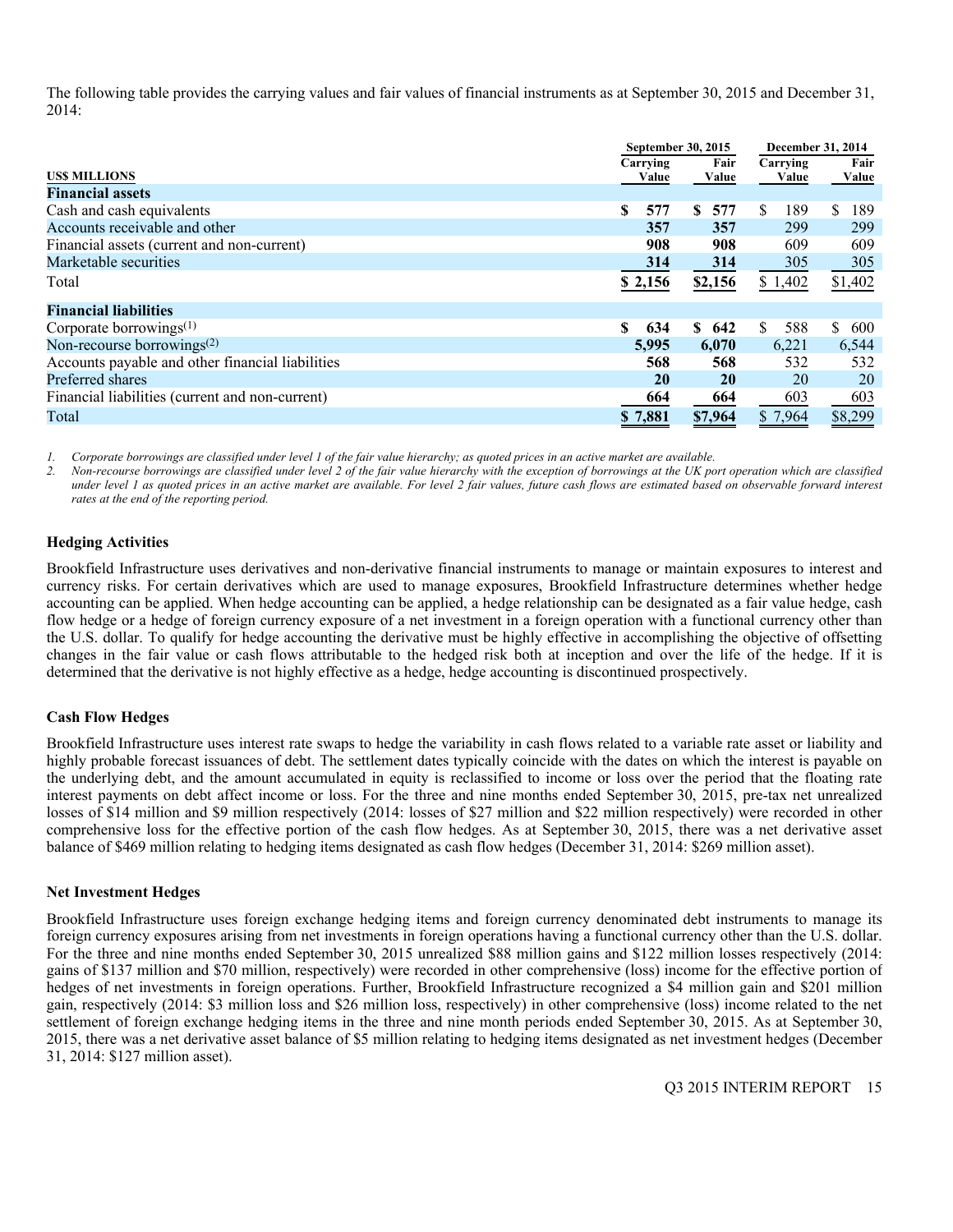#### **Fair Value Hierarchical Levels**

Fair value hierarchical levels are directly determined by the amount of subjectivity associated with the valuation inputs of these assets and liabilities, and are as follows:

- Level 1 Inputs are unadjusted, quoted prices in active markets for identical assets or liabilities at the measurement date.
- Level 2 Inputs (other than quoted prices included in Level 1) are either directly or indirectly observable for the asset or liability through correlation with market data at the measurement date and for the duration of the instrument's anticipated life. Fair valued assets and liabilities that are included in this category are primarily certain hedging items, other financial assets carried at fair value in an inactive market.
- Level 3 Inputs reflect management's best estimate of unobservable inputs that market participants would use in pricing the asset or liability at the measurement date. Consideration is given to the risk inherent in the valuation technique and the risk inherent in the inputs to determining the estimate.

Fair value of the partnership's financial assets and financial liabilities are measured at fair value on a recurring basis. The following table summarizes the valuation techniques and significant inputs for Brookfield Infrastructure's financial assets and financial liabilities:

| <b>USS MILLIONS</b>                | <b>Fair Value Hierarchy</b> | September 30, 2015 | December 31, 2014 |
|------------------------------------|-----------------------------|--------------------|-------------------|
| <b>Marketable securities</b>       | Level $1^{(1)}$             | 314                | 305               |
| Foreign currency forward contracts | Level $2^{(2)}$             |                    |                   |
| Financial asset                    |                             | <b>205</b>         | 188               |
| Financial liability                |                             | 106                | 6                 |
| Interest rate swaps & other        | Level $2^{(2)}$             |                    |                   |
| Financial asset                    |                             | 700                | 419               |
| Financial liability                |                             | 520                | 522               |

*1. Valuation technique: Quoted bid prices in an active market.* 

*2. Valuation technique: Discounted cash flow. Future cash flows are estimated based on forward exchange rates (from observable forward exchange rates at the end of the reporting period) and contract forward rates, discounted at a rate that reflects the issuer's or counterparty's credit risk.* 

Assets and liabilities measured at fair value on a recurring basis include \$1,219 million (2014: \$912 million) of financial assets and \$626 million (2014: \$528 million) of financial liabilities which are measured at fair value using valuation inputs based on management's best estimates. During the three and nine months ended September 30, 2015 and 2014, no transfers were made between level 1 and 2 or level 2 and 3. The following table categorizes financial assets and liabilities, which are carried at fair value, based upon the level of input.

| <b>September 30, 2015</b> |                    |         | December 31, 2014 |           |                                                                                                                  |  |
|---------------------------|--------------------|---------|-------------------|-----------|------------------------------------------------------------------------------------------------------------------|--|
| Level 1                   | <b>Level 2</b>     | Level 3 | Level 1           | Level 2   | Level 3                                                                                                          |  |
|                           |                    |         |                   |           |                                                                                                                  |  |
|                           |                    |         |                   |           |                                                                                                                  |  |
|                           | 905                |         |                   | 607       |                                                                                                                  |  |
|                           |                    |         |                   |           |                                                                                                                  |  |
|                           | $\frac{\ }{5}$ 626 |         |                   | \$ 528    |                                                                                                                  |  |
|                           |                    |         |                   | $s - s -$ | $\textbf{$}8\text{ }314$ $\text{ }8\text{ }-\text{ }8\text{ }-\text{ }8\text{ }305$ $\text{ }8\text{ }-\text{ }$ |  |

*1. Level 1 financial assets relate to marketable securities. Level 2 financial assets and liabilities primarily relate to derivative instruments.*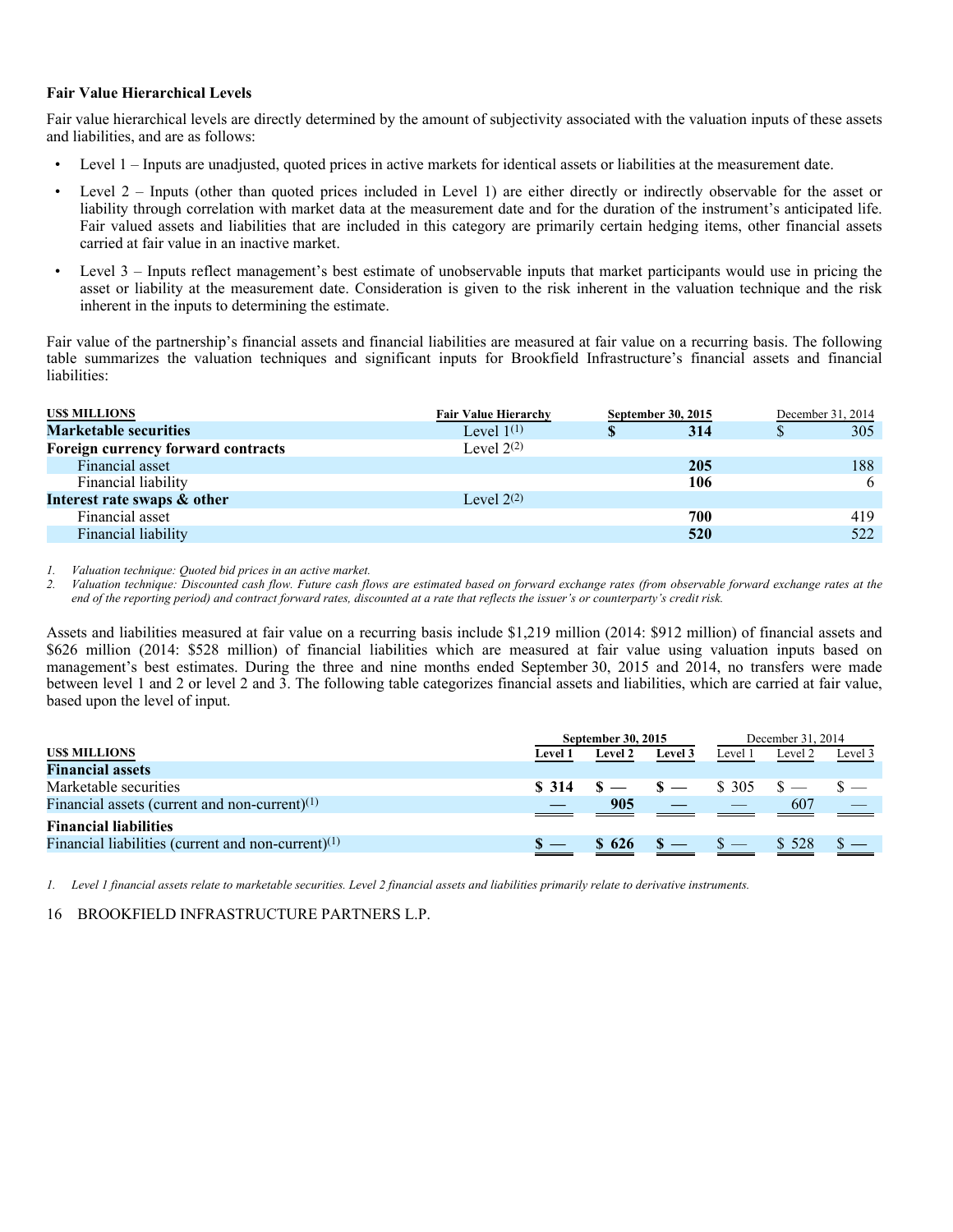# **7. PROPERTY, PLANT AND EQUIPMENT**

| <b>USS MILLIONS</b>                        | <b>Utilities</b>          |                   | <b>Transport</b> |       | <b>Energy</b> |       | <b>Total</b> |       |
|--------------------------------------------|---------------------------|-------------------|------------------|-------|---------------|-------|--------------|-------|
| <b>Gross carrying amount</b>               |                           |                   |                  |       |               |       |              |       |
| <b>Balance at January 1, 2014</b>          | \$                        | 3,646             | \$               | 2,985 | \$            | 1,233 | \$           | 7,864 |
| <b>Additions</b>                           |                           | 214               |                  | 128   |               | 61    |              | 403   |
| Acquisitions through business combinations |                           |                   |                  |       |               | 522   |              | 522   |
| Fair value adjustments                     |                           | 321               |                  |       |               | 43    |              | 364   |
| Reclassified as held for sale assets       |                           | (233)             |                  |       |               |       |              | (233) |
| Net foreign currency exchange differences  |                           | (311)             |                  | (295) |               | (74)  |              | (680) |
| <b>Balance at December 31, 2014</b>        | S                         | 3,637             | S                | 2,818 | \$            | 1,785 | S            | 8,240 |
| Acquisition through business combination   |                           |                   |                  | 6     |               |       |              | 6     |
| Additions, net of disposals                |                           | 193               |                  | 92    |               | 63    |              | 348   |
| Net foreign currency exchange differences  |                           | (299)             |                  | (385) |               | (135) |              | (819) |
| <b>Balance at September 30, 2015</b>       | \$                        | 3,531             | \$               | 2,531 | \$            | 1,713 | S            | 7,775 |
| <b>Accumulated depreciation:</b>           |                           |                   |                  |       |               |       |              |       |
| <b>Balance at January 1, 2014</b>          | \$                        | (24)              | \$               | (44)  | \$            | (33)  | \$           | (101) |
| Depreciation expense                       |                           | (130)             |                  | (129) |               | (58)  |              | (317) |
| Fair value adjustment                      |                           | 128               |                  | 8     |               | 47    |              | 183   |
| Reclassified as held for sale assets       |                           | 15                |                  |       |               |       |              | 15    |
| Net foreign currency exchange differences  |                           | 11                |                  | 49    |               | 4     |              | 64    |
| <b>Balance at December 31, 2014</b>        | $\boldsymbol{\mathsf{S}}$ | $\qquad \qquad -$ | $\mathbf S$      | (116) | $\mathbf S$   | (40)  | $\mathbf S$  | (156) |
| Depreciation expense                       |                           | (95)              |                  | (85)  |               | (74)  |              | (254) |
| Net foreign exchange differences           |                           | 31                |                  | 45    |               | 12    |              | 88    |
| <b>Balance at September 30, 2015</b>       | \$                        | (64)              | $\mathbb S$      | (156) | \$            | (102) | $\mathbf S$  | (322) |
| <b>Net book value</b>                      |                           |                   |                  |       |               |       |              |       |
| <b>September 30, 2015</b>                  | \$                        | 3,467             | \$               | 2,375 | \$            | 1,611 | \$           | 7,453 |
| December 31, 2014                          | \$                        | 3,637             | \$               | 2,702 | \$            | 1,745 | \$           | 8,084 |

# **8. INTANGIBLE ASSETS**

|                          | As of              |  |                   |  |
|--------------------------|--------------------|--|-------------------|--|
| <b>USS MILLIONS</b>      | September 30, 2015 |  | December 31, 2014 |  |
| Cost                     | 3.429              |  | 3,729             |  |
| Accumulated amortization | (168)              |  | 154)              |  |
| Total                    | 3.261              |  | ں آ ں ک           |  |

Intangible assets are allocated to the following cash generating units:

|                      |                    | As of             |
|----------------------|--------------------|-------------------|
| <b>USS MILLIONS</b>  | September 30, 2015 | December 31, 2014 |
| Regulated terminal   | 1,766<br>Φ         | 2,048             |
| Chilean toll roads   | 1,068              | 1,093             |
| UK port operations   | 325                | 334               |
| Other <sup>(1)</sup> | 102                | 100               |
| <b>Total</b>         | 3,261              | 3,575             |

*1. Other intangibles are comprised primarily of customer order backlogs.*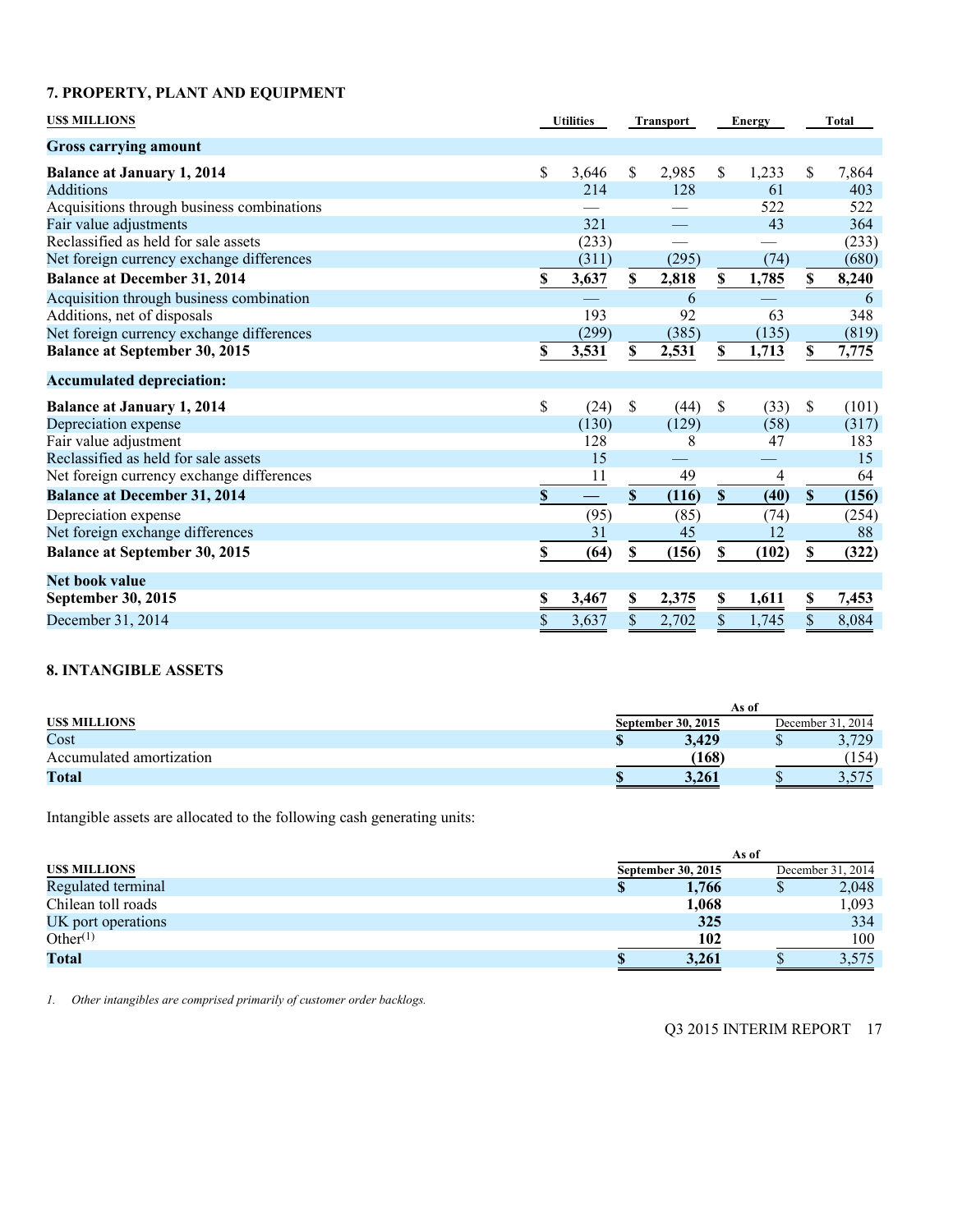The following table presents the change in the balance of intangible assets:

|                                                        | As of              |
|--------------------------------------------------------|--------------------|
| <b>USS MILLIONS</b>                                    | September 30, 2015 |
| Cost at beginning of the period                        | 3,729              |
| Acquisitions through business combination <sup>1</sup> |                    |
| Additions, net of disposals                            | 34                 |
| Foreign currency translation                           | (471)              |
| <b>Balance at September 30, 2015</b>                   | 3.429              |

*1. Refer to Note 5, Acquisition of Businesses.* 

The following table presents the accumulated amortization for Brookfield Infrastructure's intangible assets:

|                                                 | As of              |
|-------------------------------------------------|--------------------|
| <b>USS MILLIONS</b>                             | September 30, 2015 |
| Accumulated amortization at beginning of period | (154)              |
| Amortization                                    | (39)               |
| Foreign currency translation                    |                    |
| <b>Balance at September 30, 2015</b>            | (168)              |

# **9. INVESTMENTS IN ASSOCIATES**

The following table presents the change in the balance of investments in associates:

| <b>USS MILLIONS</b>                                      | For the nine months<br>ended September 30, 2015 | For the 12 months<br>ended December 31, 2014 |       |  |
|----------------------------------------------------------|-------------------------------------------------|----------------------------------------------|-------|--|
| Balance at beginning of period                           | 2,412                                           |                                              | 2,039 |  |
| Share of earnings for the period - continuing operations | 55                                              |                                              | 58    |  |
| Share of losses - discontinued operations                |                                                 |                                              | (8)   |  |
| Foreign currency translation                             | (561)                                           |                                              | (307) |  |
| Share of other reserves for the period - OCI             | 13                                              |                                              | 123   |  |
| <b>Distributions</b>                                     | (68)                                            |                                              | (38)  |  |
| Acquisitions, net of disposals $(1)$                     | 550                                             |                                              | 856   |  |
| Reclassification to asset held for sale(2)               |                                                 |                                              | (311) |  |
| <b>Ending balance</b>                                    | 2,401                                           |                                              | 2,412 |  |

*1. On March 31, 2015, Brookfield Infrastructure, through a Brookfield sponsored fund, acquired a 21% interest in a European telecommunications infrastructure operations for \$415 million. Brookfield Infrastructure has significant influence through its position in the business. Accordingly, Brookfield Infrastructure equity accounts for the entity.* 

*2. In the fourth quarter of 2014, Brookfield Infrastructure initiated a plan to dispose of its interest in its North American natural gas transmission business—see note 3 for additional information.*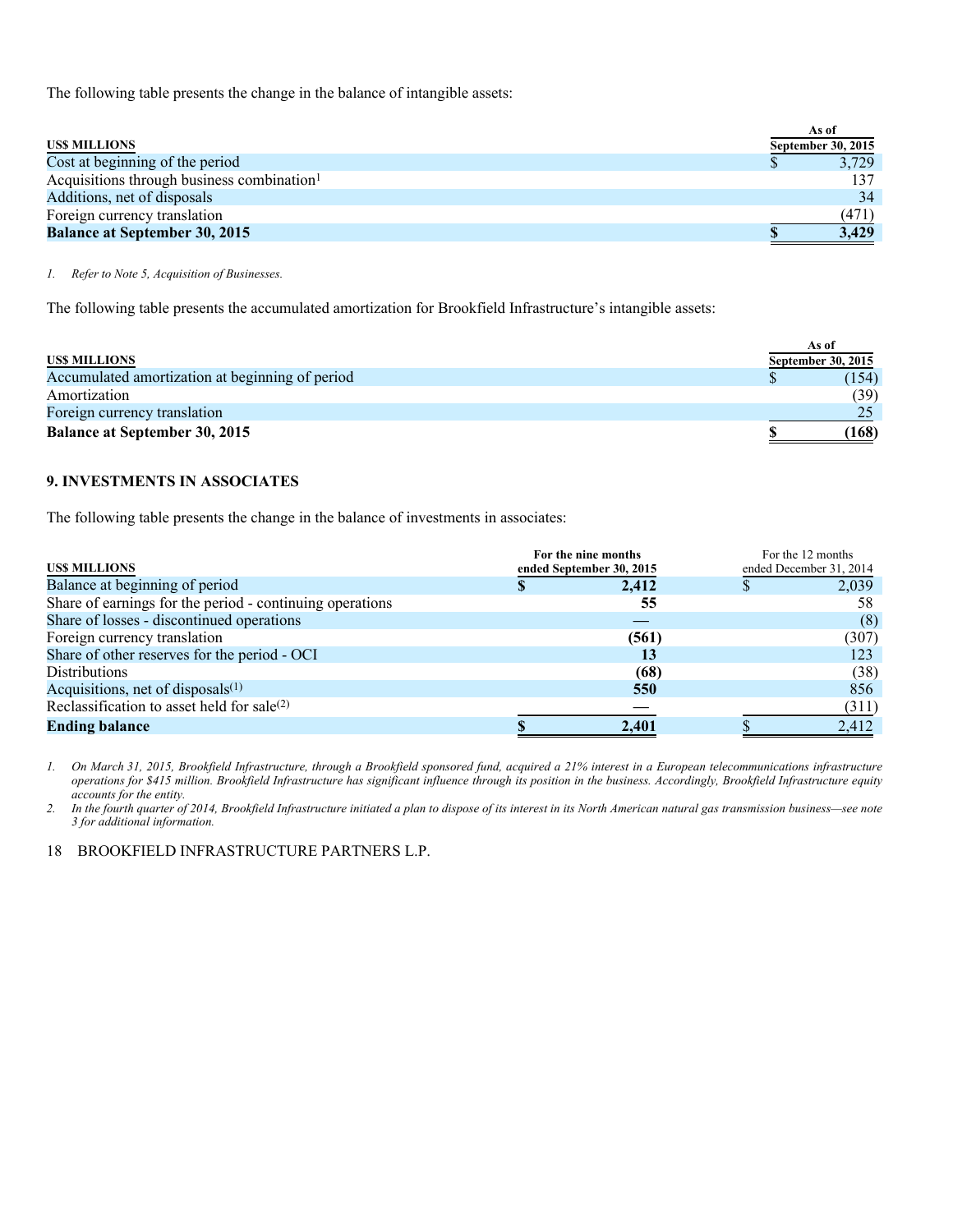The following table presents the carrying value of the partnership's investments in associates:

|                                                      |                           | As of      |                   |
|------------------------------------------------------|---------------------------|------------|-------------------|
| <b>USS MILLIONS</b>                                  | <b>September 30, 2015</b> |            | December 31, 2014 |
| Brazilian toll road operation                        |                           | 765        | 985               |
| South American transmission operation                |                           | 604        | 724               |
| European telecommunications infrastructure operation |                           | 418        |                   |
| Brazilian rail operation                             |                           | 224        | 320               |
| Other associates $(1)$                               |                           | <b>390</b> | 383               |
| <b>Ending balance</b>                                |                           | 2,401      | 2,412             |

*1. Other includes the partnership's European port operation, Texas electricity transmission project, North American west coast container terminal and U.S. gas storage operation.* 

The following table summarizes the aggregate balances of investments in associates on a 100% basis:

|                          | As of                     |          |                   |                |  |  |  |  |  |
|--------------------------|---------------------------|----------|-------------------|----------------|--|--|--|--|--|
| US\$ MILLIONS            | <b>September 30, 2015</b> |          | December 31, 2014 |                |  |  |  |  |  |
| Financial position:      |                           |          |                   |                |  |  |  |  |  |
| Total assets             |                           | 22,498   |                   | 20,135         |  |  |  |  |  |
| <b>Total liabilities</b> |                           | (12.110) |                   | (8,760)        |  |  |  |  |  |
| Net assets               |                           | 10,388   |                   | <sup>375</sup> |  |  |  |  |  |

|                                                 | For the three-month<br>period ended September 30 |  | For the nine-month<br>period ended September 30 |  |       |  |       |
|-------------------------------------------------|--------------------------------------------------|--|-------------------------------------------------|--|-------|--|-------|
| US\$ MILLIONS                                   | 2015                                             |  | 2014                                            |  | 2015  |  | 2014  |
| Financial performance:                          |                                                  |  |                                                 |  |       |  |       |
| Total revenue                                   | 996                                              |  | 924                                             |  | 2.935 |  | 2.379 |
| Total income for the period                     | 76                                               |  | 104                                             |  | 238   |  | 155   |
| Brookfield Infrastructure's share of net income | 18                                               |  | 30                                              |  | 55    |  | 48    |

# **10. NON-RECOURSE BORROWINGS**

|                     |                           | As of                  |
|---------------------|---------------------------|------------------------|
| <b>USS MILLIONS</b> | <b>September 30, 2015</b> | December 31.<br>. 2014 |
| Current             | 296                       | 4 <sub>1</sub><br>w    |
| Non-current         | 5,699                     | 180                    |
| Total               | 5.995                     | 0.441                  |

During the nine month period ended September 30, 2015 subsidiary repayments, net of borrowings, were \$20 million.

Our follow on investment in a tunnel connected to our Chilean toll road led to the consolidation of an additional \$80 million of nonrecourse borrowings. Foreign currency translation impacted non-recourse borrowings by \$286 million due to the depreciation of Australian dollar, Canadian dollar and Chilean peso denominated borrowings.

# **11. SEGMENTED INFORMATION**

IFRS 8, *Operating Segments*, requires operating segments to be determined based on internal reports that are regularly reviewed by the Executive Management and the Board of Directors for the purpose of allocating resources to the segment and to assessing its performance. Key measures used by the Chief Operating Decision Maker ("CODM") in assessing performance and in making resource allocation decisions are funds from operations ("FFO") and earnings before interest, tax, depreciation and amortization ("Adjusted EBITDA"), which enable the determination of cash return on the equity deployed. FFO is calculated as net income excluding the impact of depreciation and amortization, deferred income taxes, breakage and transaction costs, non-cash valuation gains or losses and other items. Adjusted EBITDA is calculated as FFO excluding the impact of interest expense, cash taxes and other income (expenses).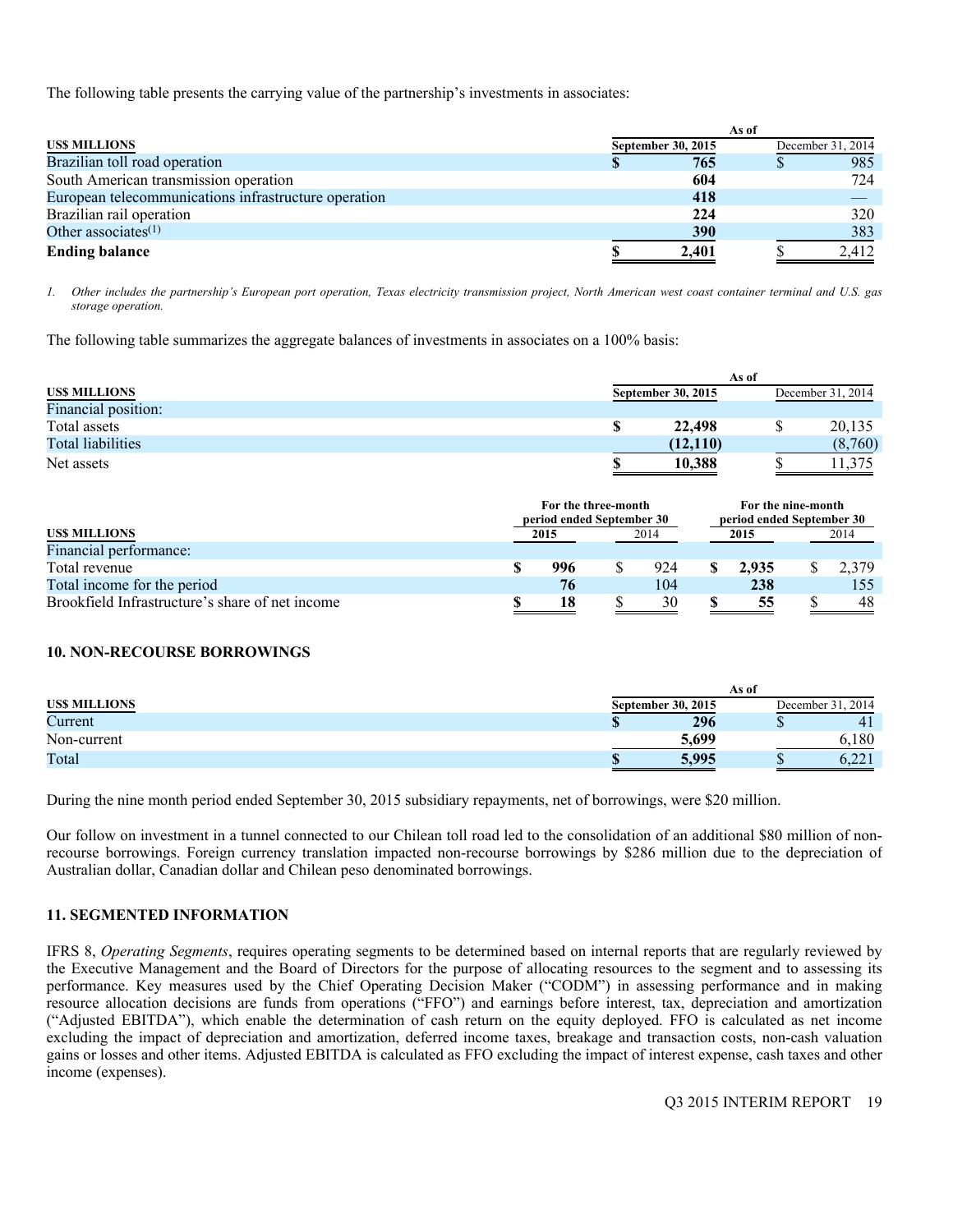|                                                                                       |                  |                     |                     | <b>Brookfield Infrastructure's Share</b> |                         |                                     |                                                     |                                                           |                                  |                                                  |
|---------------------------------------------------------------------------------------|------------------|---------------------|---------------------|------------------------------------------|-------------------------|-------------------------------------|-----------------------------------------------------|-----------------------------------------------------------|----------------------------------|--------------------------------------------------|
| <b>FOR THE THREE MONTHS</b><br><b>ENDED SEPTEMBER 30, 2015</b><br><b>USS MILLIONS</b> | <b>Utilities</b> | <b>Transport</b>    | Energy              | <b>Communications</b><br>Infrastructure  | Corporate<br>& Other    | <b>Brookfield</b><br>Infrastructure | Contribution<br>from<br>investment<br>in associates | <b>Attributable</b><br>to non-<br>controlling<br>interest | <b>Discontinued</b><br>Operation | As per<br><b>IFRS</b><br>financials <sup>1</sup> |
| Revenues                                                                              | \$180            | \$<br>286           | 81<br>\$.           | $\mathbf{s}$<br>40                       | $\mathbf{s}$            | 587<br>$\mathbf{s}$                 | (234)<br>\$                                         | 149<br>\$                                                 | $\mathbf{s}$<br>(34)             | 468<br>\$                                        |
| Costs attributed to                                                                   |                  |                     |                     |                                          |                         |                                     |                                                     |                                                           |                                  |                                                  |
| revenues                                                                              | (47)             | (144)               | (43)                | (18)                                     |                         | (252)                               | 126                                                 | (85)                                                      | 12                               | (199)                                            |
| General & administrative<br>expenses                                                  |                  |                     |                     |                                          | (30)                    | (30)                                |                                                     |                                                           |                                  | (30)                                             |
| <b>Adjusted EBITDA</b>                                                                | 133              | 142                 | 38                  | 22                                       | (30)                    | 305                                 | (108)                                               | 64                                                        | (22)                             |                                                  |
| Other income (expense)                                                                |                  | (4)                 | 1                   |                                          | 6                       | $\overline{\mathbf{4}}$             | 3                                                   | (5)                                                       |                                  | $\mathbf{2}$                                     |
| Interest expense                                                                      | (35)             | (35)                | (20)                | (2)                                      | (7)                     | (99)                                | 21                                                  | (27)                                                      | 15                               | (90)                                             |
| <b>FFO</b>                                                                            | 99               | 103                 | 19                  | 20                                       | (31)                    | 210                                 | (84)                                                | 32                                                        | (7)                              |                                                  |
| Depreciation and<br>amortization                                                      | (38)             | (55)                | (11)                | (15)                                     |                         | (119)                               | 52                                                  | (30)                                                      |                                  | (97)                                             |
| Deferred taxes                                                                        | (5)              | $\overline{\bf{4}}$ | 3                   | 4                                        | 5                       | <b>11</b>                           | (10)                                                | (1)                                                       | (3)                              | (3)                                              |
| Mark-to-market on                                                                     |                  |                     |                     |                                          |                         |                                     |                                                     |                                                           |                                  |                                                  |
| hedging items                                                                         | 6                | (2)                 | (2)                 |                                          | 40                      | 42                                  |                                                     | 9                                                         |                                  | 51                                               |
| Valuation gains (losses)<br>and other                                                 | 8                | (15)                | (11)                | (7)                                      | $\overline{\mathbf{4}}$ | (21)                                | 24                                                  | 49                                                        | 10                               | 62                                               |
| Share of earnings from<br>associates                                                  |                  |                     |                     |                                          |                         |                                     | 18                                                  |                                                           |                                  | 18                                               |
| Loss from discontinued<br>operations, net of tax                                      |                  |                     |                     |                                          |                         |                                     |                                                     |                                                           |                                  |                                                  |
| Net income attributable to<br>non-controlling interest                                |                  |                     |                     |                                          |                         |                                     |                                                     | (59)                                                      |                                  | (59)                                             |
| Net income (loss)<br>attributable to<br>partnership $(2)$                             | 70               | S<br>35             | (2)<br><sup>S</sup> | S                                        | 18<br>S                 | 123<br>S                            |                                                     |                                                           |                                  | 123                                              |

*1. The above table provides each segment's results in the format that management organizes its segments to make operating decisions and assess performance. Each segment is presented on a proportionate basis, taking into account Brookfield Infrastructure's ownership in operations accounted for using the consolidation and equity methods under IFRS. The above table reconciles Brookfield Infrastructure's proportionate results to the partnership's condensed and consolidated statements of operating results on a line by line basis by aggregating the components comprising the earnings from the partnership's investments in associates and reflecting the portion of each line item attributable to non-controlling interests.* 

*2. Includes net income (loss) attributable to non-controlling interest – Redeemable Partnership Units held by Brookfield, general partner and limited partners.* 

|                                                                                       |                  |                  |               | <b>Brookfield Infrastructure's Share</b> |                                     |                                                     |                                                           |                                  |                                                  |
|---------------------------------------------------------------------------------------|------------------|------------------|---------------|------------------------------------------|-------------------------------------|-----------------------------------------------------|-----------------------------------------------------------|----------------------------------|--------------------------------------------------|
| <b>FOR THE THREE MONTHS ENDED</b><br><b>SEPTEMBER 30, 2014</b><br><b>USS MILLIONS</b> | <b>Utilities</b> | <b>Transport</b> | <b>Energy</b> | Corporate<br>& Other                     | <b>Brookfield</b><br>Infrastructure | Contribution<br>from<br>investment<br>in associates | <b>Attributable</b><br>to non-<br>controlling<br>interest | <b>Discontinued</b><br>Operation | As per<br><b>IFRS</b><br>financials <sup>1</sup> |
| Revenues                                                                              | \$191            | 328              | \$<br>68      |                                          | 587                                 | (220)<br>\$.                                        | $\mathbb{S}$<br>154                                       | S<br>(30)                        | 491                                              |
| Costs attributed to revenues                                                          | (59)             | (169)            | (40)          |                                          | (268)                               | 117                                                 | (77)                                                      | 12                               | (216)                                            |
| General & administrative expenses                                                     |                  |                  |               | (28)                                     | (28)                                |                                                     |                                                           |                                  | (28)                                             |
| <b>Adjusted EBITDA</b>                                                                | 132              | 159              | 28            | (28)                                     | 291                                 | (103)                                               | 77                                                        | (18)                             |                                                  |
| Other income (expense)                                                                | 2                | (12)             |               | 5                                        | (5)                                 | 10                                                  | (5)                                                       |                                  |                                                  |
| Interest expense                                                                      | (41)             | (45)             | (18)          | (4)                                      | (108)                               | 27                                                  | (24)                                                      | 15                               | (90)                                             |
| <b>FFO</b>                                                                            | 93               | 102              | 10            | (27)                                     | 178                                 | (66)                                                | 48                                                        | (3)                              |                                                  |
| Depreciation and amortization                                                         | (39)             | (66)             | (21)          |                                          | (126)                               | 44                                                  | (28)                                                      | 13                               | (97)                                             |
| Deferred taxes                                                                        | 3                | (7)              | 3             | (3)                                      | (4)                                 | (17)                                                | (10)                                                      | (2)                              | (33)                                             |
| Mark-to-market on hedging items                                                       | 3                |                  | (1)           | 41                                       | 45                                  |                                                     |                                                           |                                  | 47                                               |
| Valuation (losses) gains and other                                                    | (5)              | (6)              | 4             | (14)                                     | (21)                                | 9                                                   | (4)                                                       | (6)                              | (22)                                             |
| Share of earnings from associates                                                     |                  |                  |               |                                          |                                     | 30                                                  |                                                           |                                  | 30                                               |
| Loss from discontinued operations, net<br>of tax                                      |                  |                  |               |                                          |                                     |                                                     |                                                           | (2)                              | (2)                                              |
| Net income attributable to non-<br>controlling interest                               |                  |                  |               |                                          |                                     |                                                     | (8)                                                       |                                  | (8)                                              |
| Net income (loss) attributable to<br>partnership $(2)$                                | 55               | 25               | (5)<br>У.     | (3)                                      | 72<br>-8                            |                                                     |                                                           |                                  |                                                  |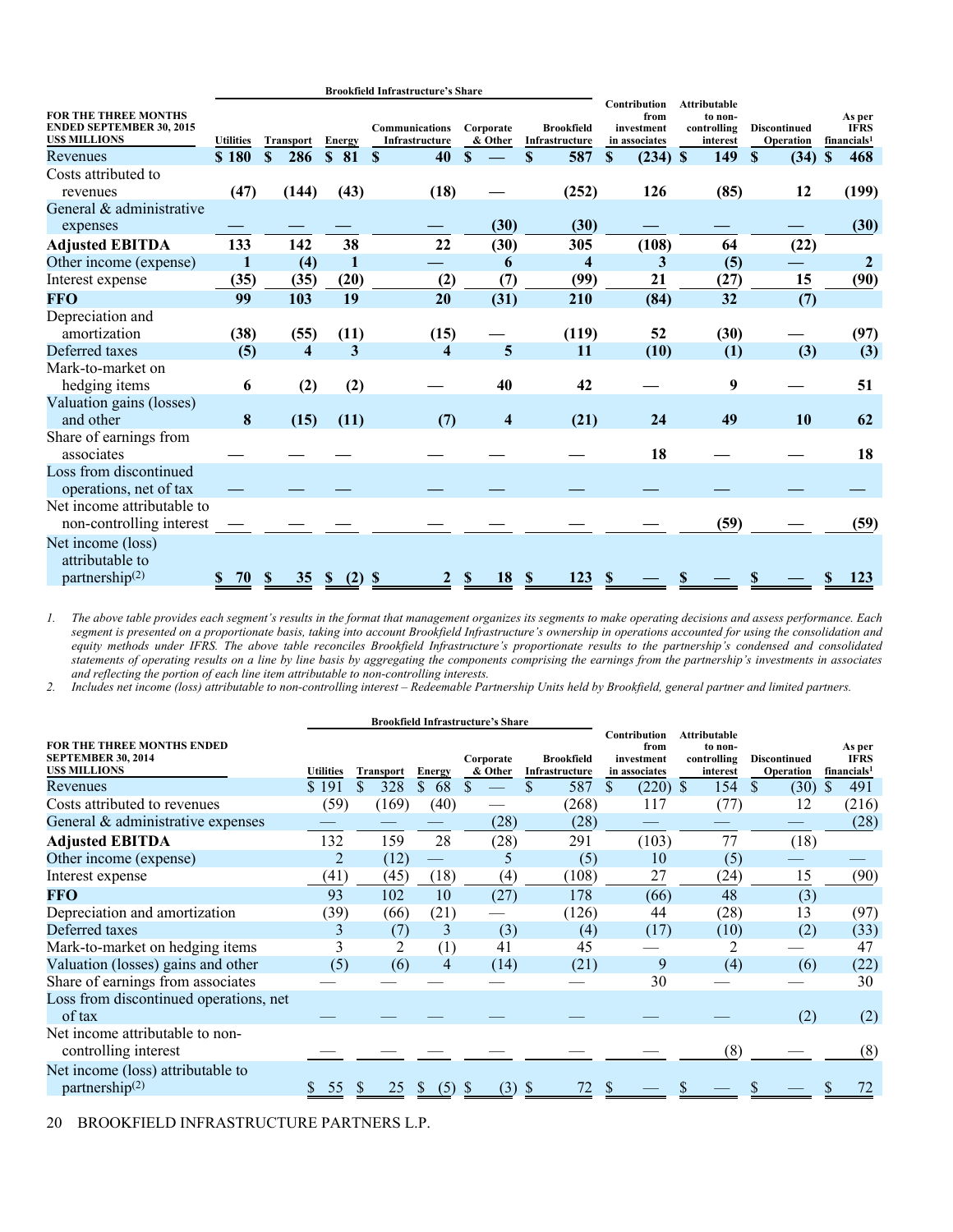|                                                                                      |                  |                             |                     | <b>Brookfield Infrastructure's Share</b> |                           |                                     |                                                     |                                                           |                                  |                                                  |
|--------------------------------------------------------------------------------------|------------------|-----------------------------|---------------------|------------------------------------------|---------------------------|-------------------------------------|-----------------------------------------------------|-----------------------------------------------------------|----------------------------------|--------------------------------------------------|
| <b>FOR THE NINE MONTHS</b><br><b>ENDED SEPTEMBER 30, 2015</b><br><b>USS MILLIONS</b> | <b>Utilities</b> | <b>Transport</b>            | Energy              | <b>Communications</b><br>Infrastructure  | Corporate<br>& Other      | <b>Brookfield</b><br>Infrastructure | Contribution<br>from<br>investment<br>in associates | <b>Attributable</b><br>to non-<br>controlling<br>interest | <b>Discontinued</b><br>Operation | As per<br><b>IFRS</b><br>financials <sup>1</sup> |
| Revenues                                                                             | \$520            | \$<br>871                   | \$259               | \$<br>82                                 | $\mathbf S$               | $\mathbf S$<br>1,732                | S<br>(675)                                          | $\mathbf{s}$<br>446                                       | <sup>\$</sup><br>(103)           | \$1,400                                          |
| Costs attributed to                                                                  |                  |                             |                     |                                          |                           |                                     |                                                     |                                                           |                                  |                                                  |
| revenues                                                                             | (129)            | (447)                       | (135)               | (38)                                     |                           | (749)                               | 369                                                 | (257)                                                     | 38                               | (599)                                            |
| General & administrative                                                             |                  |                             |                     |                                          |                           |                                     |                                                     |                                                           |                                  |                                                  |
| expenses                                                                             |                  |                             |                     |                                          | (99)                      | (99)                                |                                                     |                                                           |                                  | (99)                                             |
| <b>Adjusted EBITDA</b>                                                               | 391              | 424                         | 124                 | 44                                       | (99)                      | 884                                 | (306)                                               | 189                                                       | (65)                             |                                                  |
| Other income (expense)                                                               | 3                | (11)                        | $\overline{2}$      |                                          | 21                        | 15                                  | 8                                                   | (7)                                                       |                                  | 16                                               |
| Interest expense                                                                     | (107)            | (110)                       | (56)                | $\left(4\right)$                         | (18)                      | (295)                               | 63                                                  | (85)                                                      | 44                               | (273)                                            |
| <b>FFO</b>                                                                           | 287              | 303                         | 70                  | 40                                       | (96)                      | 604                                 | (235)                                               | 97                                                        | (21)                             |                                                  |
| Depreciation and                                                                     |                  |                             |                     |                                          |                           |                                     |                                                     |                                                           |                                  |                                                  |
| amortization                                                                         | (115)            | (165)                       | (33)                | (31)                                     |                           | (344)                               | 144                                                 | (93)                                                      |                                  | (293)                                            |
| Deferred taxes                                                                       | (21)             | 7                           | 3                   | 5                                        | 9                         | 3                                   | (15)                                                | 7                                                         | 1                                | (4)                                              |
| Mark-to-market on                                                                    |                  |                             |                     |                                          |                           |                                     |                                                     |                                                           |                                  |                                                  |
| hedging items                                                                        | 4                | (3)                         | (3)                 |                                          | 84                        | 82                                  |                                                     | 27                                                        |                                  | 109                                              |
| Valuation (losses) gains                                                             |                  |                             |                     |                                          |                           |                                     |                                                     |                                                           |                                  |                                                  |
| and other                                                                            | (5)              | (37)                        | (20)                | (7)                                      | (3)                       | (72)                                | 51                                                  | 44                                                        | 20                               | 43                                               |
| Share of earnings from                                                               |                  |                             |                     |                                          |                           |                                     |                                                     |                                                           |                                  |                                                  |
| associates                                                                           |                  |                             |                     |                                          |                           |                                     | 55                                                  |                                                           |                                  | 55                                               |
| Loss from discontinued                                                               |                  |                             |                     |                                          |                           |                                     |                                                     |                                                           |                                  |                                                  |
| operations, net of tax                                                               |                  |                             |                     |                                          |                           |                                     |                                                     |                                                           |                                  |                                                  |
| Net income attributable<br>to non-controlling<br>interest                            |                  |                             |                     |                                          |                           |                                     |                                                     | (82)                                                      |                                  | (82)                                             |
| Net income (loss)                                                                    |                  |                             |                     |                                          |                           |                                     |                                                     |                                                           |                                  |                                                  |
| attributable to<br>partnership <sup>(2)</sup>                                        | \$150            | <b>105</b><br><sup>\$</sup> | <sup>S</sup><br>-17 | S                                        | $(6)$ \$<br><sup>\$</sup> | 273                                 | -S                                                  |                                                           |                                  | 273<br>S                                         |

|                                                                                      |                  |                  |               | <b>Brookfield Infrastructure's Share</b> |                                     |                                                     |                                                           |                                  |                                                  |
|--------------------------------------------------------------------------------------|------------------|------------------|---------------|------------------------------------------|-------------------------------------|-----------------------------------------------------|-----------------------------------------------------------|----------------------------------|--------------------------------------------------|
| <b>FOR THE NINE MONTHS</b><br><b>ENDED SEPTEMBER 30, 2014</b><br><b>USS MILLIONS</b> | <b>Utilities</b> | <b>Transport</b> | <b>Energy</b> | Corporate<br>& Other                     | <b>Brookfield</b><br>Infrastructure | Contribution<br>from<br>investment<br>in associates | <b>Attributable</b><br>to non-<br>controlling<br>interest | <b>Discontinued</b><br>Operation | As per<br><b>IFRS</b><br>financials <sup>1</sup> |
| Revenues                                                                             | \$554            | \$<br>923        | \$231         | \$                                       | 1,708<br>\$.                        | \$<br>(600)                                         | 452<br>$\mathbb{S}$                                       | \$<br>(101)                      | \$1,459                                          |
| Costs attributed to revenues                                                         | (166)            | (472)            | (126)         |                                          | (764)                               | 315                                                 | (230)                                                     | 36                               | (643)                                            |
| General & administrative<br>expenses                                                 |                  |                  |               | (84)                                     | (84)                                |                                                     |                                                           |                                  | (84)                                             |
| <b>Adjusted EBITDA</b>                                                               | 388              | 451              | 105           | (84)                                     | 860                                 | (285)                                               | 222                                                       | (65)                             |                                                  |
| Other income (expense)                                                               | 6                | (28)             |               | 21                                       | (1)                                 | 18                                                  | (8)                                                       |                                  | 9                                                |
| Interest expense                                                                     | (120)            | (132)            | (53)          | (10)                                     | (315)                               | 79                                                  | (75)                                                      | 44                               | (267)                                            |
| FFO                                                                                  | 274              | 291              | 52            | (73)                                     | 544                                 | (188)                                               | 139                                                       | (21)                             |                                                  |
| Depreciation and amortization                                                        | (118)            | (186)            | (55)          |                                          | (359)                               | 124                                                 | (80)                                                      | 33                               | (282)                                            |
| Deferred taxes                                                                       | (12)             | 3                |               | 2                                        | (5)                                 | (32)                                                | (17)                                                      | (1)                              | (55)                                             |
| Mark-to-market on hedging items                                                      |                  | 5                | (1)           | (1)                                      | 10                                  | (3)                                                 |                                                           |                                  | 9                                                |
| Valuation (losses) gains and other                                                   | (24)             | (38)             |               | (18)                                     | (73)                                | 51                                                  | 5                                                         | (4)                              | (21)                                             |
| Share of earnings from associates                                                    |                  |                  |               |                                          |                                     | 48                                                  |                                                           |                                  | 48                                               |
| Loss from discontinued<br>operations, net of tax                                     |                  |                  |               |                                          |                                     |                                                     |                                                           | (7)                              | (7)                                              |
| Net income attributable to non-<br>controlling interest                              |                  |                  |               |                                          |                                     |                                                     | (49)                                                      |                                  | (49)                                             |
| Net income (loss) attributable to<br>partnership $(2)$                               | 127<br>S.        | 75               |               | S<br>(90)                                | 117                                 |                                                     |                                                           |                                  | 117                                              |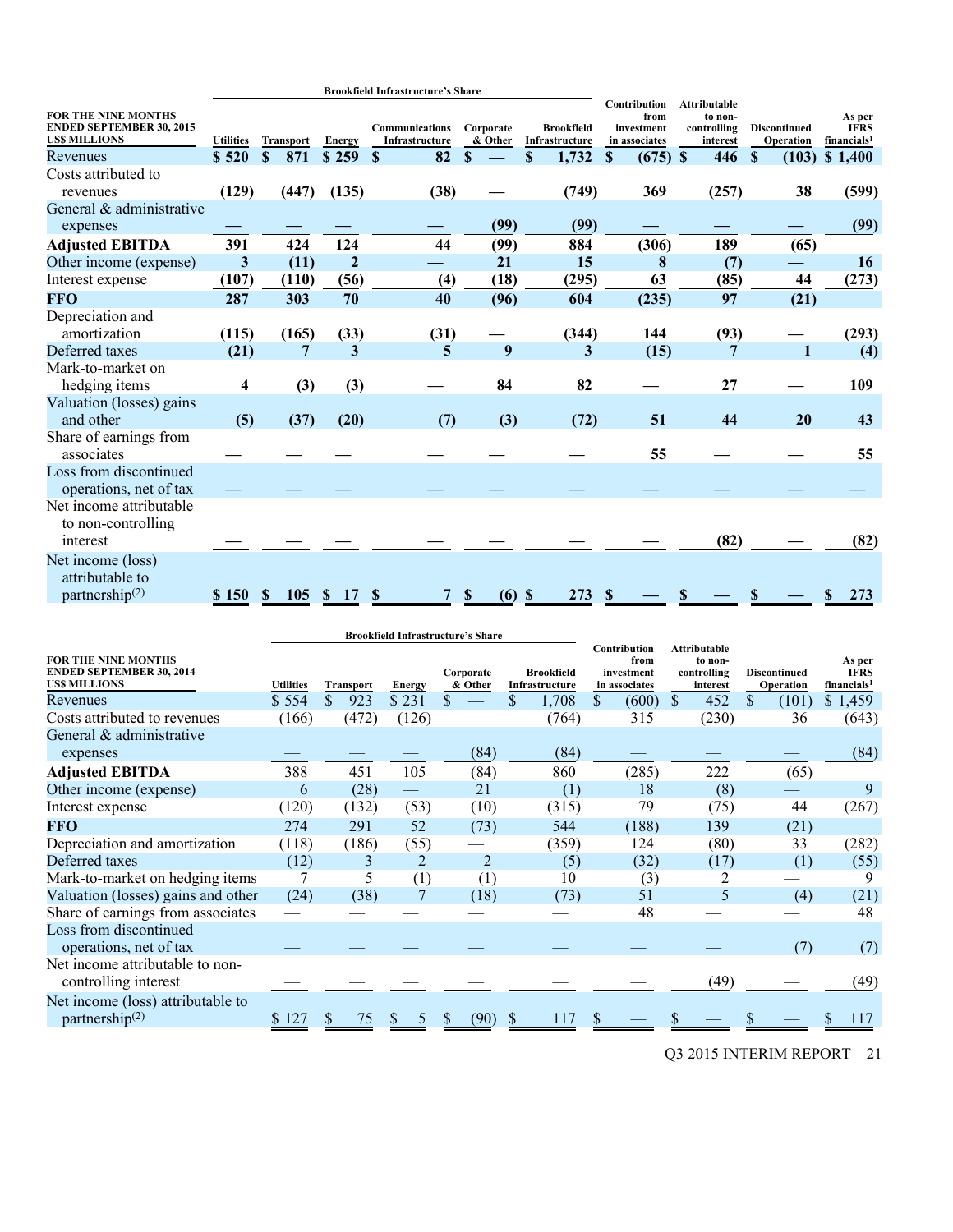#### **Segment assets**

For the purpose of monitoring segment performance and allocating resources between segments, Brookfield Infrastructure's Executive Management and Board of Directors monitor the assets, including investments accounted for using the equity method, attributable to each segment.

The following is an analysis of Brookfield Infrastructure's assets by operating segment for the periods under review:

|                                                                        |                             |                             |                   |                                         |                                      | <b>Total attributable to Brookfield Infrastructure</b> |                                                                       |                                                             |                                                 |                                                              |
|------------------------------------------------------------------------|-----------------------------|-----------------------------|-------------------|-----------------------------------------|--------------------------------------|--------------------------------------------------------|-----------------------------------------------------------------------|-------------------------------------------------------------|-------------------------------------------------|--------------------------------------------------------------|
| <b>AS AT SEPTEMBER 30, 2015</b><br>USS MILLIONS<br><b>Total assets</b> | <b>Utilities</b><br>\$4,338 | <b>Transport</b><br>\$4,247 | Energy<br>\$1,803 | Communications<br>Infrastructure<br>820 | Corporate<br>& Other<br>(179)<br>пD. | <b>Brookfield</b><br>Infrastructure<br>11,029<br>ъD    | Contribution<br>from<br>investment<br>in associates<br>(3,038)<br>пD. | Attributable<br>to non-<br>controlling<br>interest<br>3,775 | Working<br>capital<br>adjustment<br>4.226<br>D. | As per<br><b>IFRS</b><br>financials <sup>1</sup><br>\$15,992 |
|                                                                        |                             |                             |                   |                                         |                                      | <b>Total attributable to Brookfield Infrastructure</b> |                                                                       |                                                             |                                                 |                                                              |
| AS AT DECEMBER 31, 2014                                                |                             |                             |                   | Communications                          | Corporate                            | <b>Brookfield</b>                                      | Contribution<br>from<br>investment                                    | Attributable<br>to non-<br>controlling                      | Working<br>capital                              | As per<br><b>IFRS</b>                                        |
| USS MILLIONS                                                           | <b>Utilities</b>            | <b>Transport</b>            | Energy            | Infrastructure                          | & Other                              | Infrastructure                                         | in associates                                                         | interest                                                    | adjustment                                      | financials <sup>1</sup>                                      |
| <b>Total assets</b>                                                    | \$4,805                     | \$4,970                     | \$1,816           |                                         | (56)                                 | 11,535                                                 | (1, 944)                                                              | 4.284                                                       | 2.620<br>S.                                     | \$16,495                                                     |

*1. The above tables provide each segment's assets in the format that management organizes its segments to make operating decisions and assess performance. Each segment is presented on a proportionate basis, taking into account Brookfield Infrastructure's ownership in operations using consolidation and the equity method whereby the partnership either controls or exercises significant influence over the investment respectively. The above table reconciles Brookfield Infrastructure's proportionate assets to total assets presented on the partnership's consolidated statements of financial position by removing net liabilities contained within investments in associates and reflecting the assets attributable to non-controlling interests, and adjusting for working capital assets which are netted against working capital liabilities.* 

# **12. SUBSIDIARY PUBLIC ISSUERS**

In December 2014, wholly-owned subsidiaries of Brookfield Infrastructure, Brookfield Infrastructure Finance ULC, Brookfield Infrastructure Finance LLC, Brookfield Infrastructure Finance Pty Ltd and Brookfield Infrastructure Finance Limited (collectively, the "Debt Issuers") and Brookfield Infrastructure Preferred Equity Inc. (collectively with the Debt Issuers, the "Issuers"), filed a base shelf prospectus qualifying the distribution of debt securities and Class A preference shares in Canada. The Issuers may offer and sell these instruments in one or more issuances in the aggregate, of up to C\$1 billion (or the equivalent in other currencies).

On October 10, 2012, wholly-owned subsidiaries of Brookfield Infrastructure executed a C\$400 million, five year medium term note offering in the Canadian bond market with a coupon of 3.5%, which was swapped into U.S. dollars on a matched maturity basis at an all in rate of 2.7%.

On March 11, 2015 Brookfield Infrastructure issued C\$450 million of medium-term notes maturing March 11, 2022 with a coupon of 3.5%, which was swapped into U.S. dollars on a matched maturity basis at an all-in rate of 3.9%.

These notes are unconditionally guaranteed by Brookfield Infrastructure Partners L.P., Brookfield Infrastructure L.P., and whollyowned subsidiaries, Brookfield Infrastructure Holdings (Canada) Inc., Brookfield Infrastructure US Holdings I Corporation, Brookfield Infrastructure LLC and BIP Bermuda Holdings I Limited.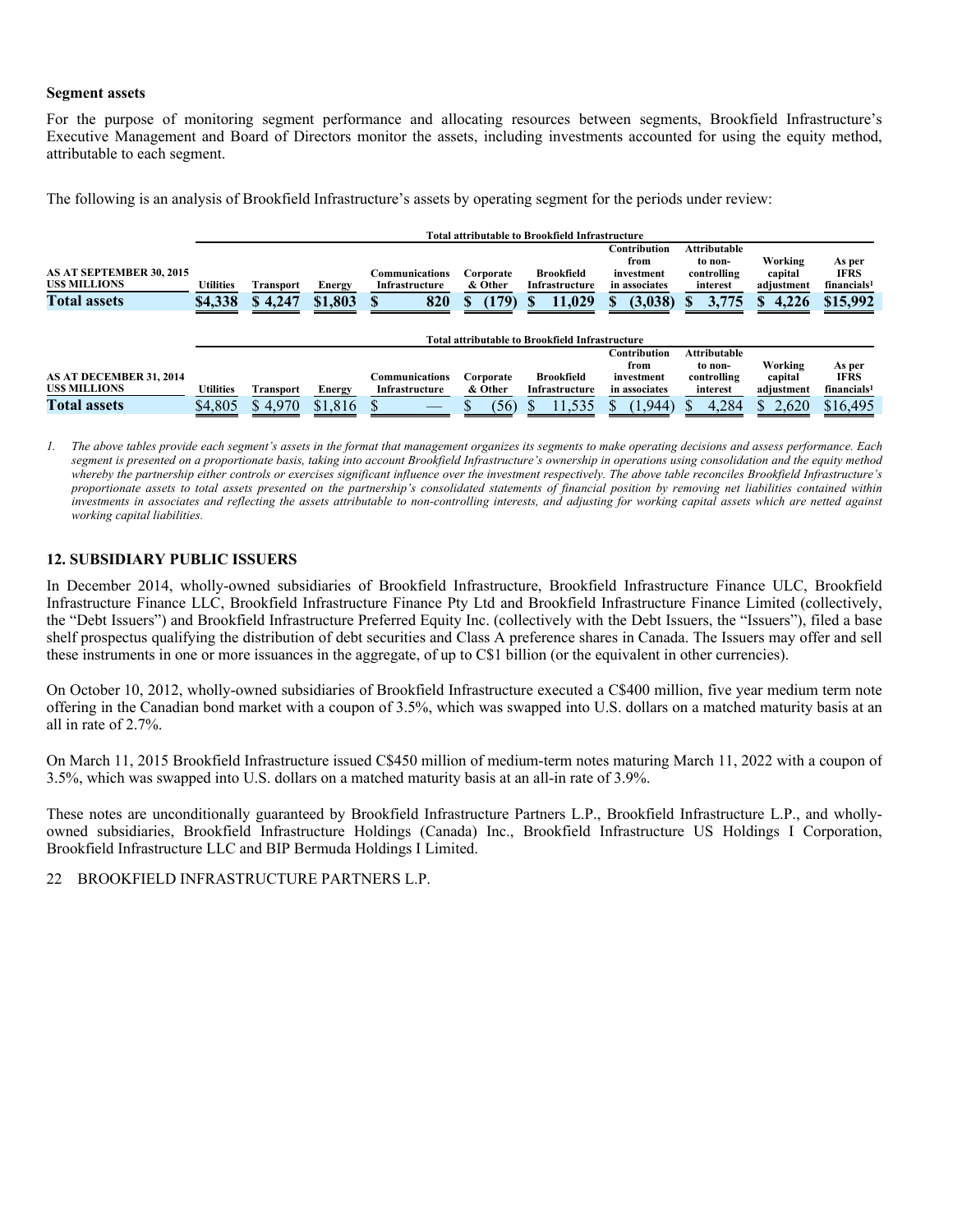The following tables set forth consolidated summary financial information for Brookfield Infrastructure and the Issuers:

| FOR THE THREE MONTHS ENDED SEPTEMBER 30, 2015                               | <b>Brookfield</b><br>Infrastructure $(2)$ |          | <b>The Issuers</b> |     |                           | Subsidiaries of the<br>partnership other<br>than the Issuers $(3)$ | Consolidating<br>adjustments $(4)$ | <b>Brookfield</b><br>Infrastructure<br>consolidated |        |
|-----------------------------------------------------------------------------|-------------------------------------------|----------|--------------------|-----|---------------------------|--------------------------------------------------------------------|------------------------------------|-----------------------------------------------------|--------|
| Revenues                                                                    | $\boldsymbol{\mathsf{S}}$                 |          | \$                 |     | \$                        | 468                                                                | \$                                 | $\mathbf S$                                         | 468    |
| Net income (loss) attributable to partnership $(1)$                         |                                           | 75       |                    |     |                           | (358)                                                              | 406                                |                                                     | 123    |
| FOR THE THREE MONTHS ENDED SEPTEMBER 30, 2014                               |                                           |          |                    |     |                           |                                                                    |                                    |                                                     |        |
| Revenues                                                                    | $\mathbf S$                               |          | $\mathbf{s}$       |     | $\boldsymbol{\mathsf{S}}$ | 491                                                                | \$                                 | \$                                                  | 491    |
| Net income (loss) from continuing operations<br>attributable to partnership |                                           | 46       |                    |     |                           | (65)                                                               | 94                                 |                                                     | 75     |
|                                                                             |                                           | 44       |                    |     |                           | (68)                                                               |                                    |                                                     | 72     |
| Net income (loss) attributable to partnership <sup>(1)</sup>                |                                           |          |                    |     |                           |                                                                    | 96                                 |                                                     |        |
| FOR THE NINE MONTHS ENDED SEPTEMBER 30, 2015                                |                                           |          |                    |     |                           |                                                                    |                                    |                                                     |        |
| Revenues                                                                    | $\boldsymbol{\mathsf{S}}$                 | $\equiv$ | S                  |     | \$                        | 1,400                                                              | \$                                 | $\boldsymbol{\mathsf{S}}$                           | 1,400  |
| Net income (loss) attributable to partnership <sup>(1)</sup>                |                                           | 160      |                    |     |                           | 419                                                                | (306)                              |                                                     | 273    |
| FOR THE NINE MONTHS ENDED SEPTEMBER 30, 2014                                |                                           |          |                    |     |                           |                                                                    |                                    |                                                     |        |
| Revenues                                                                    | $\mathbf S$                               |          | $\mathbf{s}$       |     | $\boldsymbol{\mathsf{S}}$ | 1,459                                                              | \$                                 | \$                                                  | 1,459  |
| Net income (loss) from continuing operations                                |                                           |          |                    |     |                           |                                                                    |                                    |                                                     |        |
| attributable to partnership                                                 |                                           | 66       |                    |     |                           | 183                                                                | (125)                              |                                                     | 124    |
| Net income (loss) attributable to partnership $(1)$                         |                                           | 60       |                    |     |                           | 176                                                                | (119)                              |                                                     | 117    |
| AS AT SEPTEMBER 30, 2015                                                    |                                           |          |                    |     |                           |                                                                    |                                    |                                                     |        |
| <b>Current</b> assets                                                       | $\mathbf S$                               |          | \$                 | 5   | $\mathbf S$               | 1,769                                                              | \$<br>(5)                          | $\mathbf S$                                         | 1,769  |
| Non-current assets                                                          |                                           | 3,504    |                    | 304 |                           | 14,223                                                             | (3,808)                            |                                                     | 14,223 |
| <b>Current liabilities</b>                                                  |                                           |          |                    | 7   |                           | 1,052                                                              | (7)                                |                                                     | 1,052  |
| Non-current liabilities                                                     |                                           |          |                    | 641 |                           | 10,496                                                             | (2,502)                            |                                                     | 8,635  |
| Non-controlling interests - Redeemable Partnership                          |                                           |          |                    |     |                           |                                                                    |                                    |                                                     |        |
| units held by Brookfield                                                    |                                           |          |                    |     |                           | 1,401                                                              |                                    |                                                     | 1,401  |
| Non-controlling interests $-$ in operating subsidiaries                     |                                           |          |                    |     |                           | 1,238                                                              |                                    |                                                     | 1,238  |
| AS AT DECEMBER 31, 2014                                                     |                                           |          |                    |     |                           |                                                                    |                                    |                                                     |        |
| <b>Current assets</b>                                                       | $\mathcal{S}$                             |          | \$                 | 3   | \$                        | 1,560                                                              | \$<br>(3)                          | $\sqrt{\ }$                                         | 1,560  |
| Non-current assets                                                          |                                           | 3,493    |                    | 351 |                           | 14,935                                                             | (3,844)                            |                                                     | 14,935 |
| <b>Current liabilities</b>                                                  |                                           |          |                    | 5   |                           | 821                                                                | (5)                                |                                                     | 821    |
| Non-current liabilities                                                     |                                           |          |                    | 350 |                           | 11,461                                                             | (2, 459)                           |                                                     | 9,352  |
| Non-controlling interests - Redeemable Partnership                          |                                           |          |                    |     |                           |                                                                    |                                    |                                                     |        |
| Units held by Brookfield                                                    |                                           |          |                    |     |                           | 1,321                                                              |                                    |                                                     | 1,321  |
| Non-controlling interests - in operating subsidiaries                       |                                           |          |                    |     |                           | 1,444                                                              |                                    |                                                     | 1,444  |

*1. Includes net income (loss) attributable to non-controlling interest – Redeemable Partnership Units held by Brookfield, general partner and limited partners.* 

*2. Includes investments in all subsidiaries of the partnership under the equity method.* 

*3. Includes investments in all subsidiaries of the partnership other than the Issuers on a consolidated basis.* 

*4. Includes elimination of intercompany transactions and balances necessary to present Brookfield Infrastructure on a consolidated basis.*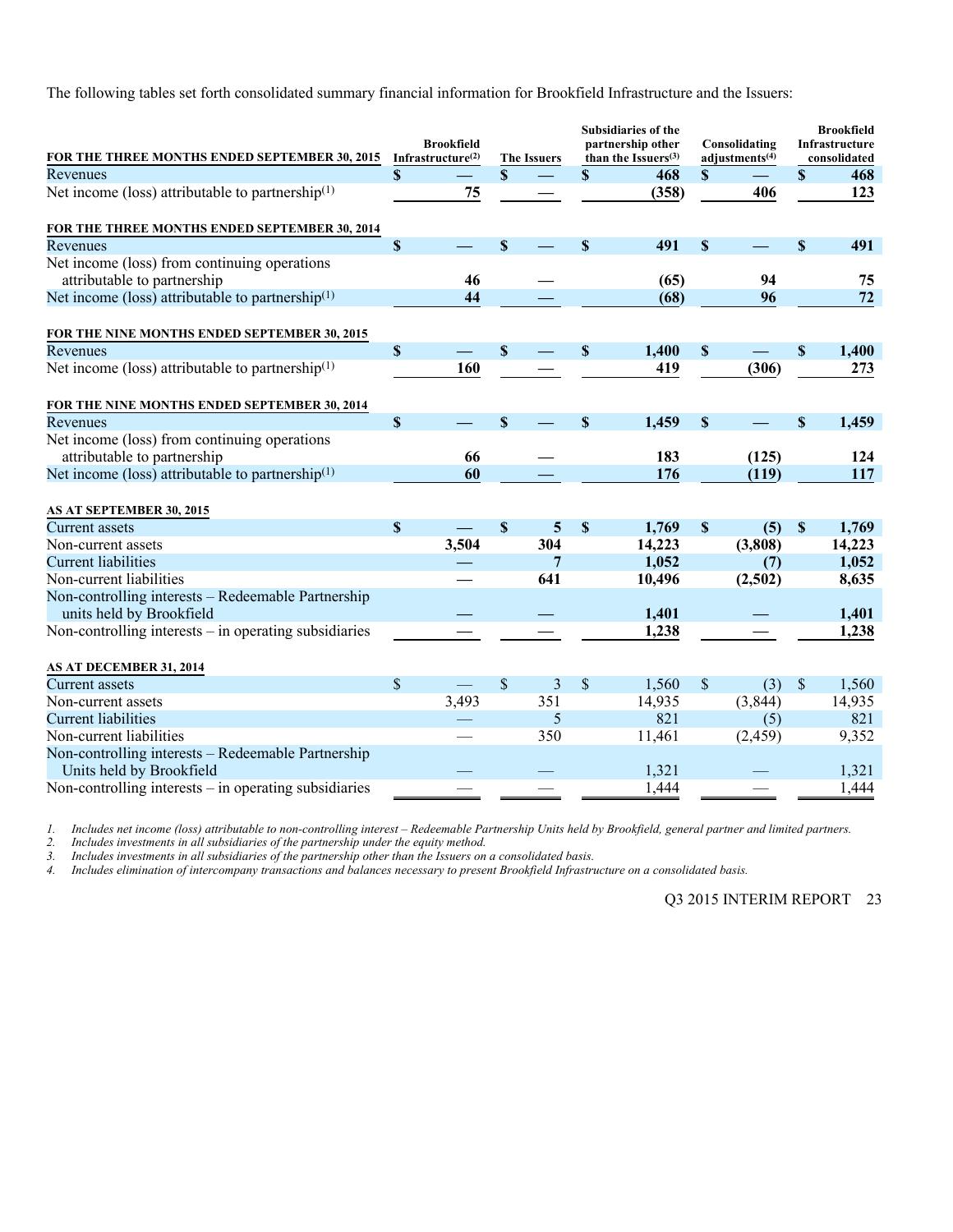#### **13. PARTNERSHIP CAPITAL**

The partnership's capital structure is comprised of three classes of partnership units: limited partnership units, general partnership units and preferred partnership units and the Holding LP's capital structure is composed of four classes of partnership units: special limited partner units, managing general partner units, Redeemable Partnership Units held by Brookfield and preferred partnership units.

#### **a) General and Limited Partnership Capital**

|                                                        | <b>General partnership units</b>                                |                                                          |   | Limited partnership units                                       |                                                          | <b>Total</b> |                                                                 |                                                          |  |  |  |
|--------------------------------------------------------|-----------------------------------------------------------------|----------------------------------------------------------|---|-----------------------------------------------------------------|----------------------------------------------------------|--------------|-----------------------------------------------------------------|----------------------------------------------------------|--|--|--|
| <b>UNITS MILLIONS</b><br>Authorized to<br><i>issue</i> | As of and<br>for the nine<br>months ended<br>September 30, 2015 | As of and<br>for the 12<br>months ended<br>Dec. 31, 2014 |   | As of and<br>for the nine<br>months ended<br>September 30, 2015 | As of and<br>for the 12<br>months ended<br>Dec. 31, 2014 |              | As of and<br>for the nine<br>months ended<br>September 30, 2015 | As of and<br>for the 12<br>months ended<br>Dec. 31, 2014 |  |  |  |
| Opening balance                                        | 1.1                                                             | 1.1                                                      | S | 150.3                                                           | 150.2                                                    | S            | 151.4                                                           | 151.3                                                    |  |  |  |
| Issued for cash                                        |                                                                 |                                                          |   | 13.4                                                            | 0.1                                                      |              | 13.4                                                            | 0.1                                                      |  |  |  |
| Purchased and<br>cancelled                             |                                                                 |                                                          |   | (1.5)                                                           |                                                          |              | (1.5)                                                           |                                                          |  |  |  |
| <b>Ending balance</b>                                  | 1.1                                                             |                                                          |   | 162.2                                                           | 150.3                                                    |              | 163.3                                                           | 151.4                                                    |  |  |  |

The weighted average number of special limited partnership units outstanding for the three and nine months ended September 30, 2015 was 1.1 million and 1.1 million, respectively (2014: 1.1 million and 1.1 million, respectively). The weighted average number of limited partnership units outstanding for the three and nine months ended September 30, 2015 was 163.0 million and 158.3 million, respectively (2014: 150.3 million and 150.3 million, respectively).

|                     |                    | <b>General partner</b> |            |               |   | <b>Limited partners</b> |    |               | <b>Total</b>  |                    |   |               |  |  |
|---------------------|--------------------|------------------------|------------|---------------|---|-------------------------|----|---------------|---------------|--------------------|---|---------------|--|--|
|                     |                    | As of and              |            | As of and     |   | As of and               |    | As of and     |               | As of and          |   | As of and     |  |  |
|                     |                    | for the nine           | for the 12 |               |   | for the nine            |    | for the 12    |               | for the nine       |   | for the 12    |  |  |
|                     |                    | months ended           |            | months ended  |   | months ended            |    | months ended  |               | months ended       |   | months ended  |  |  |
| <b>USS MILLIONS</b> | September 30, 2015 |                        |            | Dec. 31, 2014 |   | September 30, 2015      |    | Dec. 31, 2014 |               | September 30, 2015 |   | Dec. 31, 2014 |  |  |
| Opening balance     |                    | 19                     |            | 19            | ъ | 3,201                   | ۰D | 3,199         | <sup>\$</sup> | 3,220              | S | 3,218         |  |  |
| Unit issuance       |                    |                        |            |               |   | 579                     |    |               |               | 579                |   |               |  |  |
| Purchased and       |                    |                        |            |               |   |                         |    |               |               |                    |   |               |  |  |
| cancelled           |                    |                        |            |               |   | (61)                    |    |               |               | (61)               |   |               |  |  |
| Ending balance      |                    | 19                     |            | 19            |   | 3,719                   |    | 3,201         |               | 3,738              |   | 3,220         |  |  |

The partnership has a distribution reinvestment plan (the "Plan") that allows eligible holders of the partnership to purchase additional units by reinvesting their cash distributions. Under the Plan, units are acquired at a price per unit calculated by reference to the volume weighted average of the trading price for our units on the New York Stock Exchange for the five trading days immediately preceding the relevant distribution date. During the three and nine month periods ended September 30, 2015, the partnership issued less than 1 million units for proceeds of \$3 million (2014: less than 1 million units for proceeds of less than \$1 million and less than 1 million units for proceeds of \$2 million, respectively) under the Plan.

In April 2015, Brookfield Infrastructure issued 13.4 million limited partnership units at \$45 per unit under shelf registrations in the U.S. and Canada. In total, \$600 million of gross proceeds were raised through the issuance and \$24 million in equity issuance costs were incurred. Concurrently, Brookfield Infrastructure issued 8.1 million Redeemable Partnership Units to Brookfield for proceeds of \$350 million. As Brookfield participated in the unit offering at a percentage greater than its ownership interest in the Holding LP prior to the equity offering, this resulted in a decrease from 72% to 71% in the partnership's ownership interest in the Holding LP without resulting in a loss of control. The difference between the proportionate amount by which the non-controlling interest in Holding LP was increased and the proceeds of the Redeemable Partnership Unit offering resulted in a gain of \$39 million that was recognized directly in equity.

During the third quarter 2015, Brookfield Infrastructure repurchased and cancelled 2 million limited partnership units for \$61 million and incurred less than \$1 million in commission costs. As Brookfield's Redeemable Partnership Units were not repurchased concurrently, this resulted in a decrease of 71% to 70% in the partnership's ownership interest in the Holding LP without resulting in a loss of control. The difference between the proportionate amount by which the non-controlling interest in Holding LP was increased and the carrying value of the Redeemable Partnership Units resulted in a gain of \$10 million that was recognized directly in equity.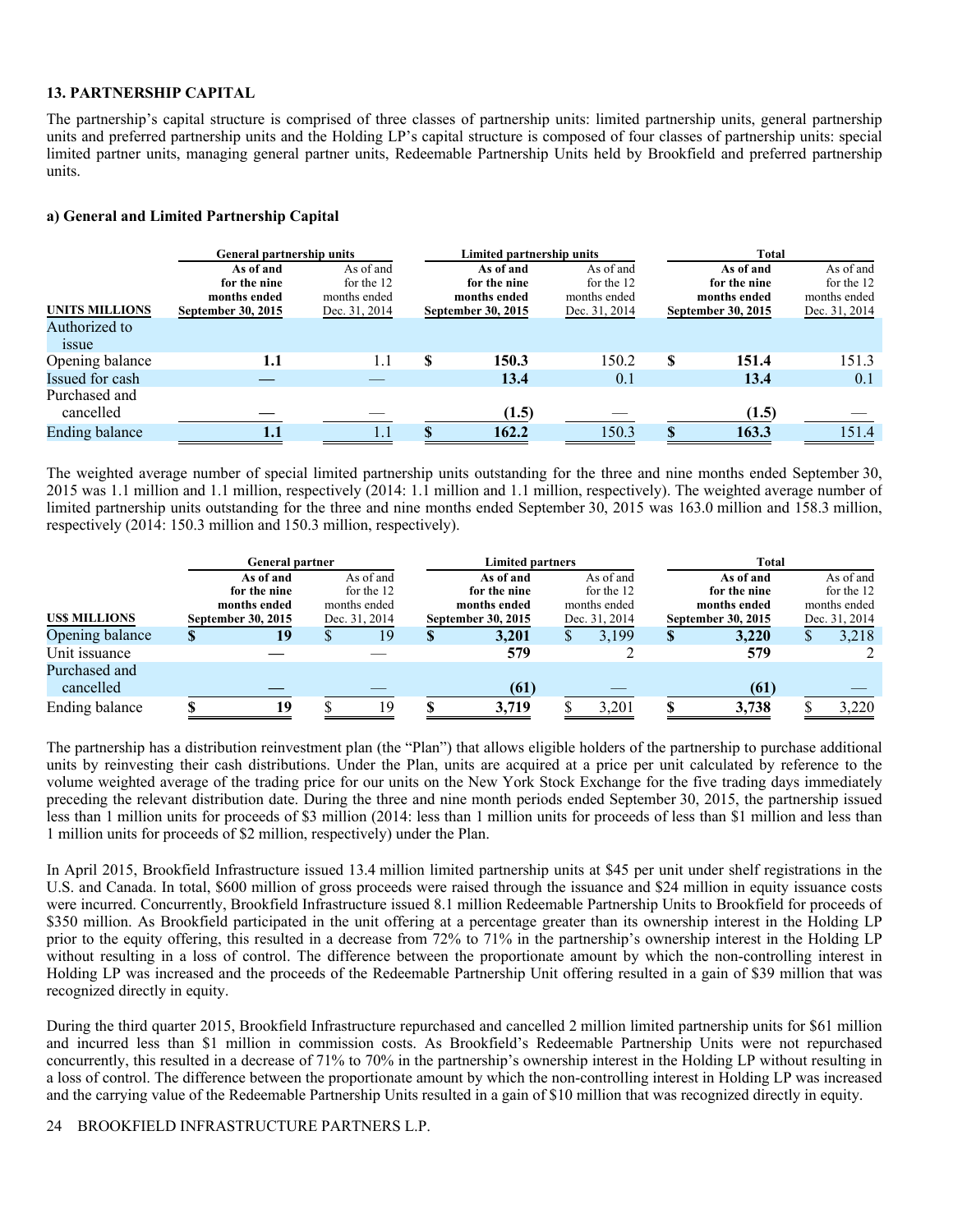The gain on changes in ownership interest recognized in equity is recorded as ownership changes within the interim Condensed and Consolidated Statements of Partnership Capital. Amounts in accumulated other comprehensive income at the date of the unit offering that were attributable to the limited partners were ratably allocated to accumulated other comprehensive income attributable to noncontrolling interest – Redeemable Partnership Units held by Brookfield.

#### **b) Non-controlling interest – Redeemable Partnership Units held by Brookfield**

|                       |                    | Non-controlling interest – Redeemable Partnership<br>Units held by Brookfield |
|-----------------------|--------------------|-------------------------------------------------------------------------------|
|                       | As of and for the  | As of and                                                                     |
|                       | nine months ended  | for the 12 months                                                             |
| <b>UNITS MILLIONS</b> | September 30, 2015 | ended Dec. 31, 2014                                                           |
| Opening balance       | 58.7               | 58.7                                                                          |
| Issued for cash       | 8.1                |                                                                               |
| Ending balance        | 66.8               | 58.7                                                                          |

The weighted average number of Redeemable Partnership Units held by Brookfield outstanding for the three and nine months ended September 30, 2015 was 66.8 million and 63.8, respectively (2014: 58.7 million and 58.7 million, respectively).

|                       |                           | Non-controlling interest – Redeemable Partnership<br>Units held by Brookfield |
|-----------------------|---------------------------|-------------------------------------------------------------------------------|
|                       | As of and for the         | As of and                                                                     |
|                       | nine months ended         | for the 12 months                                                             |
| <b>USS MILLIONS</b>   | <b>September 30, 2015</b> | ended Dec. 31, 2014                                                           |
| Opening balance       | 1.178                     | 1,178                                                                         |
| Unit issuance         | 350                       |                                                                               |
| <b>Ending balance</b> | 1,528                     | .178                                                                          |

## **c) Preferred Unitholders' Capital**

|                            | <b>Preferred Units</b>                 |                                |
|----------------------------|----------------------------------------|--------------------------------|
|                            | As of and for the<br>nine months ended | As of and<br>for the 12 months |
| <b>UNITS MILLIONS</b>      | September 30, 2015                     | ended Dec. 31, 2014            |
| <b>Authorized to issue</b> |                                        |                                |
| Opening balance            |                                        |                                |
| Issued for cash            | 5.0                                    |                                |
| Ending balance             | 5.0                                    |                                |
|                            |                                        |                                |
|                            | <b>Preferred Unitholders</b>           |                                |
|                            | As of and for the                      | As of and                      |
|                            | nine months ended                      | for the 12 months              |
| <b>USS MILLIONS</b>        | September 30, 2015                     | ended Dec. 31, 2014            |
| <b>Opening balance</b>     | S                                      |                                |
| Unit issuance              | 96                                     |                                |
| <b>Ending balance</b>      | 96                                     |                                |

In March 2015, Brookfield Infrastructure issued 5 million of cumulative rate reset Class A preferred limited partnership units, Series 1, at C\$25.00 with a fixed annual distribution of 4.5%, redeemable by Brookfield Infrastructure for a term of 5 years. In total, C\$125 million or \$100 million of gross proceeds were raised and \$4 million in equity issuance costs were incurred. Fixed, cumulative, preferential cash distributions, as and when declared by the general partner of the partnership, are payable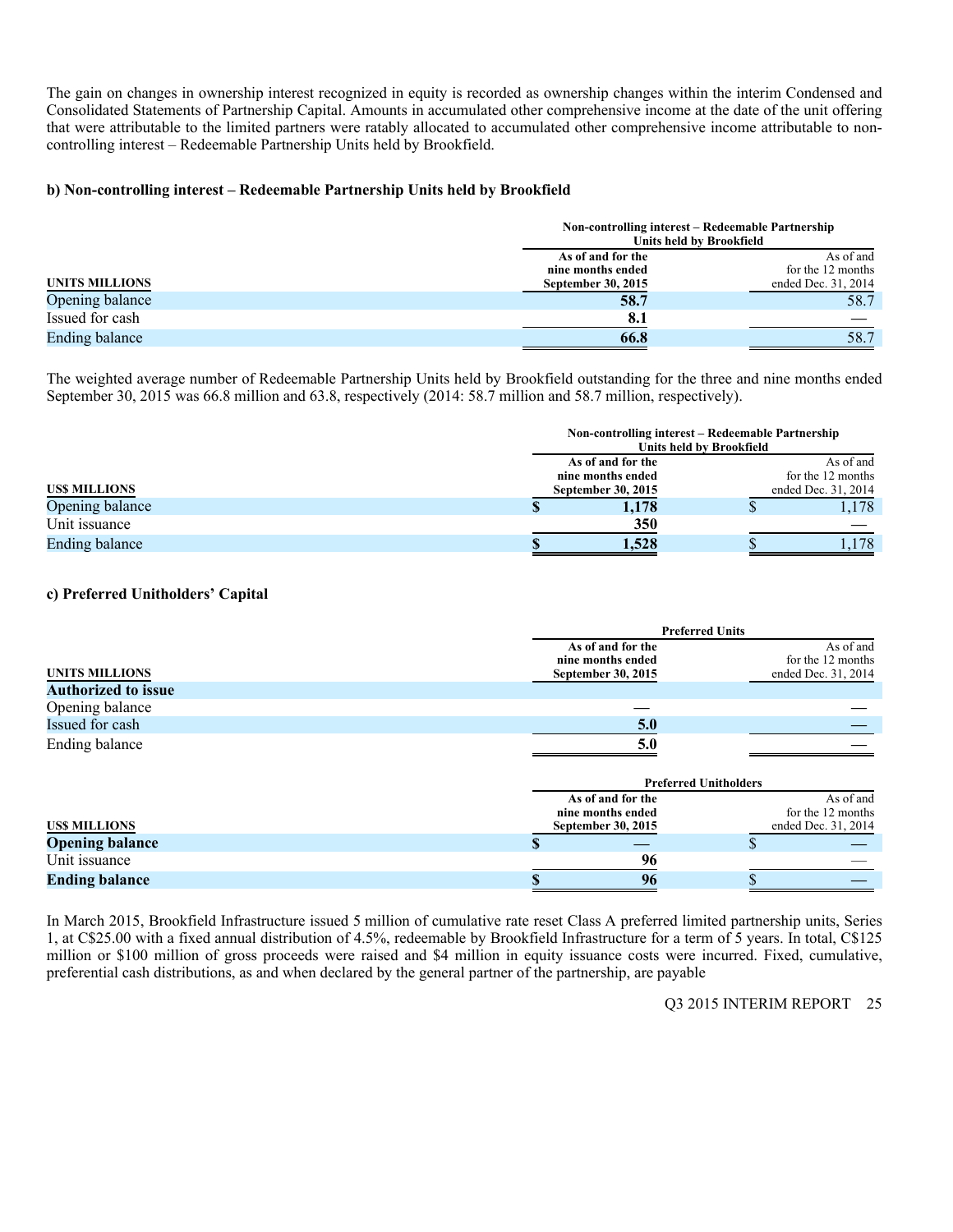quarterly on the last day of March, June, September, and December, at an annual rate of 4.5% or \$1.125 per unit. For every five-year period after the issuance, the distribution rate will reset to the 5-Year Government of Canada bond rate plus 356 basis points. On September 30, 2020 and on September 30 every five years thereafter, holders of Series 1 Preferred Units will have the right to elect to convert any or all of their Series 1 Preferred Units into an equal number of Cumulative Floating Rate Class A Preferred Limited Partnership Units, Series 2. Series 2 Preferred Units pay a floating quarterly distribution equal to the 90-day Canadian Treasury Bill Rate plus 356 basis points on an actual day count basis.

On August 5, 2015 the Toronto Stock Exchange ("TSX") accepted a notice filed by Brookfield Infrastructure to commence a normal course issuer bid for its preferred limited partnership units. Under the normal course issuer bid, Brookfield Infrastructure is authorized to repurchase up to 0.5 million preferred limited partnership units, representing 10% of the issued and outstanding preferred limited partnership units. Repurchases were authorized to commence on August 7, 2015 and will terminate on August 6, 2016, or earlier should Brookfield Infrastructure complete its repurchases prior to such date. All purchases will be made through the facilities of the TSX and all preferred limited partnership units acquired under the normal course issuer bid will be cancelled.

#### **14. DISTRIBUTIONS**

For the three and nine months ended September 30, 2015, distributions to partnership unitholders were \$122 million and \$356 million, respectively, or \$0.53 per partnership unit (2014: \$101 million and \$303 million, respectively).

Additionally, incentive distributions were made to an affiliate of Brookfield, in its capacity as the special limited partner of the Holding LP, in the amount of \$17 million and \$49 million for the three and nine months ended September 30, 2015 (\$11 million and \$33 million for the three and nine months ended September 30, 2014).

For the three and nine months ended September 30, 2015 the partnership declared distributions of C\$1.4 million or C\$0.28 per preferred unit and C\$3.1 million or C\$0.62 per preferred unit, respectively.

# **15. ACCUMULATED OTHER COMPREHENSIVE INCOME**

#### **a) Attributable to Limited Partners**

|                                     |   |                    |             |            |           |            |            |             | Accumulated   |
|-------------------------------------|---|--------------------|-------------|------------|-----------|------------|------------|-------------|---------------|
|                                     |   |                    | Foreign     | Net        |           |            | Unrealized | Equity      | other         |
|                                     |   | <b>Revaluation</b> | currency    | investment | Cash flow | Available- | actuarial  | accounted   | comprehensive |
| <b>USS MILLIONS</b>                 |   | <b>Surplus</b>     | translation | hedges     | hedges    | for-sale   | losses     | investments | income        |
| Balance as at January 1, 2015       | ъ | 812                | (428)       | 36         | (96)      | 14         | (25)       | 342         | 655           |
| Other comprehensive (loss)          |   |                    |             |            |           |            |            |             |               |
| <i>n</i> come                       |   |                    | (478)       | 57         | (27)      | (19        |            | 10          | (457)         |
| Other items (note 13)               |   | (21)               |             |            |           |            |            | (4)         | (15)          |
| Balance as at September 30, 2015 \$ |   | 791                | (895)       | 92         | (122)     | (5)        | (26)       | 348         | 183           |

|                                  |                                      | Foreign                 | Net                  |                            |                        | Unrealized          | Equity                   | Accumulated<br>other    |
|----------------------------------|--------------------------------------|-------------------------|----------------------|----------------------------|------------------------|---------------------|--------------------------|-------------------------|
| <b>USS MILLIONS</b>              | <b>Revaluation</b><br><b>Surplus</b> | currency<br>translation | investment<br>hedges | <b>Cash flow</b><br>hedges | Available-<br>for-sale | actuarial<br>losses | accounted<br>investments | comprehensive<br>income |
| Balance as at January 1, 2014    | 652                                  | (94)                    | (65)                 | (63)                       | 10                     | (6)                 | 254                      | 688                     |
| Other comprehensive (loss)       |                                      |                         |                      |                            |                        |                     |                          |                         |
| mcome                            |                                      | 170)                    |                      | 15                         |                        |                     | '59)                     | (202)                   |
| Balance as at September 30, 2014 | 652                                  | (264)                   | (34)                 | (78)                       |                        |                     | 195                      | 486                     |

#### **b) Attributable to General Partner**

|                               |                    |                |              |            |           |            |            |             | Accumulated   |
|-------------------------------|--------------------|----------------|--------------|------------|-----------|------------|------------|-------------|---------------|
|                               |                    |                | Foreign      | Net        |           |            | Unrealized | Equity      | other         |
|                               | <b>Revaluation</b> |                | currency     | investment | Cash flow | Available- | actuarial  | accounted   | comprehensive |
| <b>USS MILLIONS</b>           |                    | <b>Surplus</b> | translation  | hedges     | hedges    | for-sale   | losses     | investments | income        |
| Balance as at January 1, 2015 |                    |                | $\mathbf{2}$ |            |           |            |            |             |               |
| Other comprehensive loss      |                    |                |              |            |           |            |            |             | (3)           |
| Balance as at September 30,   |                    |                |              |            |           |            |            |             |               |
| 2015                          |                    |                |              |            |           |            |            |             |               |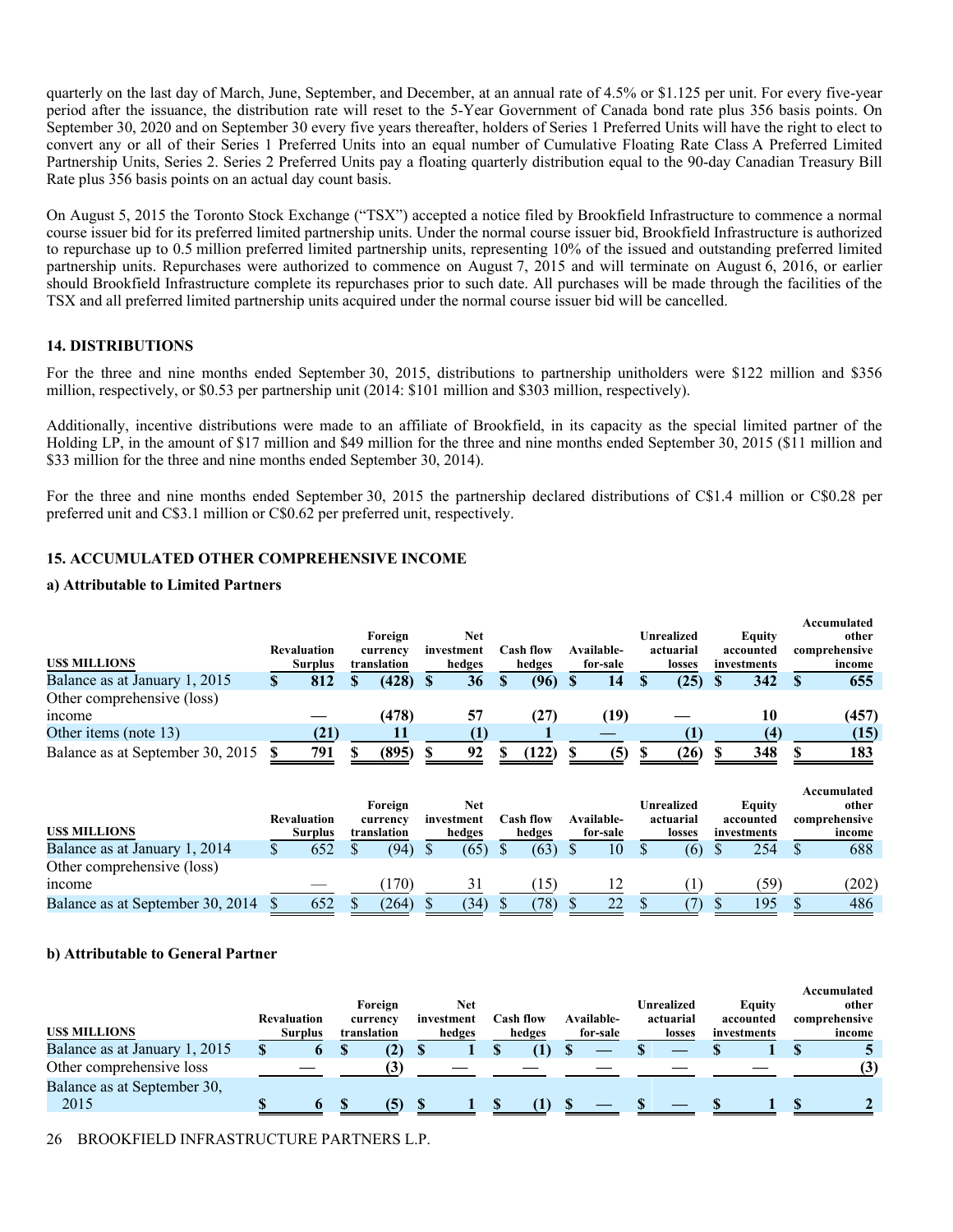| US\$ MILLIONS                    | <b>Revaluation</b><br><b>Surplus</b> | Foreign<br>currency<br>translation | Net<br>investment<br>hedges | <b>Cash flow</b><br>hedges | Available-<br>for-sale | Unrealized<br>actuarial<br>losses | <b>Equity</b><br>accounted<br>investments | Accumulated<br>other<br>comprehensive<br>income |
|----------------------------------|--------------------------------------|------------------------------------|-----------------------------|----------------------------|------------------------|-----------------------------------|-------------------------------------------|-------------------------------------------------|
| Balance as at January 1, 2014    |                                      |                                    |                             |                            |                        |                                   |                                           |                                                 |
| Other comprehensive loss         |                                      | $\angle$                           |                             |                            |                        |                                   |                                           |                                                 |
| Balance as at September 30, 2014 |                                      | تمكنه                              |                             |                            |                        |                                   |                                           |                                                 |

#### **c) Attributable to Non-controlling interest – Redeemable Partnership Units held by Brookfield**

|                                   |                    |                    |                     |             |   |                          |   |                  |            |                                |                            |   | Accumulated                           |
|-----------------------------------|--------------------|--------------------|---------------------|-------------|---|--------------------------|---|------------------|------------|--------------------------------|----------------------------|---|---------------------------------------|
|                                   |                    |                    |                     | Foreign     |   | <b>Net</b>               |   |                  |            | Unrealized                     | <b>Equity</b>              |   | other                                 |
|                                   |                    | <b>Revaluation</b> |                     | currency    |   | investment               |   | <b>Cash flow</b> | Available- | actuarial                      | accounted                  |   | comprehensive                         |
| <b>USS MILLIONS</b>               |                    | <b>Surplus</b>     |                     | translation |   | hedges                   |   | hedges           | for-sale   | losses                         | investments                |   | income                                |
| Balance as at January 1, 2015     | S                  | 335                |                     | (160)       | S | 12                       | S | (41)             |            | (8)                            | 139                        | S | 283                                   |
| Other comprehensive (loss) income |                    |                    |                     | (189)       |   | 22                       |   | (11)             | (8)        |                                |                            |   | (183)                                 |
| Other items (note 12)             |                    |                    |                     | (11)        |   |                          |   |                  |            |                                |                            |   |                                       |
| Balance as at September 30, 2015  |                    | 344                |                     | (360)       |   | 35                       |   | (53)             | (2)        |                                | 146                        |   | 103                                   |
|                                   | <b>Revaluation</b> |                    | Foreign<br>currency |             |   | <b>Net</b><br>investment |   | <b>Cash flow</b> | Available- | <b>Unrealized</b><br>actuarial | <b>Equity</b><br>accounted |   | Accumulated<br>other<br>comprehensive |
| <b>USS MILLIONS</b>               |                    | <b>Surplus</b>     |                     | translation |   | hedges                   |   | hedges           | for-sale   | losses                         | investments                |   | income                                |
| Balance as at January 1, 2014     | S                  | 272                |                     | (30)        |   | (27)                     | D | (28)             | 4          | (2)                            | 106                        |   | 295                                   |
| Other comprehensive (loss) income |                    |                    |                     | (65)        |   | 13                       |   |                  |            |                                | (25)                       |   | (79)                                  |
| Balance as at September 30, 2014  |                    | 272                |                     | (95)        |   | (14)                     |   | (35)             |            | (2)                            | 81                         |   | 216                                   |

#### **16. RELATED PARTY TRANSACTIONS**

In the normal course of operations, Brookfield Infrastructure entered into the transactions below with related parties on market terms. These transactions have been measured at fair value and are recognized in the consolidated interim and condensed financial statements.

The immediate parent of Brookfield Infrastructure is the partnership. The ultimate parent of Brookfield Infrastructure is Brookfield. Other related parties of Brookfield Infrastructure represent its subsidiary and operating entities.

#### *a) Transactions with the immediate parent*

Throughout the year, the General Partner, in its capacity as the partnership's general partner, incurs director fees, a portion of which are charged at cost to the partnership in accordance with the limited partnership agreement. Less than \$1 million in director fees were incurred during the three and nine months ended September 30, 2015 (2014: less than \$1 million).

#### *b) Transactions with other related parties*

Since inception, Brookfield Infrastructure had a management agreement with its external service providers, wholly-owned subsidiaries of Brookfield.

Pursuant to the Master Services Agreement, on a quarterly basis, Brookfield Infrastructure pays a base management fee, referred to as the Base Management Fee, to the Service Provider equal to 0.3125% per quarter (1.25% annually) of the market value of the partnership. The Base Management Fee was \$28 million and \$93 million for the three and nine months ended September 30, 2015 (\$26 million and \$78 million for the three and nine months ended September 30, 2014).

For purposes of calculating the Base Management Fee, the market value of the partnership is equal to the aggregate value of all the outstanding limited partnership units of the partnership (assuming full conversion of Brookfield's Redeemable Partnership Units in Brookfield Infrastructure into limited partnership units of the partnership), preferred units and securities of the other Service Recipients (as defined in Brookfield Infrastructure's Master Services Agreement) that are not held by Brookfield Infrastructure, plus all outstanding third party debt with recourse to a Service Recipient, less all cash held by such entities.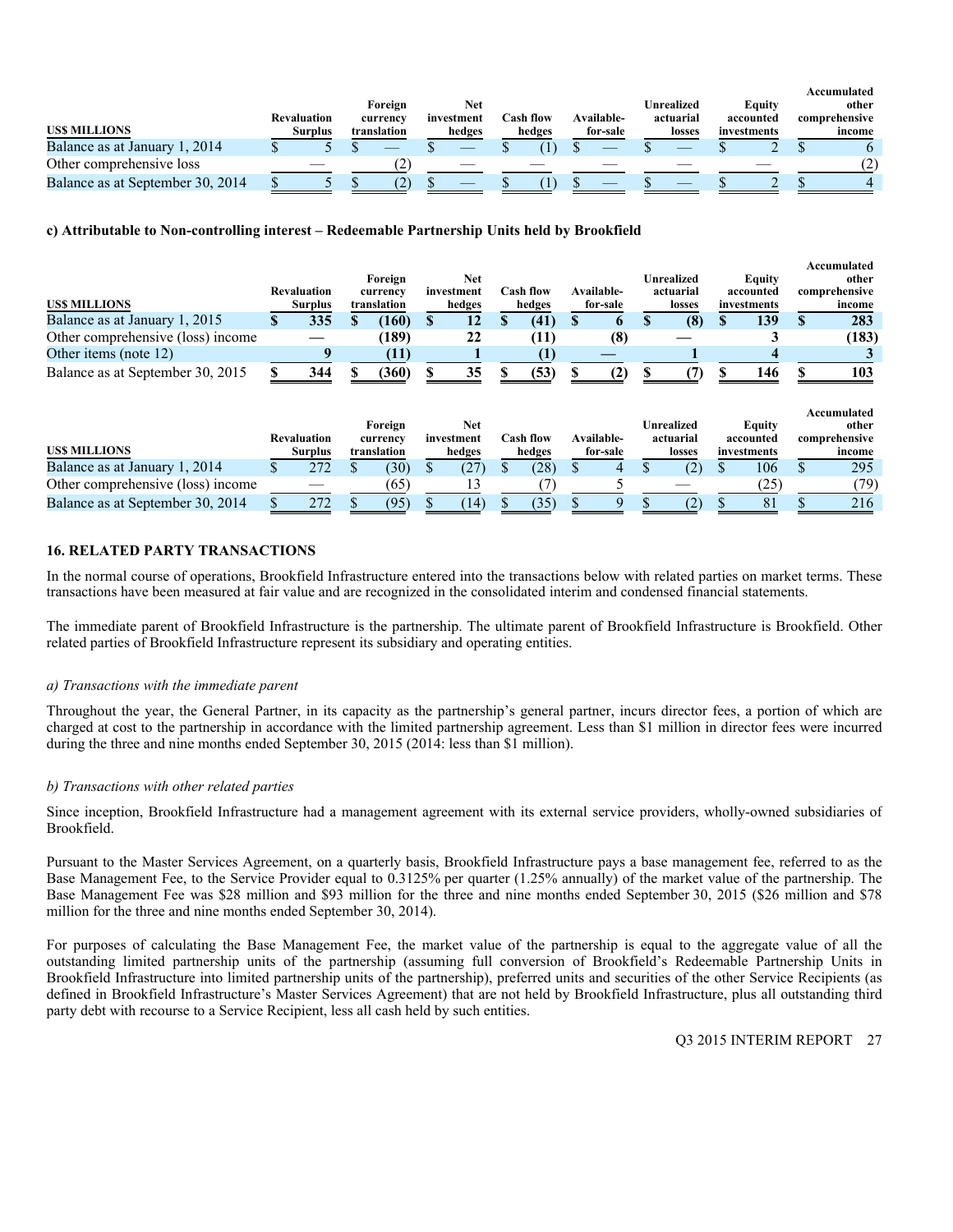During the three and nine months ended September 30, 2015, \$2 million and \$6 million was reimbursed at cost to the Service Provider (\$2 million and \$6 million for the three and nine months ended September 30, 2014). These amounts represent third party costs that were paid for by Brookfield on behalf of Brookfield Infrastructure relating to general and administrative expenses, and acquisition related expenses of Brookfield Infrastructure. These expenses were charged to Brookfield Infrastructure at cost.

Brookfield Infrastructure has placed funds on deposit with Brookfield. Interest earned on the deposits is at market terms. At September 30, 2015, Brookfield Infrastructure's deposit balance with Brookfield was \$337 million (December 31, 2014: less than \$1 million) and earned interest of less than \$1 million and \$1 million for the three and nine months ended September 30, 2015 (2014: less than \$1 million and less than \$1 million for the three and nine months ended September 30, 2014).

Brookfield Infrastructure's North American district energy operation has various right of way easements and leases office space on market terms with subsidiaries of Brookfield Office Properties Inc. The North American district energy operation also utilizes consulting and engineering services provided by a wholly-owned subsidiary of Brookfield on market terms. For the nine months ended September 30, 2015, revenues of \$1 million were generated and expenses of less than \$1 million were incurred (September 30, 2014 revenues of \$1 million were generated and expenses of less than \$1 million were incurred).

# **17. SUBSEQUENT EVENTS**

#### *a) Ferroports senior secured note investment*

On October 7, 2015, Brookfield Infrastructure invested \$200 million in 7-year senior secured notes with a coupon of 8.5% of PrumoPar, a Brazilian logistics company and 50% joint venturer in Ferroports, a Brazilian iron ore export terminal. The loan is secured by PrumoPar's stake in Ferroports and was issued at a 2% discount to face value. PrumoPar will utilize the funds to further invest in the terminal.

#### *b) Issuance of Medium Term Notes*

On October 30, 2015, wholly-owned subsidiaries of Brookfield Infrastructure issued two tranches of medium-term notes; C\$125 million of 3-year notes maturing October 30, 2018 with a coupon of 3.0% and C\$375 million of 5-year notes maturing October 30, 2020 with a coupon of 3.5%. The 3-year and 5-year medium term notes were swapped into U.S. dollars on a matched maturity basis at an all-in rate of 3.32% and 3.95%, respectively.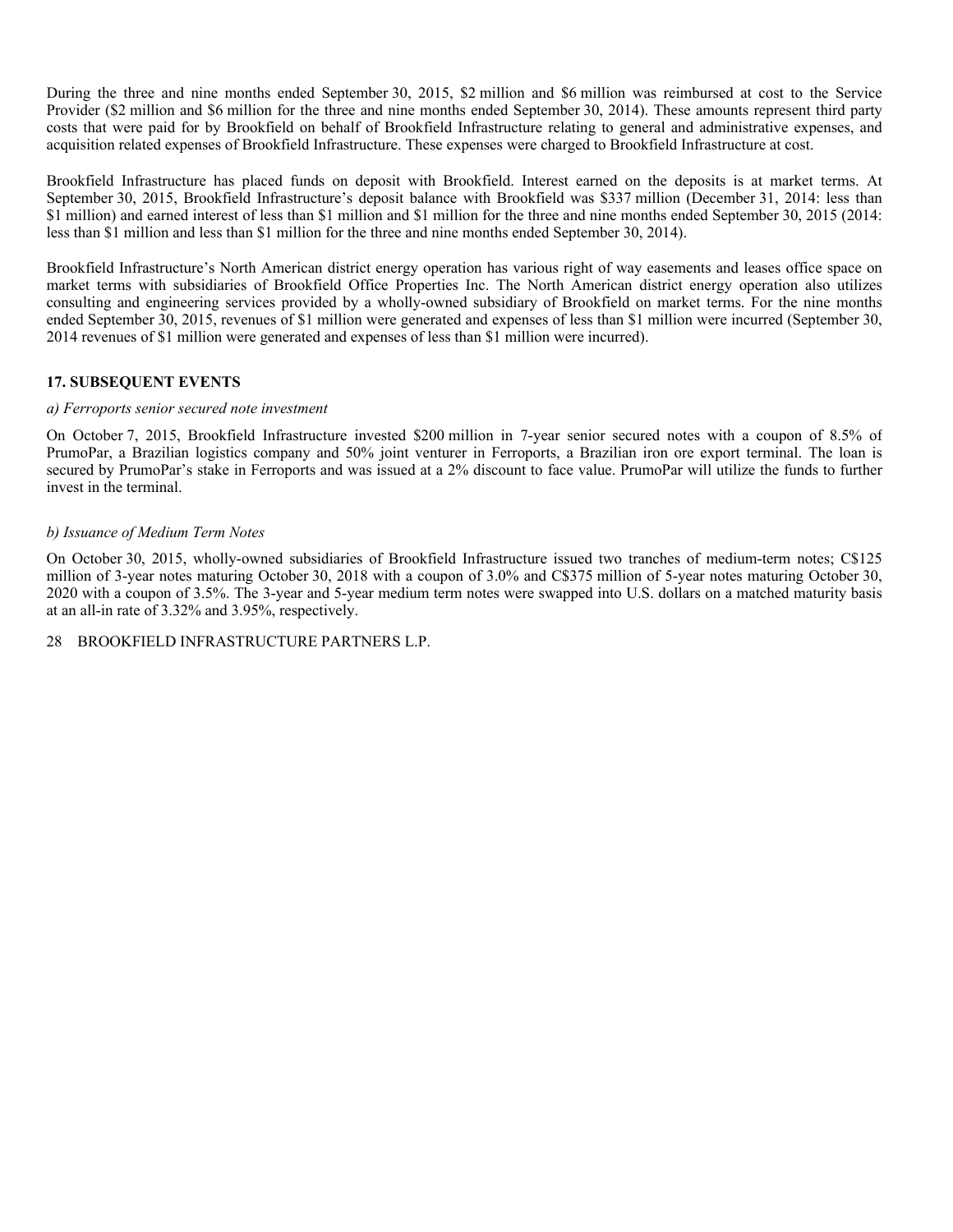#### **MANAGEMENT'S DISCUSSION AND ANALYSIS**

# *AS OF SEPTEMBER 30, 2015 AND DECEMBER 31, 2014 AND FOR THE THREE AND NINE MONTH PERIODS ENDED SEPTEMBER 30, 2015 AND 2014*

# **INTRODUCTION**

The following Management's Discussion and Analysis ("MD&A") is the responsibility of management of Brookfield Infrastructure Partners L.P. (the "partnership" collectively with its subsidiary and operating entities "Brookfield Infrastructure"). This MD&A is dated November 12, 2015 and has been approved by the Board of Directors of the general partner of the partnership for issuance as of that date. The Board of Directors carries out its responsibility for review of this document principally through its audit committee, comprised exclusively of independent directors. The audit committee reviews and, prior to its publication, approves this document, pursuant to the authority delegated to it by the Board of Directors. The terms "Brookfield Infrastructure", "we", "us" and "our" refer to Brookfield Infrastructure Partners L.P., and the partnership's direct and indirect subsidiaries as a group. This MD&A should be read in conjunction with Brookfield Infrastructure Partners L.P.'s most recently issued annual and interim financial statements. Additional information, including Brookfield Infrastructure's Form 20-F, is available on its website at www.brookfieldinfrastructure. com, on SEDAR's website at www.sedar.com and on EDGAR's website at www.sec.gov/edgar.shtml.

#### **Business Overview**

Brookfield Infrastructure owns and operates high quality, long-life assets that generate stable cash flows, require relatively minimal maintenance capital expenditures and, by virtue of barriers to entry and other characteristics, tend to appreciate in value over time. Our current operations consist of utility, transport, energy and communications infrastructure businesses in North and South America, Australia and Europe. Our mission is to own and operate a globally diversified portfolio of high quality infrastructure assets that will generate sustainable and growing distributions over the long term for our unitholders. To accomplish this objective, we will seek to leverage our operating platforms to acquire infrastructure assets and actively manage them to extract additional value following our initial investment. An integral part of our strategy is to participate with institutional investors in Brookfield Asset Management Inc. ("Brookfield") sponsored partnerships that target acquisitions that suit our profile. We will focus on partnerships in which Brookfield has sufficient influence or control to deploy an operations-oriented approach.

#### **Performance Targets and Key Measures**

We target a total return of 12% to 15% per annum on the infrastructure assets that we own, measured over the long term. We intend to generate this return from the in-place cash flow from our operations plus growth through investments in upgrades and expansions of our asset base, as well as acquisitions. If we are successful in growing our funds from operations ("FFO") per unit, we will be able to increase distributions to unitholders. Furthermore, the increase in our FFO per unit should result in capital appreciation. We also measure the growth of FFO per unit, which we believe is a proxy for our ability to increase distributions. In addition, we have performance measures that track key value drivers for each of our operating platforms. See "Segmented Disclosures" on page 33 for more detail.

#### **Distribution Policy**

Our objective is to pay a distribution that is sustainable on a long-term basis while retaining sufficient liquidity within our operations to fund recurring growth capital expenditures, debt repayments and general corporate requirements. We currently believe that a payout of 60% to 70% of our FFO is appropriate.

In light of the current strong prospects for our business, the Board of Directors of our general partner approved a 10% increase in our quarterly distribution to 53 cents per unit, which started with the distribution paid in March 2015. This increase reflects the forecasted contribution from our recently commissioned capital projects, as well as the expected cash yield on acquisitions that we closed in the past year. Since the spin-off, we have increased our quarterly distribution from 26.5 cents per unit to 53 cents per unit, a compound annual growth rate of 13%. We target 5% to 9% annual distribution growth in light of the per unit FFO growth we foresee in our operations.

#### **Basis of Presentation**

Our condensed and consolidated financial statements are prepared in accordance with International Accounting Standard 34, *Interim Financial Reporting* ("IAS 34") as issued by the International Accounting Standards Board ("IASB") and using the accounting policies Brookfield Infrastructure applied in its consolidated financial statements as of and for the year ended December 31, 2014. Our condensed and consolidated financial statements include the accounts of Brookfield Infrastructure and the entities over which it has control. Brookfield Infrastructure accounts for investments over which it exercises significant influence, but does not control, using the equity method.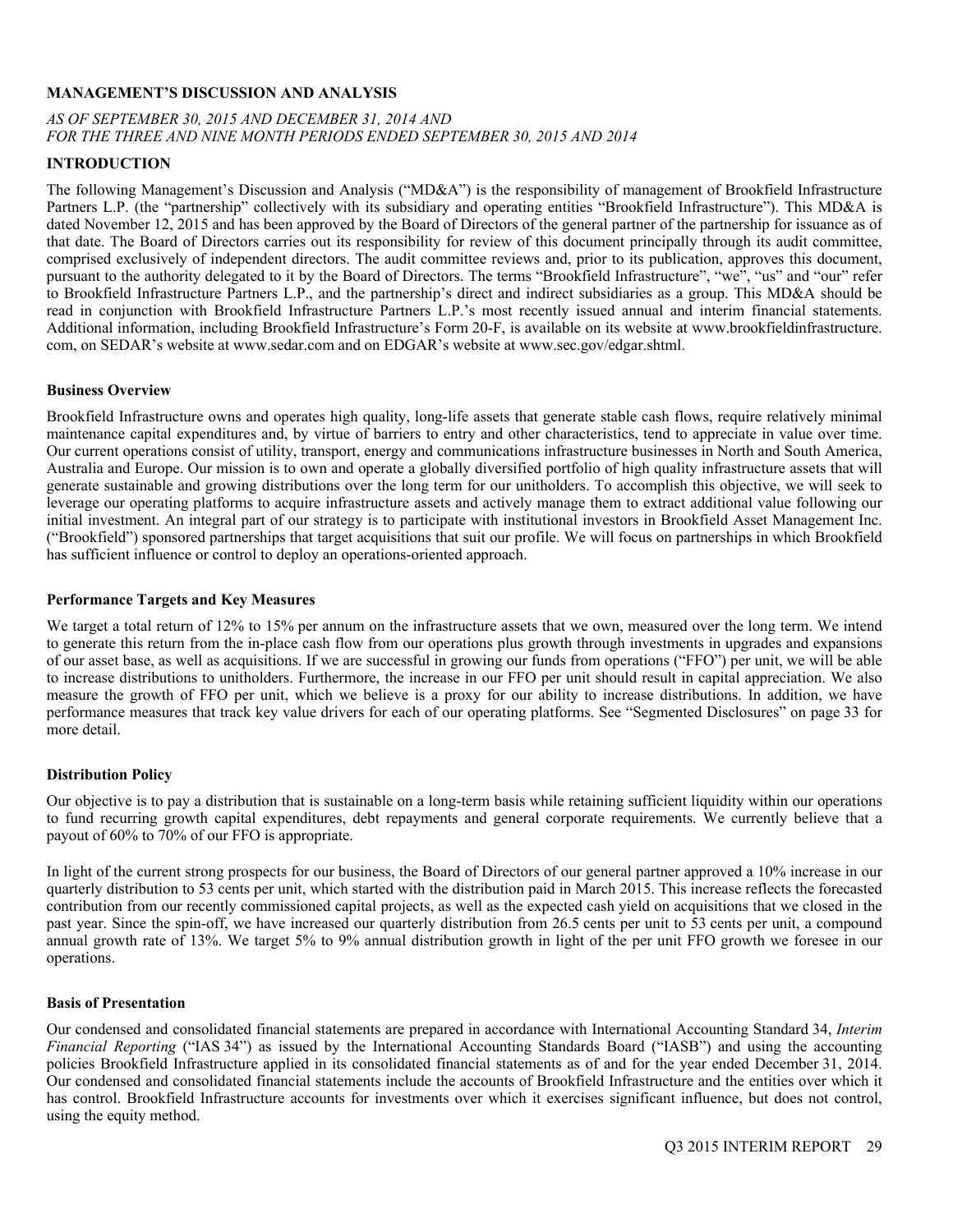The partnership's equity interests include limited partnership units ("LP Units") held by public unitholders and redeemable partnership units ("Redeemable Partnership Units") held by Brookfield in the Holding LP. The LP Units and the Redeemable Partnership Units have the same economic attributes in all respects, except that the Redeemable Partnership Units provide Brookfield the right to request that its units be redeemed for cash consideration. In the event that Brookfield exercises this right, the partnership has the right, at its sole discretion, to satisfy the redemption request with its LP Units, rather than cash, on a one-for-one basis. As a result, Brookfield, as holder of Redeemable Partnership Units, participates in earnings and distributions on a per unit basis equivalent to the per unit participation of the LP Units of the partnership. However, given the redeemable feature referenced above, we present the Redeemable Partnership Units as a component of non-controlling interests.

When we discuss the results of our operating platforms, we present Brookfield Infrastructure's proportionate share of results for operations accounted for using consolidation and the equity method, in order to demonstrate the impact of key value drivers of each of these operating platforms on the partnership's overall performance. As a result, segment revenues, costs attributable to revenues, other income, interest expense, depreciation and amortization, deferred taxes, fair value adjustments and other items will differ from results presented in accordance with IFRS as they (1) include Brookfield Infrastructure's proportionate share of earnings from investments in associates attributable to each of the above noted items, and (2) exclude the share of earnings (losses) of consolidated investments not held by Brookfield Infrastructure apportioned to each of the above noted items. However, net income for each segment is consistent with results presented in accordance with IFRS. See "Reconciliation of Operating Segments" on page 50 for a reconciliation of segment results to the partnership's statement of operating results in accordance with IFRS.

Our presentation currency and functional currency is the U.S. dollar, and has been throughout each of the last seven years. There were no changes in accounting policies that have had a material impact on the comparability of the results between financial years since the adoption of IFRS.

#### **OUR OPERATIONS**

Brookfield Infrastructure owns a balanced portfolio of infrastructure assets that are diversified by sector and by geography. We have a stable cash flow profile with approximately 90% of our Adjusted EBITDA supported by regulated or contractual revenues. In order to assist our unitholders in evaluating our performance and assessing our value, we group our businesses into operating platforms based on similarities in their underlying economic drivers.

Our operating platforms are summarized below:

| <b>Operating Platform</b>                                                                                                                                  | <b>Asset Type</b>                                                                                                            | <b>Primary Location</b>                                                     |  |  |  |  |  |
|------------------------------------------------------------------------------------------------------------------------------------------------------------|------------------------------------------------------------------------------------------------------------------------------|-----------------------------------------------------------------------------|--|--|--|--|--|
| <b>Utilities</b><br>Regulated or contractual businesses<br>which earn a return on their asset base                                                         | <b>Regulated Terminal</b><br>$\bullet$<br><b>Electricity Transmission</b><br>$\bullet$<br><b>Regulated Distribution</b><br>٠ | Australia<br>North & South America<br>Europe & South America                |  |  |  |  |  |
| <b>Transport</b><br>Provide transportation for freight, bulk<br>commodities and passengers, for which<br>we are paid an access fee                         | Rail<br>$\bullet$<br><b>Toll Roads</b><br>$\bullet$<br>Ports<br>٠                                                            | Australia & South America<br>South America<br>Europe & North America        |  |  |  |  |  |
| <b>Energy</b><br>Systems that provide energy transmission,<br>distribution and storage services                                                            | Energy Transmission, Distribution & Storage<br>$\bullet$<br>District Energy<br>٠                                             | • North America $& \text{Europe}$<br>North America & Australia<br>$\bullet$ |  |  |  |  |  |
| <b>Communications Infrastructure</b><br><i>Provides essential services and critical</i><br>infrastructure to the media broadcasting<br>and telecom sectors | • Tower Infrastructure Operations                                                                                            | Europe                                                                      |  |  |  |  |  |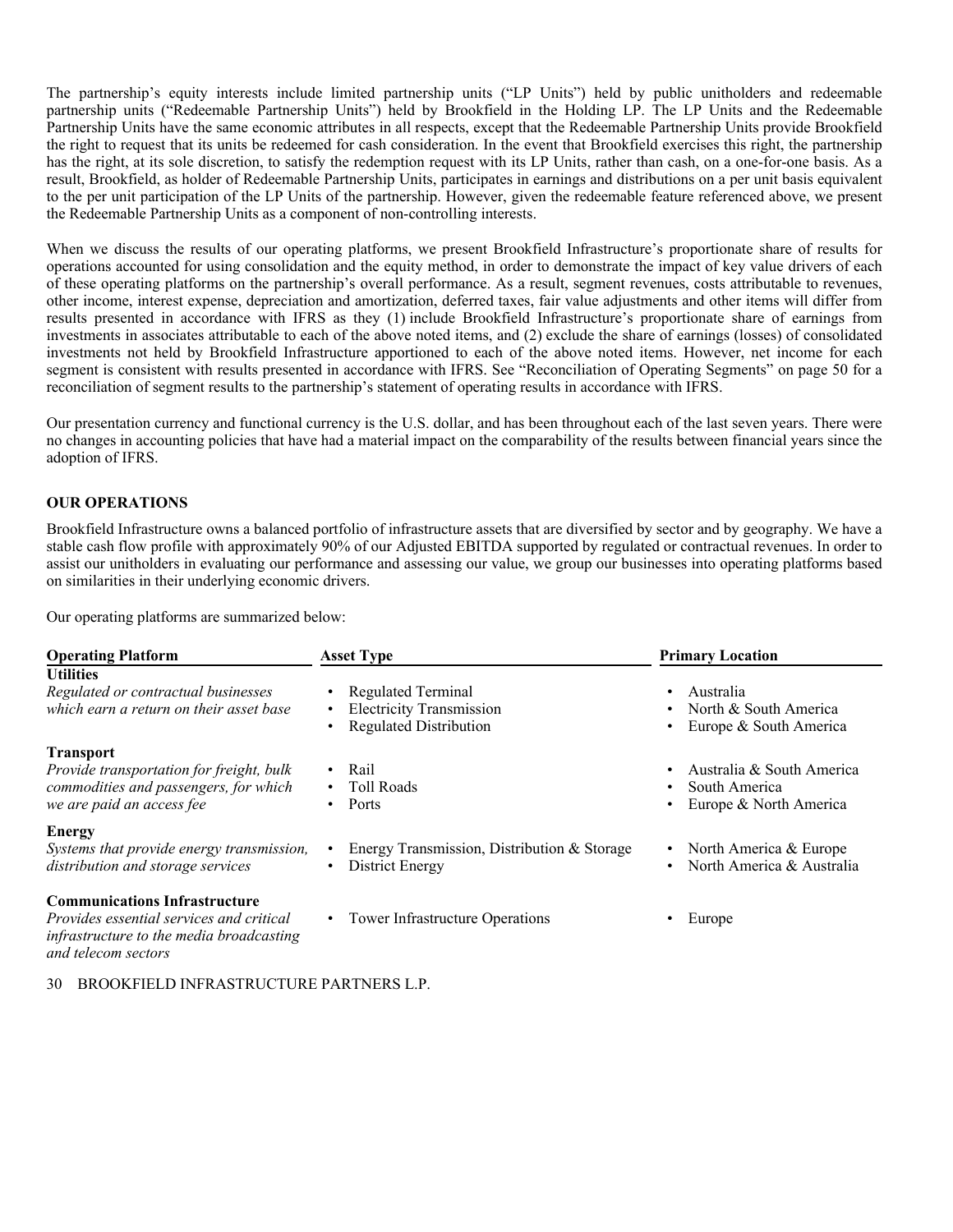#### **REVIEW OF CONSOLIDATED FINANCIAL RESULTS**

In this section we review our financial position and consolidated performance as at September 30, 2015 and December 31, 2014 and for the three and nine month periods ended September 30, 2015 and 2014. Further details on the key drivers of our operations and financial position are contained within the Segmented Disclosures section on page 33.

|                                                           | For the three-month       |   |       | For the nine-month |                           |      |       |  |
|-----------------------------------------------------------|---------------------------|---|-------|--------------------|---------------------------|------|-------|--|
|                                                           | period ended September 30 |   |       |                    | period ended September 30 |      |       |  |
| US\$ MILLIONS, EXCEPT PER UNIT INFORMATION                | 2015                      |   | 2014  |                    | 2015                      | 2014 |       |  |
| <b>Summary Statements of Operating Results</b>            |                           |   |       |                    |                           |      |       |  |
| Revenues                                                  | \$<br>468                 | S | 491   | S                  | 1,400                     | S    | 1,459 |  |
| Direct operating expenses                                 | (199)                     |   | (216) |                    | (599)                     |      | (643) |  |
| General and administrative expenses                       | (30)                      |   | (28)  |                    | (99)                      |      | (84)  |  |
| Depreciation and amortization expense                     | (97)                      |   | (97)  |                    | (293)                     |      | (282) |  |
| Interest expense                                          | (90)                      |   | (90)  |                    | (273)                     |      | (267) |  |
| Mark-to-market on hedging items                           | 51                        |   | 47    |                    | 109                       |      | 9     |  |
| Other income (expense)                                    | 73                        |   | (13)  |                    | 82                        |      | 11    |  |
| Earnings from investments in associates                   | 18                        |   | 30    |                    | 55                        |      | 48    |  |
| Net income                                                | 183                       |   | 80    |                    | 357                       |      | 166   |  |
| Income from continuing operations                         | 183                       |   | 82    |                    | 357                       |      | 173   |  |
| Loss from discontinued operations, net of income tax      |                           |   | (2)   |                    |                           |      | (7)   |  |
| Net income attributable to the partnership <sup>(1)</sup> | 123                       |   | 72    |                    | 273                       |      | 117   |  |
| Net income per limited partnership unit                   | 0.46                      |   | 0.29  |                    | 1.01                      |      | 0.39  |  |

*1. Includes net income attributable to non-controlling interests - Redeemable Partnership Units held by Brookfield, general partner and limited partners.* 

For the three months ended September 30, 2015, we reported net income of \$183 million, of which \$123 million is attributable to the partnership, compared to net income of \$80 million and net income attributable to the partnership of \$72 million in the prior year.

Revenues totaled \$468 million in the third quarter of 2015, representing a year-over-year decrease of \$23 million or 5%. Revenue from acquisitions completed over the past 12 months at our U.S. district energy and gas storage businesses contributed \$21 million. We benefitted from organic growth initiatives in our utilities and energy segments which contributed incremental revenue of \$10 million and \$8 million, respectively. Our transport operations also contributed an additional \$11 million primarily due to higher rates at our Australian rail operation and Chilean toll roads and higher volumes at our UK port operations. These increases were more than offset by the \$73 million impact of foreign exchange.

Direct operating expenses totaled \$199 million for the third quarter of 2015, which represented a decrease of \$17 million, or 8%, compared to the same period in 2014. This was driven by incremental costs of \$13 million attributable to the district energy and gas storage businesses acquired over the past 12 months and an additional \$11 million of costs as a result of the aforementioned organic growth initiatives in our utilities and energy segments and higher volumes at our transport operations. These items were more than offset by the \$41 million impact of foreign exchange.

General and administrative expenses totaled \$30 million for the three months ended September 30, 2015, an increase of \$2 million from the comparative period. This line item is primarily comprised of the Base Management Fee that is paid to Brookfield, which is equal to 1.25% of the partnership's market value plus our preferred units and recourse debt, net of cash. It also includes certain public company expenditures relating to the ongoing operations of the partnership. The Base Management Fee increased from prior year due to a larger market capitalization driven by a higher unit trading price, the issuance of medium term notes and preferred units in March 2015 and partnership units in April 2015.

Depreciation and amortization expense totaled \$97 million in the third quarter of 2015. Incremental depreciation of \$10 million attributable to the district energy and gas storage businesses acquired over the past 12 months and an additional \$6 million of depreciation as a result of our annual revaluation process and capital deployed over the past year were offset by the \$16 million impact of foreign exchange.

Mark-to-market on hedging items was a gain of \$51 million for the three months ended September 30, 2015 versus a gain of \$47 million in the prior year. Both current and comparative periods consist primarily of derivative gains related to our foreign currency risk management program at the corporate level.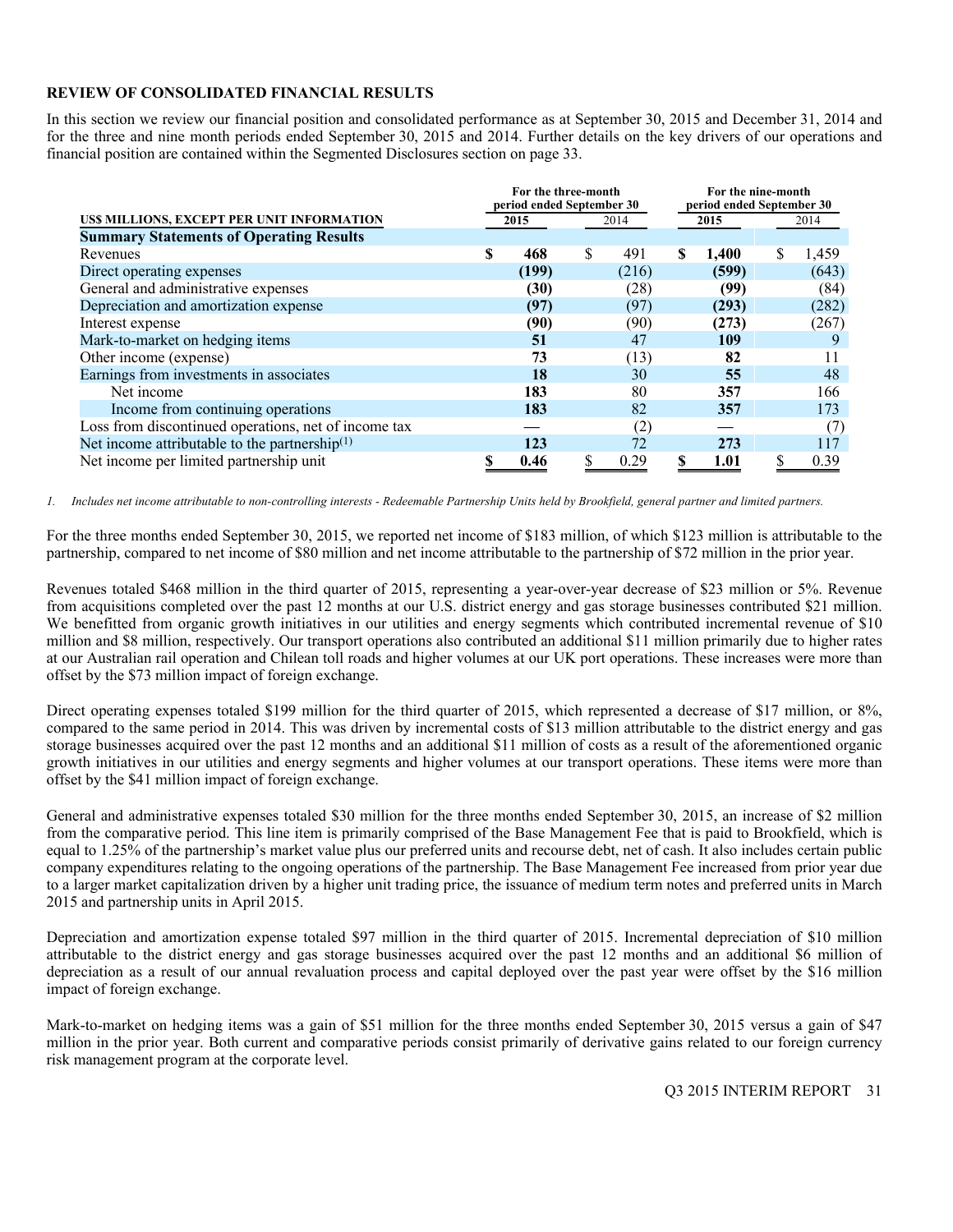Other income totaled \$73 million for the three months ended September 30, 2015 versus a loss of \$13 million in the prior year. The current period consists of a \$63 million gain associated with the disposition of our New England electricity transmission business and a \$14 million remeasurement gain on our additional investment in a tunnel connected to our Chilean toll road. The comparative period primarily consists of losses associated with inflation indexation of our Chilean peso denominated non-recourse borrowings.

Earnings from investments in associates were \$18 million for the three months ended September 30, 2015, representing a decrease of \$12 million from the \$30 million earned in the third quarter of 2014. Earnings from the acquisition of our European telecommunications infrastructure operations and Brazilian rail operations contributed \$5 million and were offset by a \$10 million tax recovery recorded in the prior period associated with a change in Chilean tax law and \$3 million decline due to the impact of foreign exchange.

| <b>USS MILLIONS</b>                                                        |                    | As of             |
|----------------------------------------------------------------------------|--------------------|-------------------|
| <b>Summary Statements of Financial Position Key Metrics</b>                | September 30, 2015 | December 31, 2014 |
| Cash and cash equivalents                                                  | 577<br>S           | 189<br>D          |
| Other current assets                                                       | 1,192              | 1,371             |
| Total assets                                                               | 15,992             | 16,495            |
| Current liabilities                                                        | 756                | 780               |
| Corporate borrowings                                                       | 634                | 588               |
| Non-recourse borrowings                                                    | 5,995              | 6,221             |
| Other long-term liabilities                                                | 2,302              | 2,584             |
| Preferred unitholders                                                      | 96                 |                   |
| Limited partners' capital                                                  | 3,550              | 3,533             |
| Non-controlling interest – Redeemable Partnership Units help by Brookfield | 1,401              | 1,321             |
| Non-controlling interest $-$ in operating subsidiaries                     | 1,238              | 1,444             |
| General partner's capital                                                  | 20                 | 24                |

As of September 30, 2015, we had \$15,992 million in assets, compared to \$16,495 million at the end of 2014, representing a \$503 million decrease. Funds raised from the second quarter \$950 million equity offering, net of \$246 million utilized to repay our corporate credit facility balance, which was drawn to fund new investments in the prior year an increase in financial assets of \$308 million primarily due to mark-to-market gains on hedging items and our follow on investment in a tunnel connected to our Chilean toll road led to the consolidation of an additional \$128 million of intangibles, were more than offset by foreign exchange translation losses of \$1,388 million from the strengthening of the U.S. dollar versus all of the foreign currencies in which we operate and \$255 million decline associated with the sale of our New England electricity transmission business in the period.

Corporate borrowings increased to \$634 million at September 30, 2015, compared to \$588 million at December 31, 2014. The increase of \$46 million is attributable to \$360 million of proceeds from the issuance of medium terms notes in March 2015 partially offset by the repayment of \$246 million drawn on our corporate credit facility at year end utilizing proceeds from our recent equity offering and a \$68 million decline in our Canadian dollar denominated corporate debt, as the Canadian dollar depreciated against the U.S. dollar during the nine months ended September 30, 2015.

Non-recourse borrowings decreased by \$226 million to \$5,995 million at September 30, 2015 from \$6,221 million at December 31, 2014, primarily due to the depreciation of our Australian dollar, Chilean peso and Canadian dollar denominated debt balances as these currencies depreciated against the U.S. dollar during the first nine months of 2015.

Partnership capital increased by \$93 million to \$4,971 million at September 30, 2015 from \$4,878 million at December 31, 2014. The \$950 million of partnership units issued in April 2015, net of \$24 million of associated fees and net income attributable to the partnership of \$273 million for the first nine months of 2015 were offset by the \$405 million of distributions paid to our unitholders, \$61 million of unit repurchases and \$640 million primarily associated with foreign currency translation losses during the nine months ended September 30, 2015.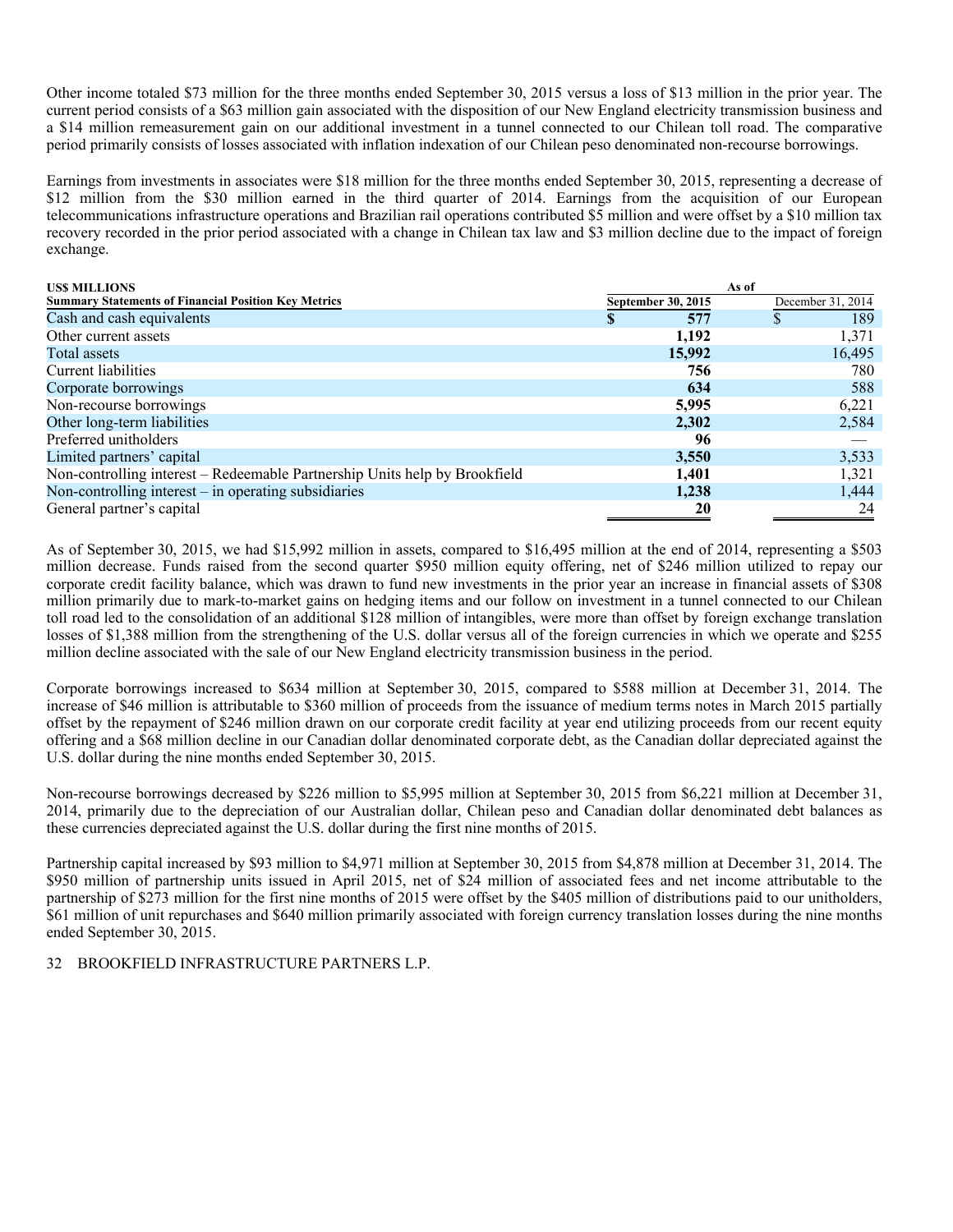#### **Summary of Quarterly Results**

Total revenues and net income for the eight most recent quarters are as follows:

| US\$ MILLIONS, EXCEPT PER UNIT AMOUNTS             |                | 2015           |        |                | 2014           |                |        |          |  |  |  |  |
|----------------------------------------------------|----------------|----------------|--------|----------------|----------------|----------------|--------|----------|--|--|--|--|
| Three months ended                                 | Q <sub>3</sub> | Q <sub>2</sub> | Q1     | Q <sub>4</sub> | Q <sub>3</sub> | Q <sub>2</sub> | Q1     | Q4       |  |  |  |  |
| Revenues                                           | \$468          | \$466          | \$466  | \$465          | \$491          | \$488          | \$480  | \$470    |  |  |  |  |
| Direct operating costs                             | (199)          | (197)          | (203)  | (203)          | (216)          | (215)          | (212)  | (212)    |  |  |  |  |
| Earnings from investment in associates             | 18             | 20             | 17     | 10             | 30             | 5              | 13     |          |  |  |  |  |
| Expenses                                           |                |                |        |                |                |                |        |          |  |  |  |  |
| Interest                                           | (90)           | (93)           | (90)   | (95)           | (90)           | (90)           | (87)   | (98)     |  |  |  |  |
| Corporate costs                                    | (30)           | (35)           | (34)   | (31)           | (28)           | (29)           | (27)   | (28)     |  |  |  |  |
| Valuation items                                    |                |                |        |                |                |                |        |          |  |  |  |  |
| Fair value changes and other                       | 124            | (31)           | 98     | 17             | 34             | 5              | (19)   | 55       |  |  |  |  |
| Depreciation and amortization                      | (97)           | (101)          | (95)   | (98)           | (97)           | (94)           | (91)   | (79)     |  |  |  |  |
| Income tax (expense) recovery                      | (11)           | (3)            | (11)   | (1)            | (42)           | (24)           | (12)   | (12)     |  |  |  |  |
| Net income from continuing operations              | 183            | 26             | 148    | 64             | 82             | 46             | 45     | 96       |  |  |  |  |
| Loss from discontinued operations, net of tax      |                |                |        | (1)            | (2)            | (4)            | (1)    | (272)    |  |  |  |  |
| Net income (loss)                                  | 183            | 26             | 148    | 63             | 80             | 42             | 44     | (176)    |  |  |  |  |
| Net income (loss) attributable to others           | 108            | 25             | 64     | (4)            | 36             | 41             | 29     | (32)     |  |  |  |  |
| Net income (loss) attributable to limited partners | 75             |                | 84     | 67             | 44             |                | 15     | (144)    |  |  |  |  |
| Per limited partnership unit                       | \$0.46         | \$0.01         | \$0.56 | \$0.28         | \$0.29         | \$0.01         | \$0.10 | \$(0.96) |  |  |  |  |

A significant driver of our results continues to be organic growth driven by inflation, volume growth and reinvested capital, in addition to new investments, which add to the ongoing earnings profile of our current businesses. After factoring the impact of foreign exchange these items contributed to consistent increases in our revenues, operating and interest costs, as well as depreciation expense. In addition to the aforementioned items, net income is impacted by fair value adjustments and other income and expenses.

We do not consider the effects of seasonality to be significant to the business overall. This is primarily due to the diversification of our business from a geographic and a segment perspective.

#### **SEGMENTED DISCLOSURES**

In this section, we review the results of our principal operating segments: utilities, transport, energy and communications infrastructure. Each segment is presented on a proportionate basis, taking into account Brookfield Infrastructure's ownership in operations accounted for using the consolidation and equity method, whereby the partnership either controls or exercises significant influence over its investments. See "Discussion of Segment Reconciling Items" on page 55 for a reconciliation of segment results to the partnership's statement of operating results in accordance with IFRS.

#### **Utilities Operations**

Our utilities segment is comprised of regulated businesses, which earn a return on their asset base, as well as businesses with contracts designed to generate a return on capital over the life of the contract. In all cases, we own and operate assets that earn a return on a regulated or notionally stipulated asset base, which we refer to as rate base. Our rate base increases in accordance with capital that we invest to upgrade and expand our systems. Depending on the jurisdiction, our rate base may also increase by inflation and maintenance capital expenditures and decrease by regulatory depreciation. The return that we earn is typically determined by a regulator or contracts for prescribed periods of time. Thereafter, it may be subject to customary reviews based upon established criteria. Due to the regulatory diversity we have within our utilities segment, we mitigate exposure to any single regulatory regime. In addition, due to the regulatory frameworks and economies of scale of our utilities businesses, we often have significant competitive advantages in competing for projects to expand our rate base. Accordingly, we expect this segment to produce stable revenue and margins that should increase with investment of additional capital and inflation. Nearly all of our utility segment's Adjusted EBITDA is supported by regulated or contractual revenues.

Our objectives for our utilities segment are to invest capital in the expansion of our rate base and to provide safe and reliable service for our customers on a cost efficient basis. If we do so, we will be in a position to earn an appropriate return on our rate base. Our performance can be measured by the growth in our rate base, the return on our rate base, as well as our AFFO.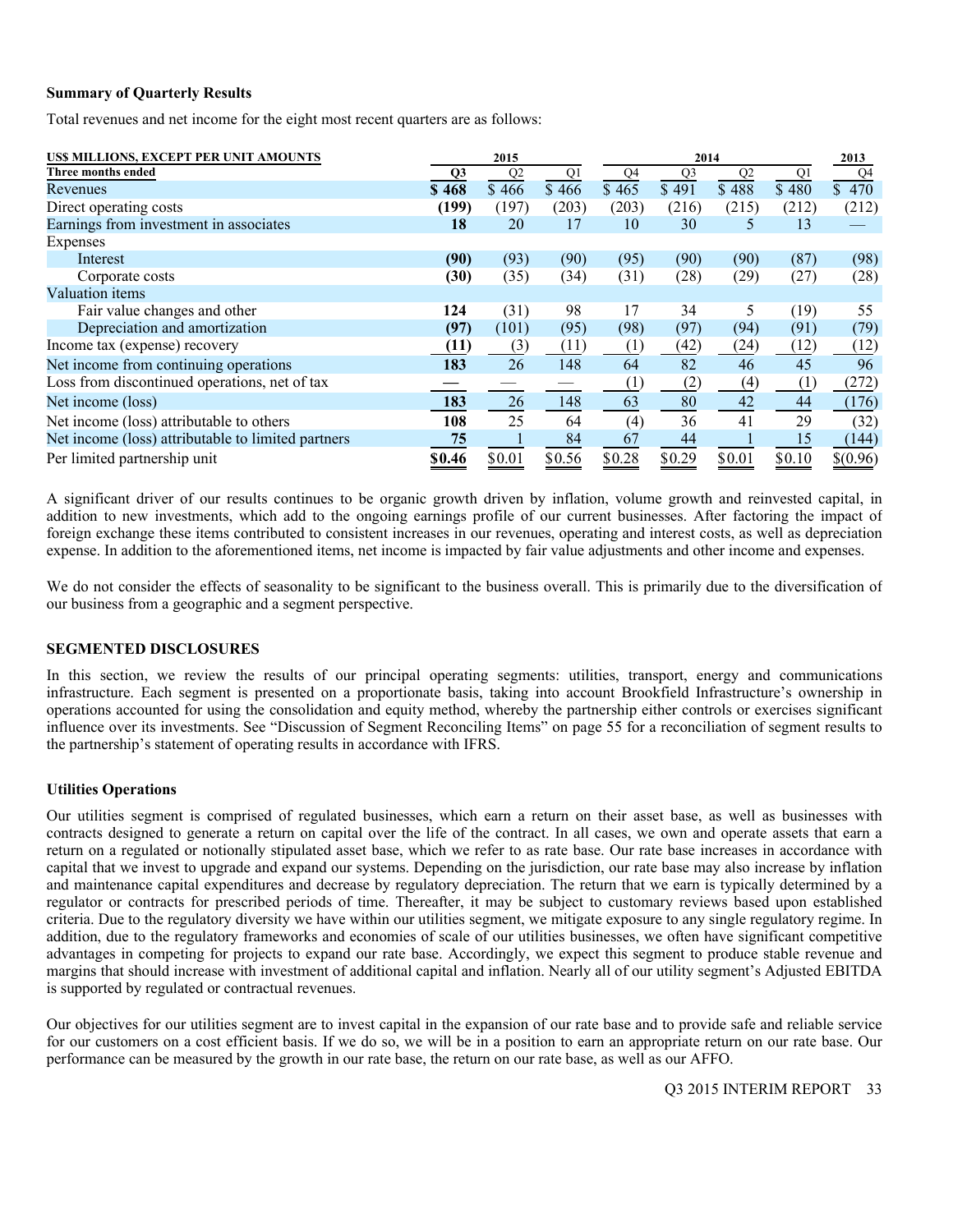Our utilities platform is comprised of the following:

Regulated Terminal

• One of the world's largest coal export terminals in Australia, with 85 Mtpa of capacity

# Electricity Transmission

• Approximately 10,800 kilometres of transmission lines in North and South America

# Regulated Distribution

• Approximately 2.4 million electricity and natural gas connections

# *Results of Operations*

The following table presents our proportionate share of our rate base and selected key metrics:

|                                   | For the three-month<br>period ended September 30 | For the nine-month<br>period ended September 30 |             |       |  |
|-----------------------------------|--------------------------------------------------|-------------------------------------------------|-------------|-------|--|
| <b>USS MILLIONS</b>               | 2015                                             | 2014                                            | 2015        | 2014  |  |
| Rate base, start of period        | \$4,115                                          | 4,411                                           | 4.118<br>S. | 4,242 |  |
| Capital expenditures commissioned | 55                                               | 42                                              | 165         | 145   |  |
| Inflation and other indexation    | 23                                               | 29                                              | 68          | 75    |  |
| Regulatory depreciation           | (13)                                             | (15)                                            | (41)        | (45)  |  |
| Foreign exchange and other        | (248)                                            | (218)                                           | (378)       | (168) |  |
| Rate base, end of period          | 3.932                                            | 4.249                                           | 3.932       | 4.249 |  |

|                                       | For the three-month<br>period ended September 30 |  | For the nine-month<br>period ended September 30 |  |        |  |       |
|---------------------------------------|--------------------------------------------------|--|-------------------------------------------------|--|--------|--|-------|
| <b>USS MILLIONS</b>                   | 2015                                             |  | 2014                                            |  | 2015   |  | 2014  |
| Funds from operations (FFO)           | 99                                               |  | 93                                              |  | 287    |  | 274   |
| Maintenance capital                   | (3)                                              |  |                                                 |  |        |  |       |
| Adjusted funds from operations (AFFO) | 96                                               |  | 90                                              |  | 280    |  | 266   |
| Return on rate base(1),(2)            | $11\%$                                           |  | $1\%$                                           |  | $11\%$ |  | $1\%$ |

*1. Return on rate base is Adjusted EBITDA divided by time weighted average rate base.* 

*2. Return on rate base excludes impact of connections revenues at our UK regulated distribution operation.* 

For the three months ended September 30, 2015, our utilities platform produced FFO of \$99 million, compared with \$93 million for the same period in the prior year, as results benefitted from higher connections activity at our UK regulated distribution business, inflation indexation and additions to rate base, slightly offset by the impact of foreign exchange.

The following table presents our utilities platform's proportionate share of financial results:

|                                | For the three-month<br>period ended September 30 |  | For the nine-month<br>period ended September 30 |  |       |  |       |
|--------------------------------|--------------------------------------------------|--|-------------------------------------------------|--|-------|--|-------|
| USS MILLIONS                   | 2015                                             |  | 2014                                            |  | 2015  |  | 2014  |
| Revenue                        | <b>180</b>                                       |  | 191                                             |  | 520   |  | 554   |
| Cost attributable to revenues  | (47)                                             |  | (59)                                            |  | (129) |  | (166) |
| <b>Adjusted EBITDA</b>         | 133                                              |  | 132                                             |  | 391   |  | 388   |
| Interest expense               | (35)                                             |  | (41)                                            |  | (107) |  | (120) |
| Other income                   |                                                  |  |                                                 |  |       |  |       |
| Funds from operations (FFO)    | 99                                               |  | 93                                              |  | 287   |  | 274   |
| Depreciation and amortization  | (38)                                             |  | (39)                                            |  | (115) |  | (118) |
| Deferred taxes and other items |                                                  |  |                                                 |  | (22)  |  | (29)  |
| Net income                     | 70                                               |  | 55                                              |  | 150   |  | 127   |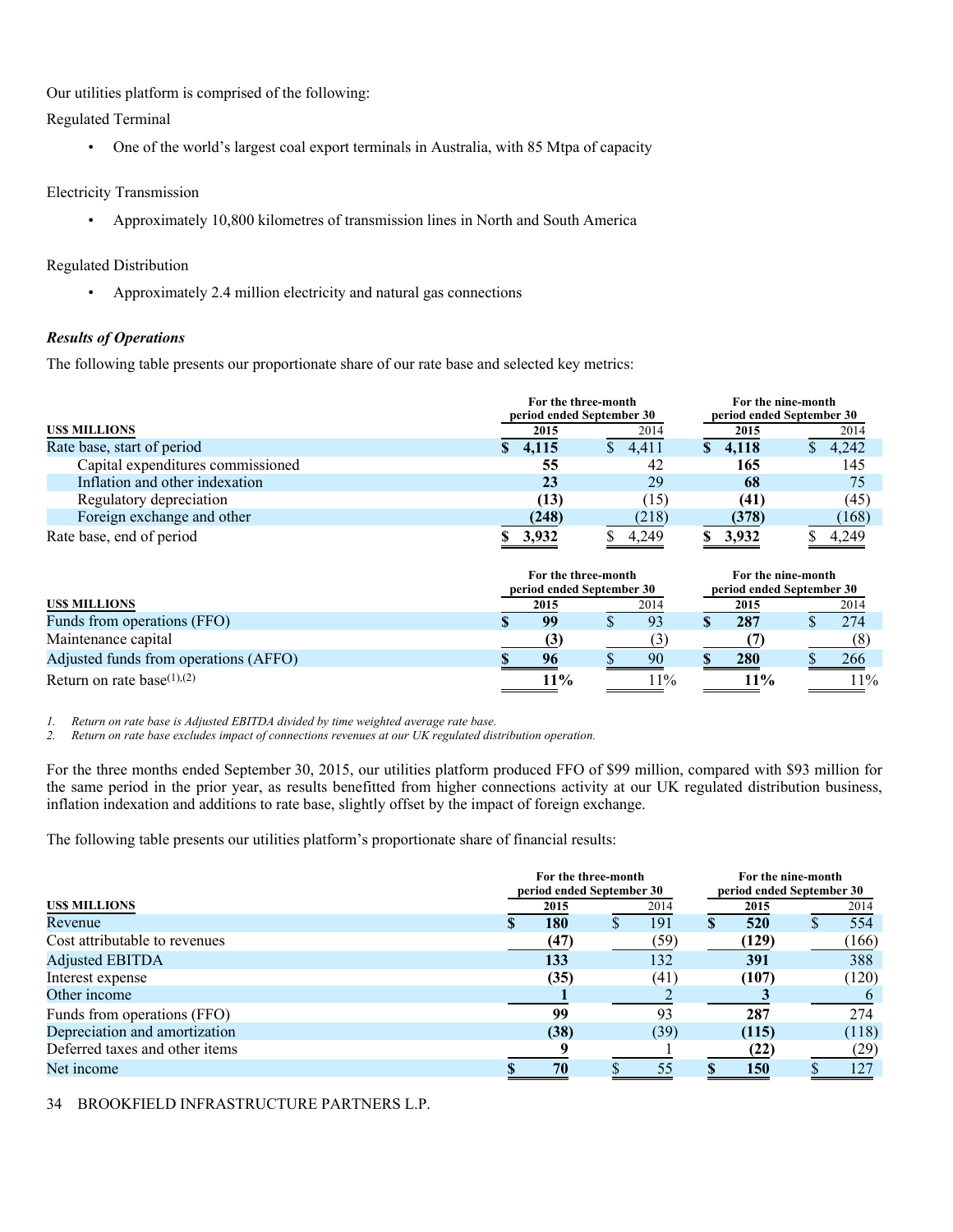The following table presents our proportionate Adjusted EBITDA and FFO for each business in this operating platform:

|                                 | <b>Adiusted EBITDA</b>                      |  |      |                                            |      |  |      |                                             |      | FFO |                                           |  |      |  |      |  |  |
|---------------------------------|---------------------------------------------|--|------|--------------------------------------------|------|--|------|---------------------------------------------|------|-----|-------------------------------------------|--|------|--|------|--|--|
|                                 | For the three-month<br>period ended Sept 30 |  |      | For the nine-month<br>period ended Sept 30 |      |  |      | For the three-month<br>period ended Sept 30 |      |     | For the nine-month<br>period ended Sep 30 |  |      |  |      |  |  |
|                                 | 2015                                        |  | 2014 |                                            | 2015 |  | 2014 |                                             | 2015 |     | 2014                                      |  | 2015 |  | 2014 |  |  |
| <b>Regulated Distribution</b>   | 59                                          |  |      |                                            | 165  |  | 149  |                                             | 48   |     |                                           |  | 132  |  |      |  |  |
| Regulated Terminal              | 38                                          |  | 44   |                                            | 118  |  | 128  |                                             | 23   |     | 24                                        |  | 69   |  | 70   |  |  |
| <b>Electricity Transmission</b> | 36                                          |  | 37   |                                            | 108  |  | 111  |                                             | 28   |     | 28                                        |  | 86   |  | 87   |  |  |
| Total                           | 133                                         |  |      |                                            | 391  |  | 388  |                                             | 99   |     |                                           |  | 287  |  | 274  |  |  |

Our regulated distribution operation generated Adjusted EBITDA and FFO of \$59 million and \$48 million, respectively, for the current quarter, versus \$51 million and \$41 million, respectively, in the comparative period. This increase was primarily due to stronger performance at our UK regulated distribution business that benefitted from a larger rate base, inflation indexation and higher connections activity.

Our regulated terminal operation reported Adjusted EBITDA and FFO of \$38 million and \$23 million, respectively, for the current quarter, versus \$44 million and \$24 million, respectively, in the comparative period. Adjusted EBITDA and FFO decreased with the prior year as inflation indexation and the benefit of additions to rate base were offset by the impact of foreign exchange as the hedged rate declined compared to the prior year.

Our electricity transmission operations reported Adjusted EBITDA and FFO of \$36 million and \$28 million, respectively, for the current quarter, versus \$37 million and \$28 million, respectively, in the comparative period. Adjusted EBITDA decreased slightly and FFO remained consistent compared to the prior year as inflation indexation and additions to our rate base were offset by the impact of foreign exchange.

Non-cash expenses are primarily comprised of depreciation and amortization, inflation indexation on our Chilean peso denominated debt, deferred taxes and other items. Depreciation and amortization decreased by \$1 million to \$38 million for the three months ended September 30, 2015, driven by a \$6 million decline attributable to the impact of foreign exchange partially offset by \$5 million of additional depreciation as a result of a higher asset base following our annual revaluation of property, plant and equipment and additions to our rate base over the past 12 months. Deferred taxes and other items for the period were a gain of \$8 million compared to a gain of \$1 million for the same period in 2014. Current period results include the partnership's share of the gain on sale of the New England electricity transmission business of \$14 million where as the prior year included a \$7 million impact of deferred tax gains recorded last year at our Chilean electricity transmission system associated with changes in local tax rates.

# **Transport Operations**

Our transport segment is comprised of open access systems that provide transportation, storage and handling services for freight, bulk commodities and passengers, for which we are paid an access fee. Profitability is based on the volume and price achieved for the provision of these services. This operating segment is comprised of businesses with price ceilings as a result of regulation, such as our rail and toll road operations, as well as unregulated businesses, such as our ports. Transport businesses typically have high barriers to entry and, in many instances, have very few substitutes in their local markets. While these businesses have greater sensitivity to market prices and volume than our utilities segment, revenues are generally stable and, in many cases, are supported by contracts or customer relationships. Our transport segment is expected to benefit from increases in demand for commodities and increases in the global movement of goods. Furthermore, the diversification within our transport segment mitigates the impact of fluctuations in demand from any particular sector, commodity or customer. Approximately 80% of our transport segment's Adjusted EBITDA is supported by regulated or long-term contracts.

Our objectives for our transport segment are to provide safe and reliable service to our customers and to satisfy their growth requirements by increasing the utilization of our assets and expanding our capacity in a capital efficient manner. If we do so, we will be able to charge an appropriate price for our services and we will be able to earn an attractive return on the capital that we have deployed as well as the capital that we will invest to increase the capacity of our operations. Our performance can be measured by our revenue growth and our Adjusted EBITDA margin.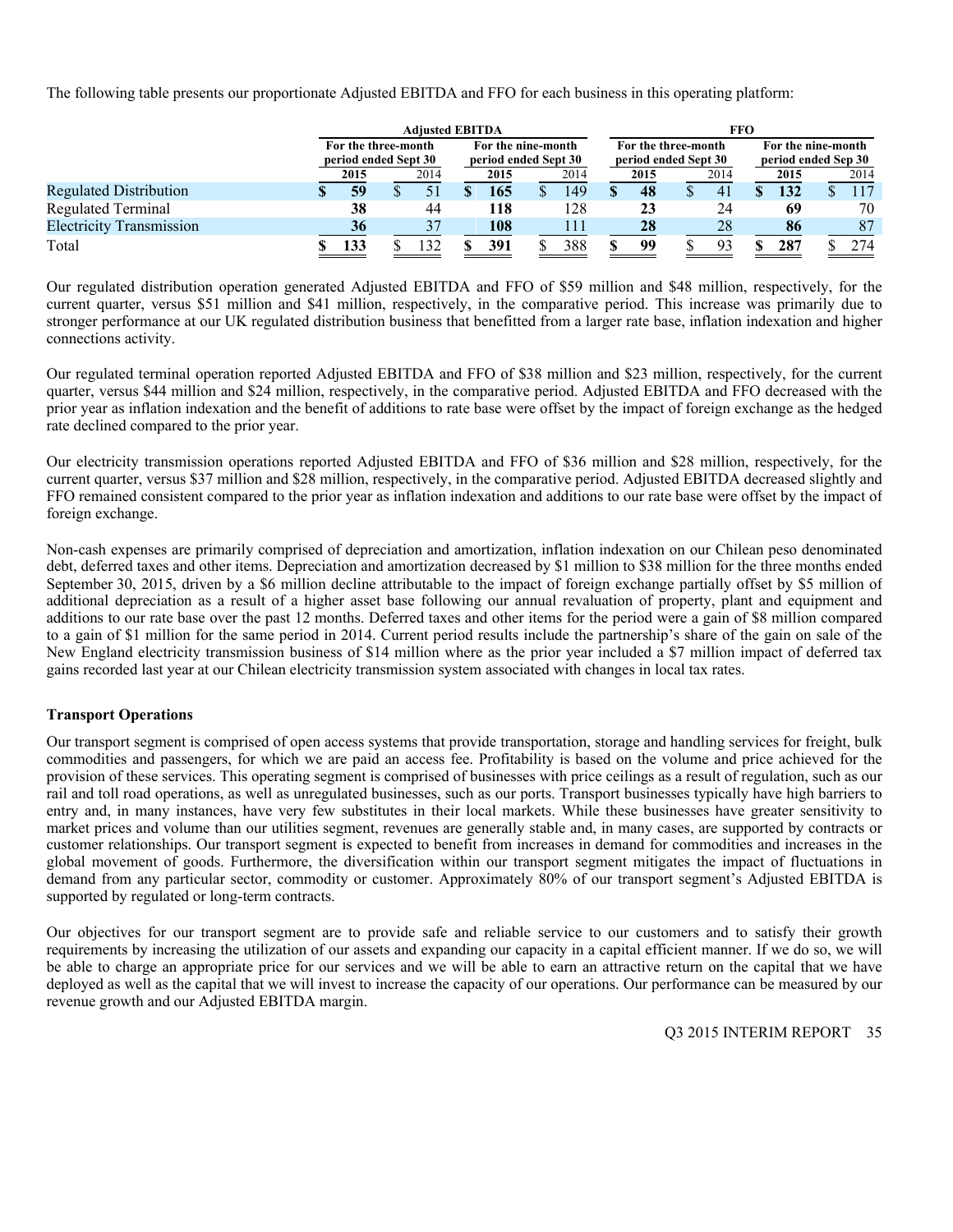Our transport platform is comprised of the following:

Rail

• Sole provider of rail networks in Southwestern Western Australia with approximately 5,100 kilometres of track and operator of approximately 4,800 kilometres of rail in Brazil

Toll Roads

• Approximately 3,300 kilometres of motorways in Brazil and Chile

# Ports

• 30 terminals in North America, UK and across Europe

# *Results of Operations*

The following table presents our proportionate share of the key metrics of our transport platform:

|                                       | For the three-month<br>period ended September 30 | For the nine-month<br>period ended September 30 |  |      |  |      |
|---------------------------------------|--------------------------------------------------|-------------------------------------------------|--|------|--|------|
| <b>USS MILLIONS</b>                   | 2015                                             | 2014                                            |  | 2015 |  | 2014 |
| Growth capital expenditures           | 78                                               | 91                                              |  | 212  |  | 238  |
| Adjusted EBITDA margin $(1)$          | 50%                                              | 49%                                             |  | 49%  |  | 49%  |
| Funds from operations (FFO)           | 103                                              | 102                                             |  | 303  |  | 291  |
| Maintenance capital                   | [19]                                             | (19)                                            |  | (54) |  | (55) |
| Adjusted funds from operations (AFFO) | 84                                               | 83                                              |  | 249  |  | 236  |

#### *1. Adjusted EBITDA margin is Adjusted EBITDA divided by revenues.*

In our transport platform, we generated FFO of \$103 million in the third quarter of 2015 compared to \$102 million in the same period of 2014. The increase in FFO was primarily driven by inflationary rate increases and cost saving initiatives implemented at our Australian rail operation, the benefit of inflationary tariff increases at our South American toll roads, volume growth at our North American container terminal and a full quarter contribution from our South American rail operation acquired midway through the third quarter of 2014. These items were partially offset by the impact of foreign exchange.

The following table presents our transport platform's proportionate share of financial results:

|                                |       | For the three-month<br>period ended September 30 | For the nine-month<br>period ended September 30 |       |  |  |  |
|--------------------------------|-------|--------------------------------------------------|-------------------------------------------------|-------|--|--|--|
| <b>USS MILLIONS</b>            | 2015  | 2014                                             | 2015                                            | 2014  |  |  |  |
| Revenue                        | 286   | 328                                              | 871                                             | 923   |  |  |  |
| Cost attributable to revenues  | (144) | (169)                                            | (447)                                           | (472) |  |  |  |
| <b>Adjusted EBITDA</b>         | 142   | 159                                              | 424                                             | 451   |  |  |  |
| Interest expense               | (35)  | (45)                                             | (110)                                           | (132) |  |  |  |
| Other expenses                 | (4)   | (12)                                             | (11)                                            | (28)  |  |  |  |
| Funds from operations (FFO)    | 103   | 102                                              | 303                                             | 291   |  |  |  |
| Depreciation and amortization  | (55)  | (66)                                             | (165)                                           | (186) |  |  |  |
| Deferred taxes and other items | (13)  |                                                  | (33)                                            | (30)  |  |  |  |
| Net income                     | 35    | 25                                               | 105                                             | 75    |  |  |  |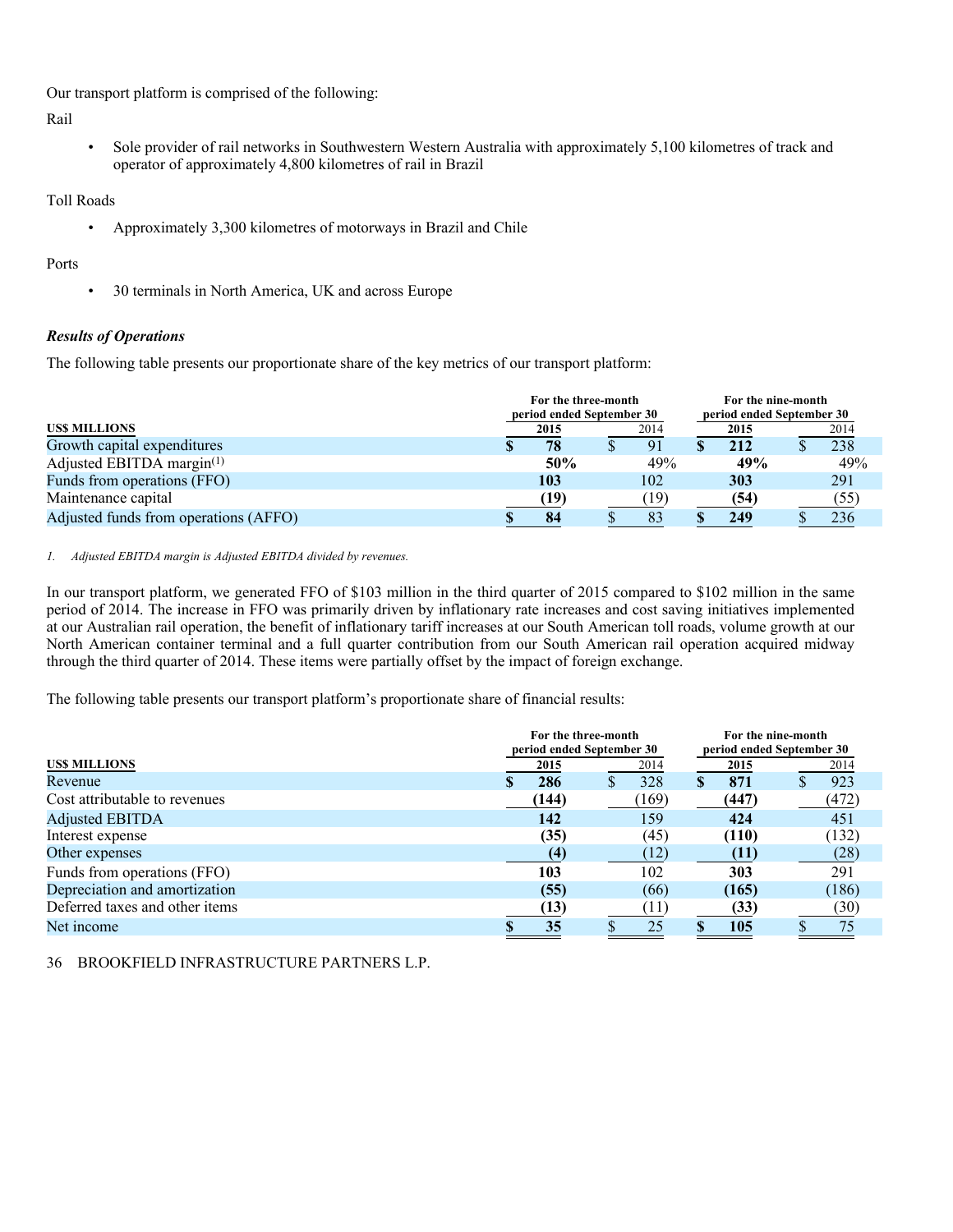The following table presents proportionate Adjusted EBITDA and FFO for each business in this operating platform:

|                   | <b>Adiusted EBITDA</b>                       |  |      |                                             |      |  |                 |  | FFO                                          |  |      |                                             |      |  |      |  |  |
|-------------------|----------------------------------------------|--|------|---------------------------------------------|------|--|-----------------|--|----------------------------------------------|--|------|---------------------------------------------|------|--|------|--|--|
|                   | For the three-month<br>period ended Sept. 30 |  |      | For the nine-month<br>period ended Sept. 30 |      |  |                 |  | For the three-month<br>period ended Sept. 30 |  |      | For the nine-month<br>period ended Sept. 30 |      |  |      |  |  |
|                   | 2015                                         |  | 2014 |                                             | 2015 |  | 2014            |  | 2015                                         |  | 2014 |                                             | 2015 |  | 2014 |  |  |
| Rail              | 75                                           |  |      |                                             | 223  |  | 203             |  | 60                                           |  | 53   |                                             | 175  |  | 149  |  |  |
| <b>Toll Roads</b> | 47                                           |  | 68   |                                             | 138  |  | 188             |  | 29                                           |  |      |                                             | 85   |  | 104  |  |  |
| Ports             | 20                                           |  | 20   |                                             | 63   |  | 60              |  | 14                                           |  | 12   |                                             | 43   |  | 38   |  |  |
| Total             | 142                                          |  | .59  |                                             | 424  |  | 45 <sub>1</sub> |  | 103                                          |  | 102  |                                             | 303  |  | 291  |  |  |

For the three months ended September 30, 2015, our rail operations reported Adjusted EBITDA and FFO of \$75 million and \$60 million, respectively, versus \$71 million and \$53 million, respectively, in the prior year. Adjusted EBITDA and FFO increased versus prior year due to contribution from our South American rail acquisition completed midway through the third quarter of 2014 and improved margins at our Australian operation, partially offset by the impact of foreign exchange.

For the three months ended September 30, 2015, our toll roads contributed Adjusted EBITDA and FFO of \$47 million and \$29 million, respectively, compared to Adjusted EBITDA and FFO of \$68 million and \$37 million, respectively, in the comparative period. Adjusted EBITDA and FFO decreased versus prior year as regulatory tariff increases were more than offset by the impact of foreign exchange. In local currency, toll road Adjusted EBITDA was 7% higher than prior year.

For the three months ended September 30, 2015, our port operations reported Adjusted EBITDA and FFO of \$20 million and \$14 million, respectively, compared to Adjusted EBITDA and FFO of \$20 million and \$12 million, respectively, in the comparative period. Adjusted EBITDA was consistent with prior year as benefits from automation project at our North American container terminal were offset by the impact of foreign exchange, while FFO benefitted from lower debt and other expenses.

Non-cash expenses are primarily comprised of depreciation and amortization, inflation indexation on our Chilean peso denominated debt, deferred taxes and other items. Depreciation and amortization decreased to \$55 million for the period ended September 30, 2015, down from \$66 million for the same period in 2014. The \$11 million decrease versus prior year is primarily driven by the depreciation of the foreign currencies in which we operate versus the prior year, which led to a \$16 million decline. This was partially offset by \$3 million of additional amortization at our Brazilian toll roads mainly driven by growth capex deployed in the business over the past 12 months, \$1 million of additional depreciation from our Brazilian rail operation, acquired in August 2014, as well as \$1 million of additional depreciation due to our annual revaluation of property, plant and equipment. Deferred taxes and other items for the period were a loss of \$13 million compared to a loss of \$11 million for the same period in 2014, primarily due to higher inflation indexation on our Chilean peso denominated debt and losses incurred at our Australian rail operation in the current period related to ineffective hedges as a result of refinancing activity.

# **Energy Operations**

Our energy segment is comprised of systems that provide transportation, storage and distribution services. Profitability is based on the volume and price achieved for the provision of these services. This operating segment is comprised of businesses that are subject to light regulation, such as our natural gas transmission business whose services are subject to price ceilings, and businesses that are essentially unregulated like our district energy business. Energy businesses typically have high barriers to entry as a result of significant fixed costs combined with economies of scale or unique positions in their local markets. Our energy segment is expected to benefit from forecasted increases in demand for energy. Although these businesses have greater sensitivity to market prices and volume than our utilities segment, revenues are typically generated under contracts with varying durations and are relatively stable.

Our objectives for our energy segment are to provide safe and reliable service to our customers and to satisfy their growth requirements by increasing the utilization of our assets and expanding our capacity in a capital efficient manner. If we do so, we will be able to charge an appropriate price for our services and earn an attractive return on the capital that we have deployed as well as the capital that we will invest to increase the capacity of our operations. Our performance can be measured by our revenue growth, our Adjusted EBITDA margin and our AFFO.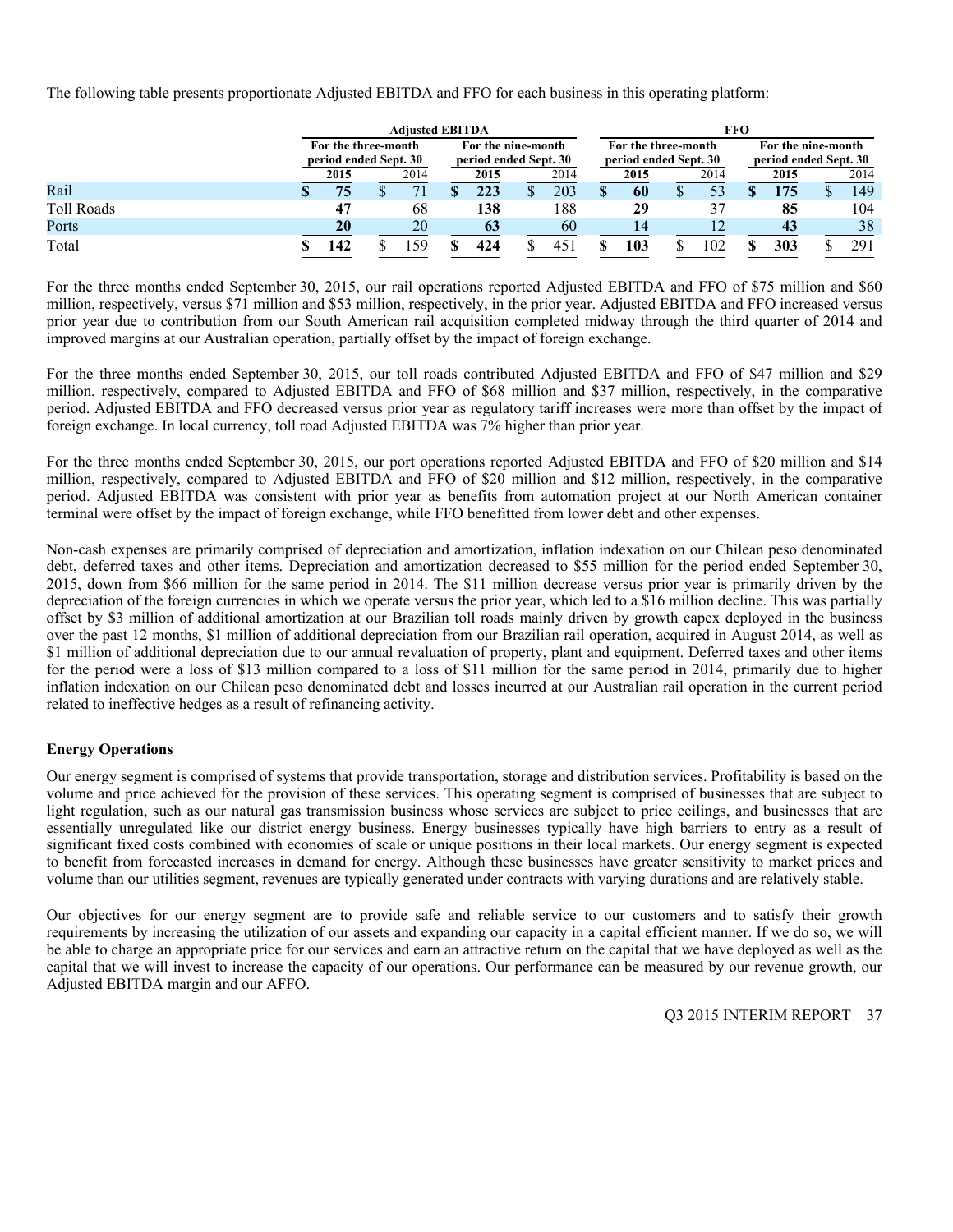Our energy platform is comprised of the following:

*Energy Transmission, Distribution and Storage* 

- 14,800 kilometres of transmission pipelines
- Over 40,000 gas distribution customers in the UK
- 370 billion cubic feet of natural gas storage in the U.S. and Canada

# *District Energy*

- Heating plants capable of delivering over 2,825,000 pounds per hour of steam heating capacity and 251,000 tons of cooling capacity in North America
- Heating, cooling and distributed water and sewage services in Australia

# *Results of Operations*

The following table presents our proportionate share of the key metrics of our energy platform:

|                                       | For the three-month<br>period ended September 30 |      | For the nine-month<br>period ended September 30 |      |  |  |  |  |
|---------------------------------------|--------------------------------------------------|------|-------------------------------------------------|------|--|--|--|--|
| <b>USS MILLIONS</b>                   | 2015                                             | 2014 | 2015                                            | 2014 |  |  |  |  |
| Growth capital expenditures           |                                                  |      | 20                                              | 33   |  |  |  |  |
| Adjusted EBITDA margin $(1)$          | 47%                                              | 41%  | 48%                                             | 45%  |  |  |  |  |
| Funds from operations (FFO)           | 19                                               | 10   | 70                                              | 52   |  |  |  |  |
| Maintenance capital                   | (15)                                             |      | (31)                                            | (24) |  |  |  |  |
| Adjusted funds from operations (AFFO) |                                                  |      | 39                                              | 28   |  |  |  |  |

# *1. Adjusted EBITDA margin is Adjusted EBITDA divided by revenues.*

Our energy platform generated FFO of \$19 million in the third quarter of 2015 compared to \$10 million in the same period of 2014. The increase was attributable to organic growth initiatives and new investments made over the last 12 months in our district energy business and higher volumes at our North American natural gas transmission business.

The following table presents our energy platform's proportionate share of financial results:

|                                | For the three-month<br>period ended September 30 |   | For the nine-month<br>period ended September 30 |  |       |  |       |  |
|--------------------------------|--------------------------------------------------|---|-------------------------------------------------|--|-------|--|-------|--|
| <b>USS MILLIONS</b>            | 2015                                             |   | 2014                                            |  | 2015  |  | 2014  |  |
| Revenue                        | 81                                               | D | 68                                              |  | 259   |  | 231   |  |
| Cost attributable to revenues  | (43)                                             |   | (40)                                            |  | (135) |  | (126) |  |
| <b>Adjusted EBITDA</b>         | 38                                               |   | 28                                              |  | 124   |  | 105   |  |
| Interest expense               | (20)                                             |   | (18)                                            |  | (56)  |  | (53)  |  |
| Other income                   |                                                  |   |                                                 |  |       |  |       |  |
| Funds from operations (FFO)    | 19                                               |   | 10                                              |  | 70    |  | 52    |  |
| Depreciation and amortization  | (11)                                             |   | (21)                                            |  | (33)  |  | (55)  |  |
| Deferred taxes and other items | (10)                                             |   |                                                 |  | (20)  |  |       |  |
| Net income                     |                                                  |   |                                                 |  |       |  |       |  |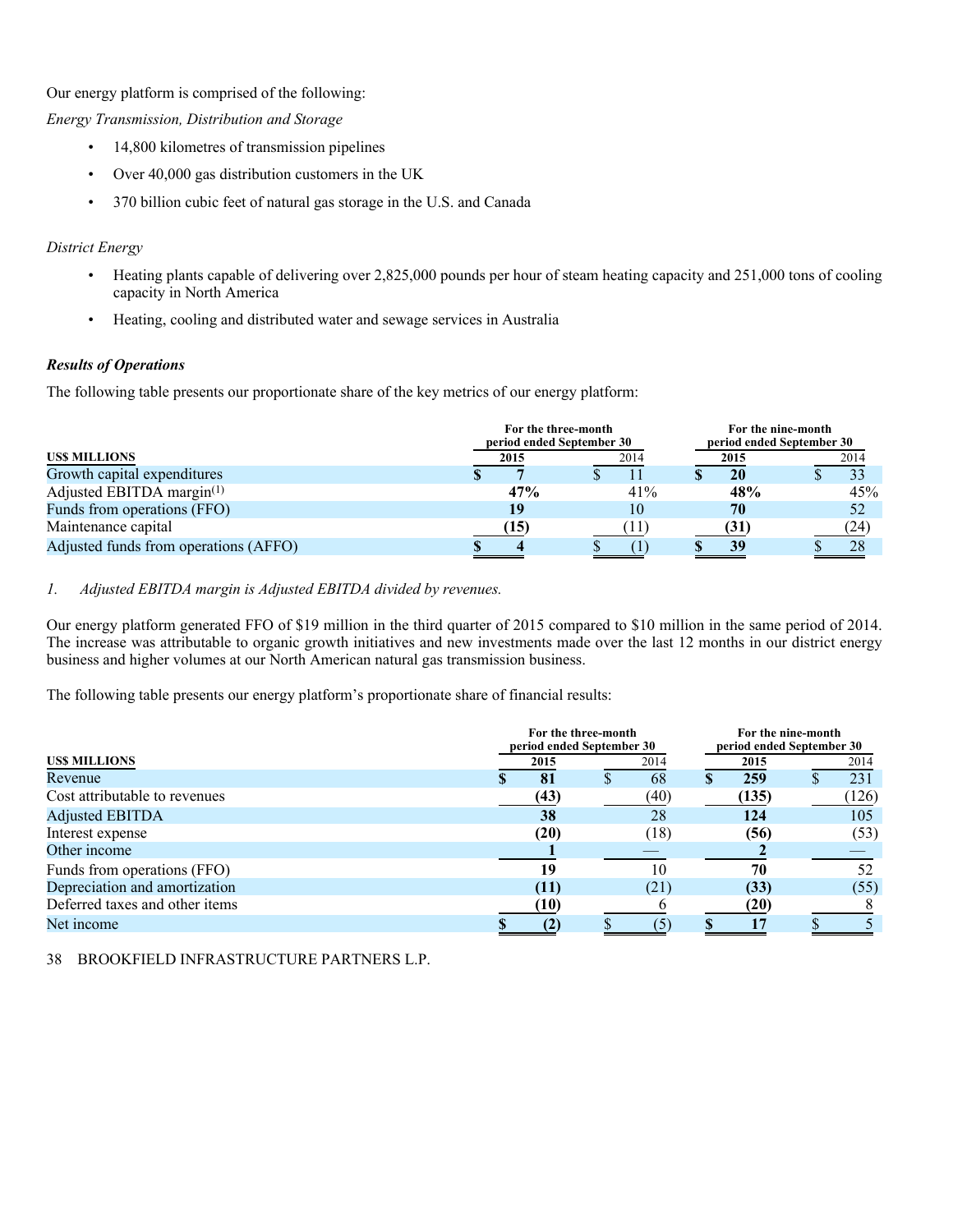The following table presents proportionate Adjusted EBITDA and FFO for each business in this operating platform:

|                                          | <b>Adiusted EBITDA</b>                       |  |    |                                             |     |      |     |  |                                              | FFO |      |                                             |           |  |    |  |      |  |  |      |
|------------------------------------------|----------------------------------------------|--|----|---------------------------------------------|-----|------|-----|--|----------------------------------------------|-----|------|---------------------------------------------|-----------|--|----|--|------|--|--|------|
|                                          | For the three-month<br>period ended Sept. 30 |  |    | For the nine-month<br>period ended Sept. 30 |     |      |     |  | For the three-month<br>period ended Sept. 30 |     |      | For the nine-month<br>period ended Sept. 30 |           |  |    |  |      |  |  |      |
|                                          | 2014<br>2015                                 |  |    | 2015                                        |     | 2014 |     |  | 2015                                         |     | 2014 |                                             |           |  |    |  | 2015 |  |  | 2014 |
| <b>Energy Transmission, Distribution</b> |                                              |  |    |                                             |     |      |     |  |                                              |     |      |                                             |           |  |    |  |      |  |  |      |
| & Storage                                | 24                                           |  |    |                                             | 89  |      | 94  |  |                                              |     |      |                                             | <b>40</b> |  | 44 |  |      |  |  |      |
| District Energy                          | 14                                           |  |    |                                             | 35  |      |     |  |                                              |     |      |                                             | 30        |  |    |  |      |  |  |      |
| Total                                    | 38                                           |  | 28 |                                             | 124 |      | 105 |  |                                              |     | 10   |                                             | 70        |  | 52 |  |      |  |  |      |

For the three months ended September 30, 2015, our energy transmission, distribution and storage operations reported Adjusted EBITDA and FFO of \$24 million and \$7 million, respectively, versus \$23 million and \$6 million respectively, in the comparative period. Adjusted EBITDA and FFO increased versus prior year as results benefitted from higher transportation volumes at our North American natural gas transmission operation.

Our district energy business contributed Adjusted EBITDA and FFO of \$14 million and \$12 million, respectively, for the third quarter of 2015, versus \$5 million and \$4 million, respectively, in the comparative period. Adjusted EBITDA and FFO increased from the prior year primarily as a result of contribution from new systems that came on-line in the third quarter of 2014 and organic capital investments made to increase the number of in-place connections. Prior period balances have been reclassified to include Australian district energy business which were formerly presented as part of the energy distribution platform.

Non-cash expenses are primarily comprised of depreciation, amortization, deferred taxes and other items. Depreciation and amortization was \$11 million for the period ended September 30, 2015, down from \$21 million for the same period in 2014. The decline is primarily due to a \$10 million decrease in depreciation at our North American natural gas transmission business, which since classification as an asset held for sale on December 31, 2014 has not been depreciated and \$2 million impact due to the depreciation of the foreign currencies in which we operate versus the prior year. This decline was partially offset by \$2 million of additional depreciation as a result of acquisitions completed over the past 12 months in our district energy and gas storage businesses. Deferred taxes and other expenses for the period ended September 30, 2015 were a loss of \$10 million compared to income of \$6 million in the same period in 2014. The \$16 million variance is primarily due to a recovery of deferred taxes which benefitted results in the prior year at our North American gas transmission business.

#### **Communications Infrastructure Operations**

Our communications infrastructure segment provides essential services and critical infrastructure to the media broadcasting and telecom sectors. These services and access to infrastructure are contracted on a long-term basis with tariff escalation mechanisms. Our telecom customers will pay upfront and recurring fees to lease space on our towers to host their equipment. Our broadcasting customers will pay us fees for transmitting television and radio content to the end user.

The key objective for this segment is to deploy capital to capture increased demand for densification from mobile network operators and to acquire towers and other infrastructure that are non-core to such operators. Our performance will be measured by growth in our Adjusted EBITDA.

The segment is comprised of approximately 7,000 multi-purpose towers and active rooftop sites and 5,000 km of fibre backbone located in France. These operations will generate stable, inflation linked cash flows underpinned by long-term contracts (typically 10- 20 years in telecom and over five years in broadcasting) with large, prominent customers in France.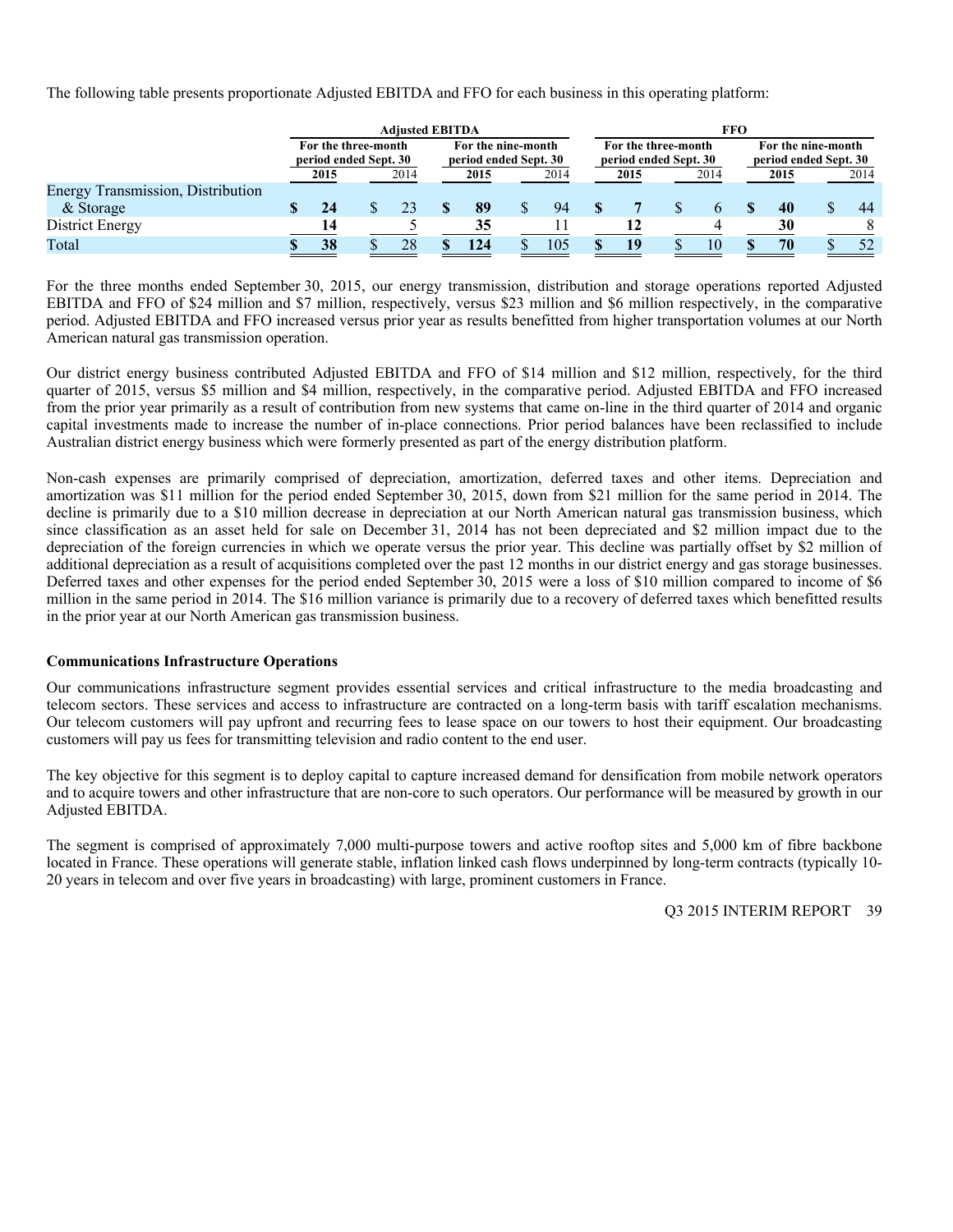# *Results of Operations*

The following table presents our proportionate share of the key metrics of our communications infrastructure platform:

|                                       |      | For the three-month<br>period ended September 30 |      |      |  |  |  |
|---------------------------------------|------|--------------------------------------------------|------|------|--|--|--|
| <b>USS MILLIONS</b>                   | 2015 | 2014                                             | 2015 | 2014 |  |  |  |
| Growth capital expenditures           |      |                                                  | 10   |      |  |  |  |
| Adjusted EBITDA margin(1)             | 55%  |                                                  | 54%  |      |  |  |  |
| Funds from operations (FFO)           | 20   |                                                  | 40   |      |  |  |  |
| Maintenance capital                   |      |                                                  | (4)  |      |  |  |  |
| Adjusted funds from operations (AFFO) | 18   |                                                  | 36   |      |  |  |  |

*1. Adjusted EBITDA margin is Adjusted EBITDA divided by revenues.* 

We acquired our European telecommunications infrastructure operations for \$415 million on March 31, 2015.

The following table presents our communications infrastructure platform's proportionate share of financial results:

|                                | For the three-month<br>period ended September 30 |  |      |  |      | For the nine-month<br>period ended September 30 |      |  |  |
|--------------------------------|--------------------------------------------------|--|------|--|------|-------------------------------------------------|------|--|--|
| US\$ MILLIONS                  | 2015                                             |  | 2014 |  | 2015 |                                                 | 2014 |  |  |
| Revenue                        | 40                                               |  |      |  | 82   |                                                 |      |  |  |
| Cost attributable to revenues  | (18)                                             |  |      |  | (38) |                                                 |      |  |  |
| <b>Adjusted EBITDA</b>         |                                                  |  |      |  | 44   |                                                 |      |  |  |
| Interest expense               |                                                  |  |      |  | (4   |                                                 |      |  |  |
| Funds from operations (FFO)    | <b>20</b>                                        |  |      |  | 40   |                                                 |      |  |  |
| Depreciation and amortization  | (15)                                             |  |      |  | (31) |                                                 |      |  |  |
| Deferred taxes and other items | 65                                               |  |      |  |      |                                                 |      |  |  |
| Net income                     |                                                  |  |      |  |      |                                                 |      |  |  |

For the three months ended September 30, 2015, our communications infrastructure segment generated Adjusted EBITDA and FFO of \$22 million and \$20 million, respectively, versus \$nil and \$nil, respectively, in the prior year, as this business was acquired on March 31, 2015.

Non-cash expenses are primarily comprised of depreciation, amortization, deferred taxes and other items.

# **Corporate and other**

The following table presents the components of corporate and other, on a proportionate basis:

|                                  |  | For the three-month | period ended September 30 | For the nine-month<br>period ended September 30 |      |  |  |
|----------------------------------|--|---------------------|---------------------------|-------------------------------------------------|------|--|--|
| <b>USS MILLIONS</b>              |  | 2015                | 2014                      | 2015                                            | 2014 |  |  |
| General and administrative costs |  | $\left( 2\right)$   | (2)                       | $\overline{6}$                                  | (6)  |  |  |
| Base Management Fee              |  | (28)                | (26)                      | (93)                                            | (78) |  |  |
| <b>Adjusted EBITDA</b>           |  | (30)                | (28)                      | (99)                                            | (84) |  |  |
| Interest expense                 |  |                     | (4)                       | (18)                                            | (10) |  |  |
| Other income                     |  |                     |                           |                                                 |      |  |  |
| Funds from operations (FFO)      |  | (31)                | (27)                      | (96)                                            | (73) |  |  |
| Deferred taxes and other items   |  | 49                  | 24                        | 90                                              |      |  |  |
| Net income (loss)                |  | 18                  | 3                         |                                                 | (90) |  |  |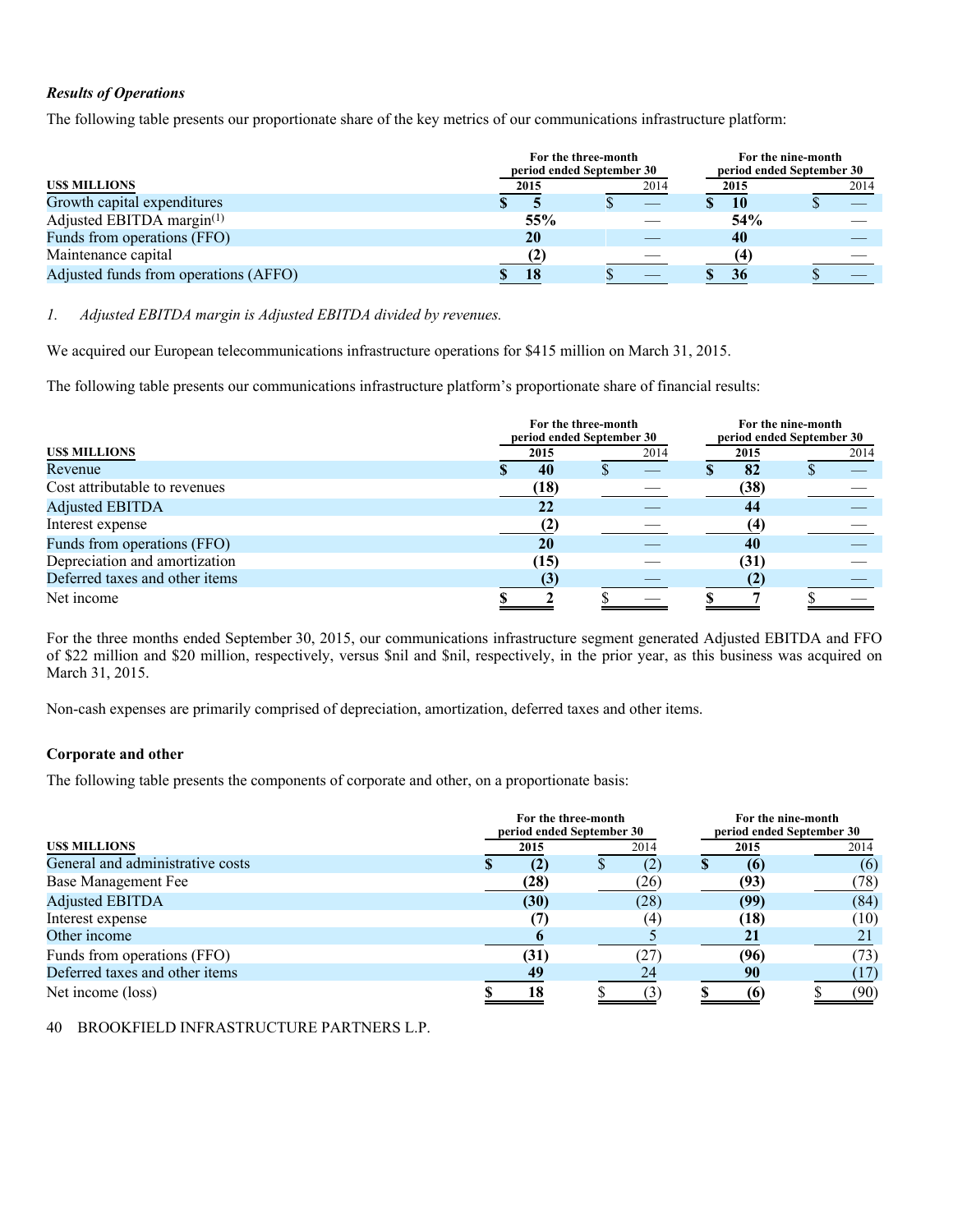General and administrative costs for the period ended September 30, 2015 were in-line with prior year. We anticipate that our corporate and administrative costs, excluding the Base Management Fee, will be in the range of \$8 million to \$10 million per year.

Pursuant to our Master Services Agreement, we pay Brookfield an annual Base Management Fee equal to 1.25% of our market value, plus recourse debt net of cash. The Base Management Fee increased from prior year due to a larger market capitalization driven by higher unit trading price and higher recourse debt.

Corporate financing costs include interest expense and standby fees on our committed credit facility, less interest earned on cash balances. Financing costs increased year-over-year due to higher recourse debt used to finance new investments.

Other income includes interest and distribution income earned on corporate financial assets, in addition to realized gains on corporate financial assets.

Deferred taxes and other expenses for the three months ended September 30, 2015 were a gain of \$49 million compared to a \$24 million gain in the same period in 2014, as the current period had incremental derivative gains of \$25 million related to our foreign currency hedging program at the corporate level.

#### **SELECTED STATEMENT OF OPERATING RESULTS AND FINANCIAL POSITION INFORMATION**

To measure performance, we focus on FFO and AFFO, among other measures. We also focus on Adjusted EBITDA and net income, taking into account items that we consider unusual or otherwise not reflective of the ongoing profitability of our operations. We define FFO as net income excluding the impact of depreciation and amortization, deferred income taxes, breakage and transaction costs, non-cash valuation gains or losses and other items. We define AFFO as FFO less maintenance capex, as detailed in the Reconciliation of Non IFRS Financial Measures section of this MD&A. FFO is a measure of operating performance, and AFFO is a measure of the sustainable cash flow of our business. Since they are not calculated in accordance with, and do not have any standardized meanings prescribed by, IFRS, FFO and AFFO are unlikely to be comparable to similar measures presented by other issuers and FFO and AFFO have limitations as analytical tools. See the Reconciliation of Non IFRS Financial Measures section for a more fulsome discussion, including a reconciliation to the most directly comparable IFRS measures.

|                                            | For the three-month<br>period ended September 30 |      | For the nine-month<br>period ended September 30 |      |  |  |
|--------------------------------------------|--------------------------------------------------|------|-------------------------------------------------|------|--|--|
| US\$ MILLIONS, EXCEPT PER UNIT INFORMATION | 2015                                             | 2014 | 2015                                            | 2014 |  |  |
| Funds from operation (FFO)                 | 210                                              | 178  | 604                                             | 544  |  |  |
| Per unit $FFO(1)$                          | 0.91                                             | 0.85 | 2.71                                            | 2.59 |  |  |
| Distributions per unit                     | 0.53                                             | 0.48 | 1.59                                            | 1.44 |  |  |
| Payout ratio <sup>(2)</sup>                | 67%                                              | 63%  | 67%                                             | 62%  |  |  |
| Adjusted funds from operations $(AFFO)(3)$ | 171                                              | 145  | 508                                             | 457  |  |  |
| AFFO yield                                 | 12%                                              | 12%  | 13%                                             | 13%  |  |  |

*1. Average units outstanding during the three and nine month periods of 230.9 million and 223.2 million, respectively (2014: 210.1 million for both periods).* 

*2. Payout ratio is defined as distributions paid (inclusive of GP incentive distributions and preferred units) divided by FFO.* 

*3. AFFO is defined as FFO less maintenance capital expenditures.* 

For the quarter ended September 30, 2015, FFO totaling \$210 million (\$0.91 per unit) increased from the prior year reflecting deployment of capital in organic growth initiatives and the contribution from new investments, partially offset by a strengthening U.S. dollar. The payout ratio at period end was 67%, which is within our 60-70% long-term range, and we generated AFFO yield of 12% during the quarter, consistent with the prior year.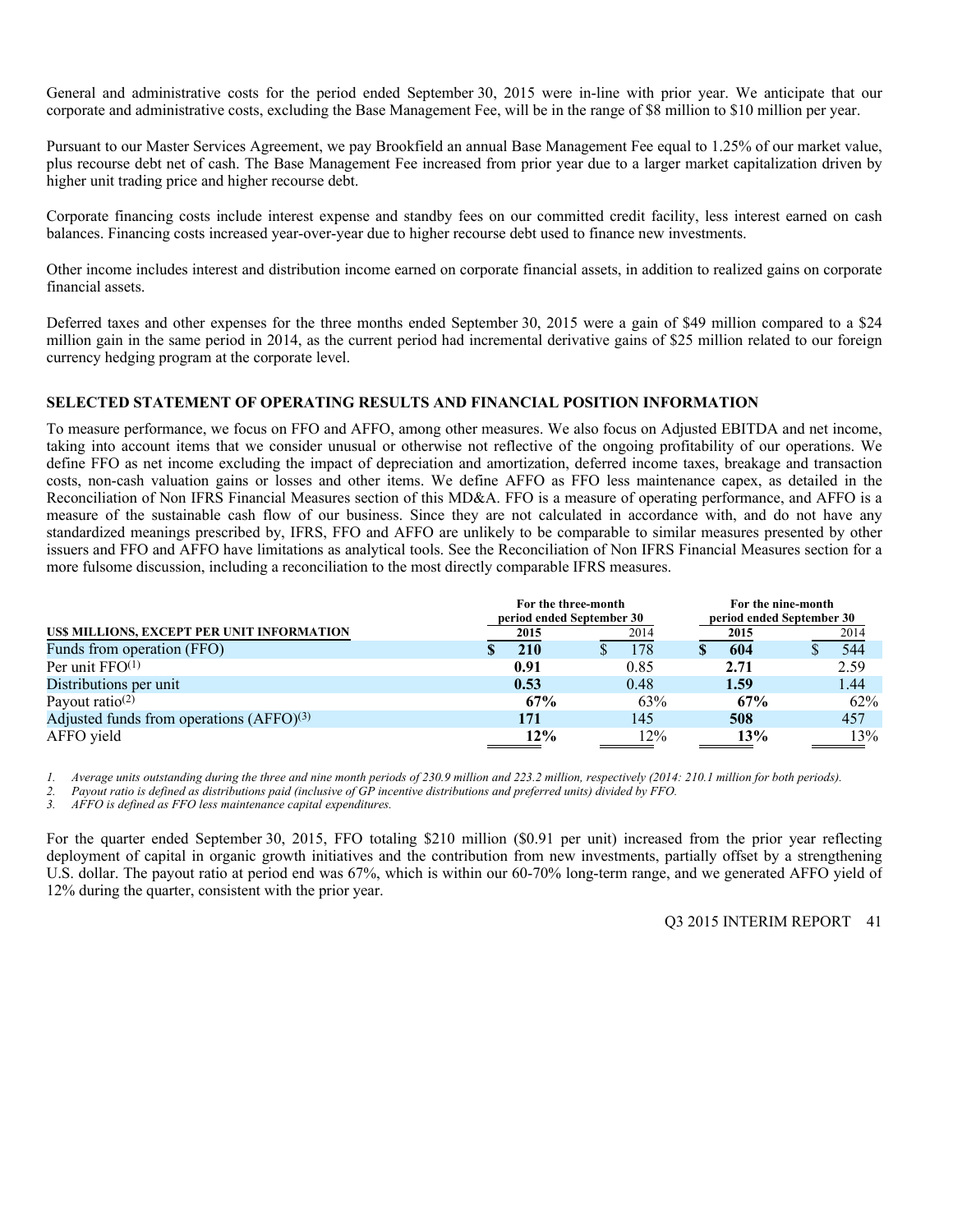The following tables present selected statements of operating results and financial position information by operating platform on a proportionate basis:

| <b>USS MILLIONS</b>                     | For the three-month<br>period ended Sept. 30 |    |                           |               | For the nine-month<br>period ended Sept. 30 |                           |      |  |
|-----------------------------------------|----------------------------------------------|----|---------------------------|---------------|---------------------------------------------|---------------------------|------|--|
| <b>Statements of Operating Results</b>  | 2015<br>2014                                 |    |                           | 2015          |                                             |                           | 2014 |  |
| Net income (loss) by segment            |                                              |    |                           |               |                                             |                           |      |  |
| <b>Utilities</b>                        | \$<br>70                                     | \$ | 55                        | \$.           | 150                                         | \$                        | 127  |  |
| Transport                               | 35                                           |    | 25                        |               | 105                                         |                           | 75   |  |
| Energy                                  | (2)                                          |    | (5)                       |               | 17                                          |                           | 5    |  |
| <b>Communications Infrastructure</b>    | $\overline{2}$                               |    |                           |               | 7                                           |                           |      |  |
| Corporate and other                     | 18                                           |    | (3)                       |               | (6)                                         |                           | (90) |  |
| Net income                              | \$<br>123                                    | \$ | 72                        | $\mathbb{S}$  | 273                                         | $\boldsymbol{\mathsf{S}}$ | 117  |  |
| Adjusted EBITDA by segment              |                                              |    |                           |               |                                             |                           |      |  |
| <b>Utilities</b>                        | \$<br>133                                    | \$ | 132                       | <sup>\$</sup> | 391                                         | \$                        | 388  |  |
| Transport                               | 142                                          |    | 159                       |               | 424                                         |                           | 451  |  |
| Energy                                  | 38                                           |    | 28                        |               | 124                                         |                           | 105  |  |
| Communications Infrastructure           | 22                                           |    |                           |               | 44                                          |                           |      |  |
| Corporate and other                     | (30)                                         |    | (28)                      |               | (99)                                        |                           | (84) |  |
| Adjusted EBITDA                         | \$<br>305                                    | \$ | 291                       | \$            | 884                                         | \$                        | 860  |  |
| FFO by segment                          |                                              |    |                           |               |                                             |                           |      |  |
| Utilities                               | \$<br>99                                     | \$ | 93                        | \$.           | 287                                         | \$                        | 274  |  |
| Transport                               | 103                                          |    | 102                       |               | 303                                         |                           | 291  |  |
| Energy                                  | 19                                           |    | 10                        |               | 70                                          |                           | 52   |  |
| Communications Infrastructure           | 20                                           |    |                           |               | 40                                          |                           |      |  |
| Corporate and other                     | (31)                                         |    | (27)                      |               | (96)                                        |                           | (73) |  |
| <b>FFO</b>                              | \$<br>210                                    | \$ | 178                       | $\mathbf S$   | 604                                         | \$                        | 544  |  |
|                                         |                                              |    |                           |               |                                             |                           |      |  |
| <b>USS MILLIONS</b>                     |                                              |    |                           | As of         |                                             |                           |      |  |
| <b>Statements of Financial Position</b> |                                              |    | <b>September 30, 2015</b> |               |                                             | December 31, 2014         |      |  |
| Total assets by segment                 |                                              |    |                           |               |                                             |                           |      |  |

| Statements of Financial Fosition |    | September 30, 2015 |              | December $31, 2014$ |
|----------------------------------|----|--------------------|--------------|---------------------|
| Total assets by segment          |    |                    |              |                     |
| Utilities                        | \$ | 4,338              | \$           | 4,805               |
| <b>Transport</b>                 |    | 4,247              |              | 4,970               |
| Energy                           |    | 1,803              |              | 1,816               |
| Communications Infrastructure    |    | 820                |              |                     |
| Corporate and other              |    | (179)              |              | (56)                |
| Total assets                     | \$ | 11,029             | \$           | 11,535              |
| Net debt by segment              |    |                    |              |                     |
| <b>Utilities</b>                 | S  | 2,640              | $\mathbb{S}$ | 2,843               |
| Transport                        |    | 2,039              |              | 2,513               |
| Energy                           |    | 1,018              |              | 1,030               |
| Communications Infrastructure    |    | 402                |              |                     |
| Corporate and other              |    | (41)               |              | 271                 |
| Net Debt                         |    | 6,058              |              | 6,657               |
| Partnership capital by segment   |    |                    |              |                     |
| Utilities                        | \$ | 1,698              | \$           | 1,962               |
| Transport                        |    | 2,208              |              | 2,457               |
| Energy                           |    | 785                |              | 786                 |
| Communications Infrastructure    |    | 418                |              |                     |
| Corporate and other              |    | (138)              |              | (327)               |
| Partnership capital              | \$ | 4,971              | \$           | 4,878               |
|                                  |    |                    |              |                     |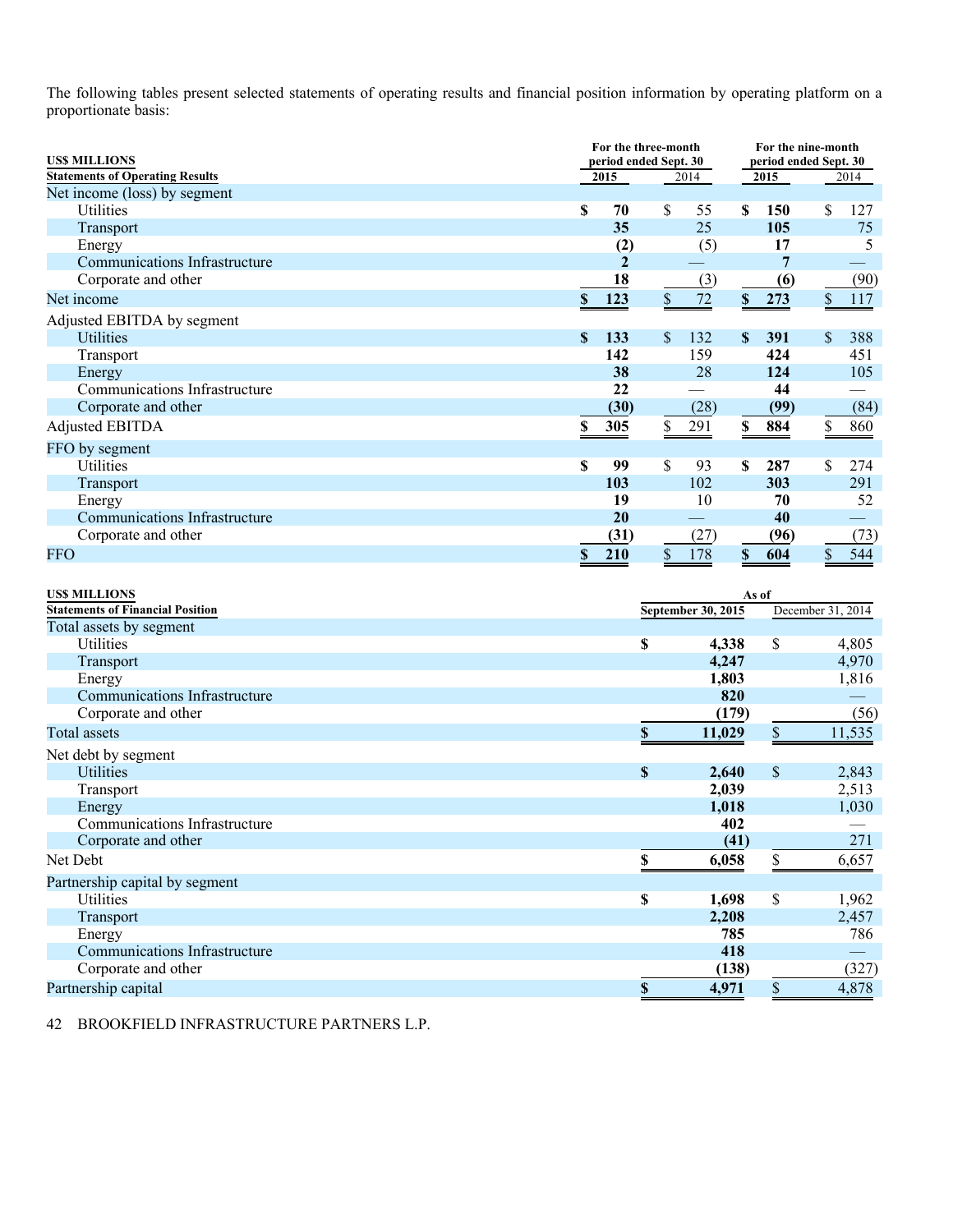#### **Acquisition of Asciano Limited**

On August 17, 2015, Brookfield Infrastructure entered into an agreement to acquire, together with its institutional partners (the "Brookfield Consortium"), the entire issued capital of Asciano Limited (ASX: AIO) ("Asciano"), a high quality rail and port logistics company in Australia, which will complement the Partnership's existing transport segment. The transaction has received the unanimous support of the Asciano Board of Directors and will be implemented by a scheme of arrangement ("Scheme") under Australian law which will see Asciano shareholders receive an implied value of approximately A\$6.9439 in cash and 0.0387 partnership CHESS Depository Interests ("CDIs")<sup>1</sup>, combined for A\$9.15 per Asciano share.<sup>2</sup>

The closing of the acquisition remains subject to Asciano shareholder approval, court approval, certain regulatory approvals, including from the Australian Competition and Consumer Commission (ACCC), the Foreign Investment Review Board (FIRB) and the Overseas Investment Office (OIO) and other conditions precedent as set out in the Scheme Implementation Deed. Subject to the receipt of all necessary approvals, the transaction is anticipated to close in the first quarter of 2016.

The total implied enterprise value of Asciano is approximately A\$12 billion. The acquisition will be funded by assuming net debt of approximately A\$3.1 billion, an acquisition facility of A\$1.9 billion with the balance of A\$6.9 billion funded by equity from the Brookfield Consortium. Brookfield Infrastructure is investing a total of approximately \$2.8 billion, and expects to hold an ownership position of approximately 55% of Asciano upon completion of the acquisition. Its portion of the investment will be funded through a combination of 37.9 million CDIs issued for the benefit of Asciano shareholders under the Scheme, cash raised under a \$250 million private placement of redeemable partnership units to Brookfield, cash on hand and draws on Brookfield Infrastructure's syndicated acquisition credit facility.

Brookfield Infrastructure expects this investment to be accretive to overall results and Brookfield Infrastructure's current expectation is a 7%3 increase in AFFO per Brookfield Infrastructure Limited Partnership Unit, adjusted for normalized sustaining capital expenditure levels. Upon completion of the transaction, Brookfield Infrastructure also expects to maintain the strong credit metrics of the group, preserving its balance sheet strength.

On November 5, 2015 the Brookfield Consortium acquired 188 million shares in Asciano representing a 14.9% interest. Concurrently, the Brookfield Consortium entered into arrangements acquiring an indirect economic interest of an additional 4.3%. Total consideration paid for the interest in Asciano is \$1.2 billion.

*3. Accretion in USD based on Brookfield Infrastructure's annualised second quarter 2015 results and 55% of Asciano's financial year ended June 30, 2015 pro forma estimate, using an exchange rate of AUD/USD 0.7400.* 

*<sup>1.</sup> Each partnership CDI will represent a beneficial interest in one limited partnership unit of the partnership and will have rights that are economically equivalent to the rights attaching to limited partnership interests. Partnership CDIs are expected to be quoted and traded on the Australian Securities Exchange ("ASX") in Australian dollars.* 

*<sup>2.</sup> Based on Brookfield Infrastructure Partners unit price of \$42.05 as at NYSE close on August 14, 2015 and the AUD/USD exchange rate of 0.7374 as quoted by Bloomberg pricing services at 6 a.m. on August 15, 2015.*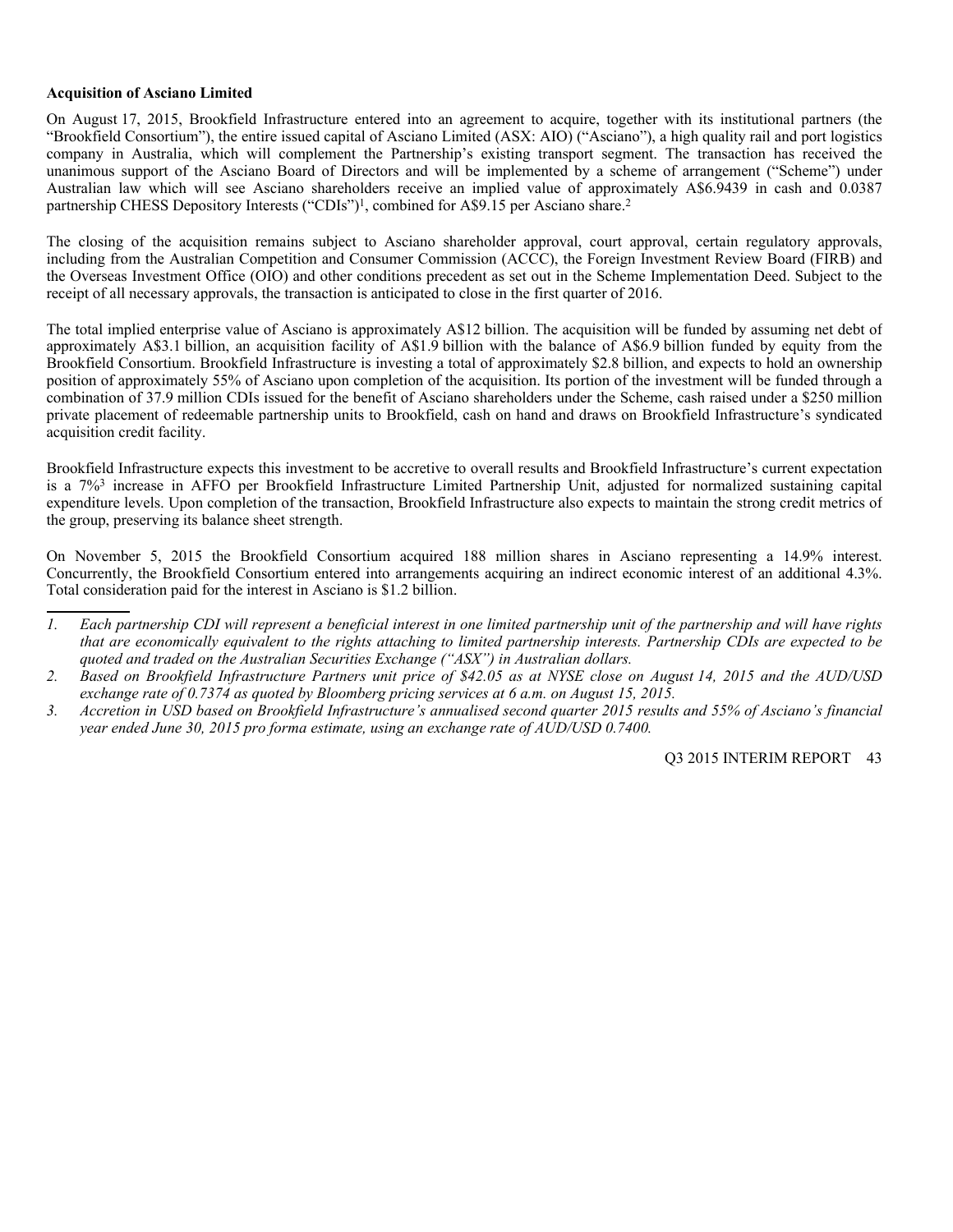# **CAPITAL RESOURCES AND LIQUIDITY**

We maintain sufficient liquidity at all times to participate in attractive opportunities as they arise, withstand sudden adverse changes in economic circumstances and maintain a relatively high payout of our FFO to unitholders. Our principal sources of liquidity are cash flows from our operations, undrawn credit facilities and access to public and private capital markets. We may, from time to time, invest in financial assets comprised mainly of liquid equity and debt infrastructure securities in order to earn attractive short term returns and for strategic purposes. Certain subsidiaries may be subject to limitations on their ability to declare and pay dividends. Any limitations existing at September 30, 2015 and December 31, 2014 were insignificant and would not adversely impact our ability to meet cash obligations.

Our total liquidity was approximately \$2.9 billion at September 30, 2015 and was comprised of the following:

|                                                               | As of              |       |  |                   |  |  |
|---------------------------------------------------------------|--------------------|-------|--|-------------------|--|--|
| <b>USS MILLIONS</b>                                           | September 30, 2015 |       |  | December 31, 2014 |  |  |
| Corporate cash and cash equivalents                           |                    | 675   |  | 317               |  |  |
| Committed corporate credit facility                           |                    | 1,425 |  | 1.400             |  |  |
| Draws on corporate credit facility                            |                    |       |  | (246)             |  |  |
| Commitments under corporate credit facility                   |                    | (103) |  | (110)             |  |  |
| Proportionate cash retained in businesses                     |                    | 312   |  | 380               |  |  |
| Proportionate availability under subsidiary credit facilities |                    | 585   |  | 384               |  |  |
| Total liquidity                                               |                    | 2,894 |  | 2,125             |  |  |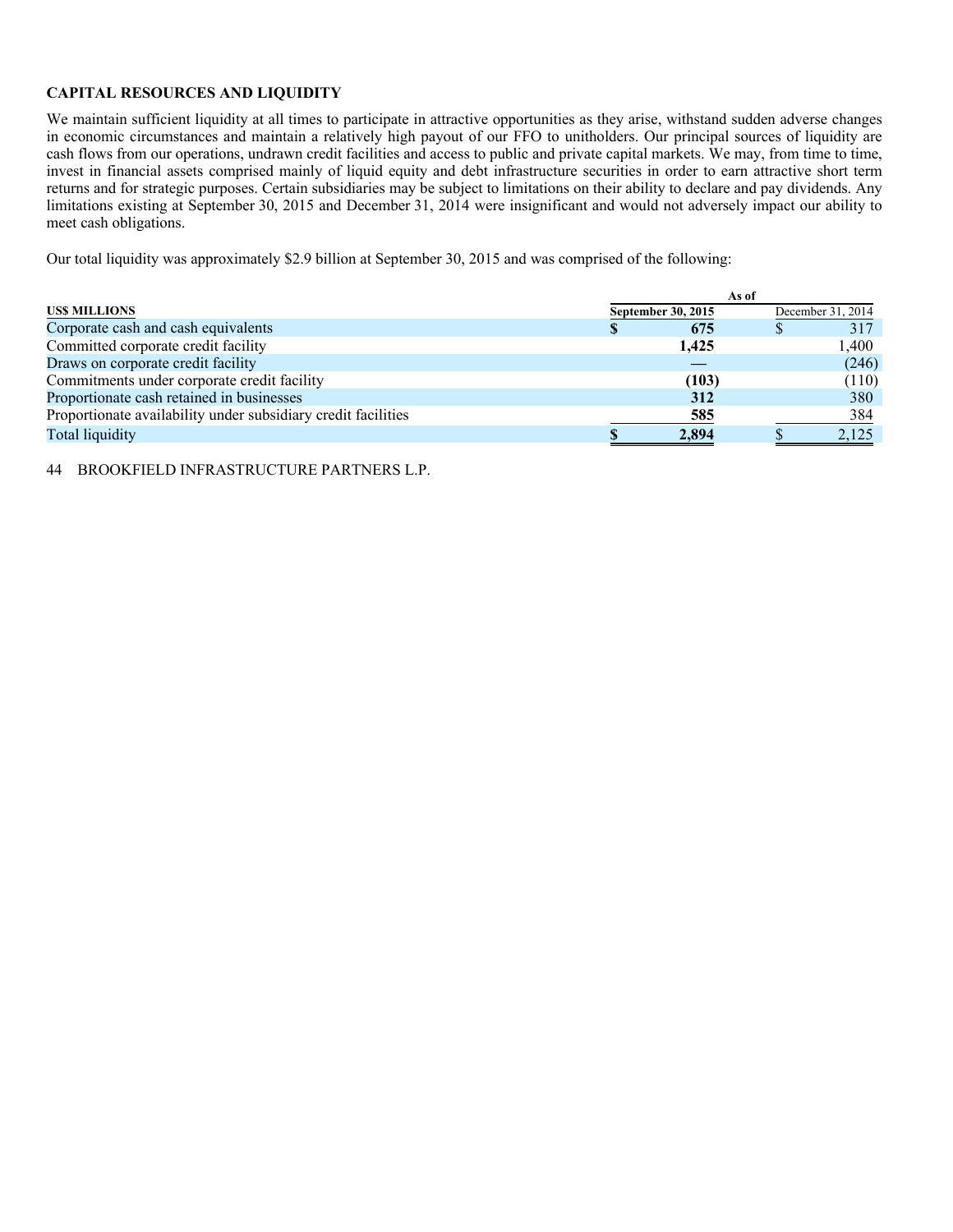We finance our assets principally at the operating company level with debt that generally has long-term maturities, few restrictive covenants and no recourse to either Brookfield Infrastructure or our other operations. On a proportionate basis as of September 30, 2015, scheduled principal repayments over the next five years are as follows:

|                                             | Average<br>term |                  |      |             |                         |                          |           |           |
|---------------------------------------------|-----------------|------------------|------|-------------|-------------------------|--------------------------|-----------|-----------|
| <b>USS MILLIONS</b>                         | (years)         | 2015             | 2016 | 2017        | 2018                    | 2019                     | Beyond    | Total     |
| <b>Recourse borrowings</b>                  |                 |                  |      |             |                         |                          |           |           |
| Corporate borrowings                        | 4               |                  |      | \$297       | $s_{-}$                 | $s-$                     | \$<br>337 | \$<br>634 |
| <b>Total recourse borrowings</b>            | $\overline{4}$  |                  |      | 297         |                         |                          | 337       | 634       |
| Non-recourse borrowing(1)                   |                 |                  |      |             |                         |                          |           |           |
| <b>Utilities</b>                            |                 |                  |      |             |                         |                          |           |           |
| <b>Regulated Distribution</b>               | 12              |                  |      |             |                         |                          | 993       | 993       |
| <b>Regulated Terminal</b>                   | 6               | $\equiv$         | 174  | $\equiv$    | <u>e a</u>              | 36                       | 728       | 938       |
| <b>Electricity Transmission</b>             | 12              | $\mathbf{1}$     | 73   | $rac{5}{5}$ | $rac{5}{5}$             | 5                        | 671       | 760       |
|                                             | 10              |                  | 247  |             |                         | 41                       | 2,392     | 2,691     |
| <b>Transport</b>                            |                 |                  |      |             |                         |                          |           |           |
| Rail                                        | $8\phantom{1}$  | $\overline{2}$   | 5    | 5           | 5                       | 5                        | 883       | 905       |
| <b>Toll Roads</b>                           | 10              | 25               | 151  | 104         | 66                      | 65                       | 544       | 955       |
| Ports                                       | 6               | $\boldsymbol{2}$ | 9    | 55          | 180                     | 11                       | 103       | 360       |
|                                             | 9               | 29               | 165  | 164         | 251                     | 81                       | 1,530     | 2,220     |
| <b>Energy</b>                               |                 |                  |      |             |                         |                          |           |           |
| Energy Transmission, Distribution & Storage | 6               | 8                | 15   | 482         | $\frac{1}{1}$           | 145                      | 230       | 880       |
| District Energy                             | 13              | $\overline{4}$   |      | 28          | $\frac{1}{\sqrt{2\pi}}$ | $\overline{\phantom{0}}$ | 153       | 185       |
|                                             | $\overline{7}$  | 12               | 15   | 510         | $\frac{1}{1}$           | 145                      | 383       | 1,065     |
| <b>Communications Infrastructure</b>        |                 |                  |      |             |                         |                          |           |           |
| European Telecommunications Infrastructure  |                 |                  |      |             |                         |                          |           |           |
| Operations                                  | 5               |                  |      |             | 105                     | 189                      | 141       | 435       |
|                                             | 5               |                  |      | $\equiv$    | 105                     | 189                      | 141       | 435       |
| Total non-recourse borrowings(1)            | 9               | 42               | 427  | 679         | 361                     | 456                      | 4,446     | 6,411     |
| Total borrowings <sup>(2)</sup>             | 9               | 42               | 427  | 976         | 361                     | 456                      | 4,783     | 7,045     |
| <b>Cash retained in businesses</b>          |                 |                  |      |             |                         |                          |           |           |
| <b>Utilities</b>                            |                 |                  |      |             |                         |                          |           | \$<br>51  |
| Transport                                   |                 |                  |      |             |                         |                          |           | 181       |
| Energy                                      |                 |                  |      |             |                         |                          |           | 47        |
| Communications Infrastructure               |                 |                  |      |             |                         |                          |           | 33        |
| Corporate                                   |                 |                  |      |             |                         |                          |           | 675       |
| <b>Total cash retained</b>                  |                 |                  |      |             |                         |                          |           | \$<br>987 |
| <b>Net debt</b>                             |                 |                  |      |             |                         |                          |           |           |
| Utilities                                   |                 |                  |      |             |                         |                          |           | 2,640     |
| Transport                                   |                 |                  |      |             |                         |                          |           | 2,039     |
| Energy                                      |                 |                  |      |             |                         |                          |           | 1,018     |
| Communications Infrastructure               |                 |                  |      |             |                         |                          |           | 402       |
| Corporate                                   |                 |                  |      |             |                         |                          |           | (41)      |
| <b>Total</b>                                |                 |                  |      |             |                         |                          |           | 6,058     |
| Total net debt                              |                 | $1\%$            | 6%   | 14%         | 5%                      | 6%                       | 68%       | 100%      |

*1. Represents non-recourse debt to Brookfield Infrastructure as the holders have recourse only to the underlying operations.* 

*2. As of September 30, 2015, approximately 22% has been issued as floating rate debt. Brookfield Infrastructure and its subsidiaries have entered into interest rate swaps whereby the floating rate debt has been converted to fixed rate debt, effectively reducing floating rate debt maturities to approximately 16% of our total borrowings.*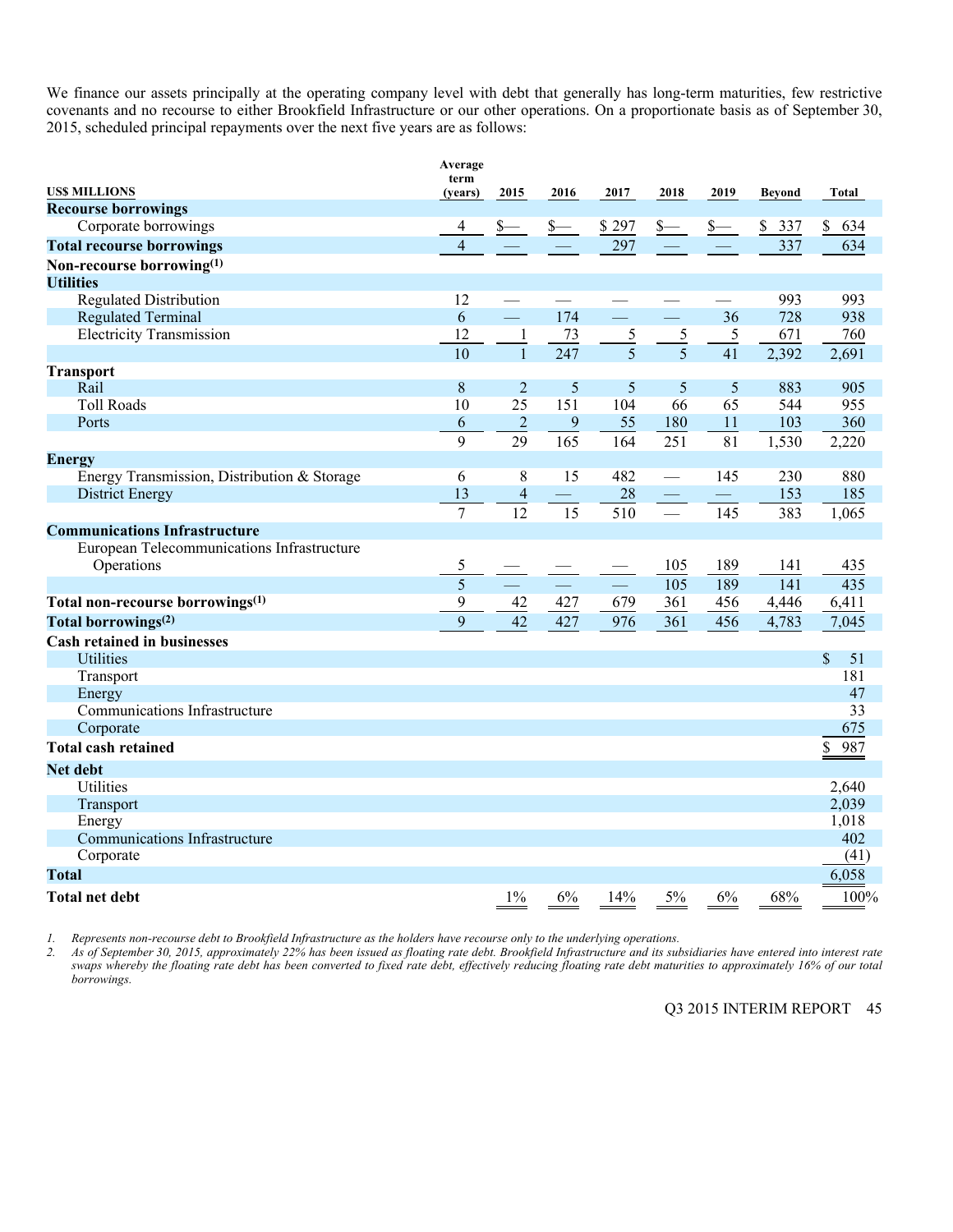Our debt has an average term of 9 years. On a proportionate basis, our net debt-to-capitalization ratio as of September 30, 2015 was 55%. The weighted average cash interest rate is 5.8% for the overall business (September 30, 2014: 5.9%), in which our utilities, transport, energy and corporate segments were 5.4%, 6.5%, 6.8% and 3.3%, respectively (September 30, 2014: 5.3%, 6.7%, 6.8% and 3.5% respectively). The weighted average cash interest rate of our European communications infrastructure operations, acquired in the first quarter of 2015 was 2.2%.

Proportionate debt can be reconciled to consolidated debt as follows:

|                                                                                | As of              |         |  |                   |  |
|--------------------------------------------------------------------------------|--------------------|---------|--|-------------------|--|
| <b>USS MILLIONS</b>                                                            | September 30, 2015 |         |  | December 31, 2014 |  |
| Consolidated debt                                                              | <sup>\$</sup>      | 6.629   |  | 6,809             |  |
| Add: proportionate share of borrowings of investments in associates:           |                    |         |  |                   |  |
| <b>Utilities</b>                                                               |                    | 644     |  | 684               |  |
| Transport                                                                      |                    | 740     |  | 1,140             |  |
| Communications Infrastructure                                                  |                    | 435     |  |                   |  |
| Add: proportionate share of debt directly associated with assets held for sale |                    | 779     |  | 809               |  |
| Less: borrowings attributable to non-controlling interest                      |                    | (1,667) |  | (1, 834)          |  |
| Premium on debt and cross currency swaps                                       |                    | (515)   |  | (254)             |  |
| Proportionate debt                                                             |                    | 7,045   |  | 7,354             |  |

# **CONTRACTUAL OBLIGATIONS**

The table below outlines Brookfield Infrastructure's contractual obligations as at September 30, 2015:

|                                        | Payments due by period |                   |           |           |                   |  |  |  |
|----------------------------------------|------------------------|-------------------|-----------|-----------|-------------------|--|--|--|
| <b>USS MILLIONS</b>                    | <b>Total</b>           | Less than<br>year | 1-2 years | 2-5 years | $5+ \text{years}$ |  |  |  |
| Accounts payable and other liabilities | 530                    | 452               | 27        |           | 48                |  |  |  |
| Interest-bearing liabilities $(1)$     | 9.191                  | 628               | 406       | 1.707     | 6,450             |  |  |  |
| Finance lease liabilities              |                        |                   |           |           |                   |  |  |  |
| Other long-term liabilities            | 576                    | 75                | 35        | 296       | 170               |  |  |  |
|                                        | \$10,299               | \$1,156           | 469       | \$2,006   | \$6,668           |  |  |  |

*1. Comprised of non-recourse borrowings and corporate borrowings and includes interest payments of \$259 million, \$280 million, \$751 million and \$1,156 million for the periods as follows: less than 1 year, 1-2 years, 2-5 years and 5 years and thereafter, respectively. Interest payments are calculated based on interest rates in effect as at the balance sheet date.* 

In addition, pursuant to the Master Services Agreement, on a quarterly basis we pay a Base Management Fee to Brookfield equal to 0.3125% (1.25% annually) of the market value, plus non-recourse debt of the partnership. Based on the market value of the partnership as of September 30, 2015, this fee is estimated to be approximately \$112 million per year based on our current capitalization and unit price.

#### **FINANCIAL INSTRUMENTS—FOREIGN CURRENCY HEDGING STRATEGY**

To the extent that we believe it is economic to do so, our strategy is to hedge a portion of our equity investments and/or cash flows exposed to foreign currencies. The following key principles form the basis of our foreign currency hedging strategy:

- We leverage any natural hedges that may exist within our operations
- We utilize local currency debt financing to the extent possible
- We may utilize derivative contracts to the extent that natural hedges are insufficient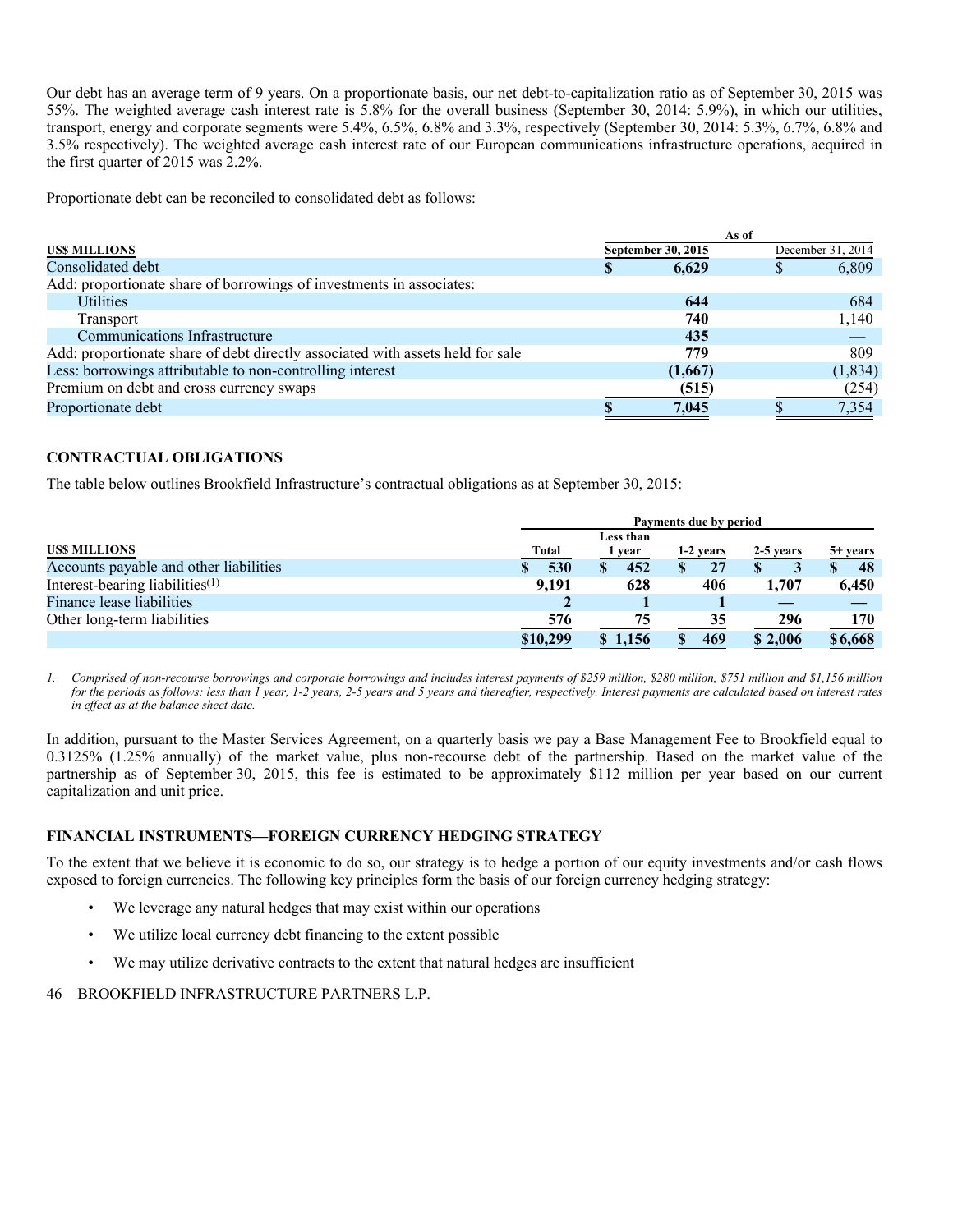The following table presents our hedged position in foreign currencies as of September 30, 2015:

|                               |         | <b>Net Investment Hedges</b> |       |                                    |            |            |                                    |               |  |
|-------------------------------|---------|------------------------------|-------|------------------------------------|------------|------------|------------------------------------|---------------|--|
| <b>USS MILLIONS</b>           | USD     | AUD                          | GBP   | <b>BRL</b>                         | <b>EUR</b> | <b>CAD</b> | <b>CLP</b>                         | <b>COP</b>    |  |
| Net Equity Investment—US\$    | 898     | \$1.335                      | \$999 | \$849                              | \$586      | \$128      | \$127                              | \$49          |  |
| FX contracts—US\$             | 2,096   | (669)                        | (795) |                                    | (517       | 115)       |                                    |               |  |
| Net unhedged—US\$             | \$2,994 | 666                          | \$204 | \$849                              | 69         | 13         | \$127                              | \$49          |  |
| % of equity investment hedged | N/A     | 50%                          | 80%   | $\frac{0}{0}$<br>$\hspace{0.05cm}$ | 88%        | 90%        | $\frac{0}{0}$<br>$\hspace{0.05cm}$ | $\frac{0}{0}$ |  |

At September 30, 2015, we had hedges in place equal to approximately 51% of our net equity investment in foreign currencies. For the three month period ended September 30, 2015, we recorded gains in comprehensive income of \$92 million related to these contracts.

## **CAPITAL REINVESTMENT**

Our financing plan is to fund our recurring growth capital expenditures with cash flow generated by our operations, as well as debt financing that is sized to maintain our credit profile. To fund large scale development projects and acquisitions, we will evaluate a variety of capital sources including proceeds from the sale of non-core assets, as well as equity and debt financings.

The following table highlights the sources and uses of cash for the year:

|                                                         | For the three-month |                           |  |       |                           | For the nine-month |      |       |  |  |
|---------------------------------------------------------|---------------------|---------------------------|--|-------|---------------------------|--------------------|------|-------|--|--|
|                                                         |                     | period ended September 30 |  |       | period ended September 30 |                    |      |       |  |  |
| <b>USS MILLIONS</b>                                     |                     | 2015                      |  | 2014  | 2015                      |                    | 2014 |       |  |  |
| Funds from operations (FFO)                             |                     | 210                       |  | 178   |                           | 604                |      | 544   |  |  |
| Less: maintenance capital                               |                     | (39)                      |  | (33)  |                           | (96)               |      | (87)  |  |  |
| Funds available for distribution (AFFO)                 |                     | 171                       |  | 145   |                           | 508                |      | 457   |  |  |
| Distributions paid                                      |                     | (140)                     |  | (112) |                           | (406)              |      | (336) |  |  |
| Funds available for reinvestment                        |                     | 31                        |  | 33    |                           | 102                |      | 121   |  |  |
| Growth capital expenditures                             |                     | (162)                     |  | (156) |                           | (433)              |      | (454) |  |  |
| Asset level debt funding of growth capital expenditures |                     | 82                        |  | 80    |                           | 246                |      | 291   |  |  |
| New investments, net of disposals                       |                     | 11                        |  | (354) |                           | (475)              |      | (393) |  |  |
| Project level draws/(repayments)                        |                     | 42                        |  | 21    |                           | (200)              |      | (30)  |  |  |
| Draws/(repayments) on corporate credit facility         |                     |                           |  | 262   |                           | (246)              |      | 262   |  |  |
| Proceeds from debt issuance                             |                     | (58)                      |  |       |                           | 892                |      |       |  |  |
| Proceeds from preferred unit issuance                   |                     |                           |  |       |                           | 360                |      |       |  |  |
| Proceeds from equity issuance                           |                     |                           |  |       |                           | 96                 |      |       |  |  |
| Changes in working capital and other                    |                     | (42)                      |  | 29    |                           | (52)               |      | 25    |  |  |
| Change in proportionate cash retained in business       |                     | (96)                      |  | (85)  |                           | <b>290</b>         |      | (178) |  |  |
| Opening, proportionate cash retained in business        |                     | 1,083                     |  | 760   |                           | 697                |      | 853   |  |  |
| Closing, proportionate cash retained in business        |                     | 987                       |  | 675   |                           | 987                |      | 675   |  |  |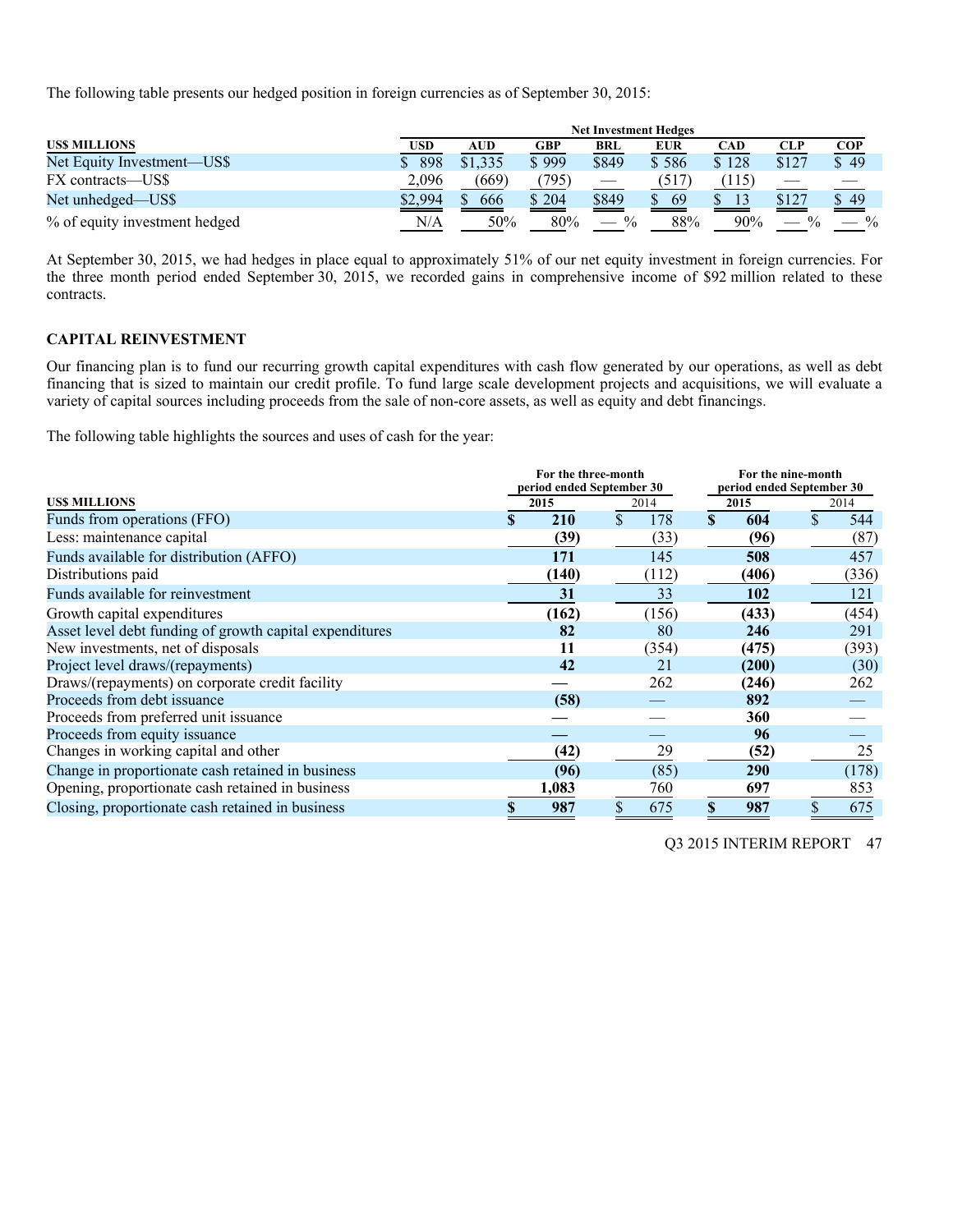The following table presents the components of growth and maintenance capital expenditures by operating platform:

|                                        | period ended September 30 | For the three-month | For the nine-month<br>period ended September 30 |      |  |      |
|----------------------------------------|---------------------------|---------------------|-------------------------------------------------|------|--|------|
| <b>USS MILLIONS</b>                    | 2015                      |                     | 2014                                            | 2015 |  | 2014 |
| Growth capital expenditures by segment |                           |                     |                                                 |      |  |      |
| Utilities                              | 72                        |                     | 54                                              | 191  |  | 183  |
| Transport                              | 78                        |                     | 91                                              | 212  |  | 238  |
| Energy                                 |                           |                     |                                                 | 20   |  | 33   |
| Communications infrastructure          |                           |                     |                                                 | 10   |  |      |
|                                        | 162                       |                     | 156                                             |      |  | 454  |

Growth capital expenditures are higher than the prior year as the impact of our South American rail acquisition midway through the third quarter of 2014, higher connections activity at our UK regulated distribution business and the acquisition of our European telecommunications infrastructure business were partially offset by the impact of the depreciation of the Brazilian reais on capital spend at our Brazilian toll road and rail operations.

|                                     |                                                       |  |      |      |                                                  |      | <b>Actual Capex</b>                             |      |  |      |
|-------------------------------------|-------------------------------------------------------|--|------|------|--------------------------------------------------|------|-------------------------------------------------|------|--|------|
|                                     | <b>Quarterly Estimated</b><br><b>Sustaining Capex</b> |  |      |      | For the three-month<br>period ended September 30 |      | For the nine-month<br>period ended September 30 |      |  |      |
| <b>USS MILLIONS</b>                 | Low                                                   |  | High | 2015 |                                                  | 2014 |                                                 | 2015 |  | 2014 |
| Maintenance capital expenditures by |                                                       |  |      |      |                                                  |      |                                                 |      |  |      |
| segment                             |                                                       |  |      |      |                                                  |      |                                                 |      |  |      |
| Utilities                           | 4                                                     |  |      | 3    |                                                  |      |                                                 |      |  | 8    |
| <b>Transport</b>                    | 22                                                    |  | 25   | 19   |                                                  | 19   |                                                 | 54   |  | 55   |
| Energy                              |                                                       |  |      | 15   |                                                  |      |                                                 | 31   |  | 24   |
| Communications Infrastructure       |                                                       |  |      |      |                                                  |      |                                                 |      |  |      |
|                                     | 33                                                    |  | 42   | 39   |                                                  | 33   |                                                 | 96   |  | 87   |

We estimate annual maintenance capital expenditures of \$15-20 million, \$90-100 million and \$25-35 million, and \$5-10 million for our utilities, transport, energy, and communication infrastructure segments, respectively, for a total range between \$135-165 million. For the quarter, our maintenance capital expenditures were at the high end of our quarterly estimated range, due to the timing of maintenance projects, primarily at our North American natural gas transmission business.

# **PARTNERSHIP CAPITAL**

The total number of partnership units outstanding in the Holding LP was comprised of the following:

|                                                  |                    | As of             |
|--------------------------------------------------|--------------------|-------------------|
|                                                  | September 30, 2015 | December 31, 2014 |
| Redeemable Partnership Units, held by Brookfield | 66,841,266         | 58.739.416        |
| General Partnership Units                        | 1,066,928          | 1.066.928         |
| Limited Partnership Units                        | 162,258,430        | 150.318.306       |
| Total                                            | 230,166,624        | 210.124.650       |

In April 2015, Brookfield Infrastructure issued 13.4 million limited partnership units at \$45 per unit under our shelf registrations in the U.S. and Canada. In total, \$600 million of gross proceeds were raised through the issuance and \$24 million in equity issuance costs were incurred. Concurrently, Brookfield Infrastructure issued 8.1 million Redeemable Partnership Units to Brookfield for proceeds of \$350 million.

An affiliate of Brookfield in its capacity as the special limited partner of the Holding LP is entitled to incentive distributions which are based on the amount by which quarterly distributions on the limited partnership units exceed specified target levels. To the extent distributions on limited partnership units exceed \$0.305 per quarter, the incentive distribution rights entitle the special limited partner to 15% of incremental distributions above this threshold to \$0.33 per unit.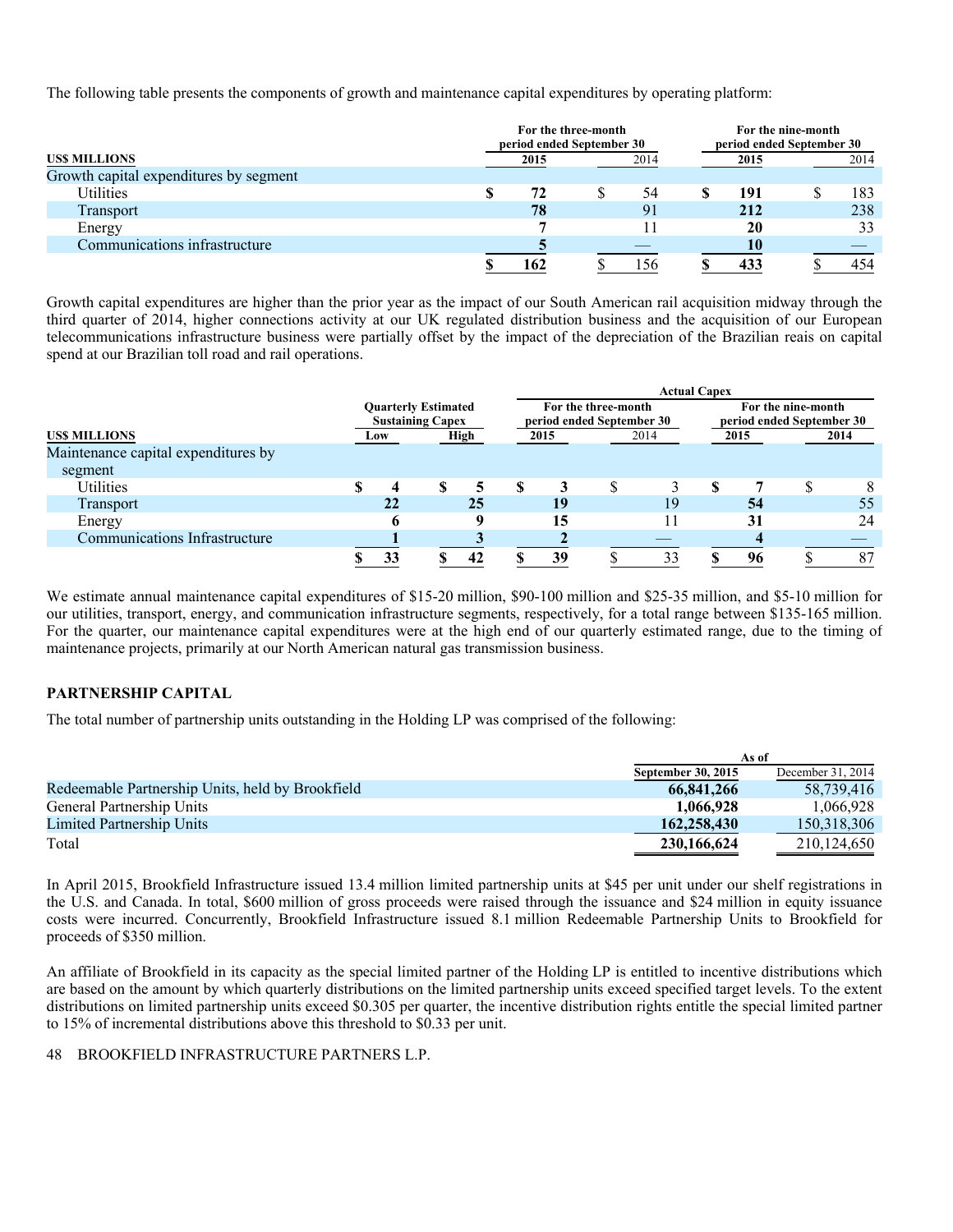To the extent that distributions on limited partnership units exceed \$0.33 per unit, the incentive distribution rights entitle the special limited partner to 25% of incremental distributions above this threshold. During the three and nine months ended September 30, 2015, an incentive distribution of \$17 million and \$49 million, respectively, was paid to the general partner (for the three and nine months ended September 30, 2014: \$11 million and \$33 million, respectively.)

#### **RELATED PARTY TRANSACTIONS**

In the normal course of operations, Brookfield Infrastructure entered into the transactions below with related parties on market terms. These transactions have been measured at fair value and are recognized in the consolidated interim and condensed financial statements.

The immediate parent of Brookfield Infrastructure is the partnership. The ultimate parent of Brookfield Infrastructure is Brookfield. Other related parties of Brookfield Infrastructure represent its subsidiary and operating entities.

#### *a) Transactions with the immediate parent*

Throughout the year, the General Partner, in its capacity as the partnership's general partner, incurs director fees, a portion of which are charged at cost to the partnership in accordance with the limited partnership agreement. Less than \$1 million in director fees were incurred during the three and nine months ended September 30, 2015 (2014: less than \$1 million).

#### *b) Transactions with other related parties*

Since inception, Brookfield Infrastructure had a management agreement with its external service providers, wholly-owned subsidiaries of Brookfield.

Pursuant to the Master Services Agreement, on a quarterly basis, Brookfield Infrastructure pays a base management fee, referred to as the Base Management Fee, to the Service Provider equal to 0.3125% per quarter (1.25% annually) of the market value of the partnership. The Base Management Fee was \$28 million and \$93 million for the three and nine months ended September 30, 2015 (\$26 million and \$78 million for the three and nine months ended September 30, 2014).

For purposes of calculating the Base Management Fee, the market value of the partnership is equal to the aggregate value of all the outstanding limited partnership units of the partnership (assuming full conversion of Brookfield's Redeemable Partnership Units in Brookfield Infrastructure into limited partnership units of the partnership), preferred units and securities of the other Service Recipients (as defined in Brookfield Infrastructure's Master Services Agreement) that are not held by Brookfield Infrastructure, plus all outstanding third party debt with recourse to a Service Recipient, less all cash held by such entities.

During the three and nine months ended September 30, 2015, \$2 million and \$6 million was reimbursed at cost to the Service Provider (\$2 million and \$6 million for the three and nine months ended September 30, 2014). These amounts represent third party costs that were paid for by Brookfield on behalf of Brookfield Infrastructure relating to general and administrative expenses, and acquisition related expenses of Brookfield Infrastructure. These expenses were charged to Brookfield Infrastructure at cost.

Brookfield Infrastructure has placed funds on deposit with Brookfield. Interest earned on the deposits is at market terms. At September 30, 2015, Brookfield Infrastructure's deposit balance with Brookfield was \$337 million (December 31, 2014: less than \$1 million) and earned interest of less than \$1 million and \$1 million for the three and nine months ended September 30, 2015 (2014: less than \$1 million and less than \$1 million for the three and nine months ended September 30, 2014).

Brookfield Infrastructure's North American district energy operation has various right of way easements and leases office space on market terms with subsidiaries of Brookfield Office Properties Inc. The North American district energy operation also utilizes consulting and engineering services provided by a wholly-owned subsidiary of Brookfield on market terms. For the nine months ended September 30, 2015 revenues of \$1 million were generated and expenses of less than \$1 million were incurred (September 30, 2014: revenues of \$1 million were generated and expenses of less than \$1 million were incurred).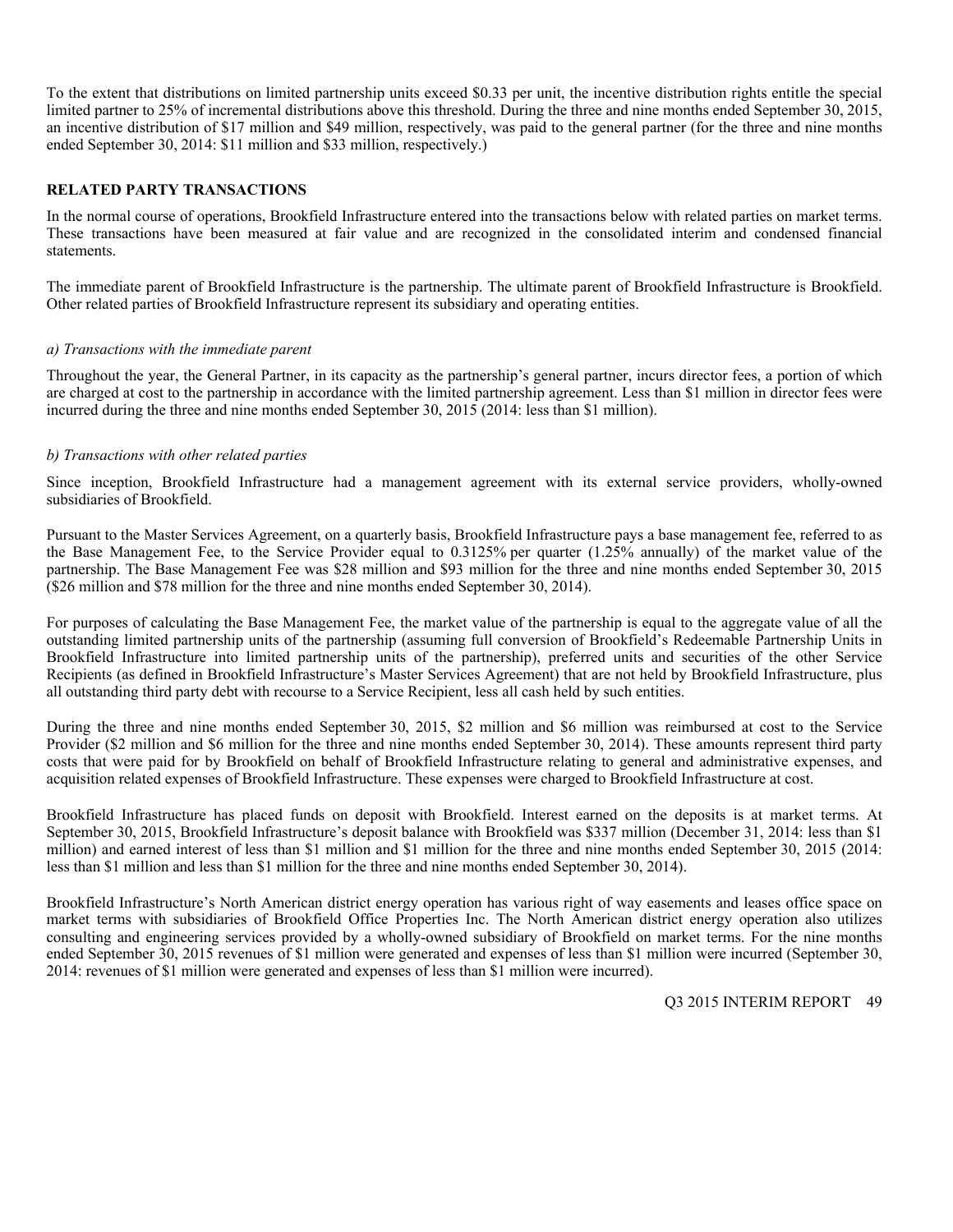#### **OFF-BALANCE SHEET ARRANGEMENTS**

Brookfield Infrastructure has no off-balance sheet arrangements.

Brookfield Infrastructure, on behalf of our subsidiaries, provides letters of credit, which include, but are not limited to, guarantees for debt service reserves, capital reserves, construction completion and performance. As at September 30, 2015, letters of credit issued by subsidiaries of Brookfield Infrastructure amounted to \$103 million.

In the normal course of operations, we execute agreements that provide for indemnification and guarantees to third parties in transactions such as business dispositions and acquisitions, construction projects, capital projects, and sales and purchases of assets and services. We have also agreed to indemnify our directors and certain of our officers and employees. The nature of substantially all of the indemnification undertakings prevents us from making a reasonable estimate of the maximum potential amount that we could be required to pay third parties, as many of the agreements do not specify a maximum amount and the amounts are dependent upon the outcome of future contingent events, the nature and likelihood of which cannot be determined at this time. Historically, we have made no significant payments under such indemnification agreements.

#### **RECONCILIATION OF NON-IFRS FINANCIAL MEASURES**

To measure performance, amongst other measures, we focus on FFO. We define FFO as net income excluding the impact of depreciation and amortization, deferred income taxes, breakage and transaction costs, non-cash valuation gains or losses and other items. FFO is a measure of operating performance that is not calculated in accordance with, and does not have any standardized meaning prescribed by IFRS. FFO is therefore unlikely to be comparable to similar measures presented by other issuers.

FFO has limitations as an analytical tool:

- FFO does not include depreciation and amortization expense; because we own capital assets with finite lives, depreciation and amortization expense recognizes the fact that we must maintain or replace our asset base in order to preserve our revenue generating capability;
- FFO does not include deferred income taxes, which may become payable if we own our assets for a long period of time;
- FFO does not include any non-cash fair value adjustments or mark-to-market adjustments recorded to net income.

Because of these limitations, FFO should not be considered as the sole measure of our performance and should not be considered in isolation from, or as a substitute for, analysis of our results as reported under IFRS. However, FFO is a key measure that we use to evaluate the performance of our operations and forms the basis for the partnership's distribution policy.

When viewed with our IFRS results, we believe that FFO provides a more complete understanding of factors and trends affecting our underlying operations. FFO allows us to evaluate our businesses on the basis of cash return on invested capital by removing the effect of non-cash and other items. We add back depreciation and amortization to remove the implication that our assets decline in value over time since we believe that the value of most of our assets will typically increase over time provided we make all necessary maintenance expenditures.

We add back deferred income taxes because we do not believe this item reflects the present value of the actual cash tax obligations we will be required to pay, particularly if our operations are held for a long period of time. We add back non-cash valuation gains or losses recorded in net income as these are non-cash in nature and indicate a point in time approximation of value on long-term items. We also add back breakage and transaction costs as they are capital in nature.

In addition, we focus on adjusted funds from operations or AFFO, which is defined as FFO less maintenance capital expenditures. Management uses AFFO as a measure of long-term sustainable cash flow.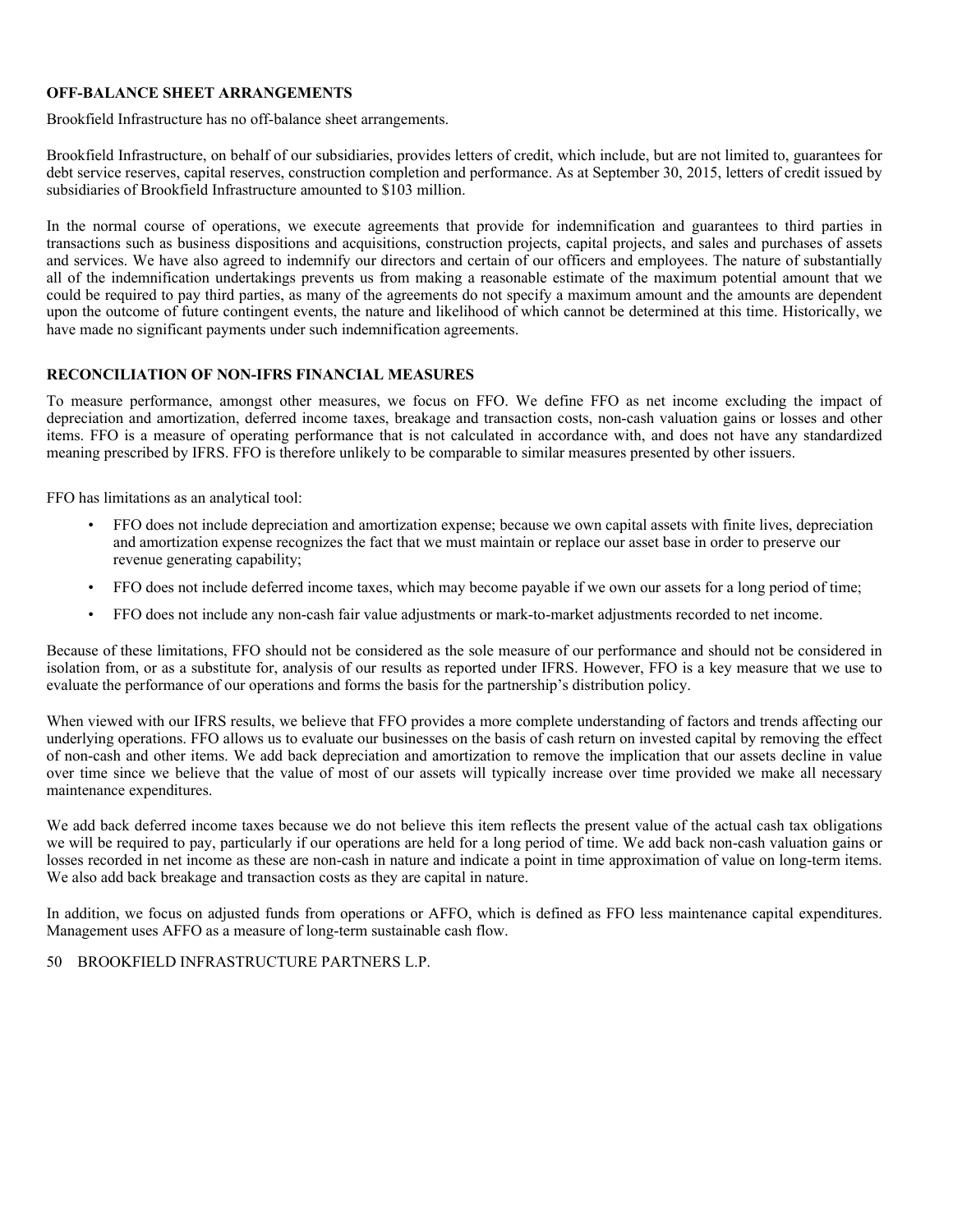The following table reconciles FFO and AFFO to the most directly comparable IFRS measure, which is net income. We urge you to review the IFRS financial measures within the MD&A and to not rely on any single financial measure to evaluate the partnership.

| period ended September 30 |  |
|---------------------------|--|
| 2014                      |  |
| 117                       |  |
|                           |  |
| 359                       |  |
|                           |  |
| (10)                      |  |
|                           |  |
| 544                       |  |
| (87)                      |  |
| 457                       |  |
|                           |  |

*1. Includes net income attributable to non-controlling interests — Redeemable Partnership Units held by Brookfield, general partner and limited partners.* 

The difference between net income and FFO is primarily attributable to depreciation and amortization, mark-to-market on hedging items and valuation losses during the period.

We also use Adjusted EBITDA as a measure of performance. We define Adjusted EBITDA as FFO excluding the impact of interest expense, cash taxes and other income (expense).

#### *Reconciliation of Operating Segments*

Adjusted EBITDA, FFO and AFFO are presented based on Brookfield Infrastructure's proportionate share of results in operations accounted for using consolidation and the equity method whereby the partnership either controls or exercises significant influence over the investment respectively, in order to demonstrate the impact of key value drivers of each of these operating platforms on the partnership's overall performance. As a result, segment depreciation and amortization, deferred income taxes, breakage and transaction costs, non-cash valuation gains and losses and other items are reconciling items that will differ from results presented in accordance with IFRS as these reconciling items (1) include Brookfield Infrastructure's proportionate share of earnings from investments in associates attributable to each of the above-noted items, and (2) exclude the proportionate share of earnings (loss) of consolidated investments not held by Brookfield Infrastructure apportioned to each of the above-noted items.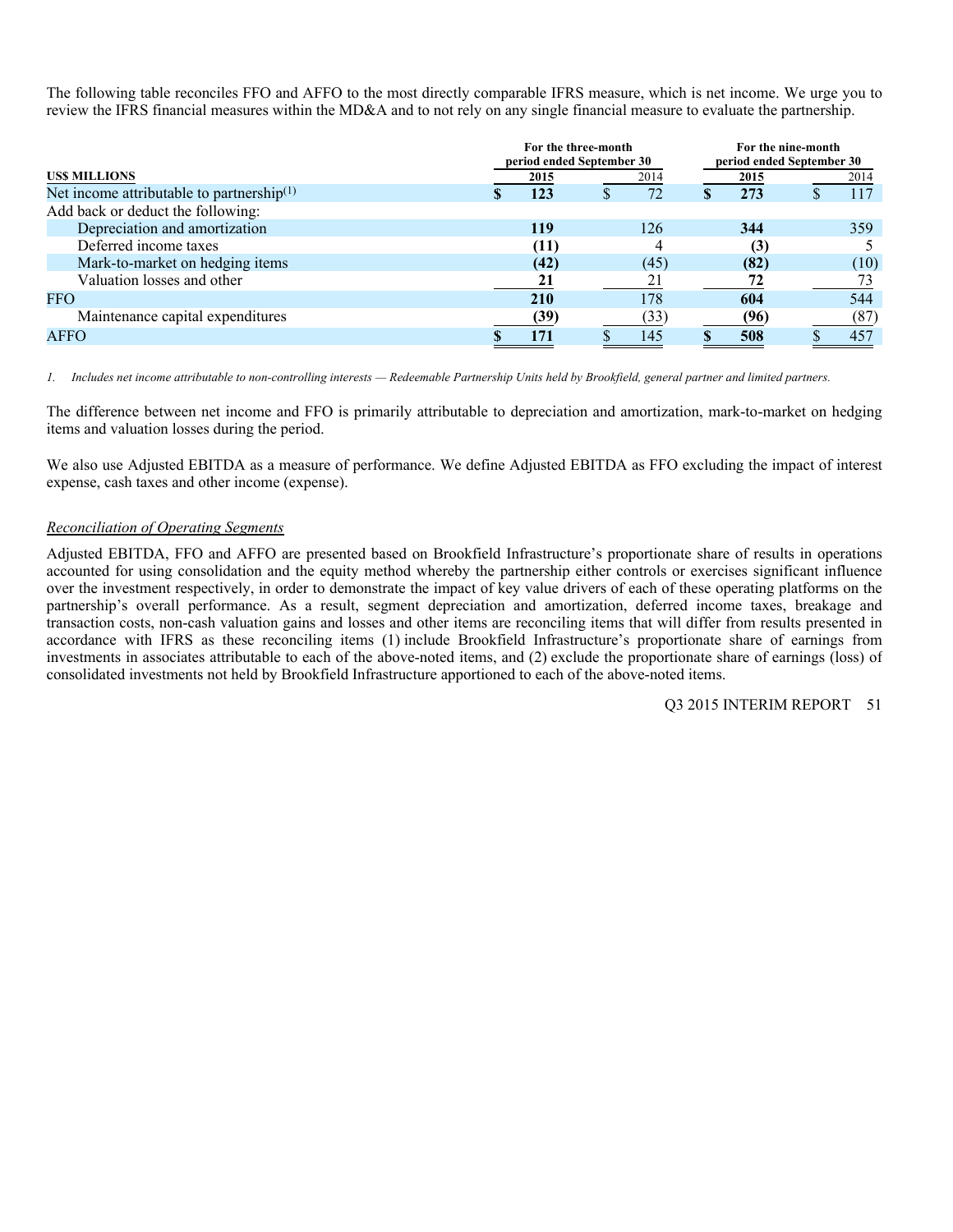The following tables present each segment's results in the format that management organizes its segments to make operating decisions and assess performance. Each segment is presented on a proportionate basis, taking into account Brookfield Infrastructure's ownership in operations accounted for using the consolidation and equity method whereby the partnership either controls or exercises significant influence over the investment, respectively. These tables reconcile Brookfield Infrastructure's proportionate results to the partnership's consolidated statements of operating results on a line by line basis by aggregating the components comprising the earnings from the partnership's investments in associates and reflecting the portion of each line item attributable to non-controlling interests. See "Discussion of Segment Reconciling Items" on page 55 for a reconciliation of segment results to the partnership's statement of operating results in accordance with IFRS.

|                                                                                          |                  |                                  |                      | <b>Brookfield Infrastructure's Share</b> |                      |                                     |                                                     |                                                       |                                          |                                                  |
|------------------------------------------------------------------------------------------|------------------|----------------------------------|----------------------|------------------------------------------|----------------------|-------------------------------------|-----------------------------------------------------|-------------------------------------------------------|------------------------------------------|--------------------------------------------------|
| FOR THE THREE MONTHS<br><b>ENDED</b><br><b>SEPTEMBER 30, 2015</b><br><b>USS MILLIONS</b> | <b>Utilities</b> | <b>Transport</b>                 | Energy               | Communications<br>Infrastructure         | Corporate<br>& Other | <b>Brookfield</b><br>Infrastructure | Contribution<br>from<br>investment<br>in associates | <b>Attributable to</b><br>non-controlling<br>interest | <b>Discontinued</b><br><b>Operations</b> | As per<br><b>IFRS</b><br>financials <sup>1</sup> |
| Revenues                                                                                 | \$180            | 286<br>S                         | 81<br><sup>\$</sup>  | 40<br><b>S</b>                           | S                    | 587<br>S.                           | (234)<br><sup>\$</sup>                              | <sup>\$</sup><br>149                                  | <b>S</b><br>(34)                         | 468<br>\$                                        |
| Costs attributed to revenues                                                             | (47)             | (144)                            | (43)                 | (18)                                     |                      | (252)                               | 126                                                 | (85)                                                  | 12                                       | (199)                                            |
| General & administrative<br>expenses                                                     |                  |                                  |                      |                                          | (30)                 | (30)                                |                                                     |                                                       |                                          | (30)                                             |
| <b>Adjusted EBITDA</b>                                                                   | 133              | 142                              | 38                   | 22                                       | (30)                 | 305                                 | (108)                                               | 64                                                    | (22)                                     |                                                  |
| Other income (expense)                                                                   |                  | (4)                              |                      |                                          | 6                    | $\overline{\bf{4}}$                 | 3                                                   | (5)                                                   |                                          | $\mathbf{2}$                                     |
| Interest expense                                                                         | (35)             | (35)                             | (20)                 | (2)                                      | (7)                  | (99)                                | 21                                                  | (27)                                                  | 15                                       | (90)                                             |
| <b>FFO</b>                                                                               | 99               | 103                              | 19                   | 20                                       | (31)                 | 210                                 | (84)                                                | 32                                                    | (7)                                      |                                                  |
| Depreciation and<br>amortization                                                         | (38)             | (55)                             | (11)                 | (15)                                     |                      | (119)                               | 52                                                  | (30)                                                  |                                          | (97)                                             |
| Deferred taxes                                                                           | (5)              | $\overline{\bf{4}}$              | 3                    | 4                                        | 5                    | 11                                  | (10)                                                | (1)                                                   | (3)                                      | (3)                                              |
| Mark-to-market on hedging<br>items                                                       | 6                | (2)                              | (2)                  |                                          | 40                   | 42                                  |                                                     | 9                                                     |                                          | 51                                               |
| Valuation (losses) gains<br>and other                                                    | 8                | (15)                             | (11)                 | (7)                                      | 4                    | (21)                                | 24                                                  | 49                                                    | <b>10</b>                                | 62                                               |
| Share of earnings from<br>associates                                                     |                  |                                  |                      |                                          |                      |                                     | 18                                                  |                                                       |                                          | 18                                               |
| Loss from discontinued<br>operations, net of tax                                         |                  |                                  |                      |                                          |                      |                                     |                                                     |                                                       |                                          |                                                  |
| Net income attributable to<br>non-controlling interest                                   |                  |                                  |                      |                                          |                      |                                     |                                                     | (59)                                                  |                                          | (59)                                             |
| Net income (loss)<br>attributable to<br>partnership $(2)$                                | 70               | 35 <sub>5</sub><br>$\mathbf{\$}$ | (2)<br>$\mathbf{\$}$ | $\mathbf{\$}$                            | 18<br>S              | 123<br>$\mathbf{\$}$                | \$                                                  |                                                       |                                          | 123                                              |

*1. The above table provides each segment's results in the format that management organizes its segments to make operating decisions and assess performance. Each segment is presented on a proportionate basis, taking into account Brookfield Infrastructure's ownership in operations accounted for using the consolidation and equity methods under IFRS. The above table reconciles Brookfield Infrastructure's proportionate results to the partnership's consolidated statements of operating results on a line by line basis by aggregating the components comprising the earnings from the partnership's investments in associates and reflecting the portion of each line item attributable to non-controlling interests.* 

*2. Net income (loss) attributable to the partnership includes net income (loss) attributable to non-controlling interests—Redeemable Partnership Units held by Brookfield, general partners and limited partners.*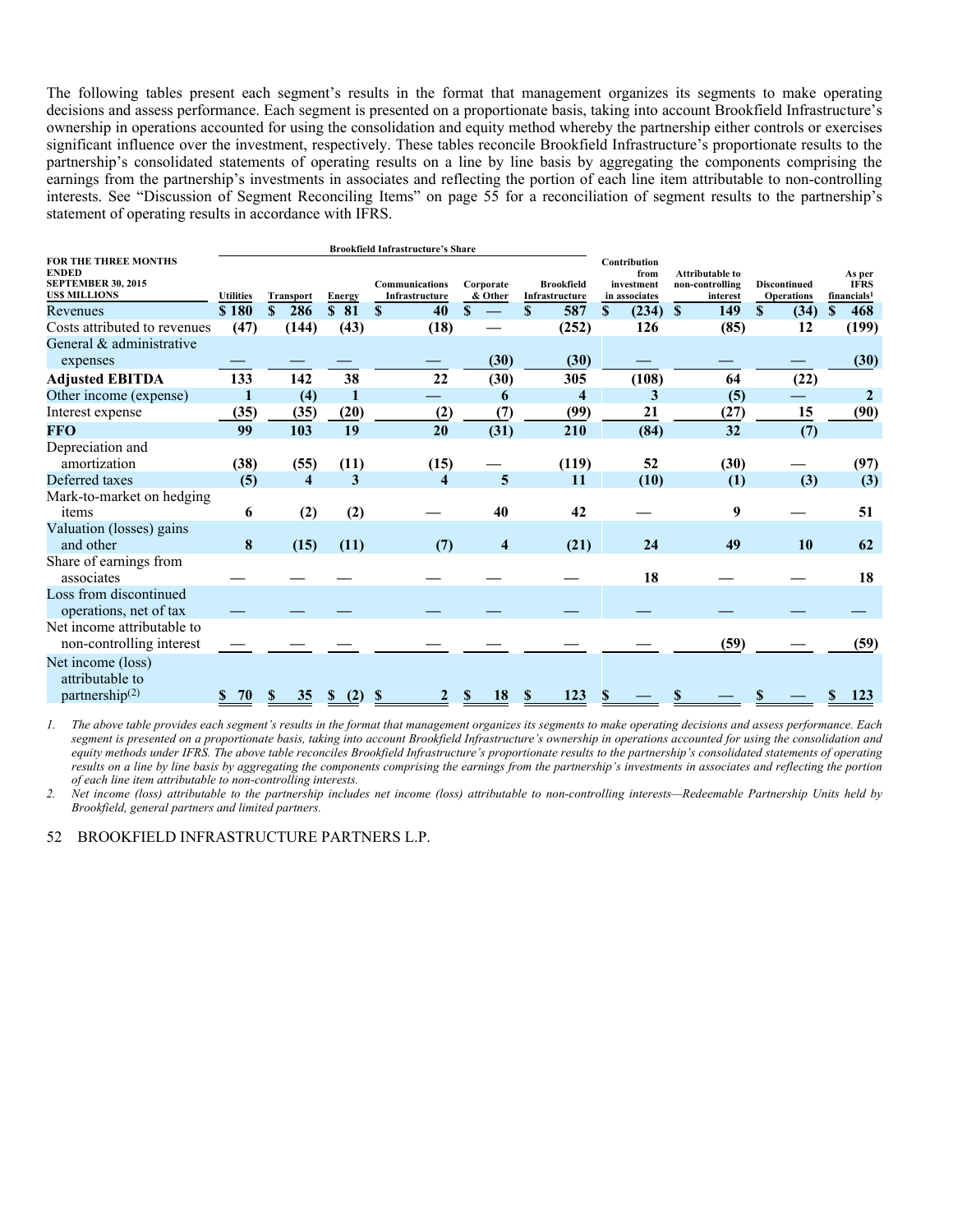|                                                                                |                  |                  |               | <b>Brookfield Infrastructure's Share</b> |                                     |                                                     |                                                       |                                          |                                                  |
|--------------------------------------------------------------------------------|------------------|------------------|---------------|------------------------------------------|-------------------------------------|-----------------------------------------------------|-------------------------------------------------------|------------------------------------------|--------------------------------------------------|
| FOR THE THREE MONTHS ENDED<br><b>SEPTEMBER 30, 2014</b><br><b>USS MILLIONS</b> | <b>Utilities</b> | <b>Transport</b> | <b>Energy</b> | Corporate<br>& Other                     | <b>Brookfield</b><br>Infrastructure | Contribution<br>from<br>investment<br>in associates | <b>Attributable to</b><br>non-controlling<br>interest | <b>Discontinued</b><br><b>Operations</b> | As per<br><b>IFRS</b><br>financials <sup>1</sup> |
| Revenues                                                                       | \$191            | \$<br>328        | \$<br>68      | S                                        | \$<br>587                           | \$<br>(220)                                         | \$<br>154                                             | \$<br>(30)                               | \$<br>491                                        |
| Costs attributed to revenues                                                   | (59)             | (169)            | (40)          |                                          | (268)                               | 117                                                 | (77)                                                  | 12                                       | (216)                                            |
| General & administrative costs                                                 |                  |                  |               | (28)                                     | (28)                                |                                                     |                                                       |                                          | (28)                                             |
| <b>Adjusted EBITDA</b>                                                         | 132              | 159              | 28            | (28)                                     | 291                                 | (103)                                               | 77                                                    | (18)                                     |                                                  |
| Other income (expense)                                                         | $\overline{2}$   | (12)             |               | 5                                        | (5)                                 | 10                                                  | (5)                                                   |                                          |                                                  |
| Interest expense                                                               | (41)             | (45)             | (18)          | (4)                                      | (108)                               | 27                                                  | (24)                                                  | 15                                       | (90)                                             |
| <b>FFO</b>                                                                     | 93               | 102              | 10            | (27)                                     | 178                                 | (66)                                                | 48                                                    | (3)                                      |                                                  |
| Depreciation and amortization                                                  | (39)             | (66)             | (21)          |                                          | (126)                               | 44                                                  | (28)                                                  | 13                                       | (97)                                             |
| Deferred taxes                                                                 | 3                | (7)              | 3             | (3)                                      | (4)                                 | (17)                                                | (10)                                                  | (2)                                      | (33)                                             |
| Mark-to-market on hedging<br>items                                             | 3                | 2                | (1)           | 41                                       | 45                                  |                                                     | $\overline{c}$                                        |                                          | 47                                               |
| Valuation (losses) gains and<br>other                                          | (5)              | (6)              | 4             | (14)                                     | (21)                                | 9                                                   | (4)                                                   | (6)                                      | (22)                                             |
| Share of earnings from<br>associates                                           |                  |                  |               |                                          |                                     | 30                                                  |                                                       |                                          | 30                                               |
| Loss from discontinued<br>operations, net of tax                               |                  |                  |               |                                          |                                     |                                                     |                                                       | (2)                                      | (2)                                              |
| Net income attributable to non-<br>controlling interest                        |                  |                  |               |                                          |                                     |                                                     | (8)                                                   |                                          | (8)                                              |
| Net income (loss) attributable<br>to partnership $(2)$                         | 55               |                  | (5)           | (3)                                      |                                     |                                                     |                                                       |                                          |                                                  |

|                                                                               |                  |                     |                | <b>Brookfield Infrastructure's Share</b> |                |              |                                                     |                                                       |                                          |                                                  |
|-------------------------------------------------------------------------------|------------------|---------------------|----------------|------------------------------------------|----------------|--------------|-----------------------------------------------------|-------------------------------------------------------|------------------------------------------|--------------------------------------------------|
| FOR THE NINE MONTHS ENDED<br><b>SEPTEMBER 30, 2015</b><br><b>USS MILLIONS</b> | <b>Utilities</b> | <b>Transport</b>    | <b>Energy</b>  | <b>Communications</b><br>Infrastructure  | Other          | <b>Total</b> | Contribution<br>from<br>investment<br>in associates | <b>Attributable to</b><br>non-controlling<br>interest | <b>Discontinued</b><br><b>Operations</b> | As per<br><b>IFRS</b><br>financials <sup>1</sup> |
| Revenues                                                                      | \$520            | $\mathbf{s}$<br>871 | \$259          | 82<br>S                                  | $S-$           | \$1,732      | $\mathbf S$<br>(675)                                | $\mathbf{\$}$<br>446                                  | S.<br>(103)                              | \$1,400                                          |
| Costs attributed to<br>revenues                                               | (129)            | (447)               | (135)          | (38)                                     |                | (749)        | 369                                                 | (257)                                                 | 38                                       | (599)                                            |
| General & administrative<br>costs                                             |                  |                     |                |                                          | (99)           | (99)         |                                                     |                                                       |                                          | (99)                                             |
| <b>Adjusted EBITDA</b>                                                        | 391              | 424                 | 124            | 44                                       | (99)           | 884          | (306)                                               | 189                                                   | (65)                                     |                                                  |
| Other income (expense)                                                        | 3                | (11)                | $\overline{2}$ |                                          | 21             | 15           | 8                                                   | (7)                                                   |                                          | 16                                               |
| Interest expense                                                              | (107)            | (110)               | (56)           | (4)                                      | (18)           | (295)        | 63                                                  | (85)                                                  | 44                                       | (273)                                            |
| <b>FFO</b>                                                                    | 287              | 303                 | 70             | 40                                       | (96)           | 604          | (235)                                               | 97                                                    | (21)                                     |                                                  |
| Depreciation and<br>amortization                                              | (115)            | (165)               | (33)           | (31)                                     |                | (344)        | 144                                                 | (93)                                                  |                                          | (293)                                            |
| Deferred taxes                                                                | (21)             | 7                   | 3              | 5                                        | 9              | 3            | (15)                                                | 7                                                     | $\mathbf{1}$                             | (4)                                              |
| Mark-to-market on<br>hedging items                                            | 4                | (3)                 | (3)            |                                          | 84             | 82           |                                                     | 27                                                    |                                          | 109                                              |
| Valuation (losses) gains<br>and other                                         | (5)              | (37)                | (20)           | (7)                                      | (3)            | (72)         | 51                                                  | 44                                                    | 20                                       | 43                                               |
| Share of earnings from<br>associates                                          |                  |                     |                |                                          |                |              | 55                                                  |                                                       |                                          | 55                                               |
| Loss from discontinued<br>operations, net of tax                              |                  |                     |                |                                          |                |              |                                                     |                                                       |                                          |                                                  |
| Net income attributable to<br>non-controlling interest                        |                  |                     |                |                                          |                |              |                                                     | (82)                                                  |                                          | (82)                                             |
| Net income (loss)<br>attributable to<br>partnership <sup>(2)</sup>            | \$150            | <b>105</b><br>S     | <sup>S</sup>   |                                          | $\frac{\$}(6)$ | 273<br>-SS   | S                                                   |                                                       |                                          | 273                                              |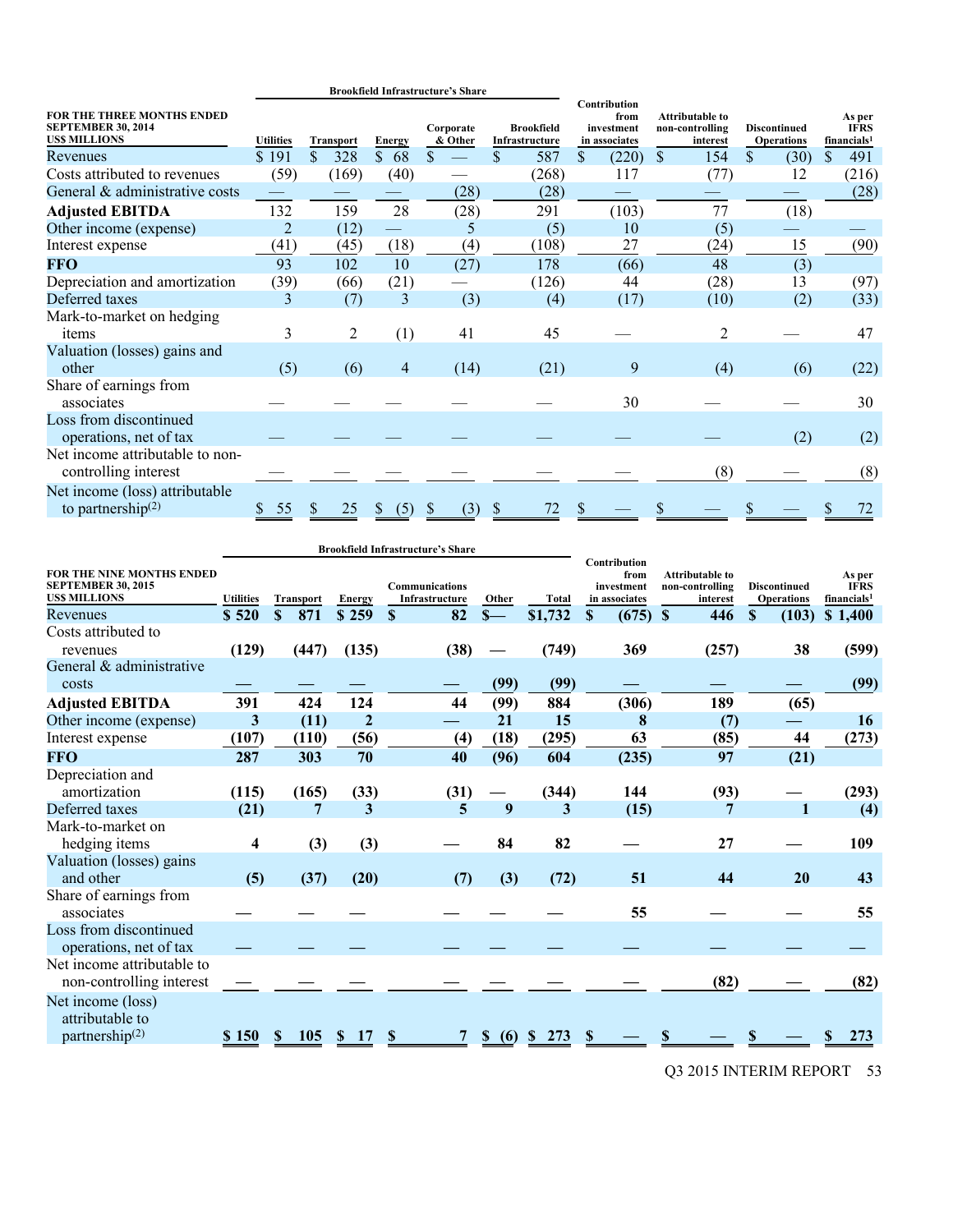| <b>Brookfield Infrastructure's Share</b>                                             |           |                  |               |         |         |                                                         |                                                |                                          |                                                  |  |  |
|--------------------------------------------------------------------------------------|-----------|------------------|---------------|---------|---------|---------------------------------------------------------|------------------------------------------------|------------------------------------------|--------------------------------------------------|--|--|
| <b>FOR THE NINE MONTHS ENDED</b><br><b>SEPTEMBER 30, 2014</b><br><b>USS MILLIONS</b> | Utilities | <b>Transport</b> | <b>Energy</b> | Other   | Total   | <b>Contribution</b><br>from investment<br>in associates | Attributable to<br>non-controlling<br>interest | <b>Discontinued</b><br><b>Operations</b> | As per<br><b>IFRS</b><br>financials <sup>1</sup> |  |  |
| Revenues                                                                             | \$554     | 923<br>S         | \$231         | $S-$    | \$1,708 | $\mathbb{S}$<br>$(600)$ \$                              | 452                                            | \$.<br>(101)                             | \$1,459                                          |  |  |
| Costs attributed to revenues                                                         | (166)     | (472)            | (126)         |         | (764)   | 315                                                     | (230)                                          | 36                                       | (643)                                            |  |  |
| General & administrative costs                                                       |           |                  |               | (84)    | (84)    |                                                         |                                                |                                          | (84)                                             |  |  |
| <b>Adjusted EBITDA</b>                                                               | 388       | 451              | 105           | (84)    | 860     | (285)                                                   | 222                                            | (65)                                     |                                                  |  |  |
| Other income (expense)                                                               | 6         | (28)             | -             | 21      | (1)     | 18                                                      | (8)                                            |                                          | 9                                                |  |  |
| Interest expense                                                                     | (120)     | (132)            | (53)          | (10)    | (315)   | 79                                                      | (75)                                           | 44                                       | (267)                                            |  |  |
| <b>FFO</b>                                                                           | 274       | 291              | 52            | (73)    | 544     | (188)                                                   | 139                                            | (21)                                     |                                                  |  |  |
| Depreciation and amortization                                                        | (118)     | (186)            | (55)          |         | (359)   | 124                                                     | (80)                                           | 33                                       | (282)                                            |  |  |
| Deferred taxes                                                                       | (12)      | 3                | 2             | 2       | (5)     | (32)                                                    | (17)                                           | (1)                                      | (55)                                             |  |  |
| Mark-to-market on hedging items                                                      |           | 5                | (1)           | (1)     | 10      | (3)                                                     |                                                |                                          | 9                                                |  |  |
| Valuation (losses) gains and other                                                   | (24)      | (38)             |               | (18)    | (73)    | 51                                                      | 5                                              | (4)                                      | (21)                                             |  |  |
| Share of earnings from associates                                                    |           |                  |               |         |         | 48                                                      |                                                |                                          | 48                                               |  |  |
| Loss from discontinued operations, net of                                            |           |                  |               |         |         |                                                         |                                                |                                          |                                                  |  |  |
| tax                                                                                  |           |                  |               |         |         |                                                         |                                                | (7)                                      | (7)                                              |  |  |
| Net income attributable to non-controlling<br>interest                               |           |                  |               |         |         |                                                         | (49)                                           |                                          | (49)                                             |  |  |
| Net income (loss) attributable to                                                    |           |                  |               |         |         |                                                         |                                                |                                          |                                                  |  |  |
| partnership $(2)$                                                                    |           | 75<br>S          | Ж             | \$ (90) |         |                                                         |                                                |                                          | 117                                              |  |  |

The following tables provide each segment's assets in the format that management organizes its segments to make operating decisions and assess performance. Each segment is presented on a proportionate basis, taking into account Brookfield Infrastructure's ownership in operations using consolidation and the equity method whereby the partnership either controls or exercises significant influence over the investment respectively. These tables reconcile Brookfield Infrastructure's proportionate assets to total assets presented on the partnership's consolidated statements of financial position by removing net liabilities contained within investments in associates and reflecting the assets attributable to non-controlling interests, and adjusting for working capital assets which are netted against working capital liabilities.

|                          |                  |                  |             | Total Attributable to Brookfield Infrastructure |            |                   |               |                     |            |                         |
|--------------------------|------------------|------------------|-------------|-------------------------------------------------|------------|-------------------|---------------|---------------------|------------|-------------------------|
|                          |                  |                  |             |                                                 |            |                   | Contribution  | <b>Attributable</b> |            |                         |
|                          |                  |                  |             |                                                 |            |                   | from          | to non-             | Working    | As per                  |
| AS AT SEPTEMBER 30, 2015 |                  |                  |             | <b>Communications Corporate</b>                 |            | <b>Brookfield</b> | investment    | controlling         | capital    | <b>IFRS</b>             |
| <b>USS MILLIONS</b>      | <b>Utilities</b> | Transport        | Energy      | Infrastructure                                  | & other    | Infrastructure    | in associates | interest            | adiustment | financials <sup>1</sup> |
| <b>Total assets</b>      | \$4,338          | 4,247<br>-8      | $$1,803$ \$ | 820                                             | $(179)$ \$ | 11,029            | (3,038)       | $3,775$ \$          | 4,226      | \$15,992                |
|                          |                  |                  |             |                                                 |            |                   |               |                     |            |                         |
|                          |                  |                  |             |                                                 |            |                   |               |                     |            |                         |
|                          |                  |                  |             | Total Attributable to Brookfield Infrastructure |            |                   |               |                     |            |                         |
|                          |                  |                  |             |                                                 |            |                   | Contribution  | <b>Attributable</b> |            |                         |
|                          |                  |                  |             |                                                 |            |                   | from          | to non-             | Working    | As per                  |
| AS AT DECEMBER 31, 2014  |                  |                  |             | <b>Communications Corporate</b>                 |            | <b>Brookfield</b> | investment    | controlling         | capital    | <b>IFRS</b>             |
| <b>USS MILLIONS</b>      | <b>Utilities</b> | <b>Transport</b> | Energy      | Infrastructure                                  | & other    | Infrastructure    | in associates | interest            | adiustment | financials <sup>1</sup> |
| Total assets             | \$4,805          | 4.970            | $$1,816$ \$ |                                                 | (56)       | 11,535            | (1,944)       | 4,284               | 2,620      | 16,495                  |
|                          |                  |                  |             |                                                 |            |                   |               |                     |            |                         |

*1. The above tables provide each segment's assets in the format that management organizes its segments to make operating decisions and assess performance. Each segment is presented on a proportionate basis, taking into account Brookfield Infrastructure's ownership in operations using consolidation and the equity method whereby the partnership either controls or exercises significant influence over the investment respectively. The above table reconciles Brookfield Infrastructure's proportionate assets to total assets presented on the partnership's consolidated statements of financial position by removing net liabilities contained within investments in associates and reflecting the assets attributable to non-controlling interests, and adjusting for working capital assets which are netted against working capital liabilities.*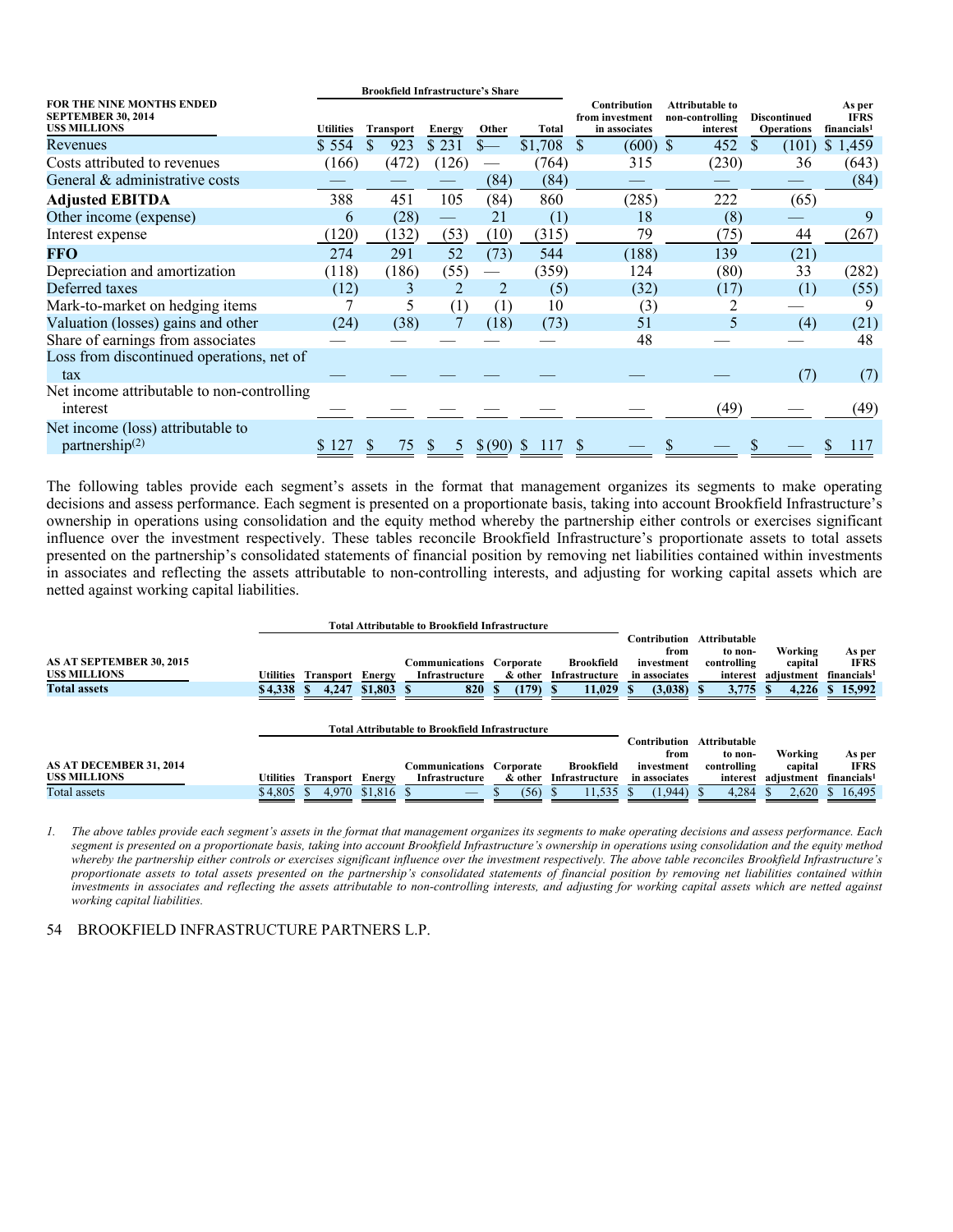#### *Discussion of Segment Reconciling Items*

The following tables detail and provide discussion, where applicable, of material changes between reporting periods for each operating segment, the reconciliation of contributions from investments in associates and attribution of non-controlling interest in the determination of Adjusted EBITDA, FFO, and net income attributable to the partnership in order to facilitate the understanding of the nature of and changes to reconciling items.

| <b>FOR THE THREE MONTH PERIOD ENDED SEPTEMBER 30, 2015</b><br><b>USS MILLIONS</b> | <b>Utilities</b> | <b>Transport</b> | <b>Energy</b> | <b>Communications</b><br>Infrastructure |      | Corporate<br>& Other | Total   |
|-----------------------------------------------------------------------------------|------------------|------------------|---------------|-----------------------------------------|------|----------------------|---------|
| Adjustments to items comprising Adjusted EBITDA <sup>(1)</sup>                    |                  |                  |               |                                         |      |                      |         |
| Contributions from investment in associates                                       | (28)<br>S        | S<br>(58)        | S             | S                                       |      | \$.                  | \$(108) |
| Attribution to non-controlling interest                                           | 40               | 15               | 15            |                                         |      | (6)                  | 64      |
| Discontinued operations                                                           |                  |                  | (22)          |                                         |      |                      | (22)    |
| <b>Adjusted EBITDA</b>                                                            | 12               | (43)             | (7)           |                                         | (22) | (6)                  | (66)    |
| Adjustments to items comprising Adjusted FFO(2)                                   |                  |                  |               |                                         |      |                      |         |
| Contributions from investment in associates                                       | 6                | 15               |               |                                         | 3    |                      | 24      |
| Attribution to non-controlling interest                                           | (13)             | (8)              | (6)           |                                         |      | (5)                  | (32)    |
| Discontinued operations                                                           |                  |                  | 15            |                                         |      |                      | 15      |
| <b>FFO</b>                                                                        | 5                | (36)             | $\mathbf{c}$  |                                         | (19) | (11)                 | (59)    |
| Adjustments to items net income attributable to<br>Partnership $(3)$              |                  |                  |               |                                         |      |                      |         |
| Contributions from investment in associates                                       | 22               | 43               |               |                                         | 19   |                      | 84      |
| Attribution to non-controlling interest                                           | (27)             | (7)              | (9)           |                                         |      | 11                   | (32)    |
| Discontinued operations                                                           |                  |                  |               |                                         |      |                      |         |
| Net income attributable to partnership                                            |                  |                  |               |                                         |      |                      |         |

*1. Revenues, costs attributed to revenues, general and administrative costs.* 

*2. Other income, interest expense and cash taxes. 3. Depreciation and amortization, deferred taxes, fair value adjustments, other expenses, share of earnings from associates, net income attributable to noncontrolling interest.* 

| FOR THE THREE MONTH PERIOD ENDED SEPTEMBER 30, 2014<br><b>USS MILLIONS</b> | <b>Utilities</b> | Transport  | Energy                  | Corporate<br>& Other | Total   |
|----------------------------------------------------------------------------|------------------|------------|-------------------------|----------------------|---------|
| Adjustments to items comprising Adjusted EBITDA <sup>(1)</sup>             |                  |            |                         |                      |         |
| Contributions from investment in associates                                | (29)             | S.<br>(74) | S                       |                      | \$(103) |
| Attribution to non-controlling interest                                    | 53               | 15         | 9                       |                      |         |
| Discontinued operations                                                    |                  |            | (18)                    |                      | (18)    |
| <b>Adjusted EBITDA</b>                                                     | 24               | (59)       | (9)                     |                      | (44)    |
| Adjustments to items comprising Adjusted FFO <sup>(2)</sup>                |                  |            |                         |                      |         |
| Contributions from investment in associates                                | 6                | 31         |                         |                      | 37      |
| Attribution to non-controlling interest                                    | (17)             | (6)        | (2)                     | (4)                  | (29)    |
| Discontinued operations                                                    |                  |            | 15                      |                      | 15      |
| <b>FFO</b>                                                                 | 13               | (34)       | $\overline{\mathbf{4}}$ | (4)                  | (21)    |
| Adjustments to items net income attributable to Partnership <sup>(3)</sup> |                  |            |                         |                      |         |
| Contributions from investment in associates                                | 23               | 43         |                         |                      | 66      |
| Attribution to non-controlling interest                                    | (36)             | (9)        | (7)                     | 4                    | (48)    |
| Discontinued operations                                                    |                  |            |                         |                      |         |
| Net income attributable to partnership                                     |                  |            |                         |                      |         |

*1. Revenues, costs attributed to revenues, general and administrative costs.* 

*2. Other income, interest expense and cash taxes.* 

*3. Depreciation and amortization, deferred taxes, fair value adjustments, other expenses, share of earnings from associates, net income attributable to noncontrolling interest.*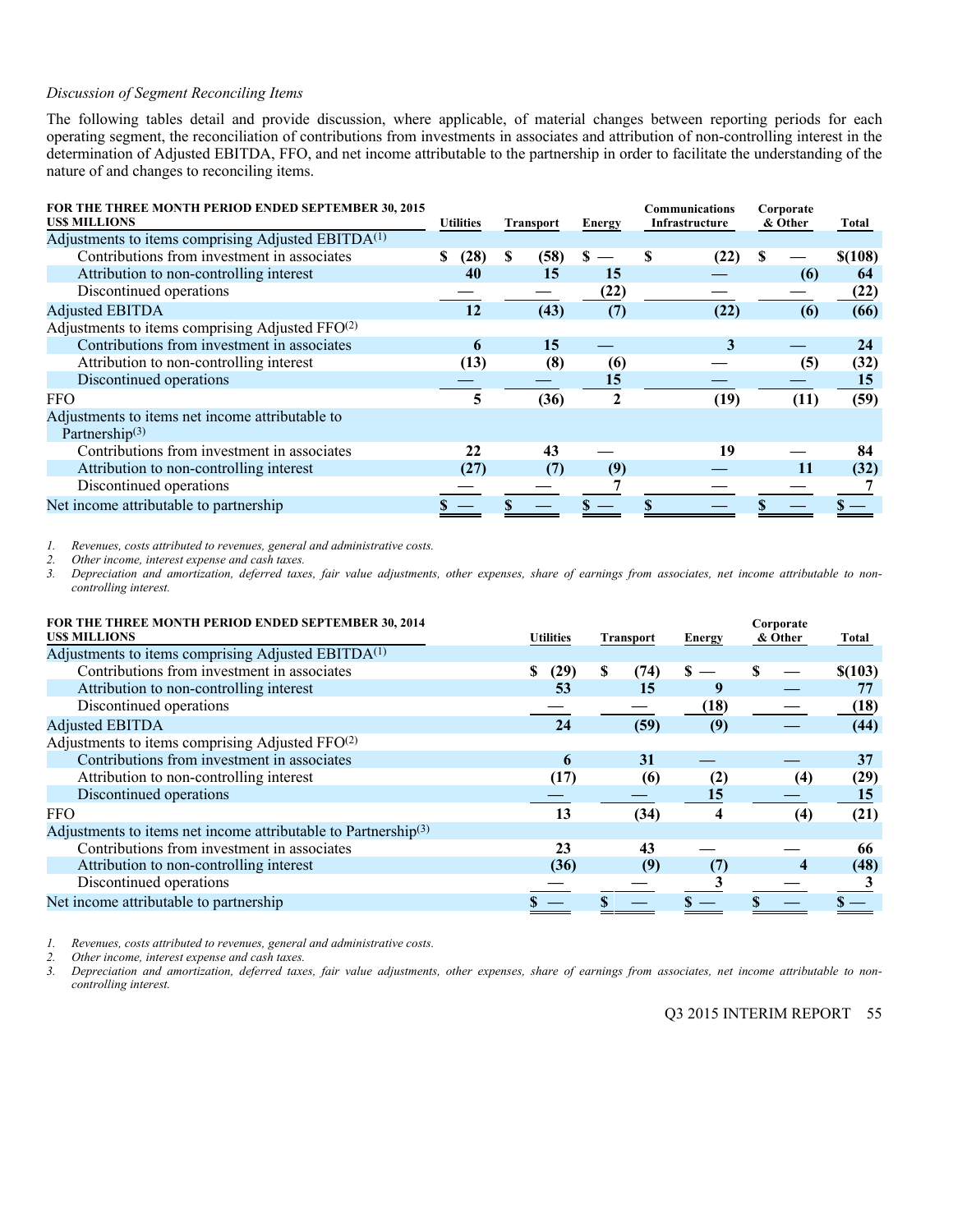| FOR THE NINE MONTH PERIOD ENDED SEPTEMBER 30, 2015<br><b>USS MILLIONS</b> |           | <b>Utilities</b><br>Transport |       | Energy         | <b>Communications</b><br>Infrastructure |      | Corporate<br>& Other |      | Total   |
|---------------------------------------------------------------------------|-----------|-------------------------------|-------|----------------|-----------------------------------------|------|----------------------|------|---------|
| Adjustments to items comprising Adjusted EBITDA <sup>(1)</sup>            |           |                               |       |                |                                         |      |                      |      |         |
| Contributions from investment in associates                               | (87)<br>S | S                             | (175) | S              | S                                       | (44) | S                    |      | \$(306) |
| Attribution to non-controlling interest                                   | 124       |                               | 48    | 41             |                                         |      |                      | (24) | 189     |
| Discontinued operations                                                   |           |                               |       | (65)           |                                         |      |                      |      | (65)    |
| <b>Adjusted EBITDA</b>                                                    | 37        |                               | (127) | (24)           |                                         | (44) |                      | (24) | (182)   |
| Adjustments to items comprising Adjusted FFO(2)                           |           |                               |       |                |                                         |      |                      |      |         |
| Contributions from investment in associates                               | 19        |                               | 47    |                |                                         | 5    |                      |      | 71      |
| Attribution to non-controlling interest                                   | (45)      |                               | (24)  | (18)           |                                         |      |                      | (5)  | (92)    |
| Discontinued operations                                                   |           |                               |       | 44             |                                         |      |                      |      | 44      |
| <b>FFO</b>                                                                | 11        |                               | (104) | $\overline{2}$ |                                         | (39) |                      | (29) | (159)   |
| Adjustments to items net income attributable to<br>Partnership $(3)$      |           |                               |       |                |                                         |      |                      |      |         |
| Contributions from investment in associates                               | 68        |                               | 128   |                |                                         | 39   |                      |      | 235     |
| Attribution to non-controlling interest                                   | (79)      |                               | (24)  | (23)           |                                         |      |                      | 29   | (97)    |
| Discontinued operations                                                   |           |                               |       | 21             |                                         |      |                      |      | 21      |
| Net income attributable to partnership                                    |           |                               |       |                |                                         |      |                      |      |         |

*1. Revenues, costs attributed to revenues, general and administrative costs.* 

*2. Other income, interest expense and cash taxes.* 

*3. Depreciation and amortization, deferred taxes, fair value adjustments, other expenses, share of earnings from associates, net income attributable to noncontrolling interest.* 

| FOR THE NINE MONTH PERIOD ENDED SEPTEMBER 30, 2014<br><b>USS MILLIONS</b> | <b>Utilities</b> | <b>Transport</b> | <b>Energy</b> | Corporate<br>& Other | Total   |
|---------------------------------------------------------------------------|------------------|------------------|---------------|----------------------|---------|
| Adjustments to items comprising Adjusted EBITDA <sup>(1)</sup>            |                  |                  |               |                      |         |
| Contributions from investment in associates                               | S<br>(86)        | S<br>(199)       |               |                      | \$(285) |
| Attribution to non-controlling interest                                   | 153              | 47               | 22            |                      | 222     |
| Discontinued operations                                                   |                  |                  | (65)          |                      | (65)    |
| <b>Adjusted EBITDA</b>                                                    | 67               | (152)            | (43)          |                      | (128)   |
| Adjustments to items comprising Adjusted FFO <sup>(2)</sup>               |                  |                  |               |                      |         |
| Contributions from investment in associates                               | 17               | 84               |               | (4)                  | 97      |
| Attribution to non-controlling interest                                   | (52)             | (20)             | (7)           | (4)                  | (83)    |
| Discontinued operations                                                   |                  |                  | 44            |                      | 44      |
| <b>FFO</b>                                                                | 32               | (88)             | 6             | (8)                  | (70)    |
| Adjustments to items net income attributable to Partnership $(3)$         |                  |                  |               |                      |         |
| Contributions from investment in associates                               | 69               | 115              |               | 4                    | 188     |
| Attribution to non-controlling interest                                   | (101)            | (27)             | (15)          | 4                    | (139)   |
| Discontinued operations                                                   |                  |                  | 21            |                      | 21      |
| Net income attributable to partnership                                    |                  |                  |               |                      |         |

*1. Revenues, costs attributed to revenues, general and administrative costs.* 

*2. Other income, interest expense and cash taxes.* 

*3. Depreciation and amortization, deferred taxes, fair value adjustments, other expenses, share of earnings from associates, net income attributable to noncontrolling interest.* 

Contributions from investments in associates increased compared to the third quarter of 2014 as additions to rate base and inflation indexation at our Chilean electricity transmission system along with contributions from the acquisition of our Brazilian rail operation midway through the third quarter of 2014 and European telecommunications business in March 2015 were partially offset by the impact of foreign exchange associated with the depreciation of the Brazilian reais and Chilean peso.

Attribution to non-controlling interest decreased compared to the third quarter of 2014 as contributions from acquisitions completed over the past 12 months in our district energy and gas storage businesses were more than offset by the impact of foreign exchange as the Australian dollar, British pound, Chilean peso and Colombian peso depreciated against the U.S. dollar relative to the prior year.

For the periods ended September 30, 2015 and 2014, contributions from discontinued operations are comprised of the results of our North American natural gas transmission business.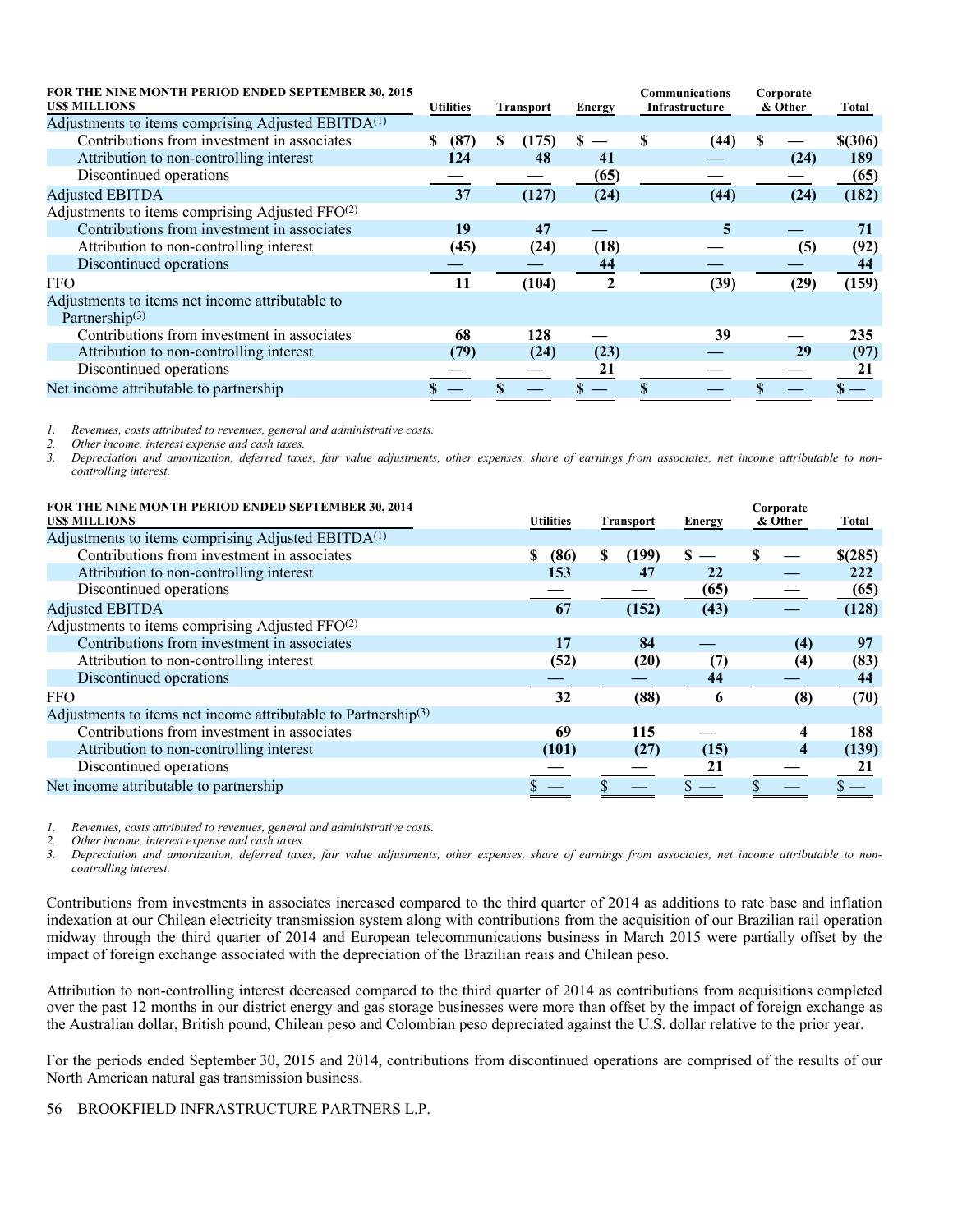# **CRITICAL ACCOUNTING POLICIES AND ESTIMATES**

The preparation of financial statements requires management to make critical judgments, estimates and assumptions that affect the reported amounts of assets and liabilities and disclosure of contingent assets and liabilities at the date of the financial statements and the reported amounts of revenues and expenses that are not readily apparent from other sources, during the reporting period. These estimates and associated assumptions are based on historical experience and other factors that are considered to be relevant. Actual results may differ from these estimates.

The estimates and underlying assumptions are reviewed on an ongoing basis. Revisions to accounting estimates are recognized in the period in which the estimate is revised if the revision affects only that period, or in the period of the revision and future periods if the revision affects both current and future periods.

Critical judgments made by management and utilized in the normal course of preparing Brookfield Infrastructure's consolidated financial statements are outlined below.

#### *Financial instruments*

Critical judgments associated with the partnership's financial instruments pertain to the assessment of the effectiveness of hedging relationships. Brookfield Infrastructure performs hedge effectiveness testing on an ongoing basis with a forward looking evaluation of whether or not the changes in the fair value or cash flows of the hedging item are expected to be highly effective in offsetting the changes in the fair value or cash flows of the hedged item over the term of the relationship, conversely the partnership performs a retrospective hedge effectiveness test evaluating whether the changes in fair value or cash flows from the hedging item has been highly effective in offsetting changes in the fair value or cash flows of the hedged item since the date of designation. Estimates and assumptions used in determining the fair value of financial instruments are equity and commodity prices; future interest rates; the credit worthiness of the company relative to its counterparties; the credit risk of the company's counterparties relative to the company; estimated future cash flows; and discount rates.

#### *Revaluation of property, plant and equipment*

Property, plant and equipment is revalued on a regular basis. The critical estimates and assumptions underlying the valuation of property, plant and equipment are set out in note 13. The fair value of the partnership's property, plant, and equipment is measured at fair value on a recurring basis with an effective date of revaluation for all asset classes of December 31, 2014 and 2013. Brookfield Infrastructure determined fair value under the income method with due consideration to significant inputs such as the discount rate, terminal value multiple and overall investment horizon.

#### *Impairment of goodwill and intangibles with indefinite lives*

The partnership assesses the impairment of goodwill and intangible assets with indefinite lives by reviewing the value in use or fair value less costs of disposal of the cash generating units to which goodwill or the intangible asset has been allocated. Brookfield Infrastructure uses the following critical assumptions and estimates: the tax circumstances that gave rise to the goodwill, timing and amount of future cash flows expected from the cash generating unit; discount rates; terminal capitalization rates; terminal valuation dates; useful lives and residual values. Other estimates utilized in the preparation of the partnership's financial statements are: depreciation and amortization rates and useful lives; recoverable amount of goodwill and intangible assets; ability to utilize tax losses and other tax measurements.

#### *Standards issued not yet adopted*

# *IAS 16 Property, Plant, and Equipment ("IAS 16") and IAS 38 Intangible Assets ("IAS 38")*

IAS 16, *Property, Plant, and Equipment* ("IAS 16") and IAS 38, *Intangible Assets* ("IAS 38") were both amended by the International Accounting Standards Board ("IASB") as a result of clarifying the appropriate amortization method for intangible assets of service concession arrangements under IFRIC 12, *Service Concession Arrangements* ("SCAs"). The IASB determined that the issue does not only relate to SCAs but all tangible and intangible assets that have finite useful lives. Amendments to IAS 16 prohibit entities from using a revenue based depreciation method for items of property, plant, and equipment. Similarly, the amendment to IAS 38 introduces a rebuttable presumption that revenue is not an appropriate basis for amortization of an intangible asset, with only limited circumstances where the presumption can be rebutted. Guidance is also introduced to explain that expected future reductions in selling prices could be indicative of a reduction of the future economic benefits embodied in an asset. The amendments apply prospectively and are effective for annual periods beginning on or after January 1, 2016, with earlier application permitted. Brookfield Infrastructure is currently evaluating the impact of the amendments to IAS 16 and IAS 38 on its consolidated financial statements.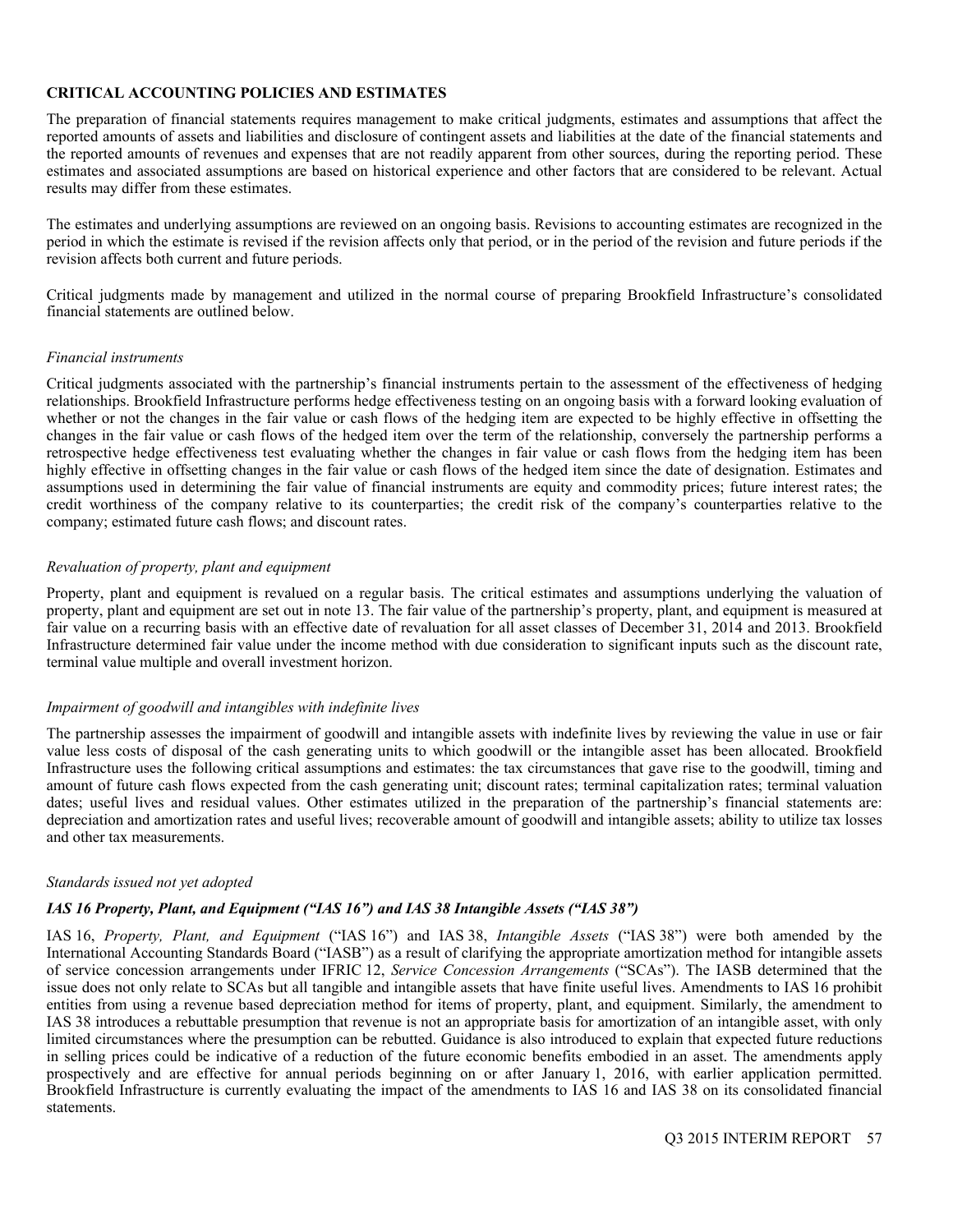# *IFRS 15 Revenue from Contracts with Customers ("IFRS 15")*

IFRS 15, *Revenue from Contracts with Customers* ("IFRS 15") specifies how and when revenue should be recognized as well as requiring more informative and relevant disclosures. The Standard supersedes IAS 18, *Revenue*, IAS 11, *Construction Contracts* and a number of revenue-related interpretations. IFRS 15 applies to nearly all contracts with customers: the main exceptions are leases, financial instruments and insurance contracts. IFRS 15 must be applied for periods beginning on or after January 1, 2018 with early application permitted. Brookfield Infrastructure is currently evaluating the impact of IFRS 15 on its consolidated financial statements.

# *IFRS 9 Financial Instruments ("IFRS 9")*

In July 2014, the IASB issued the final publication of the IFRS 9 standard, superseding the current IAS 39, *Financial Instruments: Recognition and Measurement* standard. This standard establishes principles for the financial reporting of financial assets and financial liabilities that will present relevant and useful information to users of financial statements for their assessment of the amounts, timing and uncertainty of an entity's future cash flows. This new standard also includes a new general hedge accounting standard which will align hedge accounting more closely with an entity's risk management activities. It does not fully change the types of hedging relationships or the requirement to measure and recognize ineffectiveness, however, it will provide more hedging strategies that are used for risk management to qualify for hedge accounting and introduce more judgment to assess the effectiveness of a hedging relationship. The standard has a mandatorily effective date for annual periods beginning on or after January 1, 2018 with early adoption permitted. Brookfield Infrastructure is currently evaluating the impact of IFRS 9 on its consolidated financial statements.

# **CONTROLS AND PROCEDURES**

No changes were made in our internal control over financial reporting during the nine months ended September 30, 2015, that have materially affected, or are reasonably likely to materially affect, our internal control over financial reporting.

Excluded from our evaluation were controls over financial reporting at our pacific U.S. district energy operation, North American west coast gas storage operation and tunnel connected to our Chilean toll road, in which control was acquired on November 21, 2014, December 31, 2014 and July 8, 2015, respectively. The financial statements of these entities constitute 2% of total assets, 3% of net assets, 2% of revenue and less than 1% of net income of the consolidated financial statements of our partnership as of and for the period ended September 30, 2015.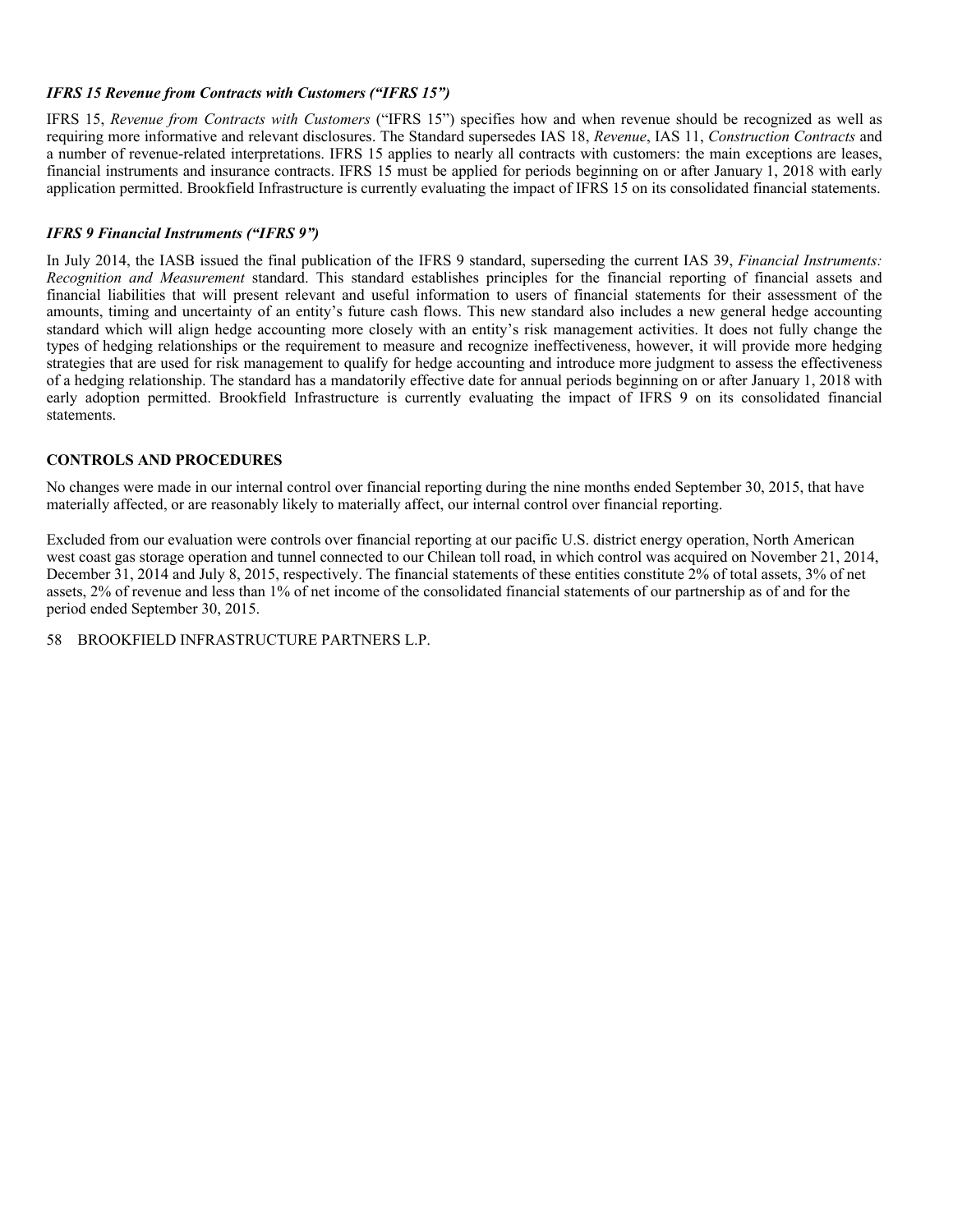#### **CAUTIONARY STATEMENT REGARDING FORWARD-LOOKING STATEMENTS**

This Management's Discussion and Analysis contains forward-looking information within the meaning of Canadian provincial securities laws and "forward-looking statements" within the meaning of certain securities laws including Section 27A of the U.S. Securities Act of 1933, as amended, Section 21E of the U.S. Securities Exchange Act of 1934, as amended, "safe harbor" provisions of the United States Private Securities Litigation Reform Act of 1995 and in any applicable Canadian securities regulations. We may make such statements in this report, in other filings with Canadian regulators or the SEC or in other communications. The words "tend", "seek", "target", "foresee", "believe," "expect," "could", "aim to," "intend," "objective", "outlook", "endeavour", "estimate", "likely", "continue", "plan", derivatives thereof and other expressions of similar import, or the negative variations thereof, and similar expressions of future or conditional verbs such as "will", "may", "should," which are predictions of or indicate future events, trends or prospects and which do not relate to historical matters, identify forward-looking statements. Forward-looking statements in this Management's Discussion and Analysis include among others, statements with respect to our assets tending to appreciate in value over time, growth in our assets and operations, increases in FFO per unit and resulting capital appreciation, returns on capital and on equity, increasing demand for commodities and global movement of goods, expected capital expenditures, the impact of planned capital projects by customers of our businesses as on the performance and growth of those businesses, the extent of our corporate, general and administrative expenses, our ability to close acquisitions (including acquisitions referred to in this Management's Discussion and Analysis and other planned transactions), our capacity to take advantage of opportunities in the marketplace, the future prospects of the assets that Brookfield Infrastructure operates or will operate, partnering with institutional investors, ability to identify, acquire and integrate new acquisition opportunities, long-term target return on our assets, sustainability of distribution levels, distribution growth and payout ratios, operating results and margins for our business and each operation, future prospects for the markets for our products, Brookfield Infrastructure's plans for growth through internal growth and capital investments, ability to achieve stated objectives, ability to drive operating efficiencies, return on capital expectations for the business, contract prices and regulated rates for our operations, our expected future maintenance and capital expenditures, ability to deploy capital in accretive investments, impact on the business resulting from our view of future economic conditions, our ability to maintain sufficient financial liquidity, our ability to draw down funds under our bank credit facilities, our ability to secure financing through the issuance of equity or debt, expansions of existing operations, financing plan for operating companies, foreign currency management activities and other statements with respect to our beliefs, outlooks, plans, expectations and intentions. Although we believe that the partnership's anticipated future results, performance or achievements expressed or implied by the forward-looking statements and information are based upon reasonable assumptions and expectations, the reader should not place undue reliance on forward-looking statements and information because they involve known and unknown risks, uncertainties and other factors which may cause the actual results, performance or achievements of the partnership to differ materially from anticipated future results, performance or achievements expressed or implied by such forward-looking statements and information.

Factors that could cause actual results to differ materially from those contemplated or implied by forward-looking statements include: general economic and financial conditions in the countries in which we do business which may impact market demand, foreign currency risk, the high level of government regulation affecting our businesses, the outcome and timing of various regulatory, legal and contractual issues, global credit and financial markets, the competitive business environment in the industries in which we operate, the competitive market for acquisitions and other growth opportunities, availability of equity and debt financing, the completion of various large capital projects by customers of our businesses which themselves rely on access to capital and continued favourable commodity prices, our ability to complete large capital expansion projects on time and within budget, ability to negotiate favourable take-or-pay contractual terms, traffic volumes on our toll roads, weakening demand in the natural gas market, acts of God, weather events, or similar events outside of our control, and other risks and factors detailed from time to time in documents filed by Brookfield Infrastructure with the securities regulators in Canada and the United States, including Brookfield Infrastructure's most recent Annual Report on Form 20-F under the heading "Risk Factors".

We caution that the foregoing list of important factors that may affect future results is not exhaustive. When relying on our forwardlooking statements to make decisions with respect to Brookfield Infrastructure, investors and others should carefully consider the foregoing factors and other uncertainties and potential events. Except as required by law, the partnership undertakes no obligation to publicly update or revise any forward-looking statements or information, whether written or oral, that may be as a result of new information, future events or otherwise.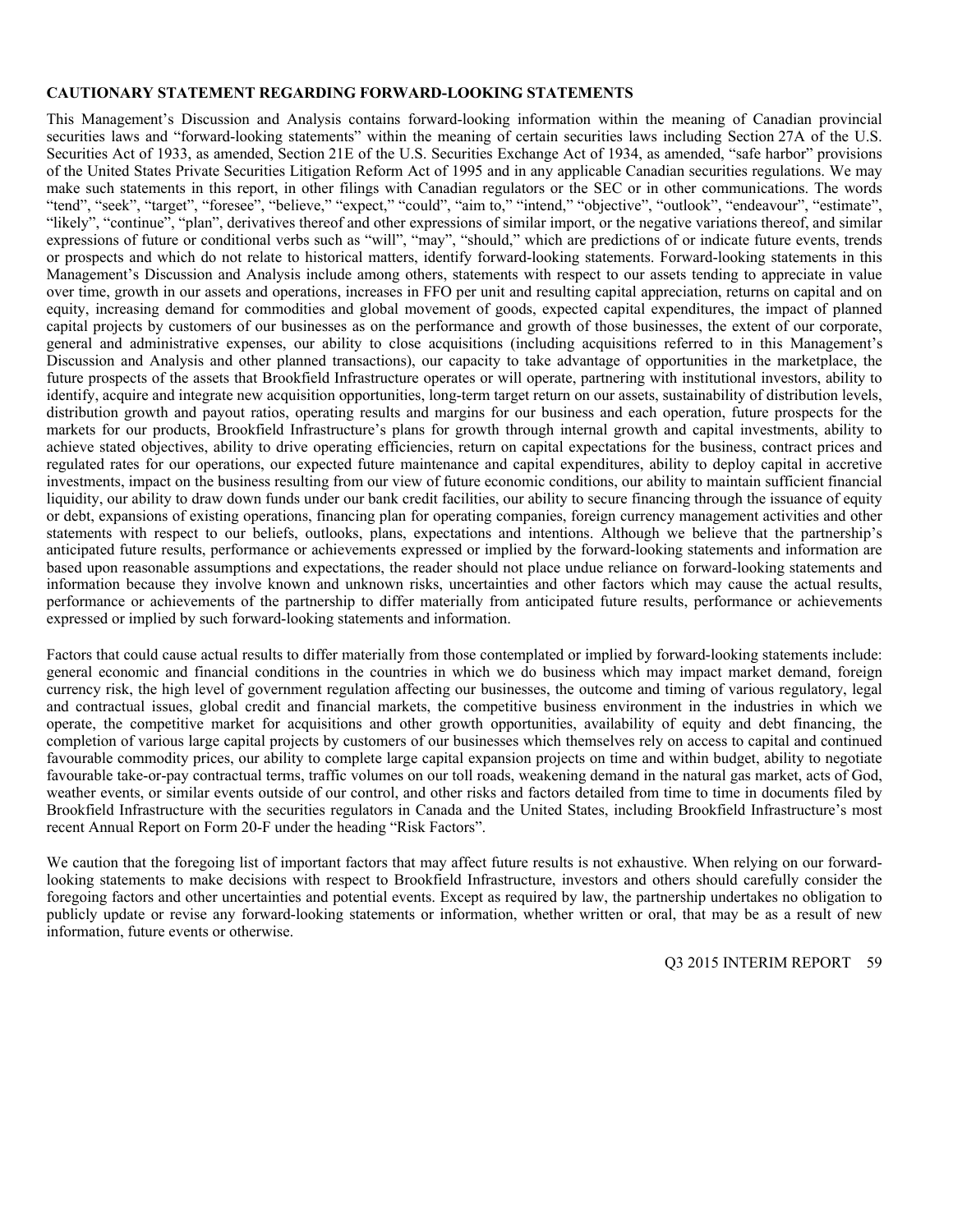#### **CAUTIONARY STATEMENT REGARDING USE OF NON-IFRS ACCOUNTING MEASURES**

Although our financial results are determined in accordance with International Financial Reporting Standards ("IFRS"), the basis of presentation throughout much of this report differs from IFRS in that it is organized by business segment and utilizes funds from operations ("FFO") and adjusted funds from operations ("AFFO") as important measures. This is reflective of how we manage the business and, in our opinion, enables the reader to better understand our affairs. We provide a reconciliation to the most directly comparable IFRS measure in this Management's Discussion and Analysis. Readers are encouraged to consider both measures in assessing Brookfield Infrastructure's results.

# **BUSINESS ENVIRONMENT AND RISKS**

Brookfield Infrastructure's financial results are impacted by various factors, including the performance of each of our operations and various external factors influencing the specific platforms and geographic locations in which we operate; macro-economic factors such as economic growth, changes in currency, inflation and interest rates; regulatory requirements and initiatives; and litigation and claims that arise in the normal course of business. These and other factors are described in Brookfield Infrastructure's most recent Annual Report on Form 20-F which is available on our website at www.brookfieldinfrastructure.com and at www.sec.gov/edgar.shtml and www.sedar.com.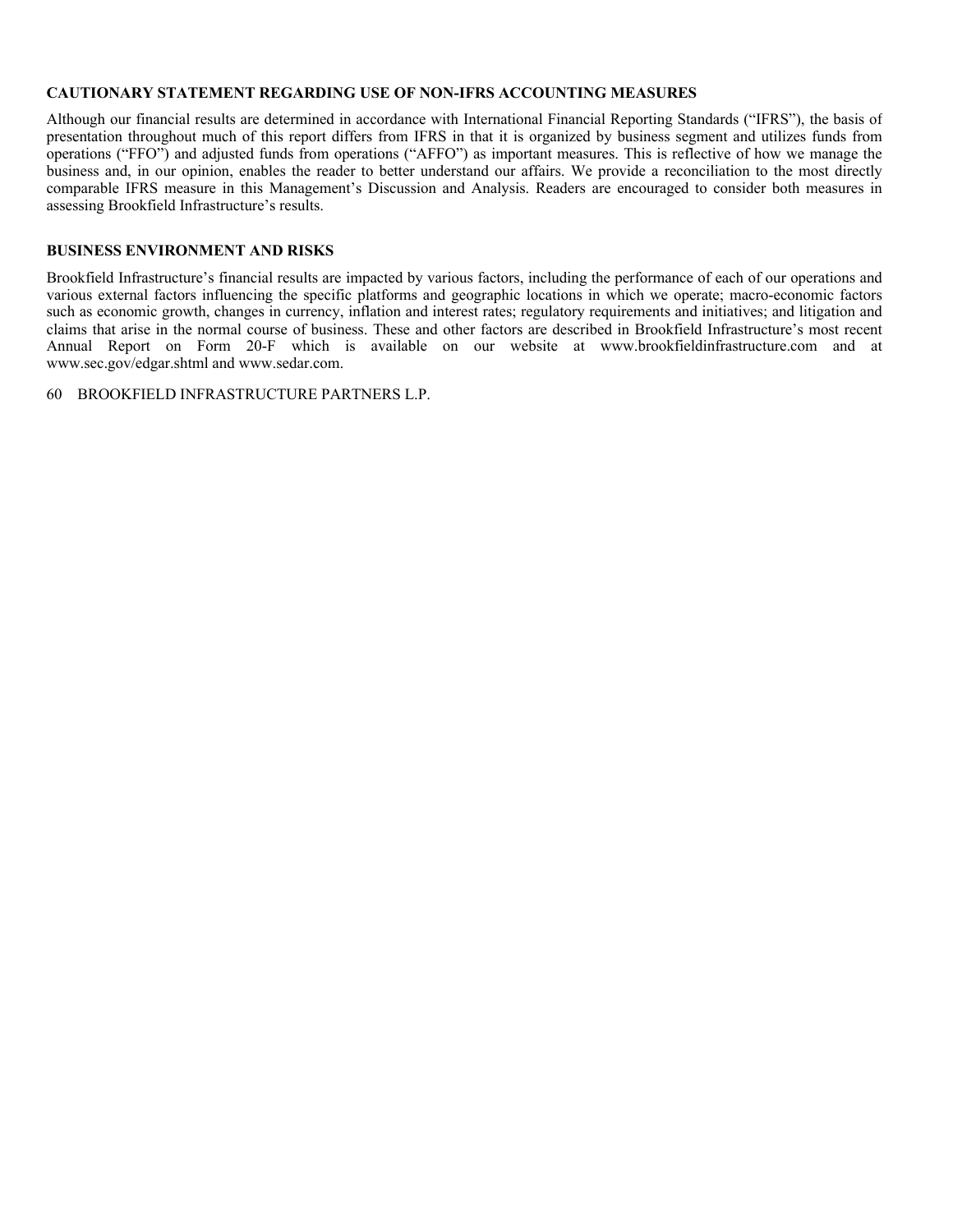#### **FORM 52-109F2 CERTIFICATION OF INTERIM FILINGS FULL CERTIFICATE**

I, Samuel Pollock, Chief Executive Officer of Brookfield Infrastructure Group L.P., manager of Brookfield Infrastructure Partners L.P., certify the following:

- 1. *Review:* I have reviewed the interim financial report and interim MD&A (together, the "interim filings") of Brookfield Infrastructure Partners L.P. (the "issuer") for the interim period ended September 30, 2015.
- 2. *No misrepresentations:* Based on my knowledge, having exercised reasonable diligence, the interim filings do not contain any untrue statement of a material fact or omit to state a material fact required to be stated or that is necessary to make a statement not misleading in light of the circumstances under which it was made, with respect to the period covered by the interim filings.
- 3. *Fair presentation:* Based on my knowledge, having exercised reasonable diligence, the interim financial report together with the other financial information included in the interim filings fairly present in all material respects the financial condition, financial performance and cash flows of the issuer, as of the date of and for the periods presented in the interim filings.
- 4. *Responsibility:* The issuer's other certifying officer and I are responsible for establishing and maintaining disclosure controls and procedures (DC&P) and internal control over financial reporting (ICFR), as those terms are defined in National Instrument 52-109 *Certification of Disclosure in Issuers' Annual and Interim Filings*, for the issuer.
- 5. *Design:* Subject to the limitations, if any, described in paragraphs 5.2 and 5.3, the issuer's other certifying officer and I have, as at the end of the period covered by the interim filings
	- a) designed DC&P, or caused it to be designed under our supervision, to provide reasonable assurance that
		- i) material information relating to the issuer is made known to us by others, particularly during the period in which the interim filings are being prepared; and
		- ii) information required to be disclosed by the issuer in its annual filings, interim filings or other reports filed or submitted by it under securities legislation is recorded, processed, summarized and reported within the time periods specified in securities legislation; and
	- b) designed ICFR, or caused it to be designed under our supervision, to provide reasonable assurance regarding the reliability of financial reporting and the preparation of financial statements for external purposes in accordance with the issuer's GAAP.
- 5.1 *Control framework:* The control framework the issuer's other certifying officer and I used to design the issuer's ICFR is the Internal Control – Integrated Framework (COSO 2013 Framework) published by The Committee of Sponsoring Organizations of the Treadway Commission (COSO).
- 5.2 *ICFR material weakness relating to design:* **N/A**
- 5.3 *Limitation on scope of design:* The issuer has disclosed in its interim MD&A
	- a) the fact that the issuer's other certifying officer(s) and I have limited scope of our design of the DC&P and ICFR to exclude controls, policies and procedures of
		- i) a business that the issuer acquired not more than 365 days before the last day of the period covered by the interim filings; and
	- b) summary financial information about the proportionately consolidated entity, special purpose entity or business that the issuer acquired that has been proportionately consolidated or consolidated in the issuer's financial statements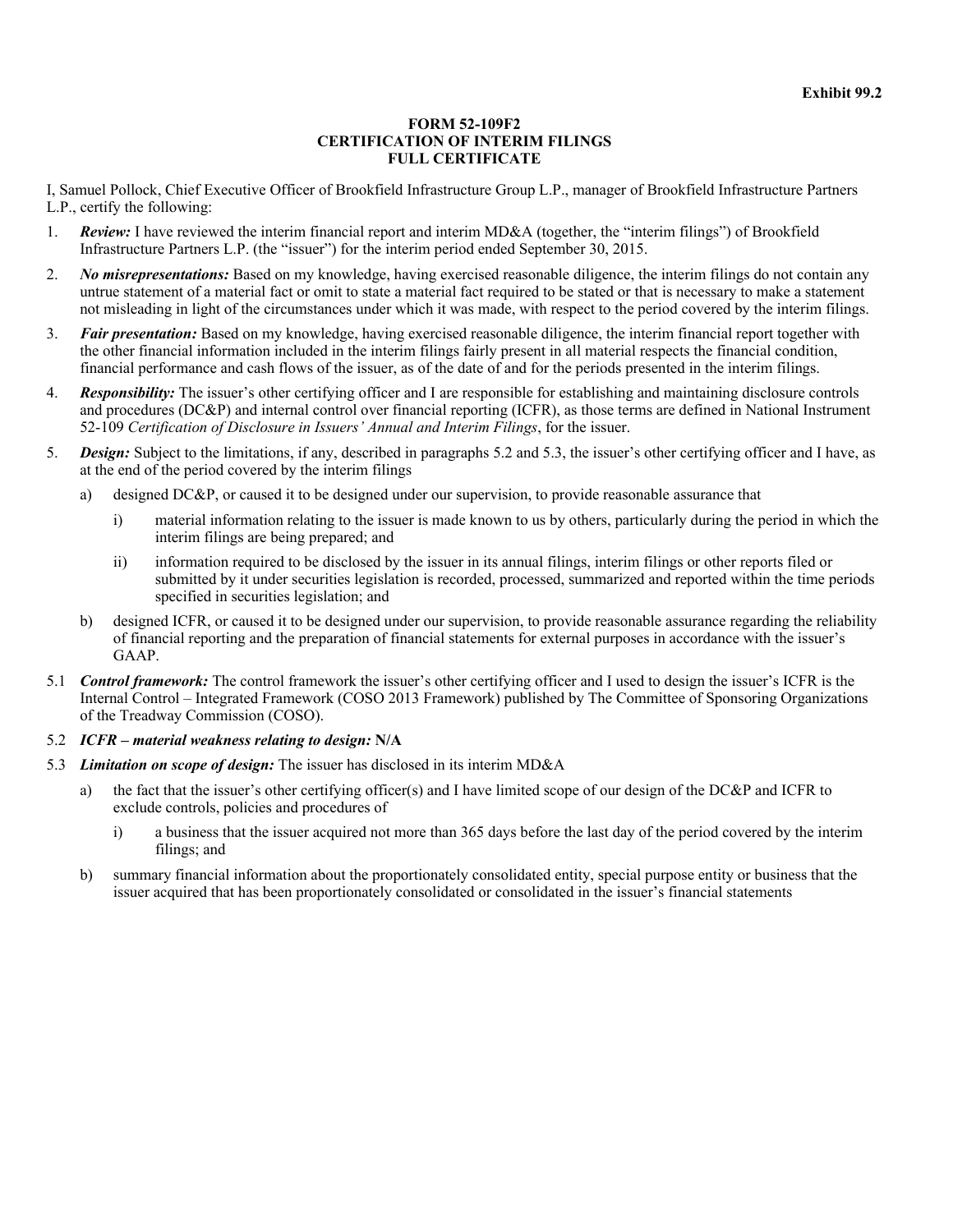6. *Reporting changes in ICFR:* The issuer has disclosed in its interim MD&A any change in the issuer's ICFR that occurred during the period beginning on July 1, 2015 and ended on September 30, 2015, that has materially affected, or is reasonably likely to materially affect, the issuer's ICFR.

Date: November 12, 2015

/s/ Samuel Pollock

Samuel Pollock Chief Executive Officer, Brookfield Infrastructure Group L.P.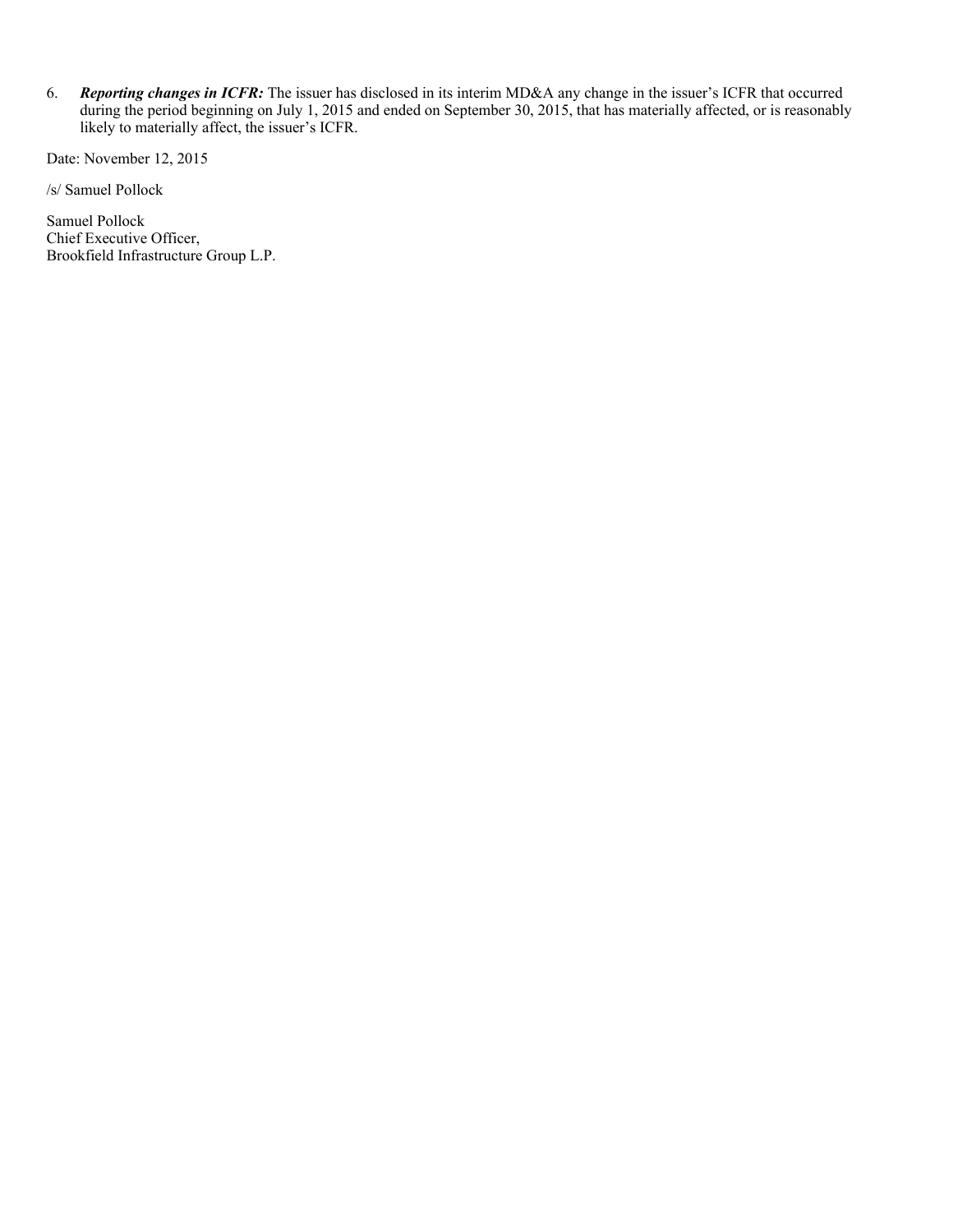#### **FORM 52-109F2 CERTIFICATION OF INTERIM FILINGS FULL CERTIFICATE**

I, Bahir Manios, Chief Financial Officer of Brookfield Infrastructure Group L.P., manager of Brookfield Infrastructure Partners L.P., certify the following:

- 1. *Review:* I have reviewed the interim financial report and interim MD&A (together, the "interim filings") of Brookfield Infrastructure Partners L.P. (the "issuer") for the interim period ended September 30, 2015.
- 2. *No misrepresentations:* Based on my knowledge, having exercised reasonable diligence, the interim filings do not contain any untrue statement of a material fact or omit to state a material fact required to be stated or that is necessary to make a statement not misleading in light of the circumstances under which it was made, with respect to the period covered by the interim filings.
- 3. *Fair presentation:* Based on my knowledge, having exercised reasonable diligence, the interim financial report together with the other financial information included in the interim filings fairly present in all material respects the financial condition, financial performance and cash flows of the issuer, as of the date of and for the periods presented in the interim filings.
- 4. *Responsibility:* The issuer's other certifying officer and I are responsible for establishing and maintaining disclosure controls and procedures (DC&P) and internal control over financial reporting (ICFR), as those terms are defined in National Instrument 52-109 *Certification of Disclosure in Issuers' Annual and Interim Filings*, for the issuer.
- 5. *Design:* Subject to the limitations, if any, described in paragraphs 5.2 and 5.3, the issuer's other certifying officer and I have, as at the end of the period covered by the interim filings
	- a) designed DC&P, or caused it to be designed under our supervision, to provide reasonable assurance that
		- i) material information relating to the issuer is made known to us by others, particularly during the period in which the interim filings are being prepared; and
		- ii) information required to be disclosed by the issuer in its annual filings, interim filings or other reports filed or submitted by it under securities legislation is recorded, processed, summarized and reported within the time periods specified in securities legislation; and
	- b) designed ICFR, or caused it to be designed under our supervision, to provide reasonable assurance regarding the reliability of financial reporting and the preparation of financial statements for external purposes in accordance with the issuer's GAAP.
- 5.1 *Control framework:* The control framework the issuer's other certifying officer and I used to design the issuer's ICFR is the Internal Control – Integrated Framework (COSO 2013 Framework) published by The Committee of Sponsoring Organizations of the Treadway Commission (COSO).
- 5.2 *ICFR material weakness relating to design:* **N/A**